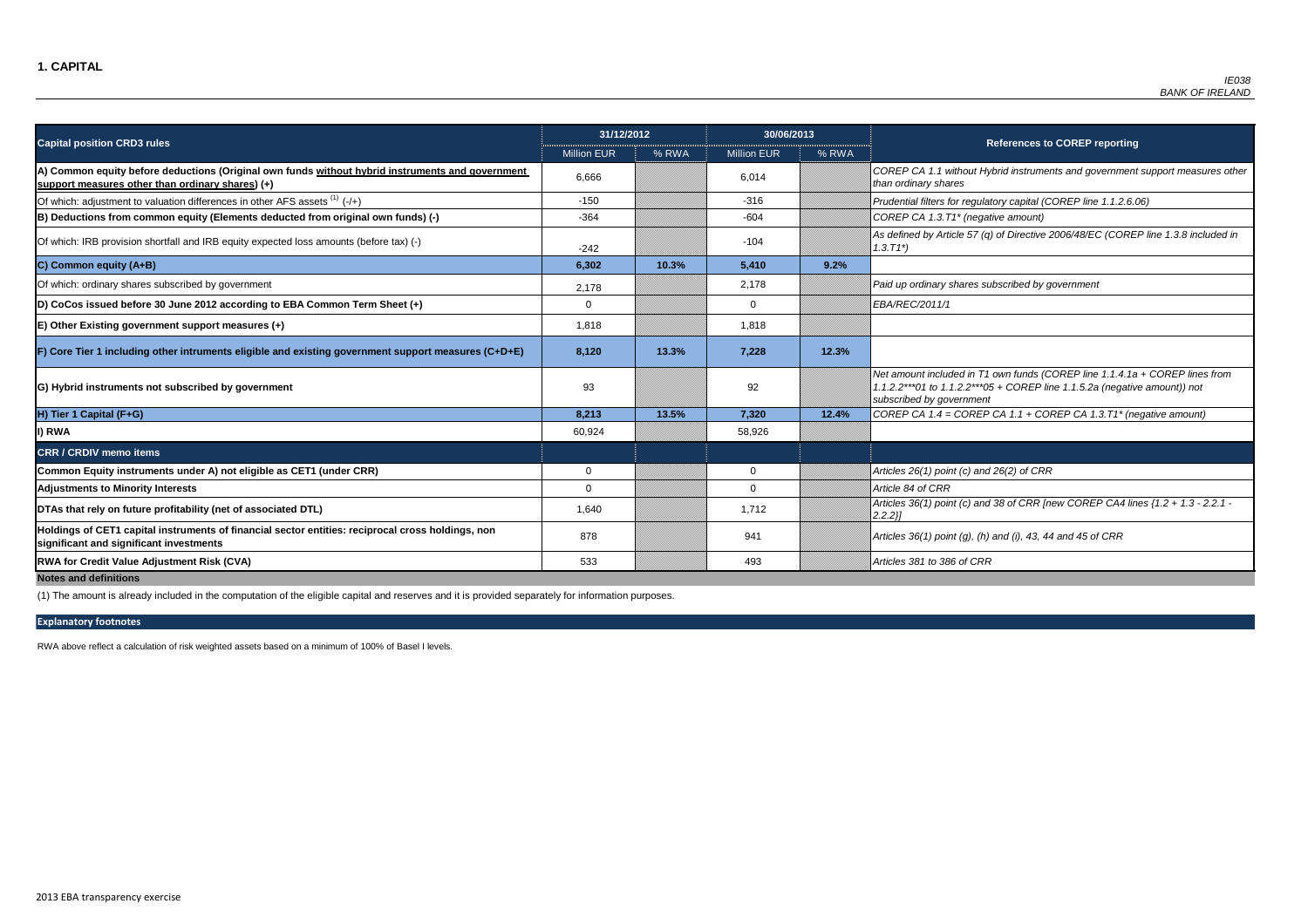

| 2012)<br>**        |           |
|--------------------|-----------|
| <b>STA</b>         |           |
| defaulted <b>i</b> | Defaulted |
|                    |           |
|                    |           |
|                    | 2,201     |
|                    |           |
|                    |           |
|                    |           |
|                    |           |
|                    |           |
|                    |           |
|                    |           |
|                    |           |
|                    |           |
|                    |           |
|                    |           |
|                    |           |
|                    |           |
| 64                 | 2,201     |
|                    |           |
|                    |           |

|                                  |                                                                         |                                  |                         |       | Exposure values (as of 31/12/2012) **           |           |            |        |        | RWA (as of 31/12/2012) ** |            |                                                                                                                         |              |              | Value adjustments and provisions (as of 31/12/2012) ** |                          |
|----------------------------------|-------------------------------------------------------------------------|----------------------------------|-------------------------|-------|-------------------------------------------------|-----------|------------|--------|--------|---------------------------|------------|-------------------------------------------------------------------------------------------------------------------------|--------------|--------------|--------------------------------------------------------|--------------------------|
| <b>All couterparty countries</b> |                                                                         | LTV % $**$ (as of<br>31/12/2012) | <b>F-IRB</b>            |       | A-IRB                                           |           | <b>STA</b> |        | F-IRB  | A-IRB                     | <b>STA</b> |                                                                                                                         | <b>F-IRB</b> | <b>A-IRB</b> |                                                        | <b>STA</b>               |
|                                  |                                                                         |                                  | Non-defaulted Defaulted |       | Non-defaulted Defaulted Non-defaulted Defaulted |           |            |        |        |                           |            | Non-defaulted Defaulted Non-defaulted Defaulted Non-defaulted Defaulted Non-defaulted Defaulted Non-defaulted Defaulted |              |              | Non-defaulted                                          | Defaulted                |
|                                  | Central banks and central governments                                   |                                  |                         |       |                                                 |           | 20,886     |        |        |                           | 25         |                                                                                                                         |              |              |                                                        |                          |
|                                  | <b>Institutions</b>                                                     |                                  | 10,786                  |       |                                                 |           |            |        | 2,100  |                           |            |                                                                                                                         |              |              |                                                        |                          |
|                                  | <b>Corporates</b>                                                       |                                  | 24,638                  | 7,340 |                                                 |           | 6,405      | 3,054  | 25,175 |                           | 6,271      | 3,864                                                                                                                   | 2,349        |              |                                                        | 2,997                    |
|                                  | Corporates - Of Which: Specialised Lending                              |                                  |                         |       |                                                 |           |            |        |        |                           |            |                                                                                                                         |              |              |                                                        | $\sim$                   |
|                                  | Corporates - Of Which: SME                                              |                                  |                         |       |                                                 |           |            |        |        |                           |            |                                                                                                                         |              |              |                                                        | $\sim 100$               |
|                                  | Retail                                                                  |                                  |                         |       | 50,949                                          | 4,927     | 2,078      |        |        | 9,524                     | 1,553      |                                                                                                                         |              |              | 1,785                                                  | 36                       |
|                                  | Retail - Secured on real estate property                                | 92.0%                            |                         |       | 47,520                                          | 4,332     |            |        |        | 7,573                     |            |                                                                                                                         |              |              | 1,441                                                  | $\sim$                   |
|                                  | Retail - Secured on real estate property - Of Which: SME                | $0.0\%$                          |                         |       |                                                 |           |            |        |        |                           |            | $\sim$                                                                                                                  |              |              |                                                        | $\sim$ $\sim$            |
| <b>BANK OF IRELAND</b>           | Retail - Secured on real estate property - Of Which: non-SME            | 92.0%                            |                         |       | 47,520                                          | 4,332     |            |        |        | 7,573                     |            |                                                                                                                         |              |              | 1,441                                                  | <b>Contract</b>          |
|                                  | <b>Retail - Qualifying Revolving</b>                                    |                                  |                         |       | 1,527                                           | <b>84</b> | 453        | 12     |        | 355                       | 340        |                                                                                                                         |              |              | 37                                                     | 23                       |
|                                  | <b>Retail - Other Retail</b>                                            |                                  |                         |       | 1,902                                           | 511       | 1,625      |        |        | 1,596                     | 1,213      |                                                                                                                         |              |              | 307                                                    | 13                       |
|                                  | Retail - Other Retail - Of Which: SME                                   |                                  |                         |       | 1,398                                           | 351       |            | $\sim$ |        | 1,049                     |            | $\overline{\phantom{a}}$                                                                                                |              |              | 189                                                    | <b>Contract Contract</b> |
|                                  | Retail - Other Retail - Of Which: non-SME                               |                                  |                         |       | 504                                             | 160       | 1,625      |        |        | 547                       | 1,213      |                                                                                                                         |              |              | 118                                                    | 13                       |
|                                  | Equity                                                                  |                                  |                         |       |                                                 |           |            |        |        |                           |            |                                                                                                                         |              |              |                                                        | <b>Contract</b>          |
|                                  | Securitisation                                                          |                                  | 718                     |       |                                                 |           |            |        | 425    |                           |            |                                                                                                                         |              |              |                                                        | $\sim$ $-$               |
|                                  | Other non-credit obligation assets                                      |                                  |                         |       |                                                 |           | 3,265      |        |        |                           | 2,914      |                                                                                                                         |              |              |                                                        |                          |
|                                  | <b>TOTAL</b>                                                            |                                  | 36,142                  | 7,364 | 50,949                                          | 4,927     | 32,634     | 3,072  | 27,700 | 9,524                     | 10,763     | 3,886                                                                                                                   | 147<br>2,349 | 189          | 1,785<br>78                                            | 3,033                    |
|                                  | Securitisation and re-securitisations positions deducted from capital * |                                  |                         |       |                                                 |           |            |        |        |                           |            |                                                                                                                         |              |              |                                                        |                          |

|                                 |                                                                         |                                  |                         |       | Exposure values (as of 31/12/2012) ** |                  |            |       |              | RWA (as of 31/12/2012) **                                                                                                                                                                                                      |            |       |                          |              | Value adjustments and provisions (as of 31/12/2012) ** |            |
|---------------------------------|-------------------------------------------------------------------------|----------------------------------|-------------------------|-------|---------------------------------------|------------------|------------|-------|--------------|--------------------------------------------------------------------------------------------------------------------------------------------------------------------------------------------------------------------------------|------------|-------|--------------------------|--------------|--------------------------------------------------------|------------|
| <b>Counterparty Country (1)</b> |                                                                         | LTV % $**$ (as of<br>31/12/2012) | <b>F-IRB</b>            |       | A-IRB                                 |                  | <b>STA</b> |       | <b>F-IRB</b> | <b>A-IRB</b>                                                                                                                                                                                                                   | <b>STA</b> |       | F-IRB                    | <b>A-IRB</b> |                                                        | <b>STA</b> |
|                                 |                                                                         |                                  | Non-defaulted Defaulted |       |                                       |                  |            |       |              | Non-defaulted Defaulted Non-defaulted Defaulted Non-defaulted Defaulted Non-defaulted Non-defaulted Defaulted Defaulted Non-defaulted Defaulted Non-defaulted Non-defaulted Non-defaulted Defaulted Non-defaulted Non-defaulte |            |       |                          |              |                                                        |            |
|                                 | <b>Central banks and central governments</b>                            |                                  |                         |       |                                       |                  | 11,435     |       |              |                                                                                                                                                                                                                                |            |       |                          |              |                                                        |            |
|                                 | <b>Institutions</b>                                                     |                                  | 915                     |       |                                       |                  |            |       | 160          |                                                                                                                                                                                                                                |            |       |                          |              |                                                        |            |
|                                 | <b>Corporates</b>                                                       |                                  | 9,984                   | 4,161 |                                       |                  | 3,393      | 2,107 | 10,167       |                                                                                                                                                                                                                                | 3,41'      | 2,647 | 1,521                    |              |                                                        | 2,201      |
|                                 | Corporates - Of Which: Specialised Lending                              |                                  |                         |       |                                       |                  |            |       |              |                                                                                                                                                                                                                                |            |       |                          |              |                                                        | $\sim$ $-$ |
|                                 | Corporates - Of Which: SME                                              |                                  |                         |       |                                       |                  |            |       |              |                                                                                                                                                                                                                                |            |       |                          |              |                                                        |            |
|                                 | Retail                                                                  |                                  |                         |       | 26,065                                | 4,084            | 552        |       |              | 7,189                                                                                                                                                                                                                          | 409        |       |                          |              | 1,669                                                  |            |
|                                 | Retail - Secured on real estate property                                | 108.0%                           |                         |       | 22,637                                | 3,491            |            |       |              | 5,238                                                                                                                                                                                                                          |            |       |                          |              | 1,325                                                  |            |
|                                 | Retail - Secured on real estate property - Of Which: SME                | $0.0\%$                          |                         |       |                                       |                  |            |       |              |                                                                                                                                                                                                                                |            |       |                          |              |                                                        |            |
|                                 | Retail - Secured on real estate property - Of Which: non-SME            | 108.0%                           |                         |       | 22.637                                | 3,491            |            |       |              | 5,238                                                                                                                                                                                                                          |            |       |                          |              | 1.325                                                  |            |
| <b>Ireland</b>                  | <b>Retail - Qualifying Revolving</b>                                    |                                  |                         |       | 1,527                                 |                  |            |       |              | 355                                                                                                                                                                                                                            |            |       |                          |              | 37                                                     |            |
|                                 | <b>Retail - Other Retail</b>                                            |                                  |                         |       | 1,901                                 | 510              | 552        |       |              | 1,596                                                                                                                                                                                                                          | 409        |       |                          |              | 307                                                    |            |
|                                 | Retail - Other Retail - Of Which: SME                                   |                                  |                         |       | 1,397                                 | $\overline{350}$ |            |       |              | 1,049                                                                                                                                                                                                                          |            |       |                          |              | 189                                                    |            |
|                                 | Retail - Other Retail - Of Which: non-SME                               |                                  |                         |       | 504                                   | 160              | 552        |       |              | 547                                                                                                                                                                                                                            | 409        |       |                          |              | 118                                                    |            |
|                                 | <b>Equity</b>                                                           |                                  |                         |       |                                       |                  |            |       |              |                                                                                                                                                                                                                                |            |       |                          |              |                                                        |            |
|                                 | <b>Securitisation</b>                                                   |                                  |                         |       |                                       |                  |            |       |              |                                                                                                                                                                                                                                |            |       |                          |              |                                                        |            |
|                                 | Other non-credit obligation assets                                      |                                  |                         |       |                                       |                  | 2,721      |       |              |                                                                                                                                                                                                                                | 2,552      |       |                          |              |                                                        |            |
|                                 | <b>TOTAL</b>                                                            |                                  | 10,899                  | 4,161 | 26,065                                | 4,084            | 18,101     | 2,107 | 10,327       | 7,189                                                                                                                                                                                                                          | 6,397      | 2,647 | 1,521<br>82 <sup>1</sup> | 164          | 1,669                                                  | 2,201      |
|                                 | Securitisation and re-securitisations positions deducted from capital * |                                  |                         |       |                                       |                  |            |       |              |                                                                                                                                                                                                                                |            |       |                          |              |                                                        |            |

**Notes and definitions**

\* Refers to the part of Securitization exposure that is deducted from capital and is not included in RWA

\*\* As explained in the Guidelines

\* Refers to the part of Securitization exposure that is deducted from capital and is not included in RWA

\*\* As explained in the Guidelines

1) Breakdown by country of counterparty according to the minimum of: i) 90% of total EAD ii) top 10 countries in terms of exposure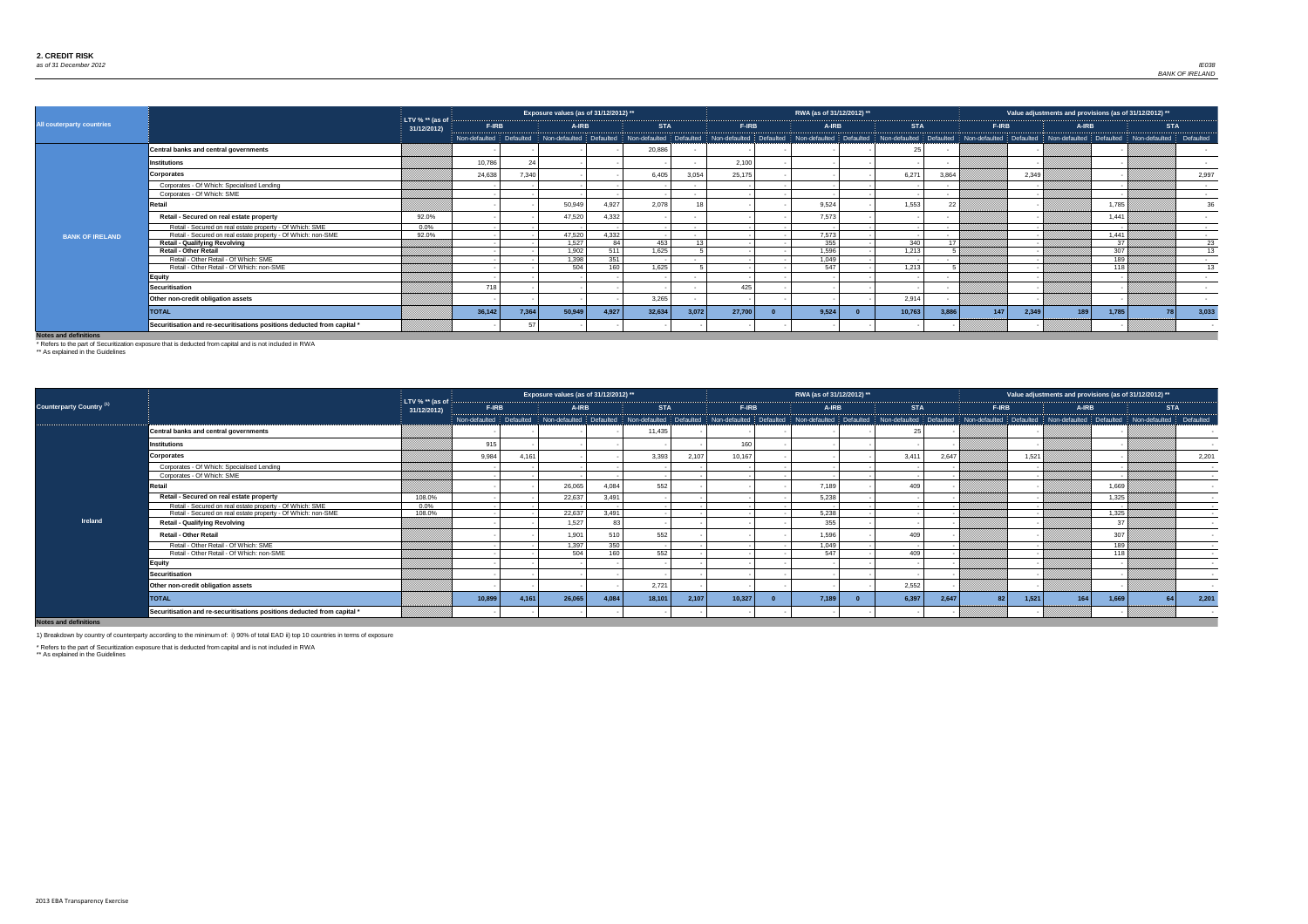

|                                     |                                                                         |                                  |                           |       | Exposure values (as of 31/12/2012) **                 |     |            |     |              | RWA (as of 31/12/2012) **                                                                                               |            |       |                 | Value adjustments and provisions (as of 31/12/2012) ** |       |     |                         |                      |
|-------------------------------------|-------------------------------------------------------------------------|----------------------------------|---------------------------|-------|-------------------------------------------------------|-----|------------|-----|--------------|-------------------------------------------------------------------------------------------------------------------------|------------|-------|-----------------|--------------------------------------------------------|-------|-----|-------------------------|----------------------|
| Counterparty Country <sup>(1)</sup> |                                                                         | LTV % $**$ (as of<br>31/12/2012) | <b>F-IRB</b>              |       | A-IRB                                                 |     | <b>STA</b> |     | <b>F-IRB</b> | A-IRB                                                                                                                   | <b>STA</b> |       | F-IRB           |                                                        | A-IRB |     | <b>STA</b>              |                      |
|                                     |                                                                         |                                  | Non-defaulted   Defaulted |       | Non-defaulted   Defaulted   Non-defaulted   Defaulted |     |            |     |              | Non-defaulted Defaulted Non-defaulted Defaulted Non-defaulted Defaulted Non-defaulted Defaulted Non-defaulted Defaulted |            |       |                 |                                                        |       |     | Non-defaulted Defaulted |                      |
|                                     | Central banks and central governments                                   |                                  |                           |       |                                                       |     | 9,218      |     |              |                                                                                                                         |            |       |                 |                                                        |       |     |                         |                      |
|                                     | <b>Institutions</b>                                                     |                                  | 5,486                     |       |                                                       |     |            |     | 1,103        |                                                                                                                         |            |       |                 |                                                        |       |     |                         |                      |
|                                     | <b>Corporates</b>                                                       |                                  | 9,804                     | 2,848 |                                                       |     | 2,180      | 947 | 9,896        |                                                                                                                         | 2,044      | 1,217 |                 | 736                                                    |       |     |                         | 760                  |
|                                     | Corporates - Of Which: Specialised Lending                              |                                  |                           |       |                                                       |     |            |     |              |                                                                                                                         |            |       |                 |                                                        |       |     |                         |                      |
|                                     | Corporates - Of Which: SME                                              |                                  |                           |       |                                                       |     |            |     |              |                                                                                                                         |            |       |                 |                                                        |       |     |                         | $\sim$ 100 $\sim$    |
|                                     | Retail                                                                  |                                  |                           |       | 24,883                                                | 841 | 1,506      |     |              | 2,335                                                                                                                   | 1,130      | 22    |                 |                                                        |       | 116 |                         | 35                   |
|                                     | Retail - Secured on real estate property                                | 76.0%                            |                           |       | 24,883                                                | 841 |            |     |              | 2,335                                                                                                                   |            |       |                 |                                                        |       | 116 |                         | $\sim$               |
|                                     | Retail - Secured on real estate property - Of Which: SME                | $0.0\%$                          |                           |       |                                                       |     |            |     |              |                                                                                                                         |            |       |                 |                                                        |       |     |                         |                      |
| <b>United Kingdom</b>               | Retail - Secured on real estate property - Of Which: non-SME            | 76.0%                            |                           |       | 24,883                                                | 841 |            |     |              | 2,335                                                                                                                   |            |       |                 |                                                        |       | 116 |                         | $\sim 100$ m $^{-1}$ |
|                                     | <b>Retail - Qualifying Revolving</b>                                    |                                  |                           |       |                                                       |     | 453        |     |              |                                                                                                                         | 340        | 17 I  |                 |                                                        |       |     |                         | 23                   |
|                                     | <b>Retail - Other Retail</b>                                            |                                  |                           |       |                                                       |     | 1,053      |     |              |                                                                                                                         | 790        |       |                 |                                                        |       |     |                         | 12 <sup>2</sup>      |
|                                     | Retail - Other Retail - Of Which: SME                                   |                                  |                           |       |                                                       |     |            |     |              |                                                                                                                         |            |       |                 |                                                        |       |     |                         | $\sim$               |
|                                     | Retail - Other Retail - Of Which: non-SME                               |                                  |                           |       |                                                       |     | 1,053      |     |              |                                                                                                                         | 790        |       |                 |                                                        |       |     |                         | 12                   |
|                                     | <b>Equity</b>                                                           |                                  |                           |       |                                                       |     |            |     |              |                                                                                                                         |            |       |                 |                                                        |       |     |                         | $\sim$ $ \sim$       |
|                                     | <b>Securitisation</b>                                                   |                                  |                           |       |                                                       |     |            |     |              |                                                                                                                         |            |       |                 |                                                        |       |     |                         | $\sim$               |
|                                     | Other non-credit obligation assets                                      |                                  |                           |       |                                                       |     | 543        |     |              |                                                                                                                         | 354        |       |                 |                                                        |       |     |                         |                      |
|                                     | <b>TOTAL</b>                                                            |                                  | 15,290                    | 2,848 | 24,883                                                | 841 | 13,447     | 965 | 10,999       | 2,335                                                                                                                   | 3,528      | 1,239 | 65 <sup>1</sup> | 736                                                    |       | 116 |                         | 795                  |
|                                     | Securitisation and re-securitisations positions deducted from capital * |                                  |                           |       |                                                       |     |            |     |              |                                                                                                                         |            |       |                 |                                                        |       |     |                         |                      |

|                                     |                                                                         |                                  |                           | Exposure values (as of 31/12/2012) ** |            |              | RWA (as of 31/12/2012) ** |            |              | Value adjustments and provisions (as of 31/12/2012) **                                                                                                                                                                         |            |                          |
|-------------------------------------|-------------------------------------------------------------------------|----------------------------------|---------------------------|---------------------------------------|------------|--------------|---------------------------|------------|--------------|--------------------------------------------------------------------------------------------------------------------------------------------------------------------------------------------------------------------------------|------------|--------------------------|
| Counterparty Country <sup>(1)</sup> |                                                                         | LTV % $**$ (as of<br>31/12/2012) | <b>F-IRB</b>              | <b>A-IRB</b>                          | <b>STA</b> | <b>F-IRB</b> | A-IRB                     | <b>STA</b> | <b>F-IRB</b> | A-IRB                                                                                                                                                                                                                          | <b>STA</b> |                          |
|                                     |                                                                         |                                  | Non-defaulted   Defaulted |                                       |            |              |                           |            |              | Non-defaulted   Defaulted   Non-defaulted   Defaulted   Non-defaulted   Non-defaulted   Defaulted   Non-defaulted   Defaulted   Non-defaulted   Defaulted   Non-defaulted   Non-defaulted   Non-defaulted   Non-defaulted   No |            | Defaulted                |
|                                     | <b>Central banks and central governments</b>                            |                                  |                           |                                       |            |              |                           |            |              |                                                                                                                                                                                                                                |            |                          |
|                                     | Institutions                                                            |                                  |                           |                                       |            |              |                           |            |              |                                                                                                                                                                                                                                |            |                          |
|                                     | <b>Corporates</b>                                                       |                                  |                           |                                       |            |              |                           |            |              |                                                                                                                                                                                                                                |            |                          |
|                                     | Corporates - Of Which: Specialised Lending                              |                                  |                           |                                       |            |              |                           |            |              |                                                                                                                                                                                                                                |            |                          |
|                                     | Corporates - Of Which: SME                                              |                                  |                           |                                       |            |              |                           |            |              |                                                                                                                                                                                                                                |            |                          |
|                                     | Retail                                                                  |                                  |                           |                                       |            |              |                           |            |              |                                                                                                                                                                                                                                |            |                          |
|                                     | Retail - Secured on real estate property                                | $0.0\%$                          |                           |                                       |            |              |                           |            |              |                                                                                                                                                                                                                                |            |                          |
|                                     | Retail - Secured on real estate property - Of Which: SME                | 0.0%                             |                           |                                       |            |              |                           |            |              |                                                                                                                                                                                                                                |            |                          |
|                                     | Retail - Secured on real estate property - Of Which: non-SME            | $0.0\%$                          |                           |                                       |            |              |                           |            |              |                                                                                                                                                                                                                                |            | $\sim$                   |
| #N/A                                | <b>Retail - Qualifying Revolving</b>                                    |                                  |                           |                                       |            |              |                           |            |              |                                                                                                                                                                                                                                |            | $\sim$                   |
|                                     | <b>Retail - Other Retail</b>                                            |                                  |                           |                                       |            |              |                           |            |              |                                                                                                                                                                                                                                |            | $\sim$                   |
|                                     | Retail - Other Retail - Of Which: SME                                   |                                  |                           |                                       |            |              |                           |            |              |                                                                                                                                                                                                                                |            | $\sim$ $-$               |
|                                     | Retail - Other Retail - Of Which: non-SME                               |                                  |                           |                                       |            |              |                           |            |              |                                                                                                                                                                                                                                |            | $\sim$                   |
|                                     | <b>Equity</b>                                                           |                                  |                           |                                       |            |              |                           |            |              |                                                                                                                                                                                                                                |            | $\overline{\phantom{a}}$ |
|                                     | <b>Securitisation</b>                                                   |                                  |                           |                                       |            |              |                           |            |              |                                                                                                                                                                                                                                |            |                          |
|                                     | Other non-credit obligation assets                                      |                                  |                           |                                       |            |              |                           |            |              |                                                                                                                                                                                                                                |            |                          |
|                                     | <b>TOTAL</b>                                                            |                                  |                           |                                       |            |              |                           |            |              |                                                                                                                                                                                                                                |            |                          |
|                                     | Securitisation and re-securitisations positions deducted from capital * |                                  |                           |                                       |            |              |                           |            |              |                                                                                                                                                                                                                                |            |                          |

**Notes and definitions**

\* Refers to the part of Securitization exposure that is deducted from capital and is not included in RWA

\*\* As explained in the Guidelines

1) Breakdown by country of counterparty according to the minimum of: i) 90% of total EAD ii) top 10 countries in terms of exposure



\*\* As explained in the Guidelines

1) Breakdown by country of counterparty according to the minimum of: i) 90% of total EAD ii) top 10 countries in terms of exposure

\* Refers to the part of Securitization exposure that is deducted from capital and is not included in RWA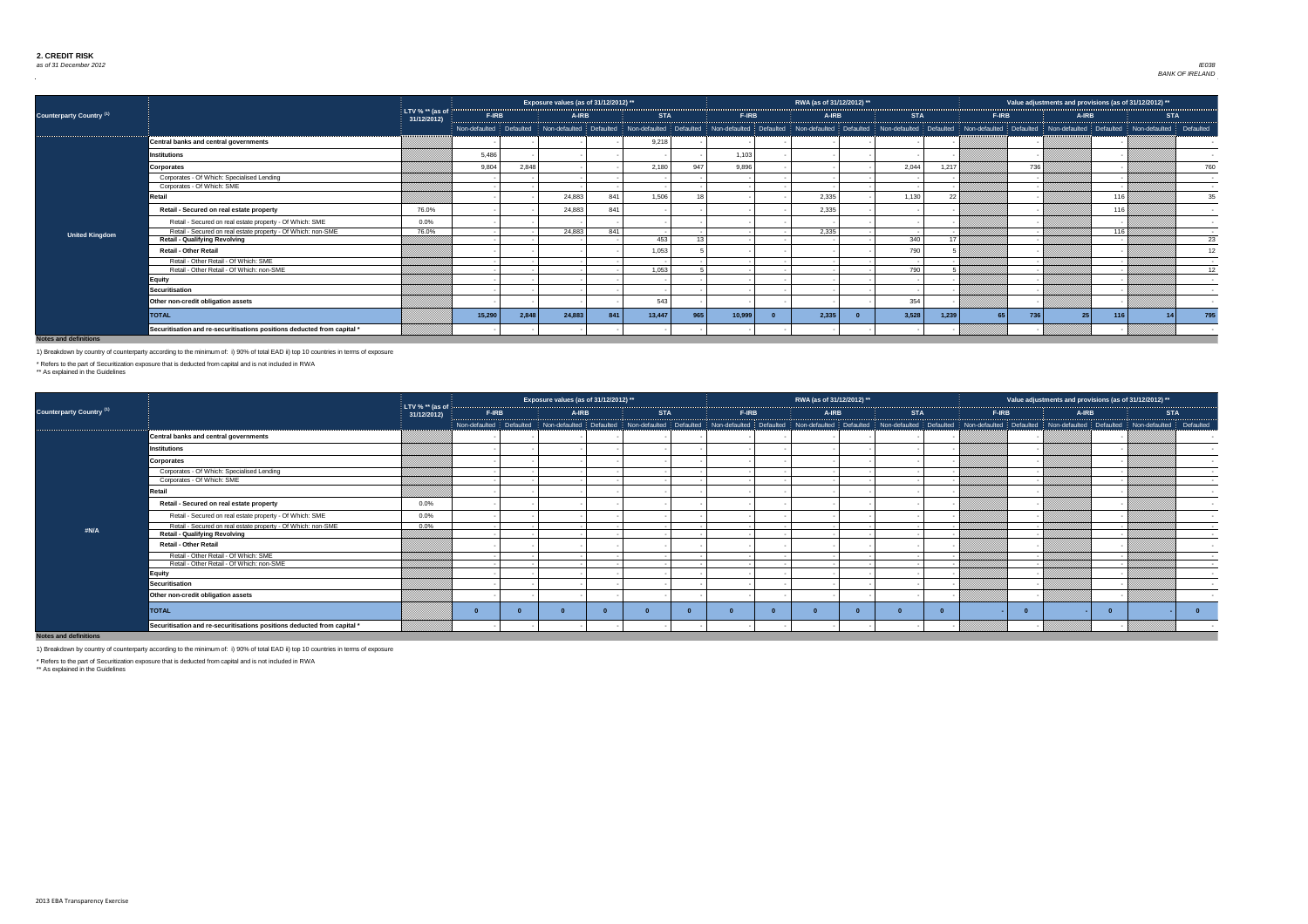

|                                 |                                                                         |                                  |       | Exposure values (as of 31/12/2012) ** |            |              | RWA (as of 31/12/2012) ** |            |              | Value adjustments and provisions (as of 31/12/2012) **                                                                                                                                                                         |                          |
|---------------------------------|-------------------------------------------------------------------------|----------------------------------|-------|---------------------------------------|------------|--------------|---------------------------|------------|--------------|--------------------------------------------------------------------------------------------------------------------------------------------------------------------------------------------------------------------------------|--------------------------|
| <b>Counterparty Country (1)</b> |                                                                         | LTV % $**$ (as of<br>31/12/2012) | F-IRB | <b>A-IRB</b>                          | <b>STA</b> | <b>F-IRB</b> | <b>A-IRB</b>              | <b>STA</b> | <b>F-IRB</b> | A-IRB                                                                                                                                                                                                                          | <b>STA</b>               |
|                                 |                                                                         |                                  |       |                                       |            |              |                           |            |              | Non-defaulted Defaulted Non-defaulted Defaulted Non-defaulted Defaulted Mon-defaulted Defaulted Defaulted Defaulted Non-defaulted Non-defaulted Non-defaulted Non-defaulted Non-defaulted Non-defaulted Non-defaulted Non-defa |                          |
|                                 | Central banks and central governments                                   |                                  |       |                                       |            |              |                           |            |              |                                                                                                                                                                                                                                |                          |
|                                 | Institutions                                                            |                                  |       |                                       |            |              |                           |            |              |                                                                                                                                                                                                                                |                          |
|                                 | <b>Corporates</b>                                                       |                                  |       |                                       |            |              |                           |            |              |                                                                                                                                                                                                                                |                          |
|                                 | Corporates - Of Which: Specialised Lending                              |                                  |       |                                       |            |              |                           |            |              |                                                                                                                                                                                                                                |                          |
|                                 | Corporates - Of Which: SME                                              |                                  |       |                                       |            |              |                           |            |              |                                                                                                                                                                                                                                | $\sim 100$               |
|                                 | Retail                                                                  |                                  |       |                                       |            |              |                           |            |              |                                                                                                                                                                                                                                |                          |
|                                 | Retail - Secured on real estate property                                | $0.0\%$                          |       |                                       |            |              |                           |            |              |                                                                                                                                                                                                                                |                          |
|                                 | Retail - Secured on real estate property - Of Which: SME                | 0.0%                             |       |                                       |            |              |                           |            |              |                                                                                                                                                                                                                                |                          |
| #N/A                            | Retail - Secured on real estate property - Of Which: non-SME            | $0.0\%$                          |       |                                       |            |              |                           |            |              |                                                                                                                                                                                                                                | <b>Contract Contract</b> |
|                                 | <b>Retail - Qualifying Revolving</b>                                    |                                  |       |                                       |            |              |                           |            |              |                                                                                                                                                                                                                                | $\sim 100$               |
|                                 | <b>Retail - Other Retail</b>                                            |                                  |       |                                       |            |              |                           |            |              |                                                                                                                                                                                                                                | $\sim$                   |
|                                 | Retail - Other Retail - Of Which: SME                                   |                                  |       |                                       |            |              |                           |            |              |                                                                                                                                                                                                                                | $\sim 100$               |
|                                 | Retail - Other Retail - Of Which: non-SME                               |                                  |       |                                       |            |              |                           |            |              |                                                                                                                                                                                                                                | $\sim 100$               |
|                                 | <b>Equity</b>                                                           |                                  |       |                                       |            |              |                           |            |              |                                                                                                                                                                                                                                | $\sim$                   |
|                                 | <b>Securitisation</b>                                                   |                                  |       |                                       |            |              |                           |            |              |                                                                                                                                                                                                                                |                          |
|                                 | Other non-credit obligation assets                                      |                                  |       |                                       |            |              |                           |            |              |                                                                                                                                                                                                                                |                          |
|                                 | <b>TOTAL</b>                                                            |                                  |       |                                       |            |              |                           |            |              |                                                                                                                                                                                                                                |                          |
|                                 | Securitisation and re-securitisations positions deducted from capital * |                                  |       |                                       |            |              |                           |            |              |                                                                                                                                                                                                                                |                          |

|                                 |                                                                         |                                                |                                                                                                                                                                                                                                | Exposure values (as of 31/12/2012) ** |            |              | RWA (as of 31/12/2012) ** |            |       | Value adjustments and provisions (as of 31/12/2012) ** |            |            |
|---------------------------------|-------------------------------------------------------------------------|------------------------------------------------|--------------------------------------------------------------------------------------------------------------------------------------------------------------------------------------------------------------------------------|---------------------------------------|------------|--------------|---------------------------|------------|-------|--------------------------------------------------------|------------|------------|
| <b>Counterparty Country (1)</b> |                                                                         | LTV % $**$ (as of $\frac{1}{3}$<br>31/12/2012) | <b>F-IRB</b>                                                                                                                                                                                                                   | <b>A-IRB</b>                          | <b>STA</b> | <b>F-IRB</b> | <b>A-IRB</b>              | <b>STA</b> | F-IRB | A-IRB                                                  | <b>STA</b> |            |
|                                 |                                                                         |                                                | Non-defaulted Defaulted Non-defaulted Defaulted Non-defaulted Defaulted Non-defaulted Non-defaulted Defaulted Defaulted Non-defaulted Defaulted Non-defaulted Non-defaulted Defaulted Non-defaulted Non-defaulted Non-defaulte |                                       |            |              |                           |            |       |                                                        |            | Defaulted  |
|                                 | <b>Central banks and central governments</b>                            |                                                |                                                                                                                                                                                                                                |                                       |            |              |                           |            |       |                                                        |            |            |
|                                 | <b>Institutions</b>                                                     |                                                |                                                                                                                                                                                                                                |                                       |            |              |                           |            |       |                                                        |            |            |
|                                 | <b>Corporates</b>                                                       |                                                |                                                                                                                                                                                                                                |                                       |            |              |                           |            |       |                                                        |            |            |
|                                 | Corporates - Of Which: Specialised Lending                              |                                                |                                                                                                                                                                                                                                |                                       |            |              |                           |            |       |                                                        |            |            |
|                                 | Corporates - Of Which: SME                                              |                                                |                                                                                                                                                                                                                                |                                       |            |              |                           |            |       |                                                        |            | $\sim$     |
|                                 | <b>Retail</b>                                                           |                                                |                                                                                                                                                                                                                                |                                       |            |              |                           |            |       |                                                        |            | $\sim$     |
|                                 | Retail - Secured on real estate property                                | $0.0\%$                                        |                                                                                                                                                                                                                                |                                       |            |              |                           |            |       |                                                        |            | $\sim$     |
|                                 | Retail - Secured on real estate property - Of Which: SME                | $0.0\%$                                        |                                                                                                                                                                                                                                |                                       |            |              |                           |            |       |                                                        |            | $\sim$     |
| #N/A                            | Retail - Secured on real estate property - Of Which: non-SME            | $0.0\%$                                        |                                                                                                                                                                                                                                |                                       |            |              |                           |            |       |                                                        |            | $\sim 100$ |
|                                 | <b>Retail - Qualifying Revolving</b>                                    |                                                |                                                                                                                                                                                                                                |                                       |            |              |                           |            |       |                                                        |            | $\sim$ $-$ |
|                                 | <b>Retail - Other Retail</b>                                            |                                                |                                                                                                                                                                                                                                |                                       |            |              |                           |            |       |                                                        |            |            |
|                                 | Retail - Other Retail - Of Which: SME                                   |                                                |                                                                                                                                                                                                                                |                                       |            |              |                           |            |       |                                                        |            | $\sim 100$ |
|                                 | Retail - Other Retail - Of Which: non-SME                               |                                                |                                                                                                                                                                                                                                |                                       |            |              |                           |            |       |                                                        |            | $\sim 100$ |
|                                 | <b>Equity</b>                                                           |                                                |                                                                                                                                                                                                                                |                                       |            |              |                           |            |       |                                                        |            | $\sim$     |
|                                 | <b>Securitisation</b>                                                   |                                                |                                                                                                                                                                                                                                |                                       |            |              |                           |            |       |                                                        |            | $\sim$     |
|                                 | Other non-credit obligation assets                                      |                                                |                                                                                                                                                                                                                                |                                       |            |              |                           |            |       |                                                        |            |            |
|                                 | <b>TOTAL</b>                                                            |                                                |                                                                                                                                                                                                                                |                                       |            |              |                           |            |       |                                                        |            |            |
|                                 | Securitisation and re-securitisations positions deducted from capital * |                                                |                                                                                                                                                                                                                                |                                       |            |              |                           |            |       |                                                        |            |            |

1) Breakdown by country of counterparty according to the minimum of: i) 90% of total EAD ii) top 10 countries in terms of exposure

\* Refers to the part of Securitization exposure that is deducted from capital and is not included in RWA

\*\* As explained in the Guidelines

1) Breakdown by country of counterparty according to the minimum of: i) 90% of total EAD ii) top 10 countries in terms of exposure

\* Refers to the part of Securitization exposure that is deducted from capital and is not included in RWA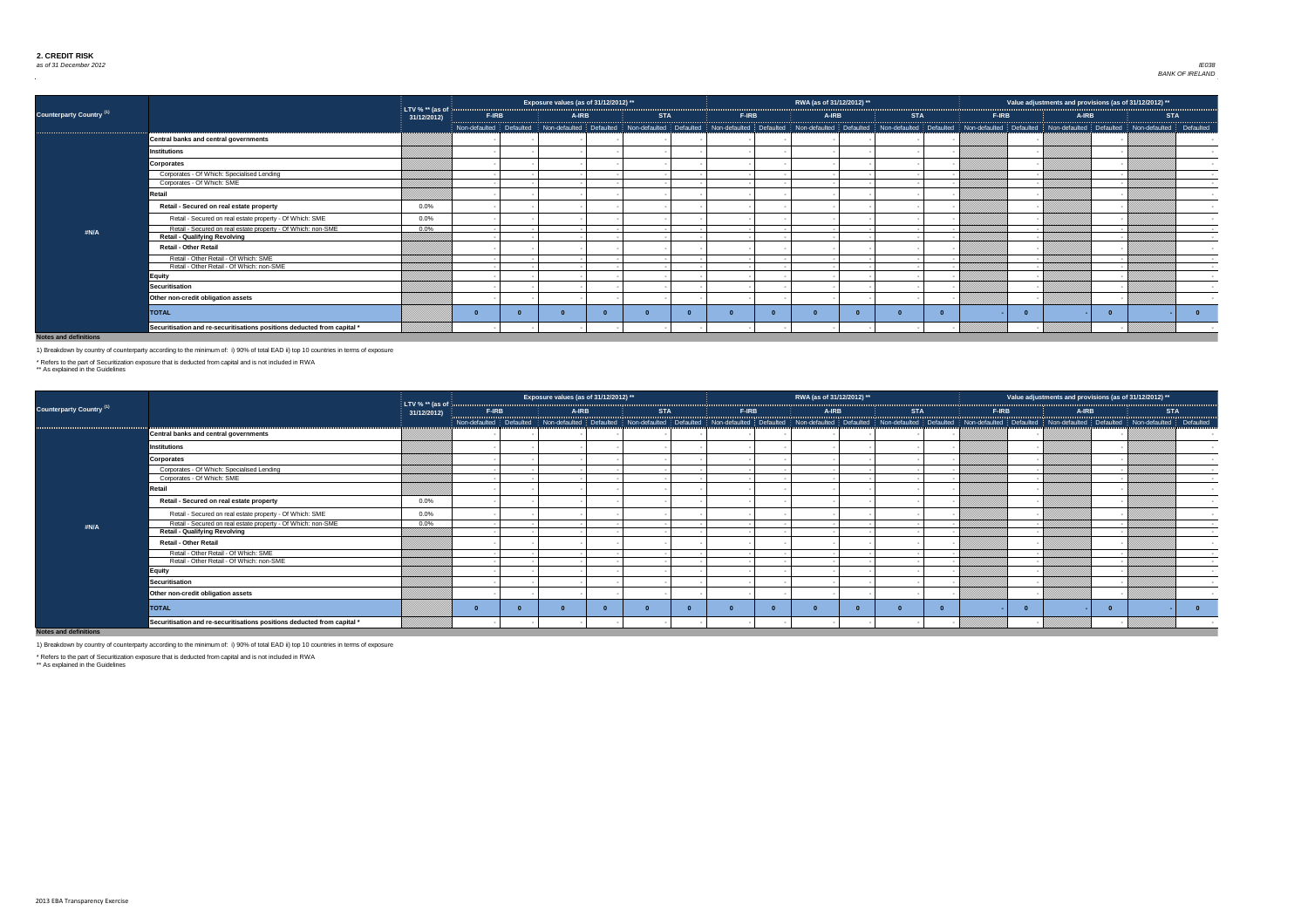

|                                 |                                                                         |                                  |       | Exposure values (as of 31/12/2012) ** |            |       | RWA (as of 31/12/2012) ** |            |       | Value adjustments and provisions (as of 31/12/2012) ** |       |                                                                                                                                                                                                                                |
|---------------------------------|-------------------------------------------------------------------------|----------------------------------|-------|---------------------------------------|------------|-------|---------------------------|------------|-------|--------------------------------------------------------|-------|--------------------------------------------------------------------------------------------------------------------------------------------------------------------------------------------------------------------------------|
| <b>Counterparty Country (1)</b> |                                                                         | LTV % $**$ (as of<br>31/12/2012) | F-IRB | A-IRB                                 | <b>STA</b> | F-IRB | A-IRB                     | <b>STA</b> | F-IRB |                                                        | A-IRB | <b>STA</b>                                                                                                                                                                                                                     |
|                                 |                                                                         |                                  |       |                                       |            |       |                           |            |       |                                                        |       | Non-defaulted Defaulted Non-defaulted Defaulted Non-defaulted Defaulted Non-defaulted Defaulted Non-defaulted Defaulted Non-defaulted Defaulted Non-defaulted Non-defaulted Non-defaulted Non-defaulted Non-defaulted Defaulte |
|                                 | Central banks and central governments                                   |                                  |       |                                       |            |       |                           |            |       |                                                        |       |                                                                                                                                                                                                                                |
|                                 | Institutions                                                            |                                  |       |                                       |            |       |                           |            |       |                                                        |       |                                                                                                                                                                                                                                |
|                                 | <b>Corporates</b>                                                       |                                  |       |                                       |            |       |                           |            |       |                                                        |       |                                                                                                                                                                                                                                |
|                                 | Corporates - Of Which: Specialised Lending                              |                                  |       |                                       |            |       |                           |            |       |                                                        |       | $\sim 100$                                                                                                                                                                                                                     |
|                                 | Corporates - Of Which: SME                                              |                                  |       |                                       |            |       |                           |            |       |                                                        |       | $\sim$ $-$                                                                                                                                                                                                                     |
|                                 | Retail                                                                  |                                  |       |                                       |            |       |                           |            |       |                                                        |       |                                                                                                                                                                                                                                |
|                                 | Retail - Secured on real estate property                                | $0.0\%$                          |       |                                       |            |       |                           |            |       |                                                        |       |                                                                                                                                                                                                                                |
|                                 | Retail - Secured on real estate property - Of Which: SME                | $0.0\%$                          |       |                                       |            |       |                           |            |       |                                                        |       |                                                                                                                                                                                                                                |
| #N/A                            | Retail - Secured on real estate property - Of Which: non-SME            | $0.0\%$                          |       |                                       |            |       |                           |            |       |                                                        |       | $\sim 100$ m $^{-1}$                                                                                                                                                                                                           |
|                                 | <b>Retail - Qualifying Revolving</b>                                    |                                  |       |                                       |            |       |                           |            |       |                                                        |       | $\sim 100$                                                                                                                                                                                                                     |
|                                 | <b>Retail - Other Retail</b>                                            |                                  |       |                                       |            |       |                           |            |       |                                                        |       | $\sim$ $-$                                                                                                                                                                                                                     |
|                                 | Retail - Other Retail - Of Which: SME                                   |                                  |       |                                       |            |       |                           |            |       |                                                        |       | <b>Contract Contract</b>                                                                                                                                                                                                       |
|                                 | Retail - Other Retail - Of Which: non-SME                               |                                  |       |                                       |            |       |                           |            |       |                                                        |       | $\sim 100$                                                                                                                                                                                                                     |
|                                 | <b>Equity</b>                                                           |                                  |       |                                       |            |       |                           |            |       |                                                        |       | $\sim$ $-$                                                                                                                                                                                                                     |
|                                 | Securitisation                                                          |                                  |       |                                       |            |       |                           |            |       |                                                        |       | $\sim$                                                                                                                                                                                                                         |
|                                 | Other non-credit obligation assets                                      |                                  |       |                                       |            |       |                           |            |       |                                                        |       |                                                                                                                                                                                                                                |
|                                 | <b>TOTAL</b>                                                            |                                  |       |                                       |            |       |                           |            |       |                                                        |       |                                                                                                                                                                                                                                |
|                                 | Securitisation and re-securitisations positions deducted from capital * |                                  |       |                                       |            |       |                           |            |       |                                                        |       |                                                                                                                                                                                                                                |

|                                 |                                                                         |                               |              |              | Exposure values (as of 31/12/2012) ** |            |              | RWA (as of 31/12/2012) ** |                                                                                                                                                                                                                                |              | Value adjustments and provisions (as of 31/12/2012) ** |                   |
|---------------------------------|-------------------------------------------------------------------------|-------------------------------|--------------|--------------|---------------------------------------|------------|--------------|---------------------------|--------------------------------------------------------------------------------------------------------------------------------------------------------------------------------------------------------------------------------|--------------|--------------------------------------------------------|-------------------|
| <b>Counterparty Country (1)</b> |                                                                         | LTV % ** (as of<br>31/12/2012 | <b>F-IRB</b> | <b>A-IRB</b> |                                       | <b>STA</b> | <b>F-IRB</b> | <b>A-IRB</b>              | <b>STA</b>                                                                                                                                                                                                                     | <b>F-IRB</b> | A-IRB                                                  | <b>STA</b>        |
|                                 |                                                                         |                               |              |              |                                       |            |              |                           | Non-defaulted Defaulted Non-defaulted Defaulted Non-defaulted Defaulted Non-defaulted Defaulted Non-defaulted Non-defaulted Non-defaulted Defaulted Non-defaulted Non-defaulted Non-defaulted Non-defaulted Non-defaulted Non- |              |                                                        |                   |
|                                 | Central banks and central governments                                   |                               |              |              |                                       |            |              |                           |                                                                                                                                                                                                                                |              |                                                        |                   |
|                                 | Institutions                                                            |                               |              |              |                                       |            |              |                           |                                                                                                                                                                                                                                |              |                                                        |                   |
|                                 | <b>Corporates</b>                                                       |                               |              |              |                                       |            |              |                           |                                                                                                                                                                                                                                |              |                                                        |                   |
|                                 | Corporates - Of Which: Specialised Lending                              |                               |              |              |                                       |            |              |                           |                                                                                                                                                                                                                                |              |                                                        | $\sim$            |
|                                 | Corporates - Of Which: SME                                              |                               |              |              |                                       |            |              |                           |                                                                                                                                                                                                                                |              |                                                        | $\sim$            |
|                                 | Retail                                                                  |                               |              |              |                                       |            |              |                           |                                                                                                                                                                                                                                |              |                                                        | $\sim$ 100 $\sim$ |
|                                 | Retail - Secured on real estate property                                | $0.0\%$                       |              |              |                                       |            |              |                           |                                                                                                                                                                                                                                |              |                                                        |                   |
|                                 | Retail - Secured on real estate property - Of Which: SME                | $0.0\%$                       |              |              |                                       |            |              |                           |                                                                                                                                                                                                                                |              |                                                        |                   |
| #N/A                            | Retail - Secured on real estate property - Of Which: non-SME            | $0.0\%$                       |              |              |                                       |            |              |                           |                                                                                                                                                                                                                                |              |                                                        |                   |
|                                 | <b>Retail - Qualifying Revolving</b>                                    |                               |              |              |                                       |            |              |                           |                                                                                                                                                                                                                                |              |                                                        | $\sim 100$        |
|                                 | <b>Retail - Other Retail</b>                                            |                               |              |              |                                       |            |              |                           |                                                                                                                                                                                                                                |              |                                                        | $\sim$ $-$        |
|                                 | Retail - Other Retail - Of Which: SME                                   |                               |              |              |                                       |            |              |                           |                                                                                                                                                                                                                                |              |                                                        | $\sim$ 100 $\pm$  |
|                                 | Retail - Other Retail - Of Which: non-SME                               |                               |              |              |                                       |            |              |                           |                                                                                                                                                                                                                                |              |                                                        | $\sim 100$        |
|                                 | <b>Equity</b>                                                           |                               |              |              |                                       |            |              |                           |                                                                                                                                                                                                                                |              |                                                        |                   |
|                                 | Securitisation                                                          |                               |              |              |                                       |            |              |                           |                                                                                                                                                                                                                                |              |                                                        |                   |
|                                 | Other non-credit obligation assets                                      |                               |              |              |                                       |            |              |                           |                                                                                                                                                                                                                                |              |                                                        |                   |
|                                 | <b>TOTAL</b>                                                            |                               |              |              |                                       |            |              |                           |                                                                                                                                                                                                                                |              |                                                        |                   |
|                                 | Securitisation and re-securitisations positions deducted from capital * |                               |              |              |                                       |            |              |                           |                                                                                                                                                                                                                                |              |                                                        |                   |
| <b>Notes and definitions</b>    |                                                                         |                               |              |              |                                       |            |              |                           |                                                                                                                                                                                                                                |              |                                                        |                   |

1) Breakdown by country of counterparty according to the minimum of: i) 90% of total EAD ii) top 10 countries in terms of exposure

\* Refers to the part of Securitization exposure that is deducted from capital and is not included in RWA

\*\* As explained in the Guidelines

1) Breakdown by country of counterparty according to the minimum of: i) 90% of total EAD ii) top 10 countries in terms of exposure

\* Refers to the part of Securitization exposure that is deducted from capital and is not included in RWA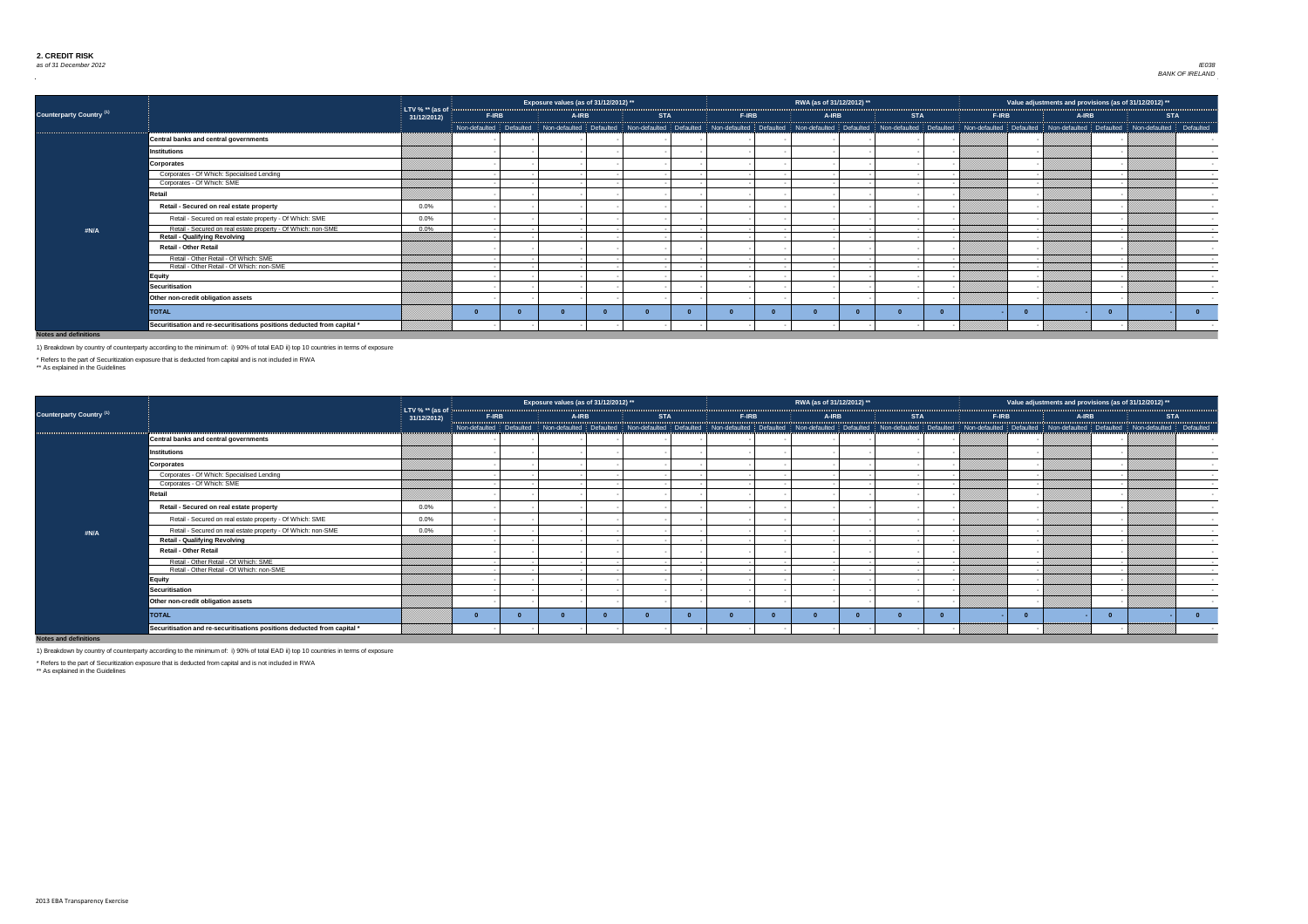

| 2012)<br>$\overline{**}$ |           |
|--------------------------|-----------|
| <b>STA</b>               |           |
| defaulted<br>I           | Defaulted |
|                          |           |
|                          |           |
|                          |           |
|                          |           |
|                          |           |
|                          |           |
|                          |           |
|                          |           |
|                          |           |
|                          |           |
|                          |           |
|                          |           |
|                          |           |
|                          |           |
|                          |           |
|                          | $\bf{0}$  |
|                          |           |
|                          |           |

|                                 |                                                                         |                                  |              | Exposure values (as of 31/12/2012) ** |            |              | RWA (as of 31/12/2012) ** |            |                                                                                                                                                                                                                               | Value adjustments and provisions (as of 31/12/2012) ** |                      |
|---------------------------------|-------------------------------------------------------------------------|----------------------------------|--------------|---------------------------------------|------------|--------------|---------------------------|------------|-------------------------------------------------------------------------------------------------------------------------------------------------------------------------------------------------------------------------------|--------------------------------------------------------|----------------------|
| <b>Counterparty Country (1)</b> |                                                                         | LTV % $**$ (as of<br>31/12/2012) | <b>F-IRB</b> | <b>A-IRB</b>                          | <b>STA</b> | <b>F-IRB</b> | <b>A-IRB</b>              | <b>STA</b> | <b>F-IRB</b>                                                                                                                                                                                                                  | <b>A-IRB</b>                                           | <b>STA</b>           |
|                                 |                                                                         |                                  |              |                                       |            |              |                           |            | Non-defaulted Defaulted Non-defaulted Defaulted Non-defaulted Defaulted Non-defaulted Defaulted Non-defaulted Non-defaulted Non-defaulted Non-defaulted Non-defaulted Non-defaulted Non-defaulted Non-defaulted Non-defaulted |                                                        |                      |
|                                 | Central banks and central governments                                   |                                  |              |                                       |            |              |                           |            |                                                                                                                                                                                                                               |                                                        |                      |
|                                 | <b>Institutions</b>                                                     |                                  |              |                                       |            |              |                           |            |                                                                                                                                                                                                                               |                                                        |                      |
|                                 | <b>Corporates</b>                                                       |                                  |              |                                       |            |              |                           |            |                                                                                                                                                                                                                               |                                                        |                      |
|                                 | Corporates - Of Which: Specialised Lending                              |                                  |              |                                       |            |              |                           |            |                                                                                                                                                                                                                               |                                                        | $\sim$               |
|                                 | Corporates - Of Which: SME                                              |                                  |              |                                       |            |              |                           |            |                                                                                                                                                                                                                               |                                                        | $\sim$ $-$           |
|                                 | Retail                                                                  |                                  |              |                                       |            |              |                           |            |                                                                                                                                                                                                                               |                                                        |                      |
|                                 | Retail - Secured on real estate property                                | $0.0\%$                          |              |                                       |            |              |                           |            |                                                                                                                                                                                                                               |                                                        |                      |
|                                 | Retail - Secured on real estate property - Of Which: SME                | $0.0\%$                          |              |                                       |            |              |                           |            |                                                                                                                                                                                                                               |                                                        |                      |
| #N/A                            | Retail - Secured on real estate property - Of Which: non-SME            | $0.0\%$                          |              |                                       |            |              |                           |            |                                                                                                                                                                                                                               |                                                        | $\sim$               |
|                                 | <b>Retail - Qualifying Revolving</b>                                    |                                  |              |                                       |            |              |                           |            |                                                                                                                                                                                                                               |                                                        | $\sim 100$ m $^{-1}$ |
|                                 | <b>Retail - Other Retail</b>                                            |                                  |              |                                       |            |              |                           |            |                                                                                                                                                                                                                               |                                                        | $\sim$               |
|                                 | Retail - Other Retail - Of Which: SME                                   |                                  |              |                                       |            |              |                           |            |                                                                                                                                                                                                                               |                                                        | $\sim$ 100 $\pm$     |
|                                 | Retail - Other Retail - Of Which: non-SME                               |                                  |              |                                       |            |              |                           |            |                                                                                                                                                                                                                               |                                                        | $\sim$               |
|                                 | <b>Equity</b>                                                           |                                  |              |                                       |            |              |                           |            |                                                                                                                                                                                                                               |                                                        |                      |
|                                 | <b>Securitisation</b>                                                   |                                  |              |                                       |            |              |                           |            |                                                                                                                                                                                                                               |                                                        |                      |
|                                 | Other non-credit obligation assets                                      |                                  |              |                                       |            |              |                           |            |                                                                                                                                                                                                                               |                                                        |                      |
|                                 | <b>TOTAL</b>                                                            |                                  |              |                                       |            |              |                           |            |                                                                                                                                                                                                                               |                                                        |                      |
|                                 | Securitisation and re-securitisations positions deducted from capital * |                                  |              |                                       |            |              |                           |            |                                                                                                                                                                                                                               |                                                        |                      |

|                                 |                                                                         |                                  |              |       | Exposure values (as of 31/12/2012) ** |            |       | RWA (as of 31/12/2012) ** |            |       | Value adjustments and provisions (as of 31/12/2012) **                                                                                                                                                                         |            |  |
|---------------------------------|-------------------------------------------------------------------------|----------------------------------|--------------|-------|---------------------------------------|------------|-------|---------------------------|------------|-------|--------------------------------------------------------------------------------------------------------------------------------------------------------------------------------------------------------------------------------|------------|--|
| <b>Counterparty Country (1)</b> |                                                                         | LTV % $**$ (as of<br>31/12/2012) | <b>F-IRB</b> | A-IRB |                                       | <b>STA</b> | F-IRB | A-IRB                     | <b>STA</b> | F-IRB | A-IRB                                                                                                                                                                                                                          | <b>STA</b> |  |
|                                 |                                                                         |                                  |              |       |                                       |            |       |                           |            |       | Non-defaulted Defaulted Non-defaulted Defaulted Non-defaulted Defaulted Non-defaulted Defaulted Non-defaulted Defaulted Non-defaulted Defaulted Non-defaulted Non-defaulted Non-defaulted Non-defaulted Non-defaulted Non-defa |            |  |
|                                 | <b>Central banks and central governments</b>                            |                                  |              |       |                                       |            |       |                           |            |       |                                                                                                                                                                                                                                |            |  |
|                                 | <b>Institutions</b>                                                     |                                  |              |       |                                       |            |       |                           |            |       |                                                                                                                                                                                                                                |            |  |
|                                 | <b>Corporates</b>                                                       |                                  |              |       |                                       |            |       |                           |            |       |                                                                                                                                                                                                                                |            |  |
|                                 | Corporates - Of Which: Specialised Lending                              |                                  |              |       |                                       |            |       |                           |            |       |                                                                                                                                                                                                                                |            |  |
|                                 | Corporates - Of Which: SME                                              |                                  |              |       |                                       |            |       |                           |            |       |                                                                                                                                                                                                                                |            |  |
|                                 | Retail                                                                  |                                  |              |       |                                       |            |       |                           |            |       |                                                                                                                                                                                                                                |            |  |
|                                 | Retail - Secured on real estate property                                | $0.0\%$                          |              |       |                                       |            |       |                           |            |       |                                                                                                                                                                                                                                |            |  |
|                                 | Retail - Secured on real estate property - Of Which: SME                | $0.0\%$                          |              |       |                                       |            |       |                           |            |       |                                                                                                                                                                                                                                |            |  |
| #N/A                            | Retail - Secured on real estate property - Of Which: non-SME            | 0.0%                             |              |       |                                       |            |       |                           |            |       |                                                                                                                                                                                                                                |            |  |
|                                 | <b>Retail - Qualifying Revolving</b>                                    |                                  |              |       |                                       |            |       |                           |            |       |                                                                                                                                                                                                                                |            |  |
|                                 | <b>Retail - Other Retail</b>                                            |                                  |              |       |                                       |            |       |                           |            |       |                                                                                                                                                                                                                                |            |  |
|                                 | Retail - Other Retail - Of Which: SME                                   |                                  |              |       |                                       |            |       |                           |            |       |                                                                                                                                                                                                                                |            |  |
|                                 | Retail - Other Retail - Of Which: non-SME                               |                                  |              |       |                                       |            |       |                           |            |       |                                                                                                                                                                                                                                |            |  |
|                                 | <b>Equity</b>                                                           |                                  |              |       |                                       |            |       |                           |            |       |                                                                                                                                                                                                                                |            |  |
|                                 | <b>Securitisation</b>                                                   |                                  |              |       |                                       |            |       |                           |            |       |                                                                                                                                                                                                                                |            |  |
|                                 | Other non-credit obligation assets                                      |                                  |              |       |                                       |            |       |                           |            |       |                                                                                                                                                                                                                                |            |  |
|                                 | <b>TOTAL</b>                                                            |                                  |              |       |                                       |            |       |                           |            |       | $\Omega$                                                                                                                                                                                                                       |            |  |
| Market and Hall Collection      | Securitisation and re-securitisations positions deducted from capital * |                                  |              |       |                                       |            |       |                           |            |       |                                                                                                                                                                                                                                |            |  |

1) Breakdown by country of counterparty according to the minimum of: i) 90% of total EAD ii) top 10 countries in terms of exposure

\* Refers to the part of Securitization exposure that is deducted from capital and is not included in RWA

\*\* As explained in the Guidelines

1) Breakdown by country of counterparty according to the minimum of: i) 90% of total EAD ii) top 10 countries in terms of exposure

\* Refers to the part of Securitization exposure that is deducted from capital and is not included in RWA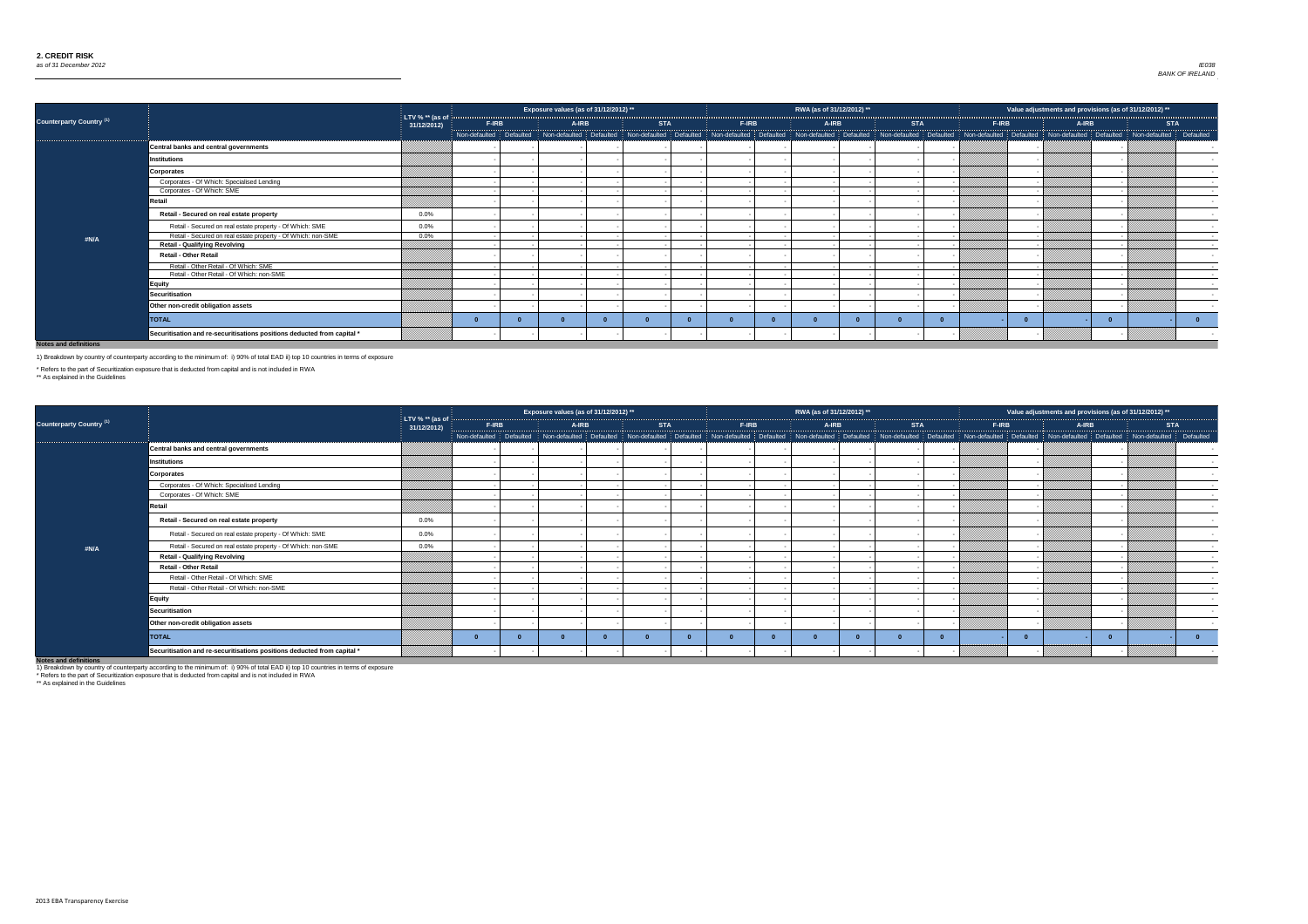

|                                 |                                                                         |                                  |       | Exposure values (as of 31/12/2012) ** |            |                                                                                                                                                                                                                               | RWA (as of 31/12/2012) ** |            |              | Value adjustments and provisions (as of $31/12/2012$ ) ** |            |            |
|---------------------------------|-------------------------------------------------------------------------|----------------------------------|-------|---------------------------------------|------------|-------------------------------------------------------------------------------------------------------------------------------------------------------------------------------------------------------------------------------|---------------------------|------------|--------------|-----------------------------------------------------------|------------|------------|
| <b>Counterparty Country (1)</b> |                                                                         | LTV % $**$ (as of<br>31/12/2012) | F-IRB | <b>A-IRB</b>                          | <b>STA</b> | <b>F-IRB</b>                                                                                                                                                                                                                  | A-IRB                     | <b>STA</b> | <b>F-IRB</b> | A-IRB                                                     | <b>STA</b> |            |
|                                 |                                                                         |                                  |       |                                       |            | Non-defaulted Defaulted Non-defaulted Defaulted Non-defaulted Defaulted Non-defaulted Defaulted Non-defaulted Non-defaulted Non-defaulted Non-defaulted Non-defaulted Non-defaulted Non-defaulted Non-defaulted Non-defaulted |                           |            |              |                                                           |            |            |
|                                 | Central banks and central governments                                   |                                  |       |                                       |            |                                                                                                                                                                                                                               |                           |            |              |                                                           |            |            |
|                                 | Institutions                                                            |                                  |       |                                       |            |                                                                                                                                                                                                                               |                           |            |              |                                                           |            |            |
|                                 | <b>Corporates</b>                                                       |                                  |       |                                       |            |                                                                                                                                                                                                                               |                           |            |              |                                                           |            |            |
|                                 | Corporates - Of Which: Specialised Lending                              |                                  |       |                                       |            |                                                                                                                                                                                                                               |                           |            |              |                                                           |            |            |
|                                 | Corporates - Of Which: SME                                              |                                  |       |                                       |            |                                                                                                                                                                                                                               |                           |            |              |                                                           |            | $\sim$ $-$ |
|                                 | Retail                                                                  |                                  |       |                                       |            |                                                                                                                                                                                                                               |                           |            |              |                                                           |            |            |
|                                 | Retail - Secured on real estate property                                | 0.0%                             |       |                                       |            |                                                                                                                                                                                                                               |                           |            |              |                                                           |            |            |
|                                 | Retail - Secured on real estate property - Of Which: SME                | 0.0%                             |       |                                       |            |                                                                                                                                                                                                                               |                           |            |              |                                                           |            | $\sim$ $-$ |
|                                 | Retail - Secured on real estate property - Of Which: non-SME            | 0.0%                             |       |                                       |            |                                                                                                                                                                                                                               |                           |            |              |                                                           |            | $\sim$     |
| #N/A                            | <b>Retail - Qualifying Revolving</b>                                    |                                  |       |                                       |            |                                                                                                                                                                                                                               |                           |            |              |                                                           |            |            |
|                                 | <b>Retail - Other Retail</b>                                            |                                  |       |                                       |            |                                                                                                                                                                                                                               |                           |            |              |                                                           |            | $\sim$ $-$ |
|                                 | Retail - Other Retail - Of Which: SME                                   |                                  |       |                                       |            |                                                                                                                                                                                                                               |                           |            |              |                                                           |            | $\sim 100$ |
|                                 | Retail - Other Retail - Of Which: non-SME                               |                                  |       |                                       |            |                                                                                                                                                                                                                               |                           |            |              |                                                           |            | $\sim$ $-$ |
|                                 | <b>Equity</b>                                                           |                                  |       |                                       |            |                                                                                                                                                                                                                               |                           |            |              |                                                           |            |            |
|                                 | Securitisation                                                          |                                  |       |                                       |            |                                                                                                                                                                                                                               |                           |            |              |                                                           |            |            |
|                                 | Other non-credit obligation assets                                      |                                  |       |                                       |            |                                                                                                                                                                                                                               |                           |            |              |                                                           |            |            |
|                                 | <b>TOTAL</b>                                                            |                                  |       |                                       |            |                                                                                                                                                                                                                               |                           |            |              |                                                           |            | - 0        |
|                                 | Securitisation and re-securitisations positions deducted from capital * |                                  |       |                                       |            |                                                                                                                                                                                                                               |                           |            |              |                                                           |            |            |

1) Breakdown by country of counterparty according to the minimum of: i) 90% of total EAD ii) top 10 countries in terms of exposure

\* Refers to the part of Securitization exposure that is deducted from capital and is not included in RWA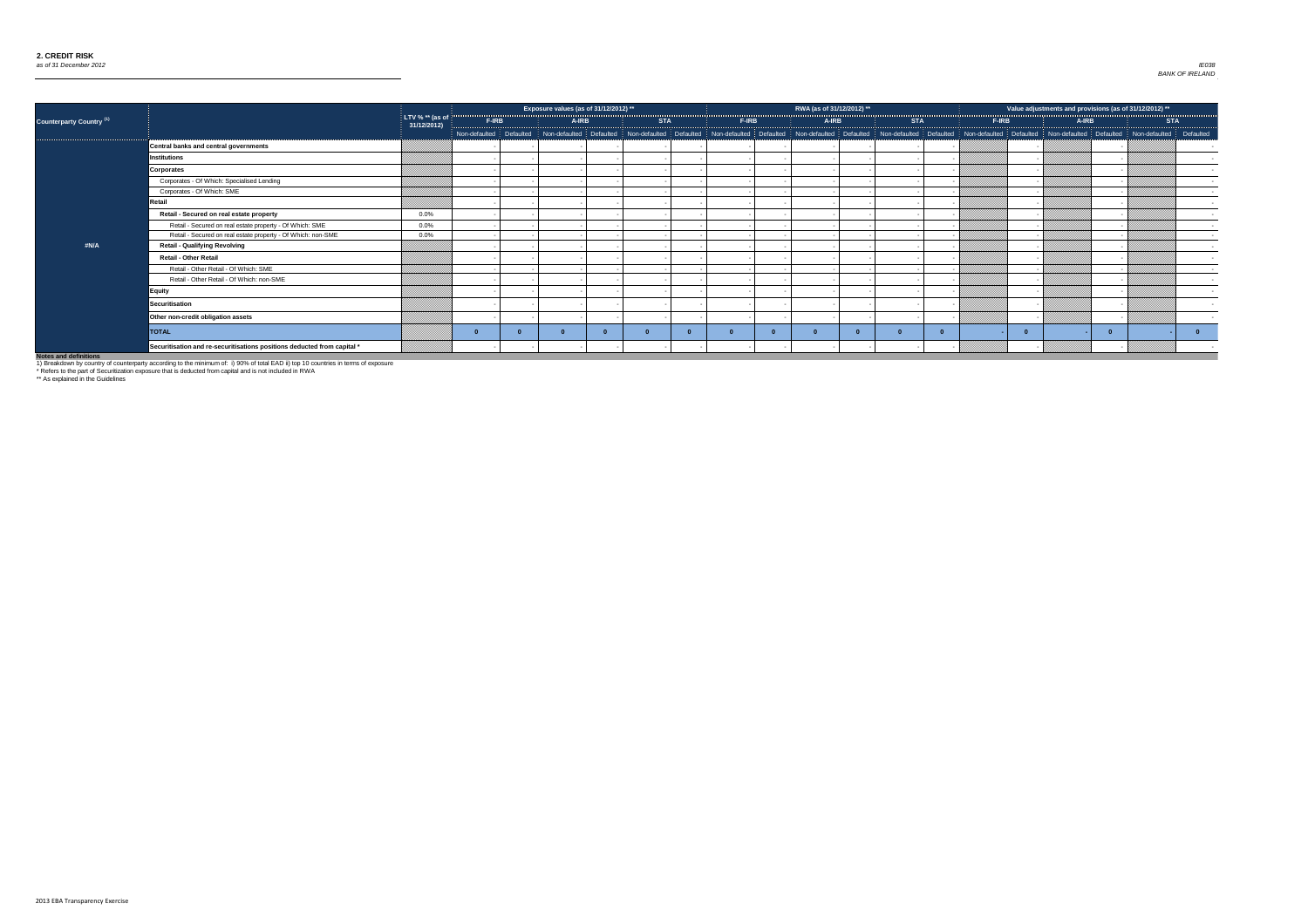

| 2013)<br>**        |                 |
|--------------------|-----------------|
|                    |                 |
| <b>STA</b>         |                 |
| defaulted <b>:</b> | Defaulted       |
|                    |                 |
|                    |                 |
|                    |                 |
|                    |                 |
|                    |                 |
|                    | 3,107           |
|                    |                 |
|                    |                 |
|                    |                 |
|                    |                 |
|                    | 35              |
|                    |                 |
|                    |                 |
|                    |                 |
|                    |                 |
|                    |                 |
|                    |                 |
|                    | $\overline{23}$ |
|                    | 12              |
|                    |                 |
|                    |                 |
|                    | $\overline{12}$ |
|                    |                 |
|                    |                 |
|                    |                 |
|                    |                 |
|                    |                 |
|                    |                 |
| 64                 | 3,142           |
|                    |                 |
|                    |                 |
|                    |                 |
|                    |                 |

| 2013)<br>$\overline{**}$ |           |
|--------------------------|-----------|
| <b>STA</b>               |           |
| defaulted                | Defaulted |
|                          |           |
|                          |           |
|                          | 2,287     |
|                          |           |
|                          |           |
|                          |           |
|                          |           |
|                          |           |
|                          |           |
|                          |           |
|                          |           |
|                          |           |
|                          |           |
|                          |           |
|                          |           |
|                          |           |
| 52                       | 2,287     |
|                          |           |
|                          |           |

|                                  |                                                                         |                                 |              |       | Exposure values (as of 30/06/2013) ** |       |            |               |              | RWA (as of 30/06/2013) ** |            |        |              | Value adjustments and provisions (as of 30/06/2013) **                                                                                                                                                                         |       |            |                          |
|----------------------------------|-------------------------------------------------------------------------|---------------------------------|--------------|-------|---------------------------------------|-------|------------|---------------|--------------|---------------------------|------------|--------|--------------|--------------------------------------------------------------------------------------------------------------------------------------------------------------------------------------------------------------------------------|-------|------------|--------------------------|
| <b>All couterparty countries</b> |                                                                         | LTV % $*$ (as of<br>30/06/2013) | <b>F-IRB</b> |       | A-IRB                                 |       | <b>STA</b> |               | <b>F-IRB</b> | A-IRB                     | <b>STA</b> |        | <b>F-IRB</b> | A-IRB                                                                                                                                                                                                                          |       | <b>STA</b> |                          |
|                                  |                                                                         |                                 |              |       |                                       |       |            |               |              |                           |            |        |              | Non-defaulted Defaulted Non-defaulted Defaulted Non-defaulted Defaulted Non-defaulted Non-defaulted Defaulted Defaulted Non-defaulted Defaulted Non-defaulted Non-defaulted Non-defaulted Non-defaulted Non-defaulted Defaulte |       |            |                          |
|                                  | Central banks and central governments                                   |                                 |              |       |                                       |       | 18,045     |               |              |                           |            |        |              |                                                                                                                                                                                                                                |       |            |                          |
|                                  | Institutions                                                            |                                 | 8,474        | 27    |                                       |       |            |               | 1,537        |                           |            |        |              |                                                                                                                                                                                                                                |       |            |                          |
|                                  | Corporates                                                              |                                 | 22,201       | 7,795 |                                       |       | 5,980      | 2,624         | 21,943       |                           | 5,722      | 3,265  |              | 2,576                                                                                                                                                                                                                          |       |            | 3,107                    |
|                                  | Corporates - Of Which: Specialised Lending                              |                                 |              |       |                                       |       |            |               |              |                           |            |        |              |                                                                                                                                                                                                                                |       |            | $\sim$                   |
|                                  | Corporates - Of Which: SME                                              |                                 |              |       |                                       |       |            |               |              |                           |            |        |              |                                                                                                                                                                                                                                |       |            | <b>Contract Contract</b> |
|                                  | Retail                                                                  |                                 |              |       | 48,431                                | 5,090 | 2,060      |               |              | 9,023                     | 1,540      |        |              |                                                                                                                                                                                                                                | 1,98' |            | 35                       |
|                                  | Retail - Secured on real estate property                                | 91.0%                           |              |       | 45,072                                | 4,504 |            |               |              | 7,143                     |            |        |              |                                                                                                                                                                                                                                | 1,628 |            |                          |
|                                  | Retail - Secured on real estate property - Of Which: SME                | $0.0\%$                         |              |       |                                       |       |            | $\sim$ $\sim$ |              |                           |            |        |              |                                                                                                                                                                                                                                |       |            | <b>Contract Contract</b> |
| <b>BANK OF IRELAND</b>           | Retail - Secured on real estate property - Of Which: non-SME            | 91.0%                           |              |       | 45,072                                | 4,504 |            |               |              | 7,143                     |            |        |              |                                                                                                                                                                                                                                | 1,628 |            | $\sim$                   |
|                                  | <b>Retail - Qualifying Revolving</b>                                    |                                 |              |       | 1,506                                 | ດລ    | 429        | $-11$         |              | 350                       | 321        | 15     |              |                                                                                                                                                                                                                                | 27    |            | 23                       |
|                                  | <b>Retail - Other Retail</b>                                            |                                 |              |       | 1,853                                 | 503   | 1,631      |               |              | 1,530                     | 1,219      |        |              |                                                                                                                                                                                                                                | 316   |            | 12                       |
|                                  | Retail - Other Retail - Of Which: SME                                   |                                 |              |       | 1,414                                 | 359   |            |               |              | 1,055                     |            | $\sim$ |              |                                                                                                                                                                                                                                | 198   |            | <b>Contract Contract</b> |
|                                  | Retail - Other Retail - Of Which: non-SME                               |                                 |              |       | 439                                   | 144   | 1,631      |               |              | 475                       | 1,219      |        |              |                                                                                                                                                                                                                                | 11S   |            | 12                       |
|                                  | Equity                                                                  |                                 |              |       |                                       |       |            |               |              |                           |            |        |              |                                                                                                                                                                                                                                |       |            | $\sim$                   |
|                                  | Securitisation                                                          |                                 | 565          |       |                                       |       |            |               | 515          |                           |            |        |              |                                                                                                                                                                                                                                |       |            | $\sim$                   |
|                                  | Other non-credit obligation assets                                      |                                 |              |       |                                       |       | 3,166      |               |              |                           | 2,826      |        |              |                                                                                                                                                                                                                                |       |            |                          |
|                                  | <b>TOTAL</b>                                                            |                                 | 31,240       | 7,822 | 48,431                                | 5,090 | 29,251     | 2,639         | 23,995       | 9,023                     | 10,118     | 3,284  | 126          | 238<br>2,576                                                                                                                                                                                                                   | 1,981 |            | 3,142                    |
|                                  | Securitisation and re-securitisations positions deducted from capital * |                                 |              |       |                                       |       |            |               |              |                           |            |        |              |                                                                                                                                                                                                                                |       |            |                          |

**Notes and defi** 

|                                     |                                                                         |                                  |        |       | Exposure values (as of 30/06/2013) **                                                                                                                                                                                          |            |       |              | RWA (as of 30/06/2013) ** |                |              | Value adjustments and provisions (as of 30/06/2013) ** |       |       |            |        |
|-------------------------------------|-------------------------------------------------------------------------|----------------------------------|--------|-------|--------------------------------------------------------------------------------------------------------------------------------------------------------------------------------------------------------------------------------|------------|-------|--------------|---------------------------|----------------|--------------|--------------------------------------------------------|-------|-------|------------|--------|
| Counterparty Country <sup>(1)</sup> |                                                                         | LTV % $**$ (as of<br>30/06/2013) | F-IRB  |       | <b>A-IRB</b>                                                                                                                                                                                                                   | <b>STA</b> |       | <b>F-IRB</b> | A-IRB                     | <b>STA</b>     | <b>F-IRB</b> |                                                        | A-IRB |       | <b>STA</b> |        |
|                                     |                                                                         |                                  |        |       | Non-defaulted Defaulted Non-defaulted Defaulted Non-defaulted Defaulted Non-defaulted Defaulted Non-defaulted Defaulted Non-defaulted Defaulted Non-defaulted Non-defaulted Non-defaulted Non-defaulted Non-defaulted Non-defa |            |       |              |                           |                |              |                                                        |       |       |            |        |
|                                     | <b>Central banks and central governments</b>                            |                                  |        |       |                                                                                                                                                                                                                                | 12,287     |       |              |                           |                |              |                                                        |       |       |            |        |
|                                     | <b>Institutions</b>                                                     |                                  | 846    |       |                                                                                                                                                                                                                                |            |       | 147          |                           |                |              |                                                        |       |       |            |        |
|                                     | <b>Corporates</b>                                                       |                                  | 9,540  | 4,526 |                                                                                                                                                                                                                                | 3,149      | 1,947 | 9,119        |                           | 3,109<br>2,405 |              | 1,732                                                  |       |       |            | 2,287  |
|                                     | Corporates - Of Which: Specialised Lending                              |                                  |        |       |                                                                                                                                                                                                                                |            |       |              |                           |                |              |                                                        |       |       |            | $\sim$ |
|                                     | Corporates - Of Which: SME                                              |                                  |        |       |                                                                                                                                                                                                                                |            |       |              |                           |                |              |                                                        |       |       |            |        |
|                                     | Retail                                                                  |                                  |        |       | 25,526<br>4,313                                                                                                                                                                                                                | 582        |       |              | 6,867                     | 432            |              |                                                        |       | 1,859 |            |        |
|                                     | Retail - Secured on real estate property                                | 107.0%                           |        |       | 22,167<br>3,727                                                                                                                                                                                                                |            |       |              | 4,987                     |                |              |                                                        |       | 1,506 |            |        |
|                                     | Retail - Secured on real estate property - Of Which: SME                | $0.0\%$                          |        |       |                                                                                                                                                                                                                                |            |       |              |                           |                |              |                                                        |       |       |            |        |
|                                     | Retail - Secured on real estate property - Of Which: non-SME            | 107.0%                           |        |       | 3,727<br>22,167                                                                                                                                                                                                                |            |       |              | 4,987                     |                |              |                                                        |       | 1,506 |            |        |
| <b>Ireland</b>                      | <b>Retail - Qualifying Revolving</b>                                    |                                  |        |       | 1,506                                                                                                                                                                                                                          |            |       |              | 350                       |                |              |                                                        |       | 31    |            |        |
|                                     | <b>Retail - Other Retail</b>                                            |                                  |        |       | 503<br>1,853                                                                                                                                                                                                                   | 582        |       |              | 1,530                     | 432            |              |                                                        |       | 316   |            |        |
|                                     | Retail - Other Retail - Of Which: SME                                   |                                  |        |       | 359<br>1,414                                                                                                                                                                                                                   |            |       |              | 1,055                     |                |              |                                                        |       | 198   |            |        |
|                                     | Retail - Other Retail - Of Which: non-SME                               |                                  |        |       | 439<br>144                                                                                                                                                                                                                     | 582        |       |              | 475                       | 432            |              |                                                        |       | 118   |            |        |
|                                     | <b>Equity</b>                                                           |                                  |        |       |                                                                                                                                                                                                                                |            |       |              |                           |                |              |                                                        |       |       |            |        |
|                                     | <b>Securitisation</b>                                                   |                                  |        |       |                                                                                                                                                                                                                                |            |       |              |                           |                |              |                                                        |       |       |            |        |
|                                     | Other non-credit obligation assets                                      |                                  |        |       |                                                                                                                                                                                                                                | 2,603      |       |              |                           | 2,439          |              |                                                        |       |       |            |        |
|                                     | <b>TOTAL</b>                                                            |                                  | 10,386 | 4,526 | 25,526<br>4,313                                                                                                                                                                                                                | 18,621     | 1,947 | 9,266        | 6,867                     | 6,010<br>2,405 | 63           | 1,732                                                  | 211   | 1,859 |            | 2,287  |
| Matan and definitions.              | Securitisation and re-securitisations positions deducted from capital * |                                  |        |       |                                                                                                                                                                                                                                |            |       |              |                           |                |              |                                                        |       |       |            |        |

**Notes and definitions**

1) Breakdown by country of counterparty according to the minimum of: i) 90% of total EAD ii) top 10 countries in terms of exposure

\* Refers to the part of Securitization exposure that is deducted from capital and is not included in RWA

\*\* As explained in the Guidelines

\* Refers to the part of Securitization exposure that is deducted from capital and is not included in RWA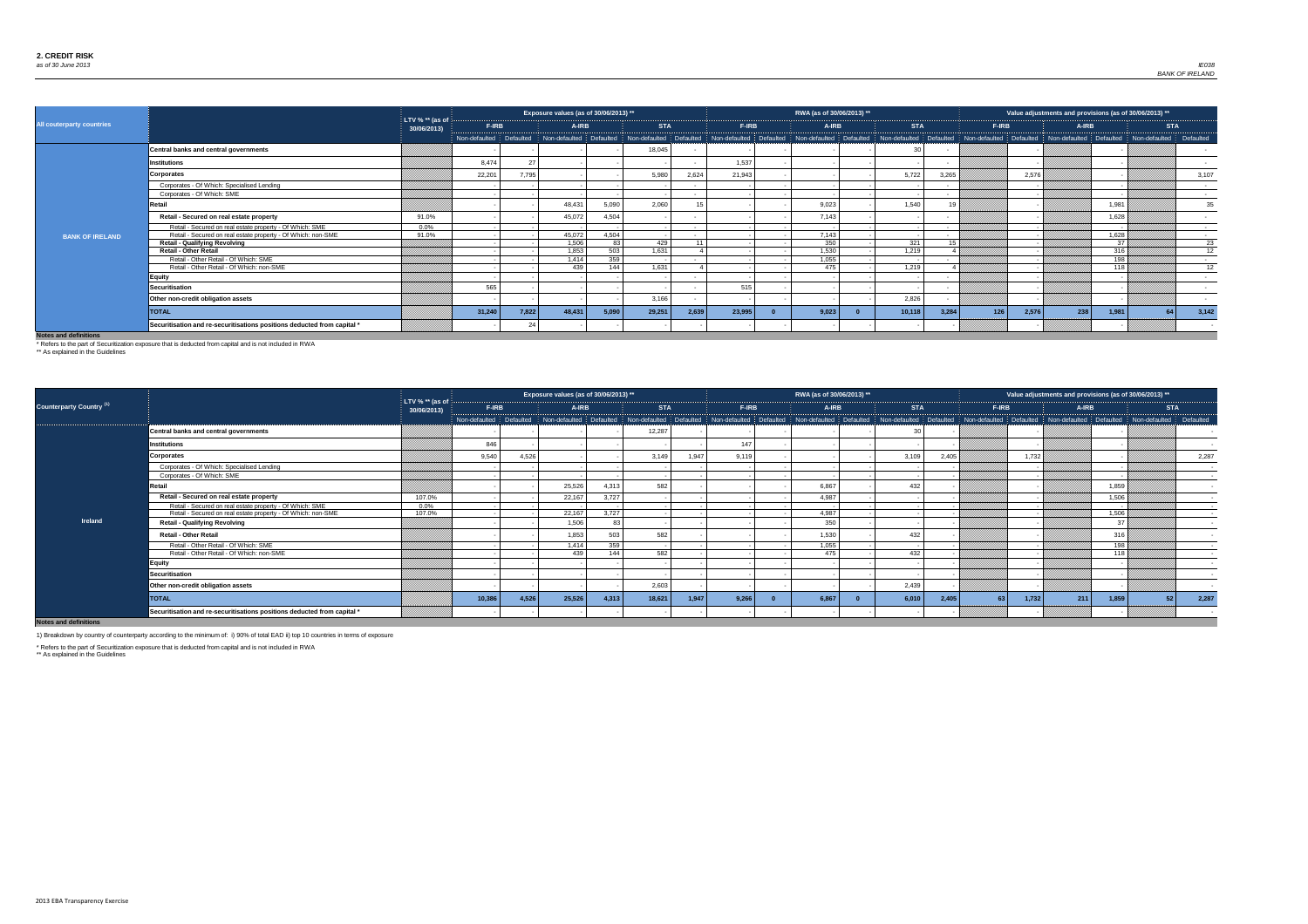

| 2013)          |                 |
|----------------|-----------------|
|                |                 |
| <b>STA</b>     |                 |
| defaulted<br>ļ | Defaulted       |
| V)             |                 |
|                |                 |
|                |                 |
|                |                 |
|                |                 |
|                |                 |
|                | 784             |
|                |                 |
|                |                 |
|                |                 |
|                |                 |
|                |                 |
|                | 35              |
|                |                 |
|                |                 |
|                |                 |
|                |                 |
|                |                 |
|                |                 |
|                |                 |
|                |                 |
|                | 23              |
|                |                 |
|                | 12              |
|                |                 |
|                |                 |
|                |                 |
|                | $\overline{12}$ |
|                |                 |
|                |                 |
|                |                 |
|                |                 |
|                |                 |
|                |                 |
|                |                 |
|                |                 |
| 12             | 819             |
|                |                 |
|                |                 |
|                |                 |
|                |                 |

|                                     |                                                                         |                                |               |           | Exposure values (as of 30/06/2013) ** |     |                         |       |              | RWA (as of 30/06/2013) **                                                         |            |           | Value adjustments and provisions (as of 30/06/2013) **                |     |                 |
|-------------------------------------|-------------------------------------------------------------------------|--------------------------------|---------------|-----------|---------------------------------------|-----|-------------------------|-------|--------------|-----------------------------------------------------------------------------------|------------|-----------|-----------------------------------------------------------------------|-----|-----------------|
| Counterparty Country <sup>(1)</sup> |                                                                         | LTV % ** (as of<br>30/06/2013) | F-IRB         |           | <b>A-IRB</b>                          |     | <b>STA</b>              |       | <b>F-IRB</b> | A-IRB                                                                             | <b>STA</b> | F-IRB     | <b>A-IRB</b>                                                          |     | <b>STA</b>      |
|                                     |                                                                         |                                | Non-defaulted | Defaulted | Non-defaulted Defaulted               |     | Non-defaulted Defaulted |       |              | Non-defaulted   Defaulted   Non-defaulted   Defaulted   Non-defaulted   Defaulted |            |           | Non-defaulted   Defaulted   Non-defaulted   Defaulted   Non-defaulted |     | Defaulted       |
|                                     | Central banks and central governments                                   |                                |               |           |                                       |     | 5,546                   |       |              |                                                                                   |            |           |                                                                       |     |                 |
|                                     | <b>Institutions</b>                                                     |                                | 4,025         |           |                                       |     |                         |       | 769          |                                                                                   |            |           |                                                                       |     |                 |
|                                     | <b>Corporates</b>                                                       |                                | 8,348         | 2,938     |                                       |     | 2,144                   | 673   | 8,350        |                                                                                   | 1,927      | 856       | 746                                                                   |     | 784             |
|                                     | Corporates - Of Which: Specialised Lending                              |                                |               |           |                                       |     |                         |       |              |                                                                                   |            |           |                                                                       |     |                 |
|                                     | Corporates - Of Which: SME                                              |                                |               |           |                                       |     |                         |       |              |                                                                                   |            |           |                                                                       |     |                 |
|                                     | Retail                                                                  |                                |               |           | 22,904                                | 777 | 1,473                   |       |              | 2,156                                                                             | 1,104      | 19        |                                                                       | 122 | 35              |
|                                     | Retail - Secured on real estate property                                | 74.0%                          |               |           | 22,904                                | 777 |                         |       |              | 2,156                                                                             |            |           |                                                                       | 122 |                 |
|                                     | Retail - Secured on real estate property - Of Which: SME                | $0.0\%$                        |               |           |                                       |     |                         |       |              |                                                                                   |            |           |                                                                       |     | $\sim$          |
| <b>United Kingdom</b>               | Retail - Secured on real estate property - Of Which: non-SME            | 74.0%                          |               |           | 22,904                                | 777 |                         |       |              | 2,156                                                                             |            |           |                                                                       | 122 |                 |
|                                     | <b>Retail - Qualifying Revolving</b>                                    |                                |               |           |                                       |     | 426                     | $-11$ |              |                                                                                   | 319        | 15        |                                                                       |     | $\overline{23}$ |
|                                     | <b>Retail - Other Retail</b>                                            |                                |               |           |                                       |     | 1,047                   |       |              |                                                                                   | 785        |           |                                                                       |     | 12              |
|                                     | Retail - Other Retail - Of Which: SME                                   |                                |               |           |                                       |     |                         |       |              |                                                                                   |            |           |                                                                       |     | $\sim$          |
|                                     | Retail - Other Retail - Of Which: non-SME                               |                                |               |           |                                       |     | 1,047                   |       |              |                                                                                   | 785        |           |                                                                       |     | $\overline{12}$ |
|                                     | <b>Equity</b>                                                           |                                |               |           |                                       |     |                         |       |              |                                                                                   |            |           |                                                                       |     |                 |
|                                     | <b>Securitisation</b>                                                   |                                |               |           |                                       |     |                         |       |              |                                                                                   |            |           |                                                                       |     |                 |
|                                     | Other non-credit obligation assets                                      |                                |               |           |                                       |     | 558                     |       |              |                                                                                   | 382        |           |                                                                       |     |                 |
|                                     | <b>TOTAL</b>                                                            |                                | 12,373        | 2,938     | 22,904                                | 777 | 9,721                   | 688   | 9,119        | 2,156                                                                             | 3,413      | 875<br>63 | 746<br>27                                                             | 122 | 819             |
|                                     | Securitisation and re-securitisations positions deducted from capital * |                                |               |           |                                       |     |                         |       |              |                                                                                   |            |           |                                                                       |     |                 |

| <b>Counterparty Country (1)</b> |                                                                         | LTV % $**$ (as of |       | Exposure values (as of 30/06/2013) $^{\ast\ast}$ $^{\shortmid}$                                                                                                                                                                |            |       |       | RWA (as of 30/06/2013) ** |            |              | Value adjustments and provisions (as of 30/06/2013) ** |                          |
|---------------------------------|-------------------------------------------------------------------------|-------------------|-------|--------------------------------------------------------------------------------------------------------------------------------------------------------------------------------------------------------------------------------|------------|-------|-------|---------------------------|------------|--------------|--------------------------------------------------------|--------------------------|
|                                 |                                                                         | 30/06/2013)       | F-IRB | A-IRB                                                                                                                                                                                                                          | <b>STA</b> | F-IRB | A-IRB |                           | <b>STA</b> | <b>F-IRB</b> | A-IRB                                                  | <b>STA</b>               |
|                                 |                                                                         |                   |       | Non-defaulted Defaulted Non-defaulted Defaulted Non-defaulted Defaulted Non-defaulted Defaulted Non-defaulted Defaulted Non-defaulted Defaulted Non-defaulted Non-defaulted Non-defaulted Non-defaulted Non-defaulted Non-defa |            |       |       |                           |            |              |                                                        |                          |
|                                 | Central banks and central governments                                   |                   |       |                                                                                                                                                                                                                                |            |       |       |                           |            |              |                                                        |                          |
|                                 | <b>Institutions</b>                                                     |                   |       |                                                                                                                                                                                                                                |            |       |       |                           |            |              |                                                        |                          |
|                                 | <b>Corporates</b>                                                       |                   |       |                                                                                                                                                                                                                                |            |       |       |                           |            |              |                                                        |                          |
|                                 | Corporates - Of Which: Specialised Lending                              |                   |       |                                                                                                                                                                                                                                |            |       |       |                           |            |              |                                                        |                          |
|                                 | Corporates - Of Which: SME                                              |                   |       |                                                                                                                                                                                                                                |            |       |       |                           |            |              |                                                        |                          |
|                                 | Retail                                                                  |                   |       |                                                                                                                                                                                                                                |            |       |       |                           |            |              |                                                        | $\overline{\phantom{a}}$ |
|                                 | Retail - Secured on real estate property                                | $0.0\%$           |       |                                                                                                                                                                                                                                |            |       |       |                           |            |              |                                                        |                          |
|                                 | Retail - Secured on real estate property - Of Which: SME                | $0.0\%$           |       |                                                                                                                                                                                                                                |            |       |       |                           |            |              |                                                        |                          |
| #N/A                            | Retail - Secured on real estate property - Of Which: non-SME            | $0.0\%$           |       |                                                                                                                                                                                                                                |            |       |       |                           |            |              |                                                        | $\sim$                   |
|                                 | <b>Retail - Qualifying Revolving</b>                                    |                   |       |                                                                                                                                                                                                                                |            |       |       |                           |            |              |                                                        |                          |
|                                 | <b>Retail - Other Retail</b>                                            |                   |       |                                                                                                                                                                                                                                |            |       |       |                           |            |              |                                                        |                          |
|                                 | Retail - Other Retail - Of Which: SME                                   |                   |       |                                                                                                                                                                                                                                |            |       |       |                           |            |              |                                                        |                          |
|                                 | Retail - Other Retail - Of Which: non-SME                               |                   |       |                                                                                                                                                                                                                                |            |       |       |                           |            |              |                                                        |                          |
|                                 | <b>Equity</b>                                                           |                   |       |                                                                                                                                                                                                                                |            |       |       |                           |            |              |                                                        |                          |
|                                 | <b>Securitisation</b>                                                   |                   |       |                                                                                                                                                                                                                                |            |       |       |                           |            |              |                                                        |                          |
|                                 | Other non-credit obligation assets                                      |                   |       |                                                                                                                                                                                                                                |            |       |       |                           |            |              |                                                        |                          |
|                                 | <b>TOTAL</b>                                                            |                   |       |                                                                                                                                                                                                                                |            |       |       |                           |            |              |                                                        |                          |
|                                 | Securitisation and re-securitisations positions deducted from capital * |                   |       |                                                                                                                                                                                                                                |            |       |       |                           |            |              |                                                        |                          |

**Notes and definitions**

\*\* As explained in the Guidelines



1) Breakdown by country of counterparty according to the minimum of: i) 90% of total EAD ii) top 10 countries in terms of exposure

\* Refers to the part of Securitization exposure that is deducted from capital and is not included in RWA

\* Refers to the part of Securitization exposure that is deducted from capital and is not included in RWA

\*\* As explained in the Guidelines

1) Breakdown by country of counterparty according to the minimum of: i) 90% of total EAD ii) top 10 countries in terms of exposure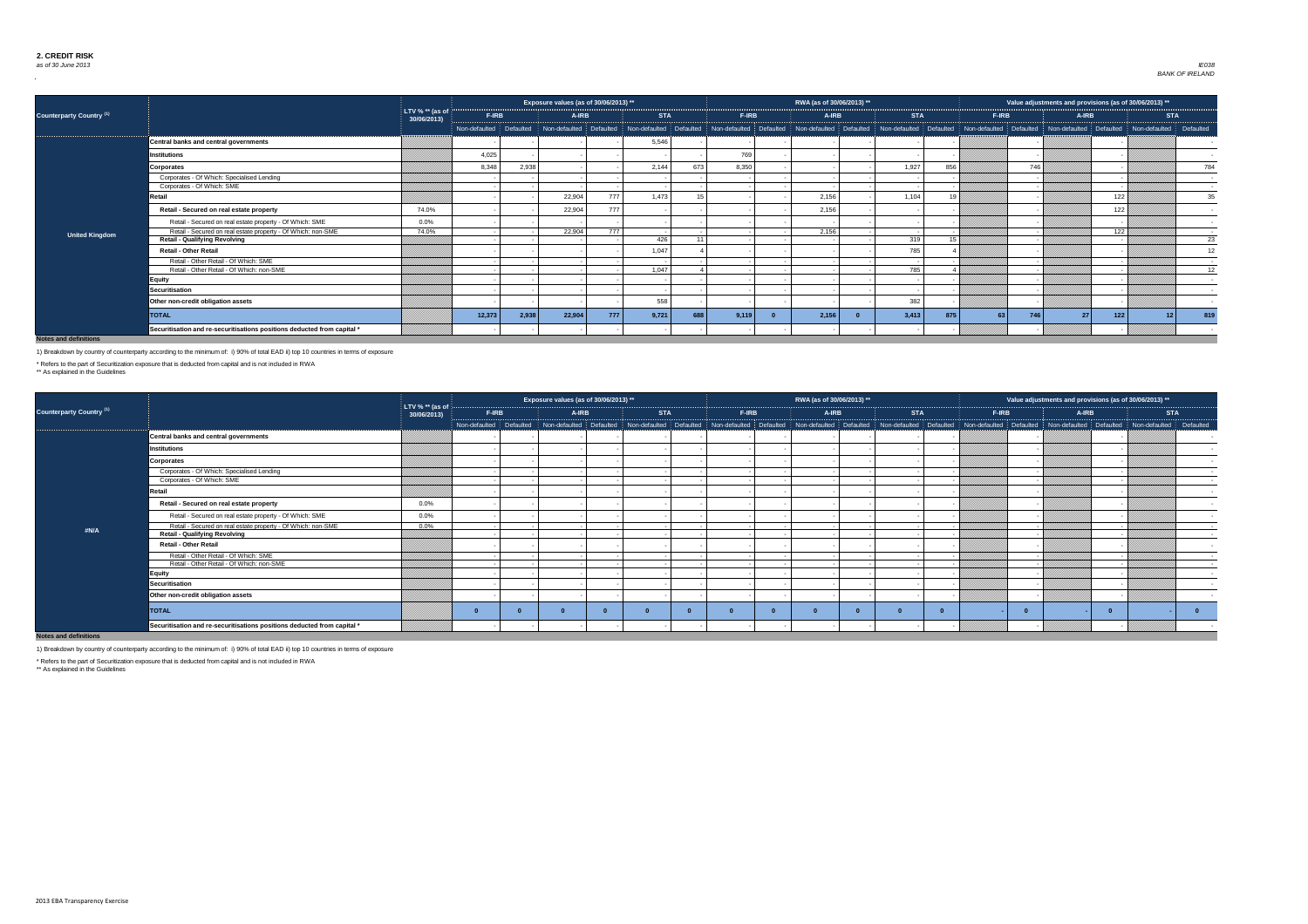

| 2013)<br>**    |             |
|----------------|-------------|
| <b>STA</b>     |             |
| defaulted<br>j | Defaulted   |
| 4              |             |
|                |             |
|                |             |
|                |             |
|                |             |
|                |             |
|                |             |
|                |             |
|                |             |
|                |             |
|                |             |
|                |             |
|                |             |
|                |             |
|                |             |
|                |             |
|                |             |
|                |             |
|                |             |
|                |             |
|                |             |
|                |             |
|                |             |
|                | $\mathbf 0$ |
|                |             |
|                |             |
|                |             |

| 2013)<br>**         |          |
|---------------------|----------|
| <b>STA</b>          |          |
| defaulted Defaulted |          |
|                     |          |
|                     |          |
|                     |          |
|                     |          |
|                     |          |
|                     |          |
|                     |          |
|                     |          |
|                     |          |
|                     |          |
|                     |          |
|                     |          |
|                     |          |
|                     |          |
|                     | $\bf{0}$ |
|                     |          |
|                     |          |

|                                 |                                                                         |                                  |              | Exposure values (as of 30/06/2013) **                                                                                                                                                                                         |            |              | RWA (as of 30/06/2013) ** |            |       | Value adjustments and provisions (as of 30/06/2013) ** |            |
|---------------------------------|-------------------------------------------------------------------------|----------------------------------|--------------|-------------------------------------------------------------------------------------------------------------------------------------------------------------------------------------------------------------------------------|------------|--------------|---------------------------|------------|-------|--------------------------------------------------------|------------|
| <b>Counterparty Country (1)</b> |                                                                         | LTV % $**$ (as of<br>30/06/2013) | <b>F-IRB</b> | A-IRB                                                                                                                                                                                                                         | <b>STA</b> | <b>F-IRB</b> | <b>A-IRB</b>              | <b>STA</b> | F-IRB | A-IRB                                                  | <b>STA</b> |
|                                 |                                                                         |                                  |              | Non-defaulted   Defaulted   Non-defaulted   Defaulted   Non-defaulted   Non-defaulted   Defaulted   Non-defaulted   Defaulted   Non-defaulted   Non-defaulted   Non-defaulted   Non-defaulted   Non-defaulted   Non-defaulted |            |              |                           |            |       |                                                        |            |
|                                 | <b>Central banks and central governments</b>                            |                                  |              |                                                                                                                                                                                                                               |            |              |                           |            |       |                                                        |            |
|                                 | <b>Institutions</b>                                                     |                                  |              |                                                                                                                                                                                                                               |            |              |                           |            |       |                                                        |            |
|                                 | <b>Corporates</b>                                                       |                                  |              |                                                                                                                                                                                                                               |            |              |                           |            |       |                                                        |            |
|                                 | Corporates - Of Which: Specialised Lending                              |                                  |              |                                                                                                                                                                                                                               |            |              |                           |            |       |                                                        |            |
|                                 | Corporates - Of Which: SME                                              |                                  |              |                                                                                                                                                                                                                               |            |              |                           |            |       |                                                        |            |
|                                 | Retail                                                                  |                                  |              |                                                                                                                                                                                                                               |            |              |                           |            |       |                                                        |            |
|                                 | Retail - Secured on real estate property                                | $0.0\%$                          |              |                                                                                                                                                                                                                               |            |              |                           |            |       |                                                        |            |
|                                 | Retail - Secured on real estate property - Of Which: SME                | $0.0\%$                          |              |                                                                                                                                                                                                                               |            |              |                           |            |       |                                                        |            |
| #N/A                            | Retail - Secured on real estate property - Of Which: non-SME            | $0.0\%$                          |              |                                                                                                                                                                                                                               |            |              |                           |            |       |                                                        | $\sim$     |
|                                 | <b>Retail - Qualifying Revolving</b>                                    |                                  |              |                                                                                                                                                                                                                               |            |              |                           |            |       |                                                        |            |
|                                 | <b>Retail - Other Retail</b>                                            |                                  |              |                                                                                                                                                                                                                               |            |              |                           |            |       |                                                        |            |
|                                 | Retail - Other Retail - Of Which: SME                                   |                                  |              |                                                                                                                                                                                                                               |            |              |                           |            |       |                                                        |            |
|                                 | Retail - Other Retail - Of Which: non-SME                               |                                  |              |                                                                                                                                                                                                                               |            |              |                           |            |       |                                                        |            |
|                                 | <b>Equity</b>                                                           |                                  |              |                                                                                                                                                                                                                               |            |              |                           |            |       |                                                        |            |
|                                 | <b>Securitisation</b>                                                   |                                  |              |                                                                                                                                                                                                                               |            |              |                           |            |       |                                                        |            |
|                                 | Other non-credit obligation assets                                      |                                  |              |                                                                                                                                                                                                                               |            |              |                           |            |       |                                                        |            |
|                                 | <b>TOTAL</b>                                                            |                                  |              |                                                                                                                                                                                                                               |            |              |                           |            |       |                                                        |            |
|                                 | Securitisation and re-securitisations positions deducted from capital * |                                  |              |                                                                                                                                                                                                                               |            |              |                           |            |       |                                                        |            |

|                                 |                                                                         |                                                |                         | Exposure values (as of 30/06/2013) ** |                                                                                                                                                                                                                                |       | RWA (as of 30/06/2013) ** |            |       |       | Value adjustments and provisions (as of 30/06/2013) ** |            |
|---------------------------------|-------------------------------------------------------------------------|------------------------------------------------|-------------------------|---------------------------------------|--------------------------------------------------------------------------------------------------------------------------------------------------------------------------------------------------------------------------------|-------|---------------------------|------------|-------|-------|--------------------------------------------------------|------------|
| <b>Counterparty Country (1)</b> |                                                                         | LTV % $**$ (as of $\frac{1}{3}$<br>30/06/2013) | <b>F-IRB</b>            | A-IRB                                 | <b>STA</b>                                                                                                                                                                                                                     | F-IRB | A-IRB                     | <b>STA</b> | F-IRB | A-IRB |                                                        | <b>STA</b> |
|                                 |                                                                         |                                                | Non-defaulted Defaulted |                                       | Non-defaulted Defaulted Non-defaulted Defaulted Non-defaulted Defaulted Non-defaulted Non-defaulted Defaulted Non-defaulted Non-defaulted Defaulted Non-defaulted Non-defaulted Defaulted Non-defaulted Non-defaulted Non-defa |       |                           |            |       |       |                                                        |            |
|                                 | Central banks and central governments                                   |                                                |                         |                                       |                                                                                                                                                                                                                                |       |                           |            |       |       |                                                        |            |
|                                 | <b>Institutions</b>                                                     |                                                |                         |                                       |                                                                                                                                                                                                                                |       |                           |            |       |       |                                                        |            |
|                                 | <b>Corporates</b>                                                       |                                                |                         |                                       |                                                                                                                                                                                                                                |       |                           |            |       |       |                                                        |            |
|                                 | Corporates - Of Which: Specialised Lending                              |                                                |                         |                                       |                                                                                                                                                                                                                                |       |                           |            |       |       |                                                        |            |
|                                 | Corporates - Of Which: SME                                              |                                                |                         |                                       |                                                                                                                                                                                                                                |       |                           |            |       |       |                                                        |            |
|                                 | Retail                                                                  |                                                |                         |                                       |                                                                                                                                                                                                                                |       |                           |            |       |       |                                                        |            |
|                                 | Retail - Secured on real estate property                                | $0.0\%$                                        |                         |                                       |                                                                                                                                                                                                                                |       |                           |            |       |       |                                                        |            |
|                                 | Retail - Secured on real estate property - Of Which: SME                | $0.0\%$                                        |                         |                                       |                                                                                                                                                                                                                                |       |                           |            |       |       |                                                        |            |
| #N/A                            | Retail - Secured on real estate property - Of Which: non-SME            | $0.0\%$                                        |                         |                                       |                                                                                                                                                                                                                                |       |                           |            |       |       |                                                        |            |
|                                 | <b>Retail - Qualifying Revolving</b>                                    |                                                |                         |                                       |                                                                                                                                                                                                                                |       |                           |            |       |       |                                                        |            |
|                                 | <b>Retail - Other Retail</b>                                            |                                                |                         |                                       |                                                                                                                                                                                                                                |       |                           |            |       |       |                                                        |            |
|                                 | Retail - Other Retail - Of Which: SME                                   |                                                |                         |                                       |                                                                                                                                                                                                                                |       |                           |            |       |       |                                                        |            |
|                                 | Retail - Other Retail - Of Which: non-SME                               |                                                |                         |                                       |                                                                                                                                                                                                                                |       |                           |            |       |       |                                                        |            |
|                                 | <b>Equity</b>                                                           |                                                |                         |                                       |                                                                                                                                                                                                                                |       |                           |            |       |       |                                                        |            |
|                                 | <b>Securitisation</b>                                                   |                                                |                         |                                       |                                                                                                                                                                                                                                |       |                           |            |       |       |                                                        |            |
|                                 | Other non-credit obligation assets                                      |                                                |                         |                                       |                                                                                                                                                                                                                                |       |                           |            |       |       |                                                        |            |
|                                 | <b>TOTAL</b>                                                            |                                                |                         |                                       |                                                                                                                                                                                                                                |       |                           |            |       |       |                                                        |            |
|                                 | Securitisation and re-securitisations positions deducted from capital * |                                                |                         |                                       |                                                                                                                                                                                                                                |       |                           |            |       |       |                                                        |            |

**Notes and definitions**

1) Breakdown by country of counterparty according to the minimum of: i) 90% of total EAD ii) top 10 countries in terms of exposure

\* Refers to the part of Securitization exposure that is deducted from capital and is not included in RWA

\*\* As explained in the Guidelines

1) Breakdown by country of counterparty according to the minimum of: i) 90% of total EAD ii) top 10 countries in terms of exposure

\* Refers to the part of Securitization exposure that is deducted from capital and is not included in RWA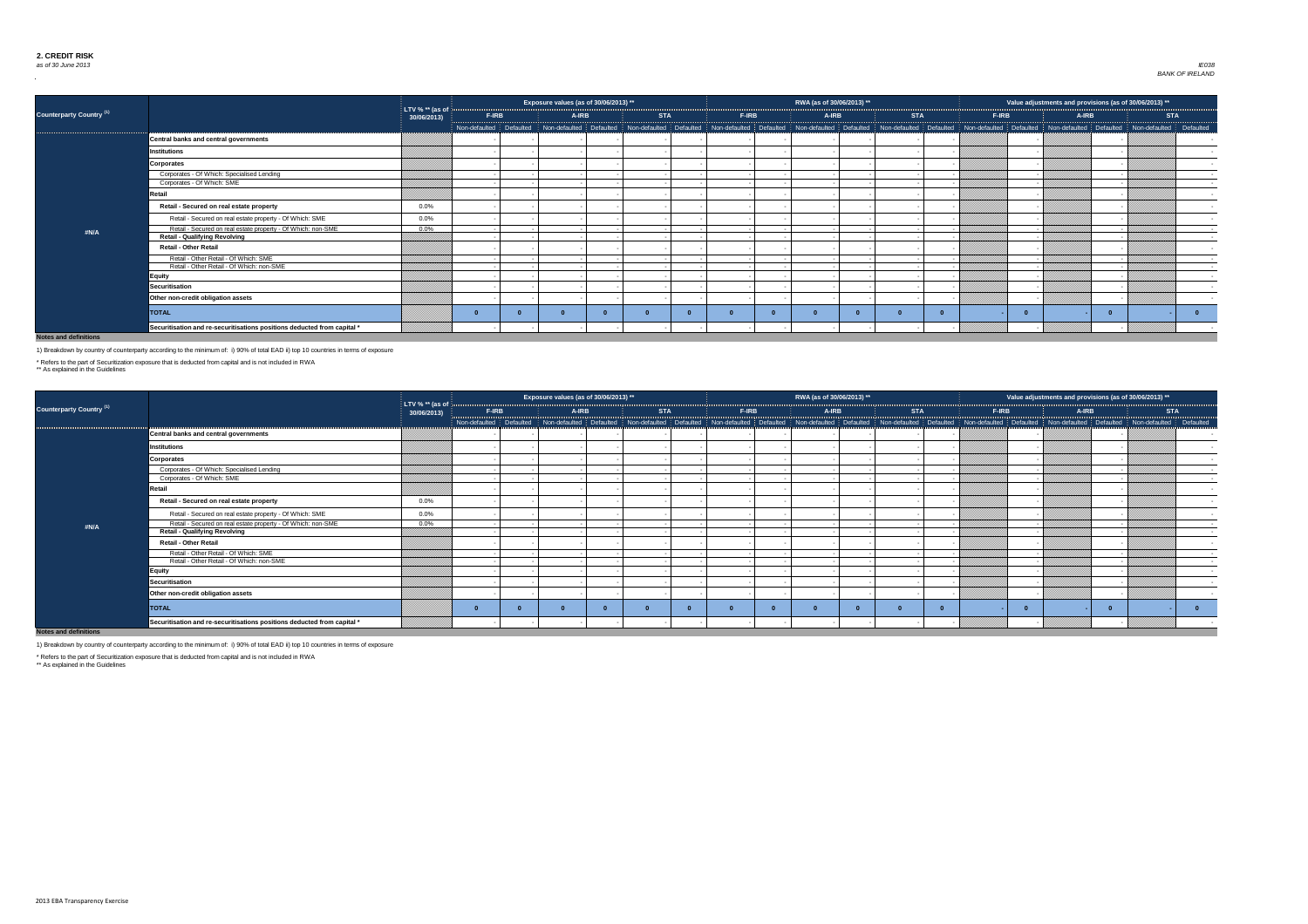

| 2013)<br>$\star\star$ |           |
|-----------------------|-----------|
| <b>STA</b>            |           |
| defaulted<br>I        | Defaulted |
|                       |           |
|                       |           |
|                       |           |
|                       |           |
|                       |           |
|                       |           |
|                       |           |
|                       |           |
|                       |           |
|                       |           |
|                       |           |
|                       |           |
|                       |           |
|                       |           |
|                       |           |
|                       | 0         |
|                       |           |
|                       |           |



|                                 |                                                                         |                                  |       |       | Exposure values (as of 30/06/2013) ** |            |       | RWA (as of 30/06/2013) ** |            |       |       | Value adjustments and provisions (as of 30/06/2013) **                                                                                                                                                                         |            |
|---------------------------------|-------------------------------------------------------------------------|----------------------------------|-------|-------|---------------------------------------|------------|-------|---------------------------|------------|-------|-------|--------------------------------------------------------------------------------------------------------------------------------------------------------------------------------------------------------------------------------|------------|
| <b>Counterparty Country (1)</b> |                                                                         | LTV % $**$ (as of<br>30/06/2013) | F-IRB | A-IRB |                                       | <b>STA</b> | F-IRB | A-IRB                     | <b>STA</b> | F-IRB | A-IRB |                                                                                                                                                                                                                                | <b>STA</b> |
|                                 |                                                                         |                                  |       |       |                                       |            |       |                           |            |       |       | Non-defaulted   Defaulted   Non-defaulted   Defaulted   Non-defaulted   Non-defaulted   Non-defaulted   Non-defaulted   Defaulted   Non-defaulted   Non-defaulted   Non-defaulted   Non-defaulted   Non-defaulted   Non-defaul |            |
|                                 | <b>Central banks and central governments</b>                            |                                  |       |       |                                       |            |       |                           |            |       |       |                                                                                                                                                                                                                                |            |
|                                 | <b>Institutions</b>                                                     |                                  |       |       |                                       |            |       |                           |            |       |       |                                                                                                                                                                                                                                |            |
|                                 | <b>Corporates</b>                                                       |                                  |       |       |                                       |            |       |                           |            |       |       |                                                                                                                                                                                                                                |            |
|                                 | Corporates - Of Which: Specialised Lending                              |                                  |       |       |                                       |            |       |                           |            |       |       |                                                                                                                                                                                                                                |            |
|                                 | Corporates - Of Which: SME                                              |                                  |       |       |                                       |            |       |                           |            |       |       |                                                                                                                                                                                                                                |            |
|                                 | Retail                                                                  |                                  |       |       |                                       |            |       |                           |            |       |       |                                                                                                                                                                                                                                |            |
|                                 | Retail - Secured on real estate property                                | $0.0\%$                          |       |       |                                       |            |       |                           |            |       |       |                                                                                                                                                                                                                                |            |
|                                 | Retail - Secured on real estate property - Of Which: SME                | 0.0%                             |       |       |                                       |            |       |                           |            |       |       |                                                                                                                                                                                                                                |            |
| #N/A                            | Retail - Secured on real estate property - Of Which: non-SME            | $0.0\%$                          |       |       |                                       |            |       |                           |            |       |       |                                                                                                                                                                                                                                |            |
|                                 | <b>Retail - Qualifying Revolving</b>                                    |                                  |       |       |                                       |            |       |                           |            |       |       |                                                                                                                                                                                                                                |            |
|                                 | <b>Retail - Other Retail</b>                                            |                                  |       |       |                                       |            |       |                           |            |       |       |                                                                                                                                                                                                                                |            |
|                                 | Retail - Other Retail - Of Which: SME                                   |                                  |       |       |                                       |            |       |                           |            |       |       |                                                                                                                                                                                                                                |            |
|                                 | Retail - Other Retail - Of Which: non-SME                               |                                  |       |       |                                       |            |       |                           |            |       |       |                                                                                                                                                                                                                                |            |
|                                 | <b>Equity</b>                                                           |                                  |       |       |                                       |            |       |                           |            |       |       |                                                                                                                                                                                                                                |            |
|                                 | Securitisation                                                          |                                  |       |       |                                       |            |       |                           |            |       |       |                                                                                                                                                                                                                                |            |
|                                 | Other non-credit obligation assets                                      |                                  |       |       |                                       |            |       |                           |            |       |       |                                                                                                                                                                                                                                |            |
|                                 | <b>TOTAL</b>                                                            |                                  |       |       |                                       |            |       |                           |            |       |       |                                                                                                                                                                                                                                |            |
|                                 | Securitisation and re-securitisations positions deducted from capital * |                                  |       |       |                                       |            |       |                           |            |       |       |                                                                                                                                                                                                                                |            |

|                                 |                                                                         |                                  |       | Exposure values (as of 30/06/2013) **                                                                                                                                                                                         |            |       | RWA (as of 30/06/2013) ** |            |       | Value adjustments and provisions (as of 30/06/2013) ** |            |  |
|---------------------------------|-------------------------------------------------------------------------|----------------------------------|-------|-------------------------------------------------------------------------------------------------------------------------------------------------------------------------------------------------------------------------------|------------|-------|---------------------------|------------|-------|--------------------------------------------------------|------------|--|
| <b>Counterparty Country (1)</b> |                                                                         | LTV % $**$ (as of<br>30/06/2013) | F-IRB | A-IRB                                                                                                                                                                                                                         | <b>STA</b> | F-IRB | A-IRB                     | <b>STA</b> | F-IRB | <b>A-IRB</b>                                           | <b>STA</b> |  |
|                                 |                                                                         |                                  |       | Non-defaulted   Defaulted   Non-defaulted   Defaulted   Non-defaulted   Non-defaulted   Defaulted   Non-defaulted   Defaulted   Non-defaulted   Non-defaulted   Non-defaulted   Non-defaulted   Non-defaulted   Non-defaulted |            |       |                           |            |       |                                                        |            |  |
|                                 | <b>Central banks and central governments</b>                            |                                  |       |                                                                                                                                                                                                                               |            |       |                           |            |       |                                                        |            |  |
|                                 | <b>Institutions</b>                                                     |                                  |       |                                                                                                                                                                                                                               |            |       |                           |            |       |                                                        |            |  |
|                                 | <b>Corporates</b>                                                       |                                  |       |                                                                                                                                                                                                                               |            |       |                           |            |       |                                                        |            |  |
|                                 | Corporates - Of Which: Specialised Lending                              |                                  |       |                                                                                                                                                                                                                               |            |       |                           |            |       |                                                        |            |  |
|                                 | Corporates - Of Which: SME                                              |                                  |       |                                                                                                                                                                                                                               |            |       |                           |            |       |                                                        |            |  |
|                                 | Retail                                                                  |                                  |       |                                                                                                                                                                                                                               |            |       |                           |            |       |                                                        |            |  |
|                                 | Retail - Secured on real estate property                                | $0.0\%$                          |       |                                                                                                                                                                                                                               |            |       |                           |            |       |                                                        |            |  |
|                                 | Retail - Secured on real estate property - Of Which: SME                | $0.0\%$                          |       |                                                                                                                                                                                                                               |            |       |                           |            |       |                                                        |            |  |
| #N/A                            | Retail - Secured on real estate property - Of Which: non-SME            | $0.0\%$                          |       |                                                                                                                                                                                                                               |            |       |                           |            |       |                                                        |            |  |
|                                 | <b>Retail - Qualifying Revolving</b>                                    |                                  |       |                                                                                                                                                                                                                               |            |       |                           |            |       |                                                        |            |  |
|                                 | <b>Retail - Other Retail</b>                                            |                                  |       |                                                                                                                                                                                                                               |            |       |                           |            |       |                                                        |            |  |
|                                 | Retail - Other Retail - Of Which: SME                                   |                                  |       |                                                                                                                                                                                                                               |            |       |                           |            |       |                                                        |            |  |
|                                 | Retail - Other Retail - Of Which: non-SME                               |                                  |       |                                                                                                                                                                                                                               |            |       |                           |            |       |                                                        |            |  |
|                                 | <b>Equity</b>                                                           |                                  |       |                                                                                                                                                                                                                               |            |       |                           |            |       |                                                        |            |  |
|                                 | <b>Securitisation</b>                                                   |                                  |       |                                                                                                                                                                                                                               |            |       |                           |            |       |                                                        |            |  |
|                                 | Other non-credit obligation assets                                      |                                  |       |                                                                                                                                                                                                                               |            |       |                           |            |       |                                                        |            |  |
|                                 | <b>TOTAL</b>                                                            |                                  |       |                                                                                                                                                                                                                               |            |       |                           |            |       |                                                        |            |  |
| Notos and dofinitions           | Securitisation and re-securitisations positions deducted from capital * |                                  |       |                                                                                                                                                                                                                               |            |       |                           |            |       |                                                        |            |  |

**Notes and definitions**

1) Breakdown by country of counterparty according to the minimum of: i) 90% of total EAD ii) top 10 countries in terms of exposure

\* Refers to the part of Securitization exposure that is deducted from capital and is not included in RWA

\*\* As explained in the Guidelines

1) Breakdown by country of counterparty according to the minimum of: i) 90% of total EAD ii) top 10 countries in terms of exposure

\* Refers to the part of Securitization exposure that is deducted from capital and is not included in RWA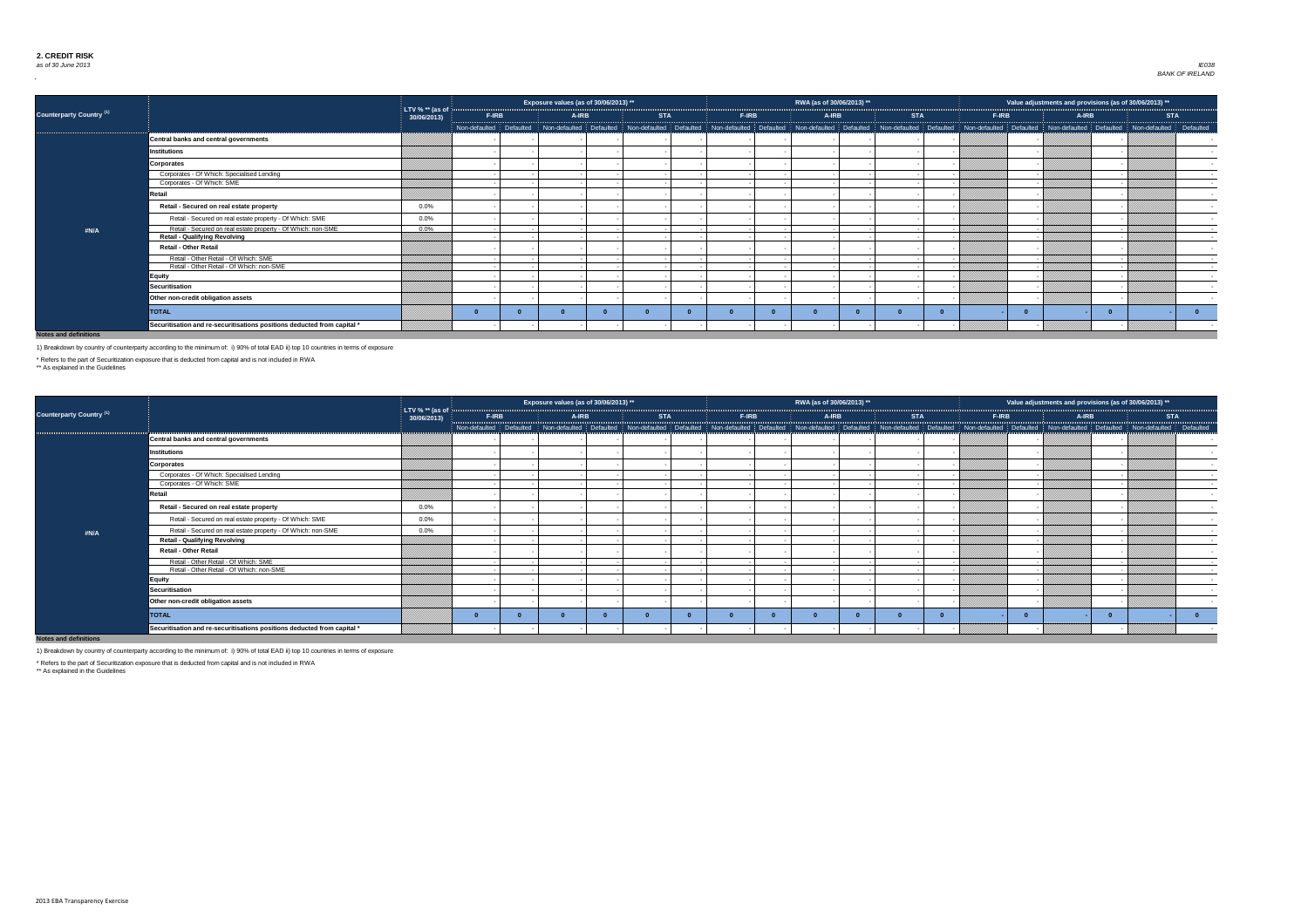

| 2013)<br>** |                |  |
|-------------|----------------|--|
|             |                |  |
| <b>STA</b>  |                |  |
| defaulted   | Defaulted<br>I |  |
|             |                |  |
|             |                |  |
|             |                |  |
|             |                |  |
|             |                |  |
|             |                |  |
|             |                |  |
|             |                |  |
|             |                |  |
|             |                |  |
|             |                |  |
|             |                |  |
|             |                |  |
|             |                |  |
|             |                |  |
|             |                |  |
|             | $\bf{0}$       |  |
|             |                |  |
|             |                |  |



|                                 |                                                                                                                          |                                              |              | Exposure values (as of 30/06/2013) ** |            |              | RWA (as of 30/06/2013) ** |            |                                                                                                                                                                                                                                |              | Value adjustments and provisions (as of 30/06/2013) ** |            |
|---------------------------------|--------------------------------------------------------------------------------------------------------------------------|----------------------------------------------|--------------|---------------------------------------|------------|--------------|---------------------------|------------|--------------------------------------------------------------------------------------------------------------------------------------------------------------------------------------------------------------------------------|--------------|--------------------------------------------------------|------------|
| <b>Counterparty Country (1)</b> |                                                                                                                          | LTV % ** (as of $\frac{1}{2}$<br>30/06/2013) | <b>F-IRB</b> | <b>A-IRB</b>                          | <b>STA</b> | <b>F-IRB</b> | <b>A-IRB</b>              | <b>STA</b> | <b>F-IRB</b>                                                                                                                                                                                                                   | <b>A-IRB</b> |                                                        | <b>STA</b> |
|                                 |                                                                                                                          |                                              |              |                                       |            |              |                           |            | Non-defaulted Defaulted Non-defaulted Defaulted Non-defaulted Defaulted Non-defaulted Defaulted Non-defaulted Defaulted Non-defaulted Defaulted Non-defaulted Non-defaulted Non-defaulted Non-defaulted Non-defaulted Non-defa |              |                                                        |            |
|                                 | Central banks and central governments                                                                                    |                                              |              |                                       |            |              |                           |            |                                                                                                                                                                                                                                |              |                                                        |            |
|                                 | Institutions                                                                                                             |                                              |              |                                       |            |              |                           |            |                                                                                                                                                                                                                                |              |                                                        |            |
|                                 | Corporates                                                                                                               |                                              |              |                                       |            |              |                           |            |                                                                                                                                                                                                                                |              |                                                        |            |
|                                 | Corporates - Of Which: Specialised Lending                                                                               |                                              |              |                                       |            |              |                           |            |                                                                                                                                                                                                                                |              |                                                        |            |
|                                 | Corporates - Of Which: SME                                                                                               |                                              |              |                                       |            |              |                           |            |                                                                                                                                                                                                                                |              |                                                        |            |
|                                 | Retail                                                                                                                   | $0.0\%$                                      |              |                                       |            |              |                           |            |                                                                                                                                                                                                                                |              |                                                        |            |
|                                 | Retail - Secured on real estate property                                                                                 |                                              |              |                                       |            |              |                           |            |                                                                                                                                                                                                                                |              |                                                        |            |
|                                 | Retail - Secured on real estate property - Of Which: SME<br>Retail - Secured on real estate property - Of Which: non-SME | $0.0\%$<br>$0.0\%$                           |              |                                       |            |              |                           |            |                                                                                                                                                                                                                                |              |                                                        |            |
| #N/A                            | <b>Retail - Qualifying Revolving</b>                                                                                     |                                              |              |                                       |            |              |                           |            |                                                                                                                                                                                                                                |              |                                                        |            |
|                                 | <b>Retail - Other Retail</b>                                                                                             |                                              |              |                                       |            |              |                           |            |                                                                                                                                                                                                                                |              |                                                        |            |
|                                 | Retail - Other Retail - Of Which: SME                                                                                    |                                              |              |                                       |            |              |                           |            |                                                                                                                                                                                                                                |              |                                                        |            |
|                                 | Retail - Other Retail - Of Which: non-SME<br><b>Equity</b>                                                               |                                              |              |                                       |            |              |                           |            |                                                                                                                                                                                                                                |              |                                                        |            |
|                                 | Securitisation                                                                                                           |                                              |              |                                       |            |              |                           |            |                                                                                                                                                                                                                                |              |                                                        |            |
|                                 | Other non-credit obligation assets                                                                                       |                                              |              |                                       |            |              |                           |            |                                                                                                                                                                                                                                |              |                                                        |            |
|                                 | <b>TOTAL</b>                                                                                                             |                                              |              |                                       |            |              |                           |            |                                                                                                                                                                                                                                |              |                                                        |            |
|                                 | Securitisation and re-securitisations positions deducted from capital *                                                  |                                              |              |                                       |            |              |                           |            |                                                                                                                                                                                                                                |              |                                                        |            |

|                                                                                                                                                                                                                                   |                                                                         |                                  |       | Exposure values (as of 30/06/2013) **                                                                                                                                                                                          |            |       | RWA (as of 30/06/2013) ** |            |              | Value adjustments and provisions (as of 30/06/2013) ** |            |  |
|-----------------------------------------------------------------------------------------------------------------------------------------------------------------------------------------------------------------------------------|-------------------------------------------------------------------------|----------------------------------|-------|--------------------------------------------------------------------------------------------------------------------------------------------------------------------------------------------------------------------------------|------------|-------|---------------------------|------------|--------------|--------------------------------------------------------|------------|--|
| <b>Counterparty Country (1)</b>                                                                                                                                                                                                   |                                                                         | LTV % $**$ (as of<br>30/06/2013) | F-IRB | A-IRB                                                                                                                                                                                                                          | <b>STA</b> | F-IRB | A-IRB                     | <b>STA</b> | <b>F-IRB</b> | A-IRB                                                  | <b>STA</b> |  |
|                                                                                                                                                                                                                                   |                                                                         |                                  |       | Non-defaulted Defaulted Non-defaulted Defaulted Non-defaulted Defaulted Non-defaulted Defaulted Non-defaulted Defaulted Non-defaulted Defaulted Non-defaulted Non-defaulted Non-defaulted Non-defaulted Non-defaulted Non-defa |            |       |                           |            |              |                                                        |            |  |
|                                                                                                                                                                                                                                   | <b>Central banks and central governments</b>                            |                                  |       |                                                                                                                                                                                                                                |            |       |                           |            |              |                                                        |            |  |
|                                                                                                                                                                                                                                   | <b>Institutions</b>                                                     |                                  |       |                                                                                                                                                                                                                                |            |       |                           |            |              |                                                        |            |  |
|                                                                                                                                                                                                                                   | <b>Corporates</b>                                                       |                                  |       |                                                                                                                                                                                                                                |            |       |                           |            |              |                                                        |            |  |
|                                                                                                                                                                                                                                   | Corporates - Of Which: Specialised Lending                              |                                  |       |                                                                                                                                                                                                                                |            |       |                           |            |              |                                                        |            |  |
|                                                                                                                                                                                                                                   | Corporates - Of Which: SME                                              |                                  |       |                                                                                                                                                                                                                                |            |       |                           |            |              |                                                        |            |  |
|                                                                                                                                                                                                                                   | Retail                                                                  |                                  |       |                                                                                                                                                                                                                                |            |       |                           |            |              |                                                        |            |  |
|                                                                                                                                                                                                                                   | Retail - Secured on real estate property                                | $0.0\%$                          |       |                                                                                                                                                                                                                                |            |       |                           |            |              |                                                        |            |  |
|                                                                                                                                                                                                                                   | Retail - Secured on real estate property - Of Which: SME                | $0.0\%$                          |       |                                                                                                                                                                                                                                |            |       |                           |            |              |                                                        |            |  |
| #N/A                                                                                                                                                                                                                              | Retail - Secured on real estate property - Of Which: non-SME            | $0.0\%$                          |       |                                                                                                                                                                                                                                |            |       |                           |            |              |                                                        |            |  |
|                                                                                                                                                                                                                                   | <b>Retail - Qualifying Revolving</b>                                    |                                  |       |                                                                                                                                                                                                                                |            |       |                           |            |              |                                                        |            |  |
|                                                                                                                                                                                                                                   | <b>Retail - Other Retail</b>                                            |                                  |       |                                                                                                                                                                                                                                |            |       |                           |            |              |                                                        |            |  |
|                                                                                                                                                                                                                                   | Retail - Other Retail - Of Which: SME                                   |                                  |       |                                                                                                                                                                                                                                |            |       |                           |            |              |                                                        |            |  |
|                                                                                                                                                                                                                                   | Retail - Other Retail - Of Which: non-SME                               |                                  |       |                                                                                                                                                                                                                                |            |       |                           |            |              |                                                        |            |  |
|                                                                                                                                                                                                                                   | <b>Equity</b>                                                           |                                  |       |                                                                                                                                                                                                                                |            |       |                           |            |              |                                                        |            |  |
|                                                                                                                                                                                                                                   | <b>Securitisation</b>                                                   |                                  |       |                                                                                                                                                                                                                                |            |       |                           |            |              |                                                        |            |  |
|                                                                                                                                                                                                                                   | Other non-credit obligation assets                                      |                                  |       |                                                                                                                                                                                                                                |            |       |                           |            |              |                                                        |            |  |
|                                                                                                                                                                                                                                   | <b>TOTAL</b>                                                            |                                  |       |                                                                                                                                                                                                                                |            |       |                           |            |              |                                                        |            |  |
| $\mathbf{r}$ , and the contract of the contract of the contract of the contract of the contract of the contract of the contract of the contract of the contract of the contract of the contract of the contract of the contract o | Securitisation and re-securitisations positions deducted from capital * |                                  |       |                                                                                                                                                                                                                                |            |       |                           |            |              |                                                        |            |  |

**Notes and definitions**

1) Breakdown by country of counterparty according to the minimum of: i) 90% of total EAD ii) top 10 countries in terms of exposure

\* Refers to the part of Securitization exposure that is deducted from capital and is not included in RWA

\*\* As explained in the Guidelines

1) Breakdown by country of counterparty according to the minimum of: i) 90% of total EAD ii) top 10 countries in terms of exposure

\* Refers to the part of Securitization exposure that is deducted from capital and is not included in RWA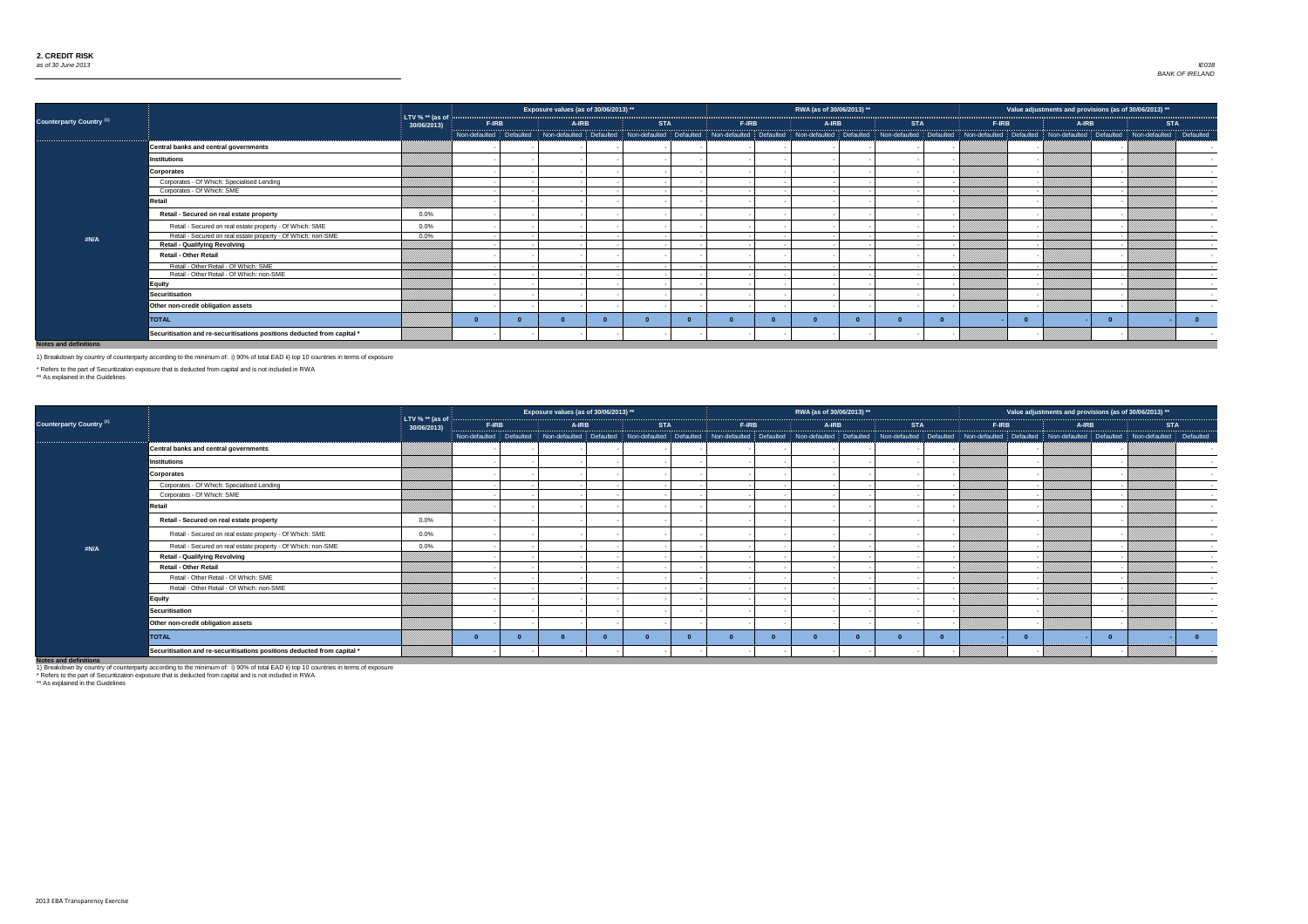

|                                 |                                                                         |                                          |       | Exposure values (as of 30/06/2013) ** |            |       | RWA (as of 30/06/2013) ** |                                                                                                                                                                                                                                |       |              | Value adjustments and provisions (as of 30/06/2013) ** |        |
|---------------------------------|-------------------------------------------------------------------------|------------------------------------------|-------|---------------------------------------|------------|-------|---------------------------|--------------------------------------------------------------------------------------------------------------------------------------------------------------------------------------------------------------------------------|-------|--------------|--------------------------------------------------------|--------|
| <b>Counterparty Country (1)</b> |                                                                         | LTV % $**$ (as of $\vert$<br>30/06/2013) | F-IRB | <b>A-IRB</b>                          | <b>STA</b> | F-IRB | <b>A-IRB</b>              | <b>STA</b>                                                                                                                                                                                                                     | F-IRB | <b>A-IRB</b> | <b>STA</b>                                             |        |
|                                 |                                                                         |                                          |       |                                       |            |       |                           | Non-defaulted Defaulted Non-defaulted Defaulted Non-defaulted Defaulted Non-defaulted Defaulted Non-defaulted Defaulted Non-defaulted Defaulted Non-defaulted Non-defaulted Non-defaulted Non-defaulted Non-defaulted Defaulte |       |              |                                                        |        |
|                                 | Central banks and central governments                                   |                                          |       |                                       |            |       |                           |                                                                                                                                                                                                                                |       |              |                                                        |        |
|                                 | <b>Institutions</b>                                                     |                                          |       |                                       |            |       |                           |                                                                                                                                                                                                                                |       |              |                                                        |        |
|                                 | <b>Corporates</b>                                                       |                                          |       |                                       |            |       |                           |                                                                                                                                                                                                                                |       |              |                                                        |        |
|                                 | Corporates - Of Which: Specialised Lending                              |                                          |       |                                       |            |       |                           |                                                                                                                                                                                                                                |       |              |                                                        | $\sim$ |
|                                 | Corporates - Of Which: SME                                              |                                          |       |                                       |            |       |                           |                                                                                                                                                                                                                                |       |              |                                                        | $\sim$ |
|                                 | Retail                                                                  |                                          |       |                                       |            |       |                           |                                                                                                                                                                                                                                |       |              |                                                        | $\sim$ |
|                                 | Retail - Secured on real estate property                                | $0.0\%$                                  |       |                                       |            |       |                           |                                                                                                                                                                                                                                |       |              |                                                        |        |
|                                 | Retail - Secured on real estate property - Of Which: SME                | $0.0\%$                                  |       |                                       |            |       |                           |                                                                                                                                                                                                                                |       |              |                                                        |        |
|                                 | Retail - Secured on real estate property - Of Which: non-SME            | $0.0\%$                                  |       |                                       |            |       |                           |                                                                                                                                                                                                                                |       |              |                                                        |        |
| #N/A                            | <b>Retail - Qualifying Revolving</b>                                    |                                          |       |                                       |            |       |                           |                                                                                                                                                                                                                                |       |              |                                                        |        |
|                                 | <b>Retail - Other Retail</b>                                            |                                          |       |                                       |            |       |                           |                                                                                                                                                                                                                                |       |              |                                                        |        |
|                                 | Retail - Other Retail - Of Which: SME                                   |                                          |       |                                       |            |       |                           |                                                                                                                                                                                                                                |       |              |                                                        | $\sim$ |
|                                 | Retail - Other Retail - Of Which: non-SME                               |                                          |       |                                       |            |       |                           |                                                                                                                                                                                                                                |       |              |                                                        | $\sim$ |
|                                 | <b>Equity</b>                                                           |                                          |       |                                       |            |       |                           |                                                                                                                                                                                                                                |       |              |                                                        |        |
|                                 | Securitisation                                                          |                                          |       |                                       |            |       |                           |                                                                                                                                                                                                                                |       |              |                                                        |        |
|                                 | Other non-credit obligation assets                                      |                                          |       |                                       |            |       |                           |                                                                                                                                                                                                                                |       |              |                                                        |        |
|                                 | <b>TOTAL</b>                                                            |                                          |       |                                       |            |       |                           |                                                                                                                                                                                                                                |       |              | $\Omega$                                               |        |
|                                 | Securitisation and re-securitisations positions deducted from capital * |                                          |       |                                       |            |       |                           |                                                                                                                                                                                                                                |       |              |                                                        |        |

The Group's exposure to senior bonds issued by the National Asset Management Agency (NAMA) are included under 'Central banks and general governments'

The Corporates exposure class includes property and construction exposures as well as non-property exposures to SMEs and corporates

## **Explanatory footnotes**

1) Breakdown by country of counterparty according to the minimum of: i) 90% of total EAD ii) top 10 countries in terms of exposure

\* Refers to the part of Securitization exposure that is deducted from capital and is not included in RWA \*\* As explained in the Guidelines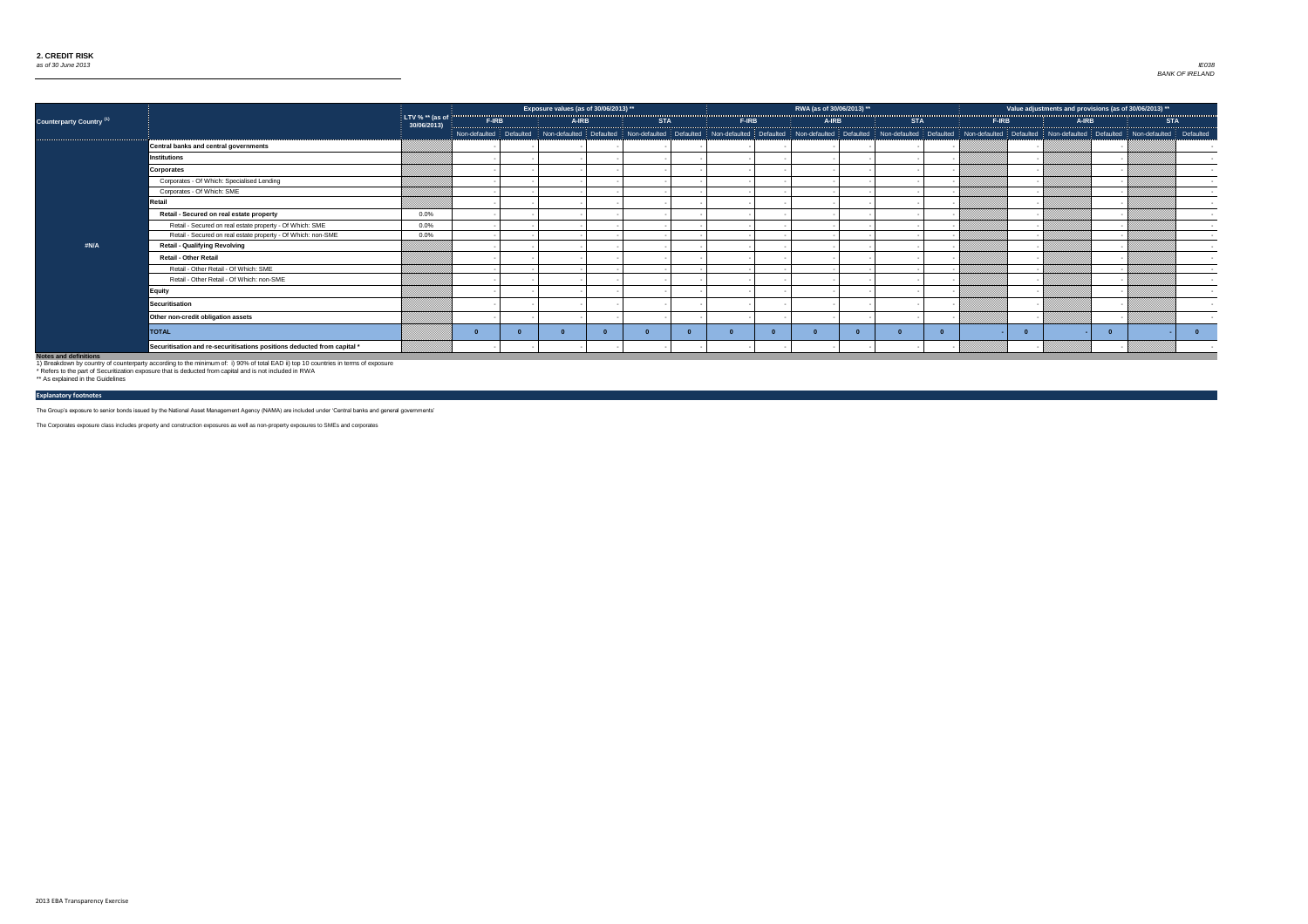### **3. SECURITISATION SUMMARY**

**(in million Euro)** 

|                                          |     | Exposure Value as of 31/12/2012 Exposure Value as of 30/06/2013 |
|------------------------------------------|-----|-----------------------------------------------------------------|
| <b>Banking Book</b>                      | 775 | 589                                                             |
| Trading Book (excl. correlation trading) |     |                                                                 |
| <b>Correlation Trading Portfolio</b>     |     |                                                                 |
| Total                                    | 775 | 589                                                             |

## **Explanatory footnotes**

The exposure values provided above represent positions purchased by the Group in external securitisations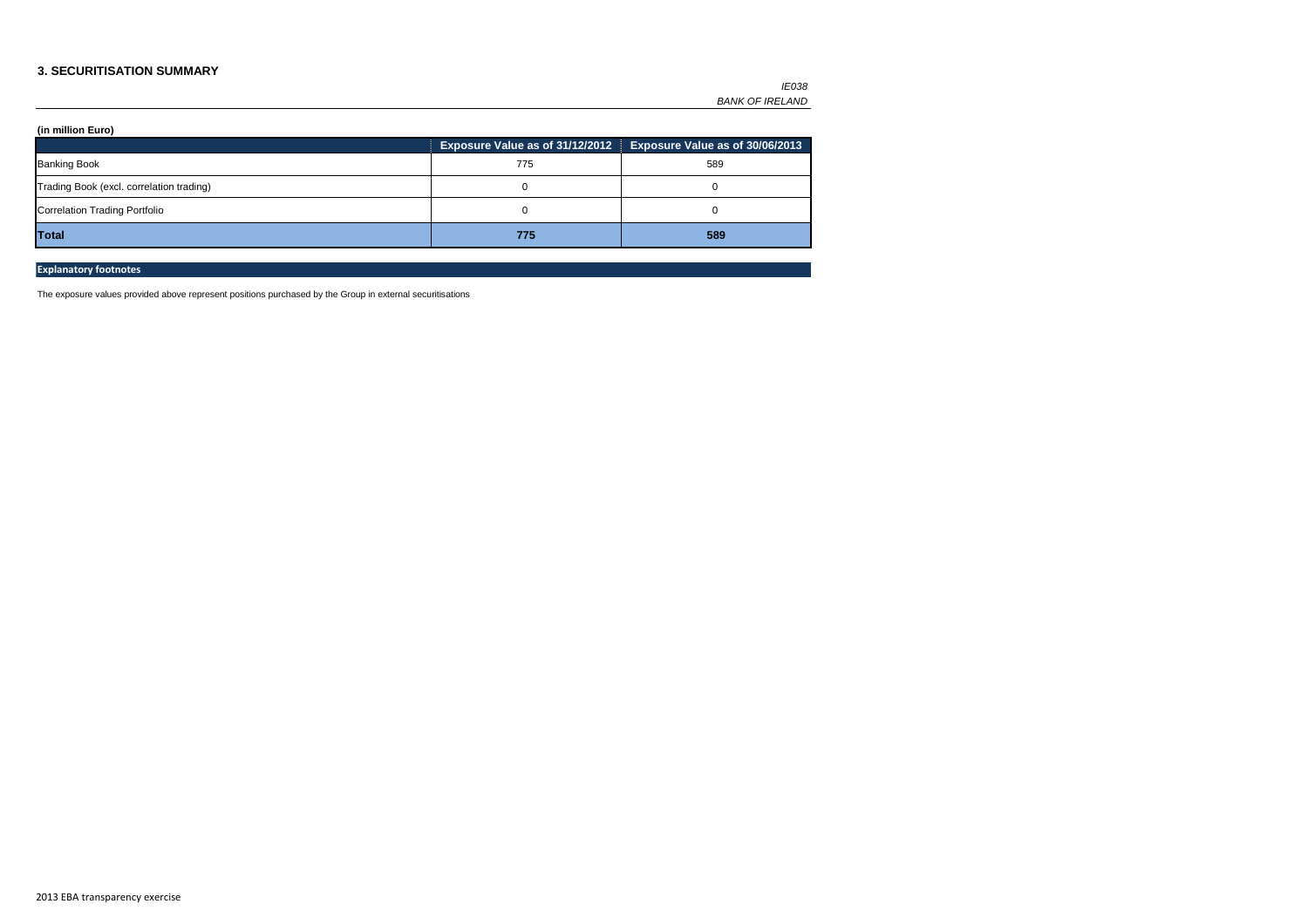### **4. MARKET RISK**

|                                |              | 31/12/2012                                  |           | 30/06/2013                                  |
|--------------------------------|--------------|---------------------------------------------|-----------|---------------------------------------------|
|                                |              | <b>TOTAL RISK EXPOSURE</b><br><b>AMOUNT</b> |           | <b>TOTAL RISK</b><br><b>EXPOSURE AMOUNT</b> |
|                                | <b>SA</b>    | IM                                          | <b>SA</b> | <b>IM</b>                                   |
| <b>Traded Debt Instruments</b> | 848          | 0                                           | 873       | 0                                           |
| TDI - General risk             | 828          | 0                                           | 849       | 0                                           |
| TDI - Specific risk            | 20           | 0                                           | 24        | 0                                           |
| Equities                       | $\mathbf{0}$ | 0                                           | $\Omega$  | 0                                           |
| Equities - General risk        | $\mathbf{0}$ | $\Omega$                                    | $\Omega$  | 0                                           |
| Equities - Specific risk       | $\mathbf{0}$ | 0                                           | 0         | 0                                           |
| Foreign exchange risk          | 192          | 0                                           | 159       | 0                                           |
| Commodities risk               | 0            | 0                                           | 0         | 0                                           |

**Explanatory footnotes**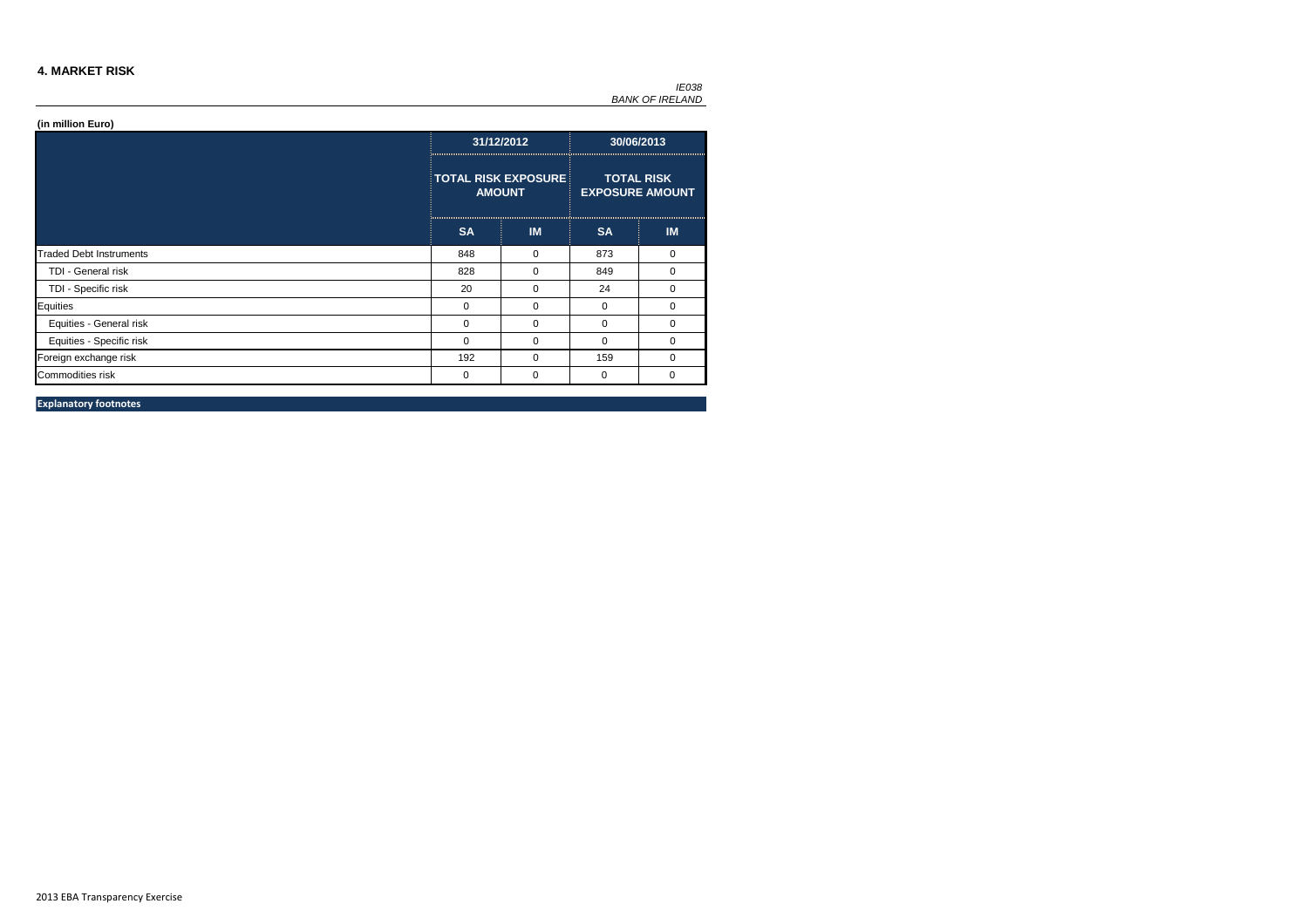as of 31 December 2012

| (in million Euro)           |                                   |                            |                                                                                             |                                  |                                                                                               |                                                                             |                                                                                |                                                                                                                    |                                                                                                                    |
|-----------------------------|-----------------------------------|----------------------------|---------------------------------------------------------------------------------------------|----------------------------------|-----------------------------------------------------------------------------------------------|-----------------------------------------------------------------------------|--------------------------------------------------------------------------------|--------------------------------------------------------------------------------------------------------------------|--------------------------------------------------------------------------------------------------------------------|
| <b>Residual</b>             |                                   |                            | <b>GROSS DIRECT LONG EXPOSURES</b><br>(accounting value gross of provisions) <sup>(1)</sup> |                                  | (gross exposures (long) net of cash short positions of sovereign debt to other counterparties | <b>NET DIRECT POSITIONS</b><br>only where there is a maturity matching) (1) |                                                                                | <b>DIRECT SOVEREIGN</b><br><b>EXPOSURES IN</b><br>DERIVATIVES <sup>(1)</sup>                                       | <b>INDIRECT SOVEREIGN</b><br>EXPOSURES <sup>(3)</sup><br>(on and off balance sheet)                                |
| <b>Maturity</b>             | <b>Country /</b><br><b>Region</b> |                            | of which: loans and<br>advances                                                             |                                  | of which: AFS banking<br>book                                                                 | of which: FVO<br>through profit&loss)<br>banking book<br>(FVO)              | (designated at fair value of which: Financial assets<br>held for trading $(2)$ | Net position at fair values<br>(Derivatives with positive fair<br>value + Derivatives with<br>negative fair value) | Net position at fair values<br>(Derivatives with positive fair<br>value + Derivatives with<br>negative fair value) |
| $[0 - 3M]$                  |                                   | $\mathbf 0$                | $\mathbf 0$                                                                                 | $\mathbf 0$                      | $\mathbf 0$                                                                                   | $\mathbf 0$                                                                 | $\mathbf 0$                                                                    | $\mathbf 0$                                                                                                        | $\mathbf 0$                                                                                                        |
| $[3M - 1Y]$                 |                                   | $\mathbf 0$                | $\overline{0}$                                                                              | $\mathbf 0$                      | $\mathbf 0$                                                                                   | $\mathbf 0$                                                                 | $\mathbf 0$                                                                    | $\Omega$                                                                                                           | $\mathbf 0$                                                                                                        |
| $[1Y - 2Y]$                 |                                   | $\mathbf 0$                | $\overline{0}$                                                                              | $\overline{0}$                   | $\overline{0}$                                                                                | $\mathbf 0$                                                                 | $\mathbf 0$                                                                    | $\Omega$                                                                                                           | $\mathbf 0$                                                                                                        |
| $[2Y - 3Y]$                 | Austria                           | $\mathbf 0$                | $\overline{0}$                                                                              | $\mathbf 0$                      | $\overline{0}$                                                                                | $\mathbf 0$                                                                 | $\overline{0}$                                                                 | 0                                                                                                                  | $\mathbf 0$                                                                                                        |
| $[3Y - 5Y]$<br>$[5Y - 10Y]$ |                                   | $\mathbf 0$<br>$\mathbf 0$ | $\mathbf 0$<br>$\mathbf 0$                                                                  | $\mathbf 0$<br>$\overline{0}$    | $\mathbf 0$<br>$\overline{0}$                                                                 | $\mathbf 0$<br>$\mathbf 0$                                                  | $\overline{0}$<br>$\overline{0}$                                               | $\Omega$<br>$\Omega$                                                                                               | $\overline{0}$<br>$\mathbf 0$                                                                                      |
| $[10Y - more]$              |                                   | 205                        | $\mathbf 0$                                                                                 | $\overline{205}$                 | $\mathbf 0$                                                                                   | 205                                                                         | $\overline{0}$                                                                 | $\Omega$                                                                                                           | $\overline{0}$                                                                                                     |
| <b>Total</b>                |                                   | 205                        | $\mathbf{0}$                                                                                | 205                              | $\mathbf{0}$                                                                                  | 205                                                                         | $\mathbf{0}$                                                                   | $\Omega$                                                                                                           | $\mathbf{0}$                                                                                                       |
| $[0 - 3M]$                  |                                   | $\mathbf 0$                | $\mathbf 0$                                                                                 | $\overline{0}$                   | $\overline{0}$                                                                                | $\mathbf 0$                                                                 | $\mathbf 0$                                                                    | $\Omega$                                                                                                           | $\overline{0}$                                                                                                     |
| $[3M - 1Y]$                 |                                   | $\mathbf 0$                | $\overline{0}$                                                                              | $\overline{0}$                   | $\overline{0}$                                                                                | $\mathbf 0$                                                                 | $\mathbf 0$                                                                    | $\Omega$                                                                                                           | $\overline{0}$                                                                                                     |
| $[1Y - 2Y]$                 |                                   | $\mathbf 0$                | $\overline{0}$                                                                              | $\mathbf 0$                      | $\mathbf 0$                                                                                   | $\mathbf 0$                                                                 | $\mathbf 0$                                                                    | $\Omega$                                                                                                           | $\overline{0}$                                                                                                     |
| $[2Y - 3Y]$                 | Belgium                           | $\mathbf 0$                | $\overline{0}$                                                                              | $\overline{0}$                   | $\overline{0}$                                                                                | $\mathbf 0$                                                                 | $\mathbf 0$                                                                    | $\Omega$                                                                                                           | $\mathbf 0$                                                                                                        |
| $[3Y - 5Y]$                 |                                   | $\mathbf 0$                | 0                                                                                           | $\overline{0}$                   | $\mathbf 0$                                                                                   | $\mathbf 0$                                                                 | $\mathbf 0$                                                                    | $\Omega$                                                                                                           | $\mathbf 0$                                                                                                        |
| $[5Y - 10Y]$                |                                   | $\mathbf 0$                | 0                                                                                           | $\mathbf 0$                      | $\mathbf 0$                                                                                   | $\mathbf 0$                                                                 | $\mathbf 0$                                                                    | $\Omega$                                                                                                           | $\mathbf 0$                                                                                                        |
| $[10Y - more]$              |                                   | $\mathbf 0$                | 0                                                                                           | 0                                | $\mathbf 0$                                                                                   | $\overline{0}$                                                              | $\mathbf 0$                                                                    | $\Omega$                                                                                                           | $\mathbf 0$                                                                                                        |
| <b>Total</b><br>$[0 - 3M]$  |                                   | $\bf{0}$<br>$\mathbf 0$    | $\mathbf{0}$<br>$\mathbf 0$                                                                 | $\mathbf{0}$<br>$\overline{0}$   | $\mathbf{0}$<br>$\mathbf 0$                                                                   | $\mathbf 0$<br>$\mathbf 0$                                                  | $\mathbf{0}$<br>$\overline{0}$                                                 | $\Omega$<br>$\Omega$                                                                                               | $\mathbf{0}$<br>$\mathbf 0$                                                                                        |
| $[3M - 1Y]$                 |                                   | $\mathbf 0$                | $\overline{0}$                                                                              | $\overline{0}$                   | $\mathbf 0$                                                                                   | $\mathbf 0$                                                                 | $\mathbf 0$                                                                    | $\Omega$                                                                                                           | $\mathbf 0$                                                                                                        |
| $[1Y - 2Y]$                 |                                   | $\mathbf 0$                | $\overline{0}$                                                                              | $\overline{0}$                   | $\overline{0}$                                                                                | $\mathbf 0$                                                                 | $\mathbf 0$                                                                    | $\mathbf{0}$                                                                                                       | $\mathbf 0$                                                                                                        |
| $[2Y - 3Y]$                 |                                   | $\mathbf 0$                | $\overline{0}$                                                                              | $\overline{0}$                   | $\mathbf 0$                                                                                   | $\mathbf 0$                                                                 | $\mathbf 0$                                                                    | $\Omega$                                                                                                           | $\mathbf 0$                                                                                                        |
| $[3Y - 5Y]$                 | Bulgaria                          | $\boldsymbol{0}$           | $\overline{0}$                                                                              | $\mathbf 0$                      | $\overline{0}$                                                                                | $\mathbf 0$                                                                 | $\mathbf 0$                                                                    | $\mathbf 0$                                                                                                        | $\overline{0}$                                                                                                     |
| $[5Y - 10Y]$                |                                   | $\mathbf 0$                | $\overline{0}$                                                                              | $\overline{0}$                   | $\overline{0}$                                                                                | $\overline{0}$                                                              | $\mathbf 0$                                                                    | 0                                                                                                                  | $\overline{0}$                                                                                                     |
| $[10Y - more]$              |                                   | $\mathbf 0$                | $\mathbf 0$                                                                                 | $\overline{0}$                   | $\overline{0}$                                                                                | $\overline{0}$                                                              | $\overline{0}$                                                                 | $\mathbf 0$                                                                                                        | $\overline{0}$                                                                                                     |
| <b>Total</b>                |                                   | $\overline{\mathbf{0}}$    | $\mathbf{0}$                                                                                | $\mathbf{0}$                     | $\mathbf{0}$                                                                                  | $\overline{\mathbf{0}}$                                                     | $\mathbf{0}$                                                                   | $\mathbf{0}$                                                                                                       | $\mathbf{0}$                                                                                                       |
| $[0 - 3M]$                  |                                   | $\boldsymbol{0}$           | $\overline{0}$                                                                              | $\overline{0}$                   | $\overline{0}$                                                                                | $\mathbf 0$                                                                 | $\overline{0}$                                                                 | $\mathbf 0$                                                                                                        | $\overline{0}$                                                                                                     |
| $[3M - 1Y]$                 |                                   | $\boldsymbol{0}$           | $\overline{0}$                                                                              | $\overline{0}$                   | $\overline{0}$                                                                                | $\boldsymbol{0}$                                                            | $\boldsymbol{0}$                                                               | $\overline{0}$                                                                                                     | $\overline{0}$                                                                                                     |
| $[1Y - 2Y]$<br>$[2Y - 3Y]$  |                                   | $\mathbf 0$<br>$\mathbf 0$ | $\overline{0}$<br>$\overline{0}$                                                            | $\overline{0}$<br>$\overline{0}$ | $\overline{0}$<br>$\overline{0}$                                                              | $\mathbf 0$<br>$\mathbf 0$                                                  | $\boldsymbol{0}$<br>$\mathbf 0$                                                | $\mathsf{O}\xspace$<br>$\mathbf 0$                                                                                 | $\boldsymbol{0}$<br>$\overline{0}$                                                                                 |
| $[3Y - 5Y]$                 | Cyprus                            | $\mathbf 0$                | $\overline{0}$                                                                              | $\overline{0}$                   | $\overline{0}$                                                                                | $\mathbf 0$                                                                 | $\mathbf 0$                                                                    | $\mathbf 0$                                                                                                        | $\mathbf 0$                                                                                                        |
| $[5Y - 10Y]$                |                                   | $\mathbf 0$                | $\overline{0}$                                                                              | $\overline{0}$                   | $\overline{0}$                                                                                | $\mathbf 0$                                                                 | $\mathbf 0$                                                                    | $\mathbf 0$                                                                                                        | $\mathbf 0$                                                                                                        |
| $[10Y - more]$              |                                   | $\mathbf 0$                | 0                                                                                           | $\overline{0}$                   | $\overline{0}$                                                                                | $\mathbf 0$                                                                 | $\mathbf 0$                                                                    | $\mathbf 0$                                                                                                        | $\mathbf 0$                                                                                                        |
| <b>Total</b>                |                                   | $\mathbf{0}$               | $\mathbf{0}$                                                                                | $\mathbf{0}$                     | $\mathbf{0}$                                                                                  | $\mathbf{0}$                                                                | $\mathbf{0}$                                                                   | $\mathbf{0}$                                                                                                       | $\mathbf{0}$                                                                                                       |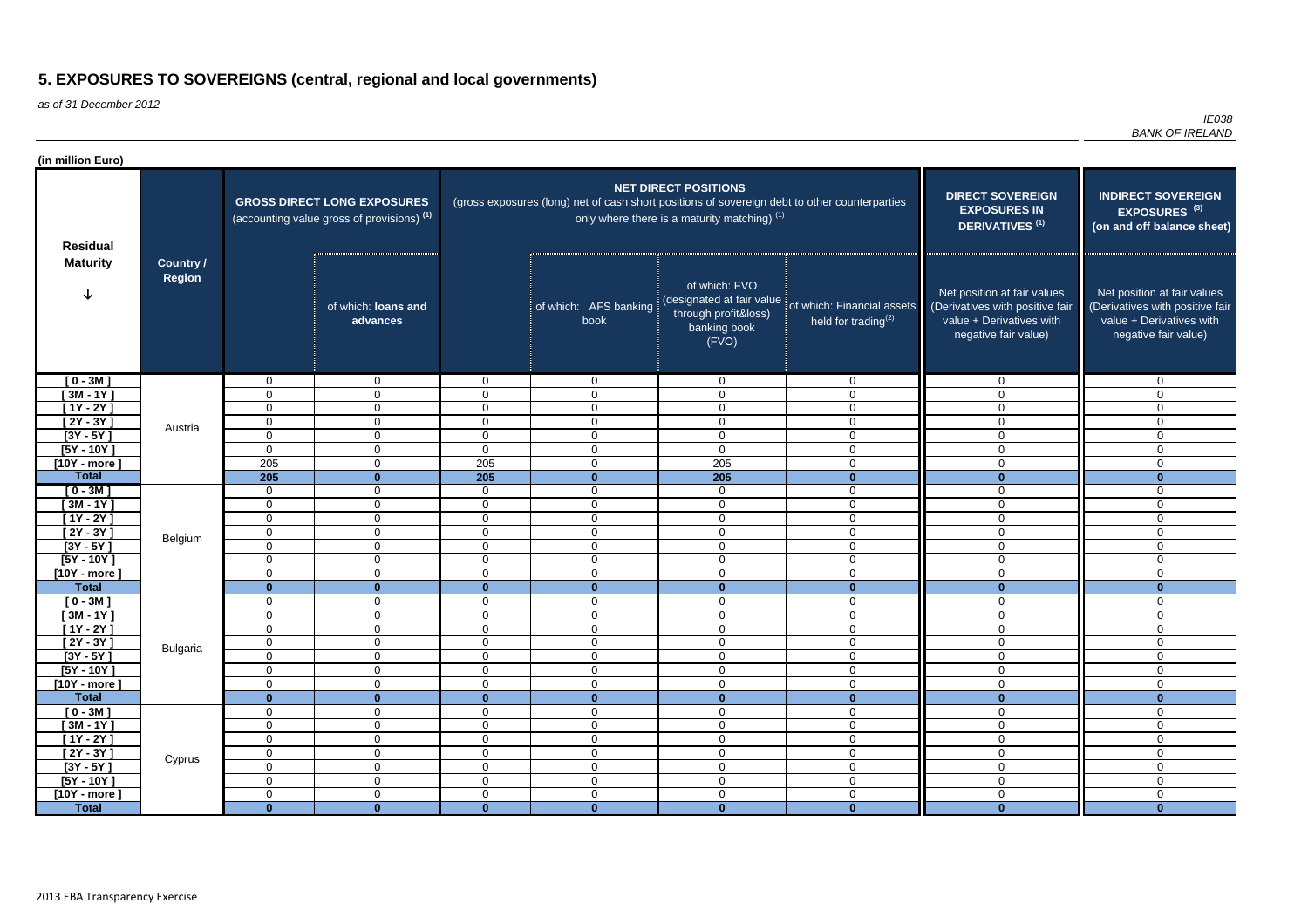as of 31 December 2012

| (in million Euro)              |                                   |                            |                                                                                             |                                  |                                                                                               |                                                                                             |                                                               |                                                                                                                    |                                                                                                                    |
|--------------------------------|-----------------------------------|----------------------------|---------------------------------------------------------------------------------------------|----------------------------------|-----------------------------------------------------------------------------------------------|---------------------------------------------------------------------------------------------|---------------------------------------------------------------|--------------------------------------------------------------------------------------------------------------------|--------------------------------------------------------------------------------------------------------------------|
| <b>Residual</b>                |                                   |                            | <b>GROSS DIRECT LONG EXPOSURES</b><br>(accounting value gross of provisions) <sup>(1)</sup> |                                  | (gross exposures (long) net of cash short positions of sovereign debt to other counterparties | <b>NET DIRECT POSITIONS</b><br>only where there is a maturity matching) $(1)$               |                                                               | <b>DIRECT SOVEREIGN</b><br><b>EXPOSURES IN</b><br><b>DERIVATIVES<sup>(1)</sup></b>                                 | <b>INDIRECT SOVEREIGN</b><br>EXPOSURES <sup>(3)</sup><br>(on and off balance sheet)                                |
| <b>Maturity</b>                | <b>Country /</b><br><b>Region</b> |                            | of which: loans and<br>advances                                                             |                                  | of which: AFS banking<br>book                                                                 | of which: FVO<br>(designated at fair value<br>through profit&loss)<br>banking book<br>(FVO) | of which: Financial assets<br>held for trading <sup>(2)</sup> | Net position at fair values<br>(Derivatives with positive fair<br>value + Derivatives with<br>negative fair value) | Net position at fair values<br>(Derivatives with positive fair<br>value + Derivatives with<br>negative fair value) |
| $[0 - 3M]$                     |                                   | $\mathbf 0$                | $\overline{0}$                                                                              | $\mathbf 0$                      | $\overline{0}$                                                                                | $\overline{0}$                                                                              | $\mathbf 0$                                                   | $\mathbf 0$                                                                                                        | $\Omega$                                                                                                           |
| $[3M - 1Y]$                    |                                   | $\mathbf 0$                | $\mathbf 0$                                                                                 | $\overline{0}$                   | $\Omega$                                                                                      | $\mathbf 0$                                                                                 | 0                                                             | $\Omega$                                                                                                           | $\Omega$                                                                                                           |
| $[1Y - 2Y]$                    |                                   | 0                          | $\mathbf 0$                                                                                 | $\overline{0}$                   | $\Omega$                                                                                      | $\mathbf 0$                                                                                 | $\mathbf 0$                                                   | 0                                                                                                                  | $\Omega$                                                                                                           |
| $[2Y - 3Y]$                    | Czech Republic                    | $\mathbf 0$                | $\mathbf{0}$                                                                                | $\mathbf 0$                      | 0                                                                                             | $\mathbf 0$                                                                                 | $\mathbf 0$                                                   | 0                                                                                                                  | $\Omega$                                                                                                           |
| $[3Y - 5Y]$                    |                                   | $\mathbf 0$                | $\mathbf 0$                                                                                 | $\overline{0}$                   | $\mathbf 0$                                                                                   | $\mathbf 0$                                                                                 | $\mathbf 0$                                                   | $\overline{0}$                                                                                                     | $\Omega$                                                                                                           |
| $[5Y - 10Y]$                   |                                   | $\mathbf 0$                | $\mathbf 0$                                                                                 | $\overline{0}$                   | $\mathbf 0$                                                                                   | $\overline{0}$                                                                              | $\overline{0}$                                                | $\mathbf 0$                                                                                                        | $\Omega$                                                                                                           |
| $[10Y - more]$                 |                                   | 0                          | $\mathbf 0$                                                                                 | $\mathbf 0$                      | $\mathbf 0$                                                                                   | $\mathbf 0$                                                                                 | $\mathbf 0$                                                   | 0                                                                                                                  | $\Omega$                                                                                                           |
| <b>Total</b>                   |                                   | $\mathbf{0}$               | $\bf{0}$                                                                                    | $\mathbf{0}$                     | $\bf{0}$                                                                                      | $\mathbf{0}$                                                                                | $\mathbf{0}$                                                  | $\mathbf{0}$                                                                                                       | $\bf{0}$                                                                                                           |
| $[0 - 3M]$                     |                                   | $\mathbf 0$                | $\overline{0}$                                                                              | $\overline{0}$                   | $\mathbf 0$                                                                                   | $\mathbf 0$                                                                                 | $\mathbf 0$                                                   | $\mathbf 0$                                                                                                        | $\mathbf{0}$                                                                                                       |
| $[3M - 1Y]$                    |                                   | $\mathbf 0$                | $\mathbf 0$                                                                                 | $\overline{0}$                   | $\mathbf 0$                                                                                   | $\mathbf 0$                                                                                 | $\mathbf 0$                                                   | $\mathbf 0$                                                                                                        | $\Omega$                                                                                                           |
| $[1Y - 2Y]$<br>$[2Y - 3Y]$     |                                   | $\mathbf 0$<br>$\mathbf 0$ | $\mathbf{0}$<br>$\mathbf 0$                                                                 | $\overline{0}$<br>$\overline{0}$ | $\overline{0}$<br>$\mathbf 0$                                                                 | $\overline{0}$<br>$\mathbf 0$                                                               | $\mathbf{0}$<br>$\mathbf 0$                                   | $\mathbf 0$<br>0                                                                                                   | $\Omega$<br>$\Omega$                                                                                               |
| $[3Y - 5Y]$                    | Denmark                           | $\mathbf 0$                | $\mathbf 0$                                                                                 | $\overline{0}$                   | $\overline{0}$                                                                                | $\overline{0}$                                                                              | $\overline{0}$                                                | 0                                                                                                                  | $\Omega$                                                                                                           |
| $[5Y - 10Y]$                   |                                   | $\mathbf 0$                | $\mathbf 0$                                                                                 | $\overline{0}$                   | $\overline{0}$                                                                                | $\overline{0}$                                                                              | $\overline{0}$                                                | $\mathbf 0$                                                                                                        | $\Omega$                                                                                                           |
| $[10Y - more]$                 |                                   | $\mathbf 0$                | $\mathbf{0}$                                                                                | $\overline{0}$                   | $\mathbf 0$                                                                                   | $\overline{0}$                                                                              | $\mathbf{0}$                                                  | $\mathbf 0$                                                                                                        | $\Omega$                                                                                                           |
| <b>Total</b>                   |                                   | $\mathbf{0}$               | $\bf{0}$                                                                                    | $\mathbf{0}$                     | $\bf{0}$                                                                                      | $\mathbf{0}$                                                                                | $\mathbf{0}$                                                  | $\mathbf{0}$                                                                                                       | $\bf{0}$                                                                                                           |
| $[0 - 3M]$                     |                                   | 0                          | $\mathbf 0$                                                                                 | $\mathbf 0$                      | $\mathbf 0$                                                                                   | $\mathbf 0$                                                                                 | $\overline{0}$                                                | $\overline{0}$                                                                                                     | $\mathbf{0}$                                                                                                       |
| $[3M - 1Y]$                    |                                   | $\mathbf 0$                | $\mathbf 0$                                                                                 | $\overline{0}$                   | $\mathbf 0$                                                                                   | $\mathbf 0$                                                                                 | $\mathbf 0$                                                   | $\overline{0}$                                                                                                     | 0                                                                                                                  |
| $[1Y - 2Y]$                    |                                   | $\mathbf 0$                | $\mathbf 0$                                                                                 | 0                                | $\mathbf 0$                                                                                   | $\mathbf 0$                                                                                 | 0                                                             | $\mathbf 0$                                                                                                        | 0                                                                                                                  |
| $[2Y - 3Y]$                    | Estonia                           | $\mathbf 0$                | 0                                                                                           | $\overline{0}$                   | $\overline{0}$                                                                                | $\mathbf 0$                                                                                 | 0                                                             | $\mathbf 0$                                                                                                        | $\Omega$                                                                                                           |
| $[3Y - 5Y]$                    |                                   | $\mathbf 0$                | $\mathbf 0$                                                                                 | $\mathbf 0$                      | 0                                                                                             | $\mathbf 0$                                                                                 | $\mathbf 0$                                                   | 0                                                                                                                  | 0                                                                                                                  |
| $[5Y - 10Y]$                   |                                   | $\mathbf 0$                | $\overline{0}$                                                                              | $\overline{0}$                   | $\overline{0}$                                                                                | $\overline{0}$                                                                              | $\mathbf 0$                                                   | $\overline{0}$                                                                                                     | $\Omega$                                                                                                           |
| $[10Y - more]$                 |                                   | $\mathbf 0$                | $\overline{0}$                                                                              | $\overline{0}$                   | $\overline{0}$                                                                                | $\overline{0}$                                                                              | $\mathbf 0$                                                   | $\mathbf 0$                                                                                                        | $\mathbf 0$                                                                                                        |
| <b>Total</b>                   |                                   | $\mathbf{0}$               | $\mathbf{0}$                                                                                | $\mathbf{0}$                     | $\mathbf{0}$                                                                                  | $\mathbf 0$                                                                                 | $\mathbf{0}$                                                  | $\mathbf{0}$                                                                                                       | $\bf{0}$                                                                                                           |
| $[0 - 3M]$                     |                                   | $\mathbf 0$                | $\mathbf 0$                                                                                 | $\overline{0}$                   | $\overline{0}$                                                                                | $\overline{0}$                                                                              | $\mathbf 0$                                                   | $\overline{0}$                                                                                                     | 0                                                                                                                  |
| $[3M - 1Y]$                    |                                   | $\mathbf 0$                | $\overline{0}$                                                                              | $\overline{0}$                   | $\overline{0}$                                                                                | $\overline{0}$                                                                              | $\mathbf 0$                                                   | $\overline{0}$                                                                                                     | $\mathbf 0$                                                                                                        |
| $[1Y - 2Y]$                    |                                   | $\mathbf 0$                | $\overline{0}$                                                                              | $\mathbf 0$                      | $\overline{0}$                                                                                | $\overline{0}$                                                                              | $\overline{0}$                                                | $\mathbf 0$                                                                                                        | $\mathbf 0$                                                                                                        |
| $[2Y - 3Y]$                    | $\mathbf 0$<br>Finland            |                            | $\mathbf 0$                                                                                 | $\overline{0}$                   | $\overline{0}$                                                                                | $\overline{0}$                                                                              | $\overline{0}$                                                | $\mathbf 0$                                                                                                        | $\mathbf 0$                                                                                                        |
| $[3Y - 5Y]$                    |                                   | 56                         | $\overline{0}$                                                                              | 56                               | 56                                                                                            | $\boldsymbol{0}$                                                                            | $\mathbf 0$<br>24                                             | $\mathbf 0$                                                                                                        | $\overline{0}$<br>$\Omega$                                                                                         |
| $[5Y - 10Y]$<br>$[10Y - more]$ |                                   | 24<br>$\overline{0}$       | $\overline{0}$<br>$\mathbf 0$                                                               | 24<br>$\overline{0}$             | $\overline{0}$<br>$\overline{0}$                                                              | $\overline{0}$<br>$\overline{0}$                                                            | $\mathbf 0$                                                   | $\overline{0}$<br>$\overline{0}$                                                                                   | $\mathbf 0$                                                                                                        |
| <b>Total</b>                   |                                   | $\overline{80}$            | $\mathbf{0}$                                                                                | 80                               | 56                                                                                            | $\mathbf{0}$                                                                                | 24                                                            | $\mathbf{0}$                                                                                                       | $\mathbf{0}$                                                                                                       |
|                                |                                   |                            |                                                                                             |                                  |                                                                                               |                                                                                             |                                                               |                                                                                                                    |                                                                                                                    |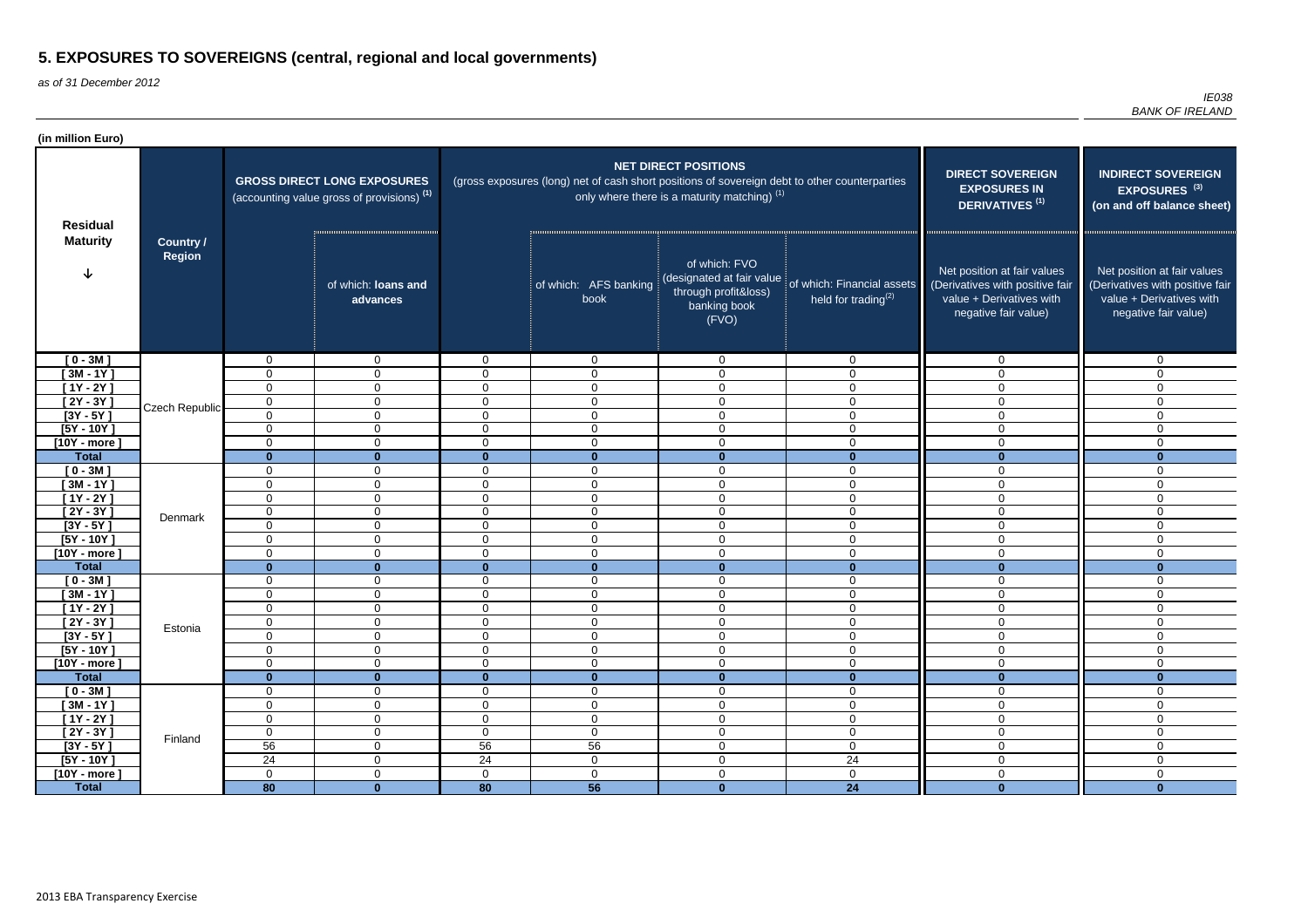as of 31 December 2012

| (in million Euro)          |                                   |                            |                                                                                             |                                  |                                                                                               |                                                                                            |                                                                                    |                                                                                                                    |                                                                                                                    |
|----------------------------|-----------------------------------|----------------------------|---------------------------------------------------------------------------------------------|----------------------------------|-----------------------------------------------------------------------------------------------|--------------------------------------------------------------------------------------------|------------------------------------------------------------------------------------|--------------------------------------------------------------------------------------------------------------------|--------------------------------------------------------------------------------------------------------------------|
| <b>Residual</b>            |                                   |                            | <b>GROSS DIRECT LONG EXPOSURES</b><br>(accounting value gross of provisions) <sup>(1)</sup> |                                  | (gross exposures (long) net of cash short positions of sovereign debt to other counterparties | <b>NET DIRECT POSITIONS</b><br>only where there is a maturity matching) <sup>(1)</sup>     | <b>DIRECT SOVEREIGN</b><br><b>EXPOSURES IN</b><br><b>DERIVATIVES<sup>(1)</sup></b> | <b>INDIRECT SOVEREIGN</b><br>EXPOSURES <sup>(3)</sup><br>(on and off balance sheet)                                |                                                                                                                    |
| <b>Maturity</b>            | <b>Country /</b><br><b>Region</b> |                            | of which: loans and<br>advances                                                             |                                  | of which: AFS banking<br>book                                                                 | of which: FVO<br>designated at fair value<br>through profit&loss)<br>banking book<br>(FVO) | of which: Financial assets<br>held for trading $(2)$                               | Net position at fair values<br>(Derivatives with positive fair<br>value + Derivatives with<br>negative fair value) | Net position at fair values<br>(Derivatives with positive fair<br>value + Derivatives with<br>negative fair value) |
| $[0 - 3M]$                 |                                   | $\mathbf{0}$               | $\mathbf{0}$                                                                                | $\overline{0}$                   | $\mathbf{0}$                                                                                  | $\overline{0}$                                                                             | $\overline{0}$                                                                     | 0                                                                                                                  | $\Omega$                                                                                                           |
| $[3M - 1Y]$                |                                   | $\mathbf 0$                | $\mathbf 0$                                                                                 | $\overline{0}$                   | $\mathbf 0$                                                                                   | $\mathbf 0$                                                                                | $\mathbf 0$                                                                        | $\overline{0}$                                                                                                     | 0                                                                                                                  |
| $[1Y - 2Y]$                |                                   | 10                         | $\overline{0}$                                                                              | 10                               | 10                                                                                            | $\mathbf 0$                                                                                | $\mathbf 0$                                                                        | $\mathbf 0$                                                                                                        | $\mathbf{0}$                                                                                                       |
| $[2Y - 3Y]$                | France                            | $\mathbf 0$                | $\mathbf 0$                                                                                 | $\overline{0}$                   | $\overline{0}$                                                                                | $\mathbf 0$                                                                                | $\mathbf 0$                                                                        | 0                                                                                                                  | $\Omega$                                                                                                           |
| $[3Y - 5Y]$                |                                   | $\mathbf 0$                | 0                                                                                           | $\mathbf 0$                      | $\overline{0}$                                                                                | $\mathbf 0$                                                                                | $\mathbf 0$                                                                        | 0                                                                                                                  | $\Omega$                                                                                                           |
| $[5Y - 10Y]$               |                                   | 0                          | $\mathbf 0$                                                                                 | $\overline{0}$                   | $\mathbf 0$                                                                                   | $\overline{0}$                                                                             | $\mathbf 0$                                                                        | $\mathbf 0$                                                                                                        | $\Omega$                                                                                                           |
| $[10Y - more]$             |                                   | 325                        | $\mathbf 0$                                                                                 | 325                              | $\overline{0}$                                                                                | 325                                                                                        | $\mathbf 0$                                                                        | $\Omega$                                                                                                           | $\Omega$                                                                                                           |
| <b>Total</b>               |                                   | 335<br>$\mathbf 0$         | $\mathbf{0}$<br>$\overline{0}$                                                              | 335<br>$\overline{0}$            | 10<br>$\mathbf 0$                                                                             | $\overline{325}$<br>$\mathbf 0$                                                            | $\mathbf{0}$<br>$\Omega$                                                           | $\mathbf{0}$                                                                                                       | $\Omega$<br>$\Omega$                                                                                               |
| $[0 - 3M]$<br>$[3M - 1Y]$  |                                   | $\mathbf 0$                | $\overline{0}$                                                                              | $\overline{0}$                   | $\mathbf 0$                                                                                   | $\mathbf 0$                                                                                | $\mathbf 0$                                                                        | 0<br>$\mathbf 0$                                                                                                   | $\Omega$                                                                                                           |
| $[1Y - 2Y]$                |                                   | $\mathbf 0$                | $\mathbf 0$                                                                                 | $\overline{0}$                   | $\mathbf 0$                                                                                   | $\mathbf 0$                                                                                | $\overline{0}$                                                                     | 0                                                                                                                  | $\mathbf{0}$                                                                                                       |
| $[2Y - 3Y]$                |                                   | $\mathbf 0$                | $\overline{0}$                                                                              | $\overline{0}$                   | $\mathbf 0$                                                                                   | $\mathbf 0$                                                                                | $\mathbf 0$                                                                        | $\mathbf 0$                                                                                                        | $\Omega$                                                                                                           |
| $[3Y - 5Y]$                | Germany                           | $\mathbf 0$                | $\mathbf 0$                                                                                 | $\overline{0}$                   | $\mathbf 0$                                                                                   | $\mathbf 0$                                                                                | 0                                                                                  | $\Omega$                                                                                                           | $\Omega$                                                                                                           |
| $[5Y - 10Y]$               |                                   | 0                          | $\mathbf 0$                                                                                 | $\overline{0}$                   | $\overline{0}$                                                                                | $\mathbf 0$                                                                                | $\mathbf{0}$                                                                       | 0                                                                                                                  | $\Omega$                                                                                                           |
| $[10Y - more]$             |                                   | $\mathbf 0$                | $\mathbf{0}$                                                                                | $\mathbf 0$                      | $\mathbf 0$                                                                                   | $\overline{0}$                                                                             | $\mathbf{0}$                                                                       | 0                                                                                                                  | $\Omega$                                                                                                           |
| <b>Total</b>               |                                   | $\mathbf{0}$               | $\bf{0}$                                                                                    | $\mathbf{0}$                     | $\bf{0}$                                                                                      | $\mathbf{0}$                                                                               | $\bf{0}$                                                                           | $\mathbf{0}$                                                                                                       | $\bf{0}$                                                                                                           |
| $[0 - 3M]$                 |                                   | $\mathbf 0$                | $\mathbf 0$                                                                                 | $\overline{0}$                   | $\overline{0}$                                                                                | $\overline{0}$                                                                             | $\overline{0}$                                                                     | $\overline{0}$                                                                                                     | $\mathbf{0}$                                                                                                       |
| $[3M - 1Y]$                |                                   | $\mathbf 0$                | $\mathbf 0$                                                                                 | $\overline{0}$                   | $\overline{0}$                                                                                | $\overline{0}$                                                                             | $\overline{0}$                                                                     | $\overline{0}$                                                                                                     | $\Omega$                                                                                                           |
| $[1Y - 2Y]$                |                                   | $\mathbf 0$                | 0                                                                                           | $\overline{0}$                   | $\mathbf 0$                                                                                   | $\mathbf 0$                                                                                | 0                                                                                  | $\mathbf 0$                                                                                                        | 0                                                                                                                  |
| $[2Y - 3Y]$                | Greece                            | $\mathbf 0$                | $\Omega$                                                                                    | $\overline{0}$                   | $\Omega$                                                                                      | $\boldsymbol{0}$                                                                           | $\Omega$                                                                           | $\Omega$                                                                                                           | $\Omega$                                                                                                           |
| $[3Y - 5Y]$                |                                   | 0                          | $\overline{0}$                                                                              | $\overline{0}$                   | $\overline{0}$                                                                                | $\mathbf 0$                                                                                | $\mathbf 0$                                                                        | $\mathbf 0$                                                                                                        | $\Omega$                                                                                                           |
| $[5Y - 10Y]$               |                                   | $\mathbf 0$                | $\overline{0}$                                                                              | $\overline{0}$                   | $\overline{0}$                                                                                | $\mathbf 0$                                                                                | $\mathbf 0$                                                                        | $\overline{0}$                                                                                                     | 0                                                                                                                  |
| $[10Y - more]$             |                                   | $\mathbf 0$                | $\overline{0}$                                                                              | $\overline{0}$                   | $\overline{0}$                                                                                | $\boldsymbol{0}$                                                                           | $\overline{0}$                                                                     | $\mathbf 0$                                                                                                        | $\mathbf 0$                                                                                                        |
| <b>Total</b>               |                                   | $\mathbf{0}$               | $\mathbf{0}$                                                                                | $\mathbf{0}$                     | $\bf{0}$                                                                                      | $\mathbf 0$                                                                                | $\mathbf{0}$                                                                       | $\mathbf{0}$                                                                                                       | $\bf{0}$                                                                                                           |
| $[0 - 3M]$                 |                                   | $\mathbf 0$                | $\overline{0}$                                                                              | $\overline{0}$                   | $\overline{0}$                                                                                | $\overline{0}$                                                                             | $\overline{0}$                                                                     | $\overline{0}$                                                                                                     | $\mathbf{0}$                                                                                                       |
| $[3M - 1Y]$<br>$[1Y - 2Y]$ |                                   | $\mathbf 0$<br>$\mathbf 0$ | $\overline{0}$<br>$\overline{0}$                                                            | $\overline{0}$<br>$\overline{0}$ | $\overline{0}$<br>$\overline{0}$                                                              | $\overline{0}$<br>$\overline{0}$                                                           | $\overline{0}$<br>$\overline{0}$                                                   | $\overline{0}$<br>$\overline{0}$                                                                                   | 0<br>$\mathbf 0$                                                                                                   |
| $[2Y - 3Y]$                |                                   | $\mathbf 0$                | $\overline{0}$                                                                              | $\overline{0}$                   | $\overline{0}$                                                                                | $\boldsymbol{0}$                                                                           | $\overline{0}$                                                                     | $\overline{0}$                                                                                                     | $\mathbf 0$                                                                                                        |
| $[3Y - 5Y]$                | Hungary                           | $\mathbf 0$                | $\overline{0}$                                                                              | $\overline{0}$                   | $\overline{0}$                                                                                | $\overline{0}$                                                                             | $\overline{0}$                                                                     | $\overline{0}$                                                                                                     | $\mathbf 0$                                                                                                        |
| $[5Y - 10Y]$               |                                   | $\mathbf 0$                | $\mathbf 0$                                                                                 | $\overline{0}$                   | $\mathbf 0$                                                                                   | $\overline{0}$                                                                             | $\overline{0}$                                                                     | $\mathbf 0$                                                                                                        | $\mathbf 0$                                                                                                        |
| $[10Y - more]$             |                                   | $\mathbf 0$                | $\overline{0}$                                                                              | $\overline{0}$                   | $\mathbf 0$                                                                                   | $\boldsymbol{0}$                                                                           | $\mathbf 0$                                                                        | $\mathbf 0$                                                                                                        | 0                                                                                                                  |
| <b>Total</b>               |                                   | $\mathbf{0}$               | $\mathbf{0}$                                                                                | $\mathbf{0}$                     | $\mathbf{0}$                                                                                  | $\mathbf{0}$                                                                               | $\mathbf{0}$                                                                       | $\mathbf{0}$                                                                                                       | $\mathbf{0}$                                                                                                       |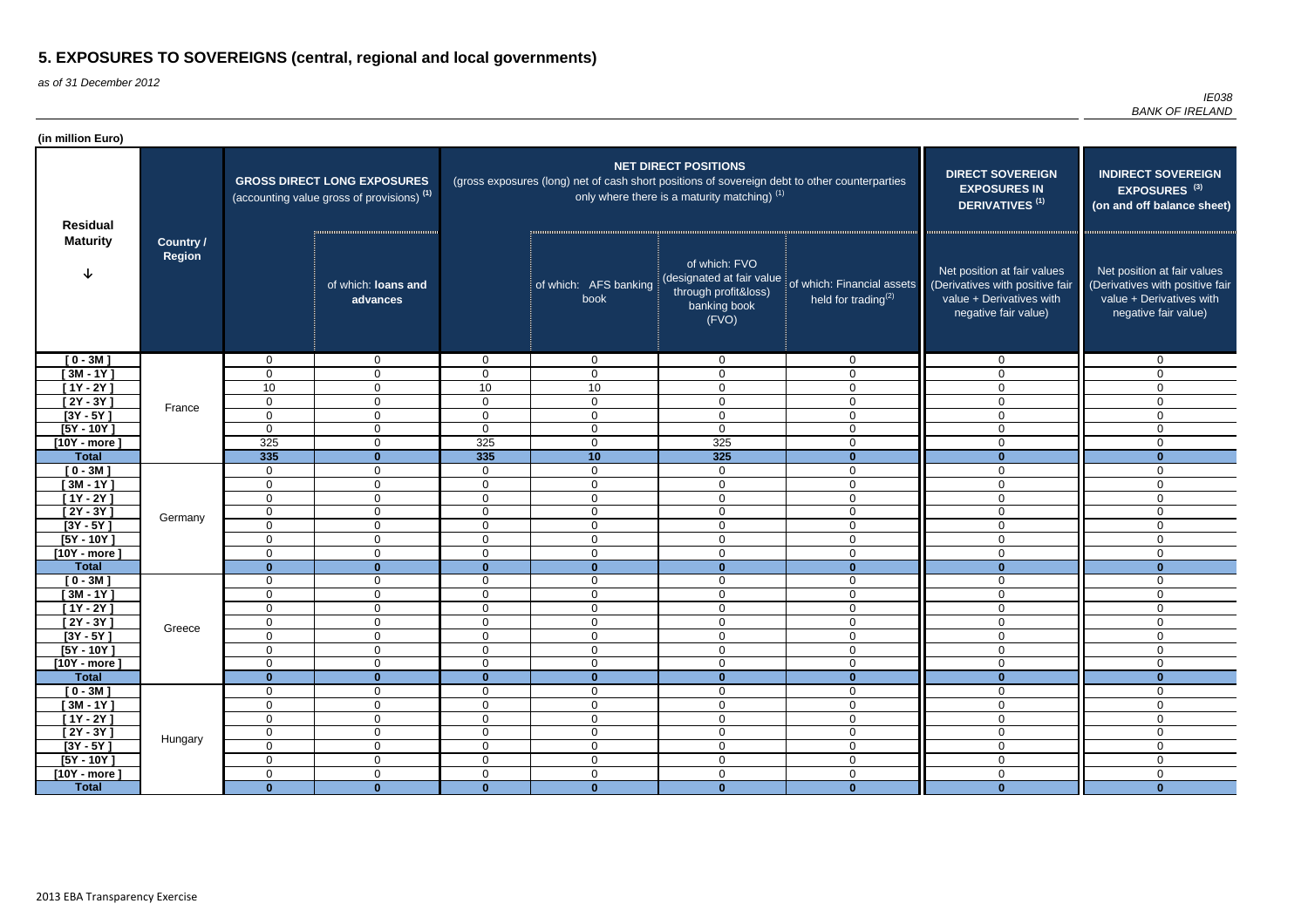as of 31 December 2012

| (in million Euro)         |                                   |                      |                                                                                             |                |                                                                                               |                                                                                            |                                                                                    |                                                                                                                    |                                                                                                                    |
|---------------------------|-----------------------------------|----------------------|---------------------------------------------------------------------------------------------|----------------|-----------------------------------------------------------------------------------------------|--------------------------------------------------------------------------------------------|------------------------------------------------------------------------------------|--------------------------------------------------------------------------------------------------------------------|--------------------------------------------------------------------------------------------------------------------|
| <b>Residual</b>           |                                   |                      | <b>GROSS DIRECT LONG EXPOSURES</b><br>(accounting value gross of provisions) <sup>(1)</sup> |                | (gross exposures (long) net of cash short positions of sovereign debt to other counterparties | <b>NET DIRECT POSITIONS</b><br>only where there is a maturity matching) $(1)$              | <b>DIRECT SOVEREIGN</b><br><b>EXPOSURES IN</b><br><b>DERIVATIVES<sup>(1)</sup></b> | <b>INDIRECT SOVEREIGN</b><br>EXPOSURES <sup>(3)</sup><br>(on and off balance sheet)                                |                                                                                                                    |
| <b>Maturity</b>           | <b>Country /</b><br><b>Region</b> |                      | of which: loans and<br>advances                                                             |                | of which: AFS banking<br>book                                                                 | of which: FVO<br>designated at fair value<br>through profit&loss)<br>banking book<br>(FVO) | of which: Financial assets<br>held for trading <sup>(2)</sup>                      | Net position at fair values<br>(Derivatives with positive fair<br>value + Derivatives with<br>negative fair value) | Net position at fair values<br>(Derivatives with positive fair<br>value + Derivatives with<br>negative fair value) |
| $[0 - 3M]$                |                                   | 0                    | $\overline{0}$                                                                              | $\overline{0}$ | $\overline{0}$                                                                                | $\mathbf{0}$                                                                               | $\overline{0}$                                                                     | 0                                                                                                                  | $\mathbf 0$                                                                                                        |
| $[3M - 1Y]$               |                                   | 0                    | $\overline{0}$                                                                              | $\mathbf 0$    | $\mathbf 0$                                                                                   | $\mathbf 0$                                                                                | $\mathbf 0$                                                                        | $\overline{0}$                                                                                                     | 0                                                                                                                  |
| $[1Y - 2Y]$               |                                   | $\mathbf 0$          | $\mathbf 0$                                                                                 | $\overline{0}$ | $\mathbf 0$                                                                                   | $\mathbf 0$                                                                                | $\overline{0}$                                                                     | $\mathbf 0$                                                                                                        | $\mathbf{0}$                                                                                                       |
| $[2Y - 3Y]$               | Iceland                           | $\mathbf 0$          | 0                                                                                           | 0              | $\mathbf 0$                                                                                   | $\mathbf 0$                                                                                | $\mathbf 0$                                                                        | 0                                                                                                                  | $\Omega$                                                                                                           |
| $[3Y - 5Y]$               |                                   | $\Omega$             | 0                                                                                           | $\mathbf{0}$   | 0                                                                                             | $\mathbf 0$                                                                                | $\mathbf{0}$                                                                       | 0                                                                                                                  | $\Omega$                                                                                                           |
| $[5Y - 10Y]$              |                                   | $\Omega$             | $\mathbf 0$                                                                                 | $\mathbf{0}$   | $\mathbf 0$                                                                                   | $\mathbf 0$                                                                                | $\mathbf 0$                                                                        | $\mathbf 0$                                                                                                        | $\Omega$                                                                                                           |
| $[10Y - more]$            |                                   | $\Omega$             | 0                                                                                           | $\mathbf{0}$   | 0                                                                                             | $\mathbf 0$                                                                                | $\mathbf 0$                                                                        | 0                                                                                                                  | $\Omega$                                                                                                           |
| <b>Total</b>              |                                   | $\mathbf{0}$         | $\mathbf{0}$                                                                                | $\mathbf{0}$   | $\bf{0}$                                                                                      | $\mathbf{0}$                                                                               | $\mathbf{0}$                                                                       | $\mathbf{0}$                                                                                                       | $\Omega$<br>$\Omega$                                                                                               |
| $[0 - 3M]$<br>$[3M - 1Y]$ |                                   | $\overline{0}$<br>51 | $\Omega$<br>$\overline{0}$                                                                  | 0<br>51        | $\Omega$<br>51                                                                                | $\mathbf 0$<br>$\mathbf 0$                                                                 | 0<br>$\overline{0}$                                                                | 0<br>0                                                                                                             | $\Omega$                                                                                                           |
| $[1Y - 2Y]$               |                                   | 327                  | $\overline{0}$                                                                              | 327            | 327                                                                                           | $\mathbf 0$                                                                                | $\mathbf 0$                                                                        |                                                                                                                    | $\mathbf{0}$                                                                                                       |
| $[2Y - 3Y]$               |                                   | 1,408                | $\overline{0}$                                                                              | 1,408          | 1,408                                                                                         | $\overline{0}$                                                                             | $\overline{0}$                                                                     | $\mathbf 0$                                                                                                        | $\Omega$                                                                                                           |
| $[3Y - 5Y]$               | Ireland                           | 2,696                | $\mathbf 0$                                                                                 | 2,696          | 2,619                                                                                         | 77                                                                                         | $\mathbf 0$                                                                        | 0                                                                                                                  | $\Omega$                                                                                                           |
| $[5Y - 10Y]$              |                                   | 1,114                | 0                                                                                           | 1,114          | 1,015                                                                                         | 99                                                                                         | $\mathbf 0$                                                                        | 0                                                                                                                  | $\Omega$                                                                                                           |
| $[10Y - more]$            |                                   | 53                   | $\overline{0}$                                                                              | 53             | $\mathbf{0}$                                                                                  | 53                                                                                         | $\mathbf 0$                                                                        | 0                                                                                                                  | $\Omega$                                                                                                           |
| <b>Total</b>              |                                   | 5,649                | $\mathbf{0}$                                                                                | 5,649          | 5,420                                                                                         | 229                                                                                        | $\mathbf{0}$                                                                       |                                                                                                                    | $\mathbf{0}$                                                                                                       |
| $[0 - 3M]$                |                                   | $\mathbf 0$          | $\overline{0}$                                                                              | $\mathbf{0}$   | $\overline{0}$                                                                                | $\overline{0}$                                                                             | $\mathbf 0$                                                                        | $\overline{0}$                                                                                                     | $\mathbf{0}$                                                                                                       |
| $[3M - 1Y]$               |                                   | $\mathbf 0$          | 0                                                                                           | 0              | $\mathbf 0$                                                                                   | $\overline{0}$                                                                             | $\mathbf 0$                                                                        | $\overline{0}$                                                                                                     | $\Omega$                                                                                                           |
| $[1Y - 2Y]$               |                                   | $\mathbf 0$          | 0                                                                                           | $\mathbf{0}$   | $\mathbf 0$                                                                                   | $\mathbf 0$                                                                                | 0                                                                                  | $\mathbf 0$                                                                                                        | 0                                                                                                                  |
| $[2Y - 3Y]$               |                                   | $\pmb{0}$            | 0                                                                                           | 0              | $\overline{0}$                                                                                | $\mathbf 0$                                                                                | $\Omega$                                                                           | $\Omega$                                                                                                           | $\Omega$                                                                                                           |
| $[3Y - 5Y]$               | Italy                             | 32                   | $\mathbf 0$                                                                                 | 32             | 32                                                                                            | $\mathbf 0$                                                                                | $\overline{0}$                                                                     | $\mathbf 0$                                                                                                        | $\Omega$                                                                                                           |
| $[5Y - 10Y]$              |                                   | $\mathbf 0$          | $\overline{0}$                                                                              | $\overline{0}$ | $\overline{0}$                                                                                | $\overline{0}$                                                                             | $\overline{0}$                                                                     | $\overline{0}$                                                                                                     | $\overline{0}$                                                                                                     |
| $[10Y - more]$            |                                   | $30\,$               | $\overline{0}$                                                                              | 30             | $\overline{0}$                                                                                | $30\,$                                                                                     | $\mathbf 0$                                                                        | $\mathbf 0$                                                                                                        | $\mathbf 0$                                                                                                        |
| <b>Total</b>              |                                   | 62                   | $\mathbf{0}$                                                                                | 62             | 32                                                                                            | 30                                                                                         | $\mathbf{0}$                                                                       | $\mathbf{0}$                                                                                                       | $\mathbf{0}$                                                                                                       |
| $[0 - 3M]$                |                                   | $\mathbf 0$          | $\overline{0}$                                                                              | $\overline{0}$ | $\overline{0}$                                                                                | $\overline{0}$                                                                             | $\mathbf 0$                                                                        | $\overline{0}$                                                                                                     | 0                                                                                                                  |
| $[3M - 1Y]$               |                                   | $\mathbf 0$          | $\overline{0}$                                                                              | $\overline{0}$ | $\overline{0}$                                                                                | $\mathbf 0$                                                                                | $\overline{0}$                                                                     | $\overline{0}$                                                                                                     | $\mathbf 0$                                                                                                        |
| $[1Y - 2Y]$               |                                   | $\mathbf 0$          | $\overline{0}$                                                                              | $\mathbf 0$    | $\overline{0}$                                                                                | $\overline{0}$                                                                             | $\mathbf 0$                                                                        | $\overline{0}$                                                                                                     | $\mathbf 0$                                                                                                        |
| $[2Y - 3Y]$               | Latvia                            | $\mathbf 0$          | $\overline{0}$                                                                              | $\mathbf{0}$   | $\overline{0}$                                                                                | $\boldsymbol{0}$                                                                           | $\mathbf 0$                                                                        | $\overline{0}$                                                                                                     | $\mathbf 0$                                                                                                        |
| $[3Y - 5Y]$               |                                   | $\mathbf 0$          | $\overline{0}$                                                                              | $\mathbf 0$    | $\overline{0}$                                                                                | $\mathbf 0$                                                                                | $\mathbf 0$                                                                        | $\overline{0}$                                                                                                     | $\mathbf 0$                                                                                                        |
| $[5Y - 10Y]$              |                                   | $\mathsf 0$          | $\overline{0}$                                                                              | 0              | $\overline{0}$                                                                                | $\mathbf 0$                                                                                | $\overline{0}$                                                                     | $\overline{0}$                                                                                                     | $\mathbf 0$                                                                                                        |
| $[10Y - more]$            |                                   | $\mathbf 0$          | $\overline{0}$                                                                              | $\mathbf{0}$   | 0                                                                                             | $\mathbf 0$                                                                                | $\mathbf 0$                                                                        | $\mathbf 0$                                                                                                        | 0                                                                                                                  |
| <b>Total</b>              |                                   | $\mathbf{0}$         | $\mathbf{0}$                                                                                | $\mathbf{0}$   | $\mathbf{0}$                                                                                  | $\mathbf{0}$                                                                               | $\mathbf{0}$                                                                       | $\mathbf{0}$                                                                                                       | $\mathbf{0}$                                                                                                       |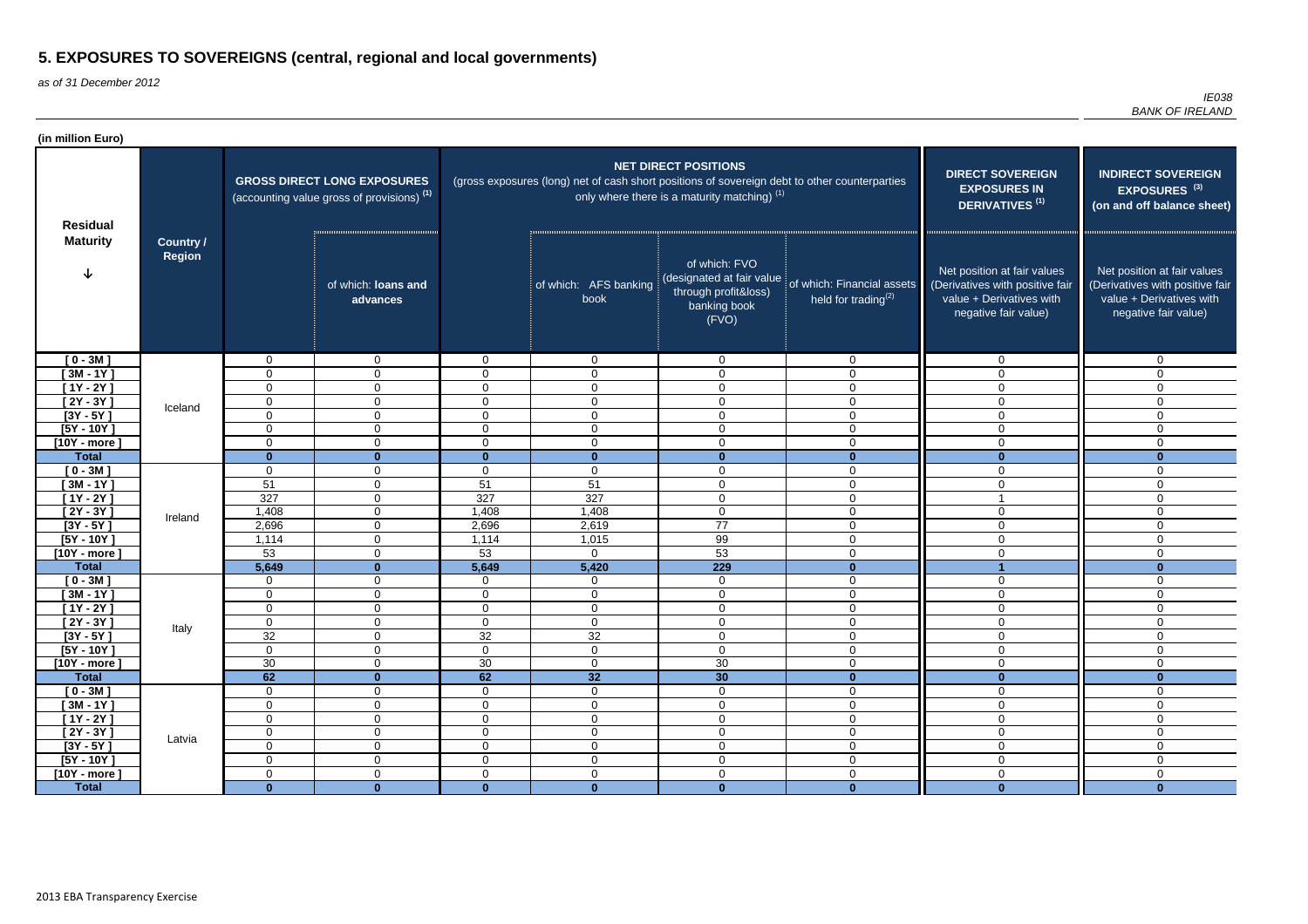as of 31 December 2012

| (in million Euro)          |               |                  |                                                                                             |                                  |                                                                                               |                                                                                             |                                                                                    |                                                                                                                    |                                                                                                                    |
|----------------------------|---------------|------------------|---------------------------------------------------------------------------------------------|----------------------------------|-----------------------------------------------------------------------------------------------|---------------------------------------------------------------------------------------------|------------------------------------------------------------------------------------|--------------------------------------------------------------------------------------------------------------------|--------------------------------------------------------------------------------------------------------------------|
| <b>Residual</b>            | Country /     |                  | <b>GROSS DIRECT LONG EXPOSURES</b><br>(accounting value gross of provisions) <sup>(1)</sup> |                                  | (gross exposures (long) net of cash short positions of sovereign debt to other counterparties | <b>NET DIRECT POSITIONS</b><br>only where there is a maturity matching) $(1)$               | <b>DIRECT SOVEREIGN</b><br><b>EXPOSURES IN</b><br><b>DERIVATIVES<sup>(1)</sup></b> | <b>INDIRECT SOVEREIGN</b><br>EXPOSURES <sup>(3)</sup><br>(on and off balance sheet)                                |                                                                                                                    |
| <b>Maturity</b>            | <b>Region</b> |                  | of which: loans and<br>advances                                                             |                                  | of which: AFS banking<br>book                                                                 | of which: FVO<br>(designated at fair value<br>through profit&loss)<br>banking book<br>(FVO) | of which: Financial assets<br>held for trading $(2)$                               | Net position at fair values<br>(Derivatives with positive fair<br>value + Derivatives with<br>negative fair value) | Net position at fair values<br>(Derivatives with positive fair<br>value + Derivatives with<br>negative fair value) |
| $[0 - 3M]$                 |               | 0                | $\overline{0}$                                                                              | $\overline{0}$                   | $\overline{0}$                                                                                | $\overline{0}$                                                                              | $\overline{0}$                                                                     | $\mathbf 0$                                                                                                        | $\Omega$                                                                                                           |
| [ 3M - 1Y ]                |               | $\Omega$         | $\mathbf 0$                                                                                 | $\overline{0}$                   | $\mathbf 0$                                                                                   | $\mathbf 0$                                                                                 | $\Omega$                                                                           | 0                                                                                                                  | $\Omega$                                                                                                           |
| $[1Y - 2Y]$                |               | $\Omega$         | $\mathbf{0}$                                                                                | $\overline{0}$                   | $\mathbf 0$                                                                                   | $\mathbf 0$                                                                                 | 0                                                                                  | $\Omega$                                                                                                           | $\Omega$                                                                                                           |
| [ $2Y - 3Y$ ]              | Liechtenstein | $\mathbf 0$      | $\mathbf{0}$                                                                                | $\mathbf 0$                      | $\overline{0}$                                                                                | $\mathbf 0$                                                                                 | 0                                                                                  | $\Omega$                                                                                                           | $\Omega$                                                                                                           |
| $[3Y - 5Y]$                |               | $\overline{0}$   | $\overline{0}$                                                                              | $\mathbf 0$                      | $\mathbf 0$                                                                                   | $\mathbf 0$                                                                                 | 0                                                                                  | $\Omega$                                                                                                           | $\Omega$                                                                                                           |
| $[5Y - 10Y]$               |               | $\Omega$         | $\overline{0}$                                                                              | $\overline{0}$                   | $\mathbf 0$                                                                                   | $\mathbf 0$                                                                                 | $\mathbf 0$                                                                        | $\Omega$                                                                                                           | $\Omega$                                                                                                           |
| $[10Y - more]$             |               | $\mathbf 0$      | $\overline{0}$                                                                              | $\overline{0}$                   | $\overline{0}$                                                                                | $\mathbf 0$                                                                                 | $\mathbf 0$                                                                        | 0                                                                                                                  | $\Omega$                                                                                                           |
| <b>Total</b>               |               | $\bf{0}$         | $\mathbf{0}$                                                                                | $\mathbf{0}$                     | $\bf{0}$                                                                                      | $\mathbf{0}$                                                                                | $\bf{0}$                                                                           | $\mathbf{0}$                                                                                                       | $\bf{0}$                                                                                                           |
| $[0 - 3M]$                 |               | 0                | $\overline{0}$                                                                              | $\overline{0}$                   | $\overline{0}$                                                                                | $\mathbf 0$                                                                                 | $\mathbf 0$                                                                        | 0                                                                                                                  | $\mathbf{0}$                                                                                                       |
| $[3M - 1Y]$                |               | $\Omega$         | $\overline{0}$                                                                              | $\overline{0}$<br>$\overline{0}$ | $\overline{0}$                                                                                | $\mathbf 0$                                                                                 | 0                                                                                  | 0                                                                                                                  | $\Omega$<br>$\Omega$                                                                                               |
| $[1Y - 2Y]$<br>$[2Y - 3Y]$ |               | $\mathbf 0$<br>0 | $\overline{0}$<br>$\overline{0}$                                                            | $\overline{0}$                   | $\overline{0}$<br>$\overline{0}$                                                              | $\mathbf 0$<br>$\mathbf 0$                                                                  | 0<br>$\mathbf 0$                                                                   | 0<br>$\Omega$                                                                                                      | $\Omega$                                                                                                           |
| $[3Y - 5Y]$                | Lithuania     | $\Omega$         | $\overline{0}$                                                                              | $\overline{0}$                   | $\overline{0}$                                                                                | $\mathbf 0$                                                                                 | $\mathbf{0}$                                                                       | $\Omega$                                                                                                           | $\Omega$                                                                                                           |
| $[5Y - 10Y]$               |               | $\Omega$         | $\mathbf 0$                                                                                 | $\overline{0}$                   | $\overline{0}$                                                                                | $\overline{0}$                                                                              | $\overline{0}$                                                                     | $\mathbf 0$                                                                                                        | $\Omega$                                                                                                           |
| $[10Y - more]$             |               | $\Omega$         | $\mathbf{0}$                                                                                | $\overline{0}$                   | $\overline{0}$                                                                                | $\overline{0}$                                                                              | $\mathbf{0}$                                                                       | 0                                                                                                                  | $\Omega$                                                                                                           |
| <b>Total</b>               |               | $\bf{0}$         | $\bf{0}$                                                                                    | $\mathbf{0}$                     | $\mathbf{0}$                                                                                  | $\mathbf{0}$                                                                                | $\bf{0}$                                                                           | $\mathbf{0}$                                                                                                       | $\bf{0}$                                                                                                           |
| $[0 - 3M]$                 |               | 0                | $\mathbf{0}$                                                                                | $\overline{0}$                   | $\overline{0}$                                                                                | $\mathbf 0$                                                                                 | $\mathbf 0$                                                                        | $\mathbf 0$                                                                                                        | $\mathbf{0}$                                                                                                       |
| $[3M - 1Y]$                |               | 0                | $\overline{0}$                                                                              | $\overline{0}$                   | $\overline{0}$                                                                                | $\mathbf 0$                                                                                 | $\mathbf 0$                                                                        | $\overline{0}$                                                                                                     | 0                                                                                                                  |
| $[1Y - 2Y]$                |               | $\overline{0}$   | $\overline{0}$                                                                              | $\overline{0}$                   | $\mathbf 0$                                                                                   | $\mathbf 0$                                                                                 | 0                                                                                  | $\mathbf 0$                                                                                                        | 0                                                                                                                  |
| $[2Y - 3Y]$                |               | $\cap$<br>◡      | $\overline{0}$                                                                              | $\overline{0}$                   | $\overline{0}$                                                                                | $\mathbf 0$                                                                                 | $\Omega$<br>ັ                                                                      | $\mathbf 0$                                                                                                        | $\Omega$                                                                                                           |
| $[3Y - 5Y]$                | Luxembourg    | $\mathbf 0$      | $\overline{0}$                                                                              | $\overline{0}$                   | $\mathbf 0$                                                                                   | $\mathbf 0$                                                                                 | 0                                                                                  | 0                                                                                                                  | 0                                                                                                                  |
| $[5Y - 10Y]$               |               | 0                | $\overline{0}$                                                                              | $\overline{0}$                   | $\overline{0}$                                                                                | $\mathbf 0$                                                                                 | $\mathbf 0$                                                                        | $\overline{0}$                                                                                                     | $\overline{0}$                                                                                                     |
| $[10Y - more]$             |               | $\mathbf 0$      | $\overline{0}$                                                                              | $\overline{0}$                   | $\mathbf 0$                                                                                   | $\boldsymbol{0}$                                                                            | $\mathbf 0$                                                                        | $\mathbf 0$                                                                                                        | $\mathbf 0$                                                                                                        |
| <b>Total</b>               |               | $\mathbf{0}$     | $\mathbf{0}$                                                                                | $\mathbf{0}$                     | $\mathbf{0}$                                                                                  | $\mathbf 0$                                                                                 | $\mathbf{0}$                                                                       | $\mathbf{0}$                                                                                                       | $\bf{0}$                                                                                                           |
| $[0 - 3M]$                 |               | 0                | $\overline{0}$                                                                              | $\overline{0}$                   | $\overline{0}$                                                                                | $\mathbf 0$                                                                                 | $\mathbf 0$                                                                        | $\mathbf 0$                                                                                                        | 0                                                                                                                  |
| $[3M - 1Y]$                |               | 0                | $\overline{0}$                                                                              | $\overline{0}$                   | $\overline{0}$                                                                                | $\boldsymbol{0}$                                                                            | $\mathbf 0$                                                                        | $\mathbf 0$                                                                                                        | $\mathbf 0$                                                                                                        |
| $[1Y - 2Y]$                |               | $\mathbf 0$      | $\overline{0}$                                                                              | $\overline{0}$                   | $\overline{0}$                                                                                | $\boldsymbol{0}$                                                                            | $\mathbf 0$                                                                        | $\mathbf 0$                                                                                                        | $\mathbf 0$                                                                                                        |
| $[2Y - 3Y]$                | Malta         | $\mathbf 0$      | $\overline{0}$                                                                              | $\overline{0}$                   | $\boldsymbol{0}$                                                                              | $\boldsymbol{0}$                                                                            | $\mathbf 0$                                                                        | $\mathbf 0$                                                                                                        | $\mathbf 0$                                                                                                        |
| $[3Y - 5Y]$                |               | $\mathbf 0$      | $\overline{0}$                                                                              | $\overline{0}$                   | $\boldsymbol{0}$                                                                              | $\boldsymbol{0}$                                                                            | $\mathbf 0$                                                                        | $\mathbf 0$                                                                                                        | $\mathbf 0$                                                                                                        |
| $[5Y - 10Y]$               |               | 0                | $\mathbf 0$                                                                                 | $\overline{0}$                   | $\overline{0}$                                                                                | $\overline{0}$                                                                              | $\mathbf 0$                                                                        | $\mathbf 0$                                                                                                        | $\Omega$                                                                                                           |
| $[10Y - more]$             |               | $\mathbf 0$      | $\mathbf 0$                                                                                 | $\overline{0}$                   | $\mathbf 0$                                                                                   | $\overline{0}$                                                                              | $\mathbf 0$                                                                        | $\mathbf 0$                                                                                                        | $\mathbf 0$                                                                                                        |
| <b>Total</b>               |               | $\mathbf{0}$     | $\mathbf{0}$                                                                                | $\mathbf{0}$                     | $\mathbf{0}$                                                                                  | $\mathbf{0}$                                                                                | $\mathbf{0}$                                                                       | $\mathbf{0}$                                                                                                       | $\mathbf{0}$                                                                                                       |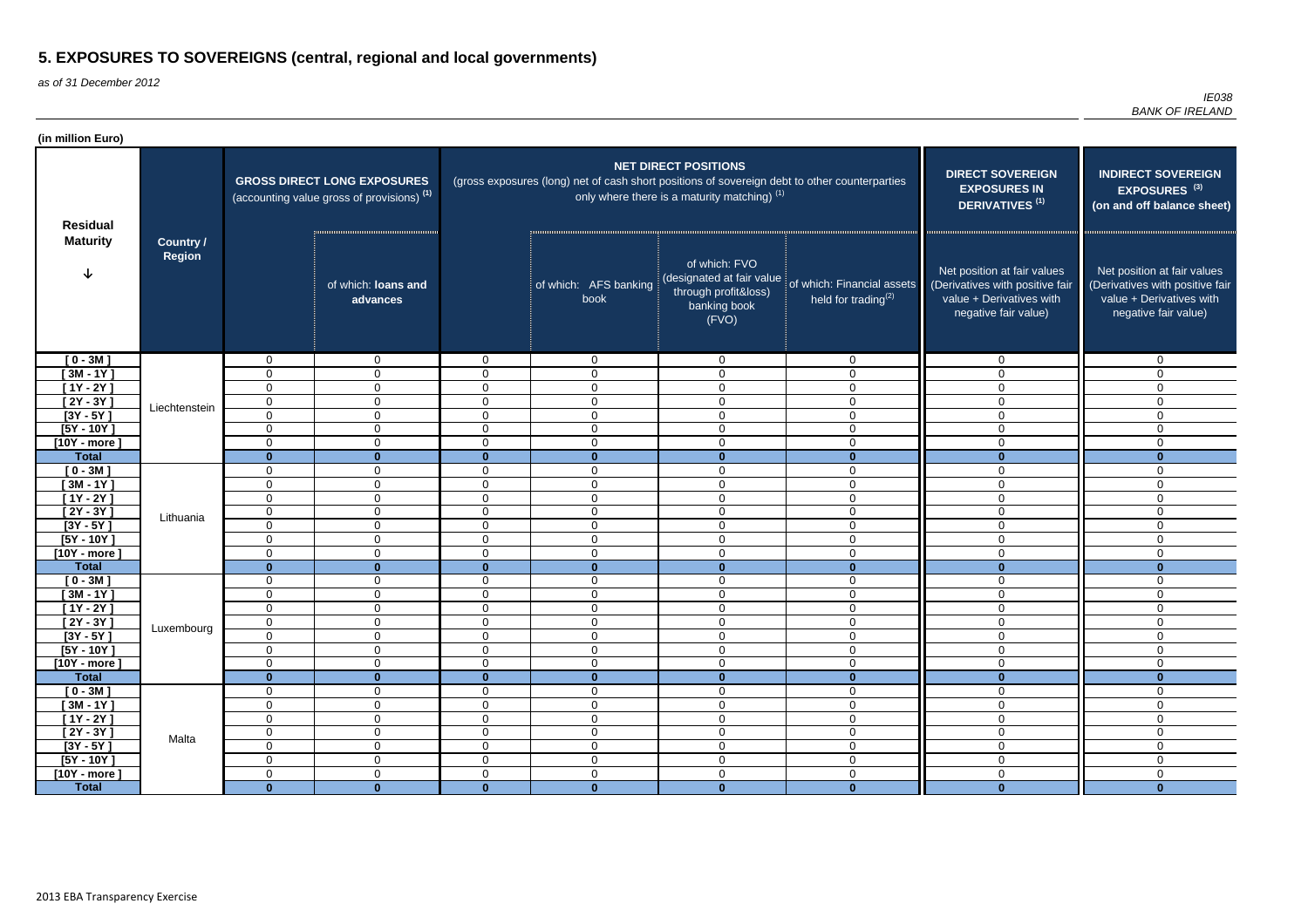as of 31 December 2012

| (in million Euro)                  |                            |                   |                                                                                             |                                  |                                                                                               |                                                                                             |                                                                                    |                                                                                                                    |                                                                                                                    |
|------------------------------------|----------------------------|-------------------|---------------------------------------------------------------------------------------------|----------------------------------|-----------------------------------------------------------------------------------------------|---------------------------------------------------------------------------------------------|------------------------------------------------------------------------------------|--------------------------------------------------------------------------------------------------------------------|--------------------------------------------------------------------------------------------------------------------|
| <b>Residual</b><br><b>Maturity</b> |                            |                   | <b>GROSS DIRECT LONG EXPOSURES</b><br>(accounting value gross of provisions) <sup>(1)</sup> |                                  | (gross exposures (long) net of cash short positions of sovereign debt to other counterparties | <b>NET DIRECT POSITIONS</b><br>only where there is a maturity matching) $(1)$               | <b>DIRECT SOVEREIGN</b><br><b>EXPOSURES IN</b><br><b>DERIVATIVES<sup>(1)</sup></b> | <b>INDIRECT SOVEREIGN</b><br>EXPOSURES <sup>(3)</sup><br>(on and off balance sheet)                                |                                                                                                                    |
|                                    | Country /<br><b>Region</b> |                   | of which: loans and<br>advances                                                             |                                  | of which: AFS banking<br>book                                                                 | of which: FVO<br>(designated at fair value<br>through profit&loss)<br>banking book<br>(FVO) | of which: Financial assets<br>held for trading $(2)$                               | Net position at fair values<br>(Derivatives with positive fair<br>value + Derivatives with<br>negative fair value) | Net position at fair values<br>(Derivatives with positive fair<br>value + Derivatives with<br>negative fair value) |
| $[0 - 3M]$                         |                            | 0                 | $\overline{0}$                                                                              | $\overline{0}$                   | $\overline{0}$                                                                                | $\overline{0}$                                                                              | $\overline{0}$                                                                     | $\mathbf 0$                                                                                                        | $\Omega$                                                                                                           |
| [ 3M - 1Y ]                        |                            | $\Omega$          | $\mathbf 0$                                                                                 | $\overline{0}$                   | $\mathbf 0$                                                                                   | $\mathbf 0$                                                                                 | $\Omega$                                                                           | 0                                                                                                                  | $\Omega$                                                                                                           |
| $[1Y - 2Y]$                        |                            | $\Omega$          | $\mathbf{0}$                                                                                | $\overline{0}$                   | $\mathbf 0$                                                                                   | $\mathbf 0$                                                                                 | 0                                                                                  | $\Omega$                                                                                                           | $\Omega$                                                                                                           |
| [ $2Y - 3Y$ ]                      | Netherlands                | 0                 | $\mathbf{0}$                                                                                | $\mathbf 0$                      | $\mathbf 0$                                                                                   | $\mathbf 0$                                                                                 | 0                                                                                  | $\Omega$                                                                                                           | $\Omega$                                                                                                           |
| $[3Y - 5Y]$                        |                            | $\overline{0}$    | $\overline{0}$                                                                              | $\mathbf 0$                      | $\mathbf 0$                                                                                   | $\mathbf 0$                                                                                 | 0                                                                                  | $\Omega$                                                                                                           | $\Omega$                                                                                                           |
| $[5Y - 10Y]$                       |                            |                   | $\overline{0}$                                                                              |                                  | $\mathbf 0$                                                                                   |                                                                                             | $\mathbf 0$                                                                        | $\Omega$                                                                                                           | $\Omega$                                                                                                           |
| $[10Y - more]$                     |                            | 20                | $\overline{0}$                                                                              | 20                               | $\mathbf 0$                                                                                   | 20                                                                                          | $\mathbf 0$                                                                        | 0                                                                                                                  | $\Omega$                                                                                                           |
| <b>Total</b>                       |                            | 21                | $\mathbf{0}$                                                                                | 21                               | $\mathbf{0}$                                                                                  | 21                                                                                          | $\bf{0}$                                                                           | $\mathbf{0}$                                                                                                       | $\bf{0}$                                                                                                           |
| $[0 - 3M]$                         |                            | 0                 | $\overline{0}$                                                                              | $\overline{0}$                   | $\mathbf 0$                                                                                   | $\mathbf 0$                                                                                 | $\mathbf 0$                                                                        | 0                                                                                                                  | $\mathbf{0}$                                                                                                       |
| $[3M - 1Y]$                        |                            | $\Omega$          | $\overline{0}$                                                                              | $\overline{0}$<br>$\overline{0}$ | $\overline{0}$                                                                                | $\mathbf 0$                                                                                 | 0                                                                                  | 0                                                                                                                  | $\Omega$<br>$\Omega$                                                                                               |
| $[1Y - 2Y]$<br>$[2Y - 3Y]$         |                            | $\mathbf 0$<br>0  | $\overline{0}$<br>$\overline{0}$                                                            | $\overline{0}$                   | $\overline{0}$<br>$\overline{0}$                                                              | $\mathbf 0$<br>$\mathbf 0$                                                                  | 0<br>$\mathbf 0$                                                                   | 0<br>$\Omega$                                                                                                      | $\Omega$                                                                                                           |
| $[3Y - 5Y]$                        | Norway                     | $\Omega$          | $\overline{0}$                                                                              | $\overline{0}$                   | $\mathbf 0$                                                                                   | $\mathbf 0$                                                                                 | $\mathbf{0}$                                                                       | $\Omega$                                                                                                           | $\Omega$                                                                                                           |
| $[5Y - 10Y]$                       |                            | $\Omega$          | $\overline{0}$                                                                              | $\overline{0}$                   | $\mathbf 0$                                                                                   | $\overline{0}$                                                                              | $\overline{0}$                                                                     | $\mathbf 0$                                                                                                        | $\Omega$                                                                                                           |
| $[10Y - more]$                     |                            | $\Omega$          | $\overline{0}$                                                                              | $\overline{0}$                   | $\mathbf 0$                                                                                   | $\overline{0}$                                                                              | $\mathbf{0}$                                                                       | 0                                                                                                                  | $\Omega$                                                                                                           |
| <b>Total</b>                       |                            | $\bf{0}$          | $\bf{0}$                                                                                    | $\mathbf{0}$                     | $\mathbf{0}$                                                                                  | $\mathbf{0}$                                                                                | $\bf{0}$                                                                           | $\mathbf{0}$                                                                                                       | $\bf{0}$                                                                                                           |
| $[0 - 3M]$                         |                            | 0                 | $\overline{0}$                                                                              | $\overline{0}$                   | $\overline{0}$                                                                                | $\mathbf 0$                                                                                 | $\mathbf 0$                                                                        | $\mathbf 0$                                                                                                        | $\mathbf{0}$                                                                                                       |
| $[3M - 1Y]$                        |                            | 0                 | $\overline{0}$                                                                              | $\overline{0}$                   | $\mathbf 0$                                                                                   | $\mathbf 0$                                                                                 | $\mathbf 0$                                                                        | $\overline{0}$                                                                                                     | 0                                                                                                                  |
| $[1Y - 2Y]$                        |                            | $\overline{0}$    | $\overline{0}$                                                                              | $\overline{0}$                   | $\mathbf 0$                                                                                   | $\mathbf 0$                                                                                 | 0                                                                                  | $\mathbf 0$                                                                                                        | 0                                                                                                                  |
| $[2Y - 3Y]$                        | Poland                     | $\cap$<br>ັ       | $\overline{0}$                                                                              | $\overline{0}$                   | $\overline{0}$                                                                                | $\mathbf 0$                                                                                 | $\Omega$<br>ັ                                                                      | $\mathbf 0$                                                                                                        | $\Omega$                                                                                                           |
| $[3Y - 5Y]$                        |                            | $\mathbf 0$       | $\overline{0}$                                                                              | $\overline{0}$                   | $\overline{0}$                                                                                | $\mathbf 0$                                                                                 | 0                                                                                  | 0                                                                                                                  | 0                                                                                                                  |
| $[5Y - 10Y]$                       |                            | 0                 | $\overline{0}$                                                                              | $\overline{0}$                   | $\overline{0}$                                                                                | $\mathbf 0$                                                                                 | $\mathbf 0$                                                                        | $\overline{0}$                                                                                                     | $\overline{0}$                                                                                                     |
| $[10Y - more]$                     |                            | $\mathbf 0$       | $\overline{0}$                                                                              | $\overline{0}$                   | $\mathbf 0$                                                                                   | $\boldsymbol{0}$                                                                            | $\mathbf 0$                                                                        | $\mathbf 0$                                                                                                        | $\mathbf 0$                                                                                                        |
| <b>Total</b>                       |                            | $\mathbf{0}$      | $\mathbf{0}$                                                                                | $\mathbf{0}$                     | $\mathbf{0}$                                                                                  | $\mathbf 0$                                                                                 | $\mathbf{0}$                                                                       | $\mathbf{0}$                                                                                                       | $\bf{0}$                                                                                                           |
| $[0 - 3M]$                         |                            | 0                 | $\overline{0}$                                                                              | $\overline{0}$                   | $\overline{0}$                                                                                | $\mathbf 0$                                                                                 | $\mathbf 0$                                                                        | $\overline{0}$                                                                                                     | 0                                                                                                                  |
| $[3M - 1Y]$                        |                            | 0                 | $\overline{0}$                                                                              | $\overline{0}$                   | $\overline{0}$                                                                                | $\boldsymbol{0}$                                                                            | $\overline{0}$                                                                     | $\mathbf 0$                                                                                                        | $\mathbf 0$                                                                                                        |
| $[1Y - 2Y]$                        |                            | $\mathbf 0$       | $\mathbf 0$                                                                                 | $\overline{0}$                   | $\overline{0}$                                                                                | $\boldsymbol{0}$                                                                            | $\mathbf 0$                                                                        | $\mathbf 0$                                                                                                        | $\mathbf 0$                                                                                                        |
| $[2Y - 3Y]$                        | Portugal                   | $\mathbf 0$       | $\mathbf 0$                                                                                 | $\overline{0}$                   | $\boldsymbol{0}$                                                                              | $\boldsymbol{0}$                                                                            | $\mathbf 0$                                                                        | $\mathbf 0$                                                                                                        | $\mathbf 0$                                                                                                        |
| $[3Y - 5Y]$                        |                            | $\mathbf 0$       | $\overline{0}$                                                                              | $\overline{0}$                   | $\boldsymbol{0}$                                                                              | $\boldsymbol{0}$                                                                            | $\mathbf 0$                                                                        | $\mathbf 0$                                                                                                        | $\mathbf 0$                                                                                                        |
| $[5Y - 10Y]$                       |                            | 0                 | $\mathbf 0$                                                                                 | $\overline{0}$                   | $\overline{0}$                                                                                | $\boldsymbol{0}$                                                                            | $\mathbf 0$                                                                        | $\mathbf 0$                                                                                                        | $\Omega$                                                                                                           |
| $[10Y - more]$<br><b>Total</b>     |                            | 0<br>$\mathbf{0}$ | $\mathbf 0$<br>$\mathbf{0}$                                                                 | $\overline{0}$<br>$\mathbf{0}$   | $\mathbf 0$<br>$\mathbf{0}$                                                                   | $\mathbf 0$<br>$\mathbf{0}$                                                                 | $\mathbf 0$<br>$\mathbf{0}$                                                        | $\mathbf 0$<br>$\mathbf{0}$                                                                                        | $\mathbf 0$<br>$\mathbf{0}$                                                                                        |
|                                    |                            |                   |                                                                                             |                                  |                                                                                               |                                                                                             |                                                                                    |                                                                                                                    |                                                                                                                    |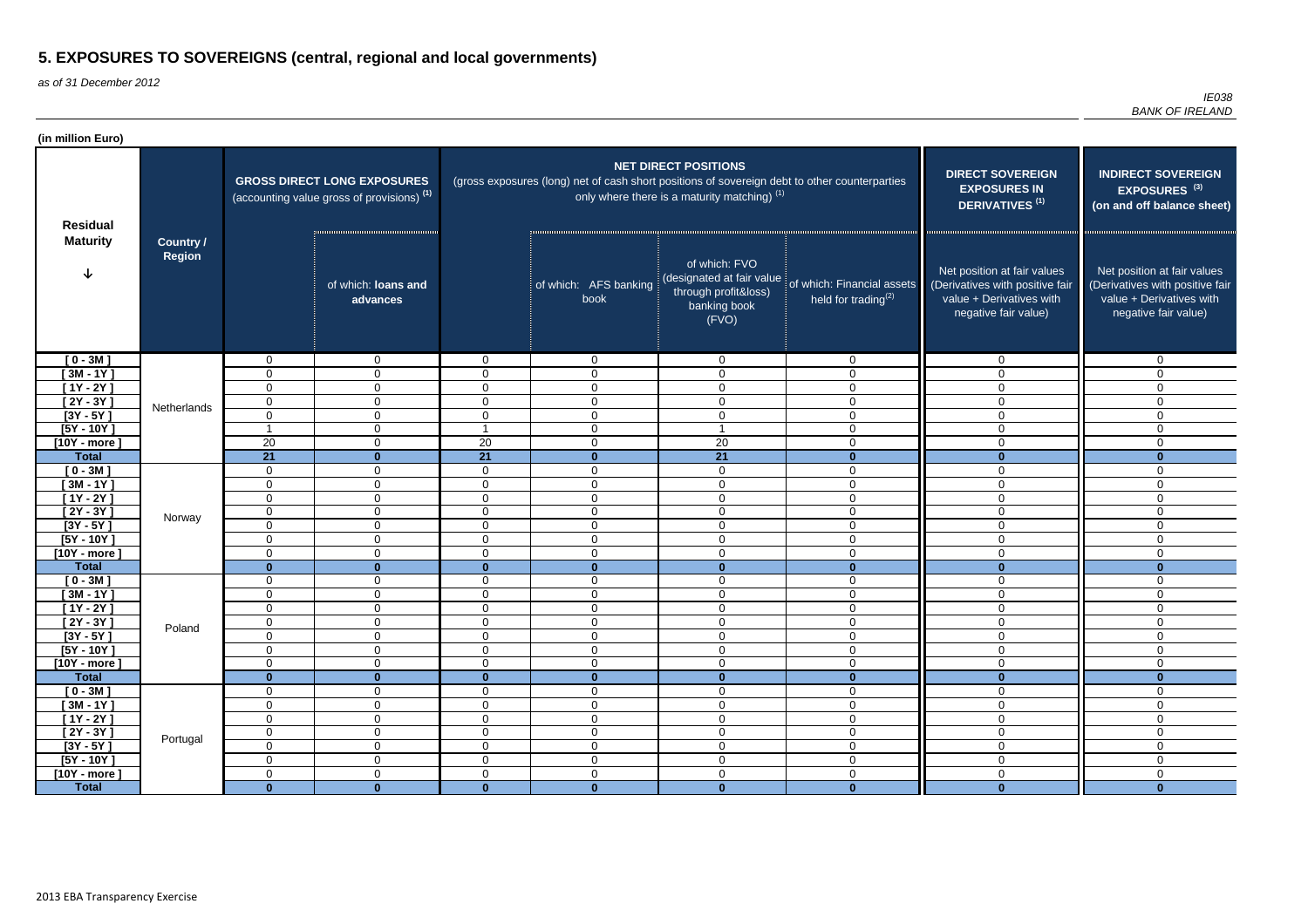as of 31 December 2012

| (in million Euro)         |                            |                |                                                                                             |                                  |                                                                                               |                                                                                             |                                                                                    |                                                                                                                    |                                                                                                                    |
|---------------------------|----------------------------|----------------|---------------------------------------------------------------------------------------------|----------------------------------|-----------------------------------------------------------------------------------------------|---------------------------------------------------------------------------------------------|------------------------------------------------------------------------------------|--------------------------------------------------------------------------------------------------------------------|--------------------------------------------------------------------------------------------------------------------|
| <b>Residual</b>           |                            |                | <b>GROSS DIRECT LONG EXPOSURES</b><br>(accounting value gross of provisions) <sup>(1)</sup> |                                  | (gross exposures (long) net of cash short positions of sovereign debt to other counterparties | <b>NET DIRECT POSITIONS</b><br>only where there is a maturity matching) $(1)$               | <b>DIRECT SOVEREIGN</b><br><b>EXPOSURES IN</b><br><b>DERIVATIVES<sup>(1)</sup></b> | <b>INDIRECT SOVEREIGN</b><br>EXPOSURES <sup>(3)</sup><br>(on and off balance sheet)                                |                                                                                                                    |
| <b>Maturity</b>           | Country /<br><b>Region</b> |                | of which: loans and<br>advances                                                             |                                  | of which: AFS banking<br>book                                                                 | of which: FVO<br>(designated at fair value<br>through profit&loss)<br>banking book<br>(FVO) | of which: Financial assets<br>held for trading $(2)$                               | Net position at fair values<br>(Derivatives with positive fair<br>value + Derivatives with<br>negative fair value) | Net position at fair values<br>(Derivatives with positive fair<br>value + Derivatives with<br>negative fair value) |
| $[0 - 3M]$                |                            | 0              | $\overline{0}$                                                                              | $\overline{0}$                   | $\overline{0}$                                                                                | $\overline{0}$                                                                              | $\overline{0}$                                                                     | $\mathbf 0$                                                                                                        | $\Omega$                                                                                                           |
| [ 3M - 1Y ]               |                            | $\Omega$       | $\mathbf 0$                                                                                 | $\overline{0}$                   | $\mathbf 0$                                                                                   | $\mathbf 0$                                                                                 | $\Omega$                                                                           | 0                                                                                                                  | $\Omega$                                                                                                           |
| $[1Y - 2Y]$               |                            | $\Omega$       | $\mathbf{0}$                                                                                | $\overline{0}$                   | $\mathbf 0$                                                                                   | $\mathbf 0$                                                                                 | 0                                                                                  | $\Omega$                                                                                                           | $\Omega$                                                                                                           |
| [ $2Y - 3Y$ ]             | Romania                    | $\mathbf 0$    | $\mathbf{0}$                                                                                | $\mathbf 0$                      | $\overline{0}$                                                                                | $\mathbf 0$                                                                                 | 0                                                                                  | $\Omega$                                                                                                           | $\Omega$                                                                                                           |
| $[3Y - 5Y]$               |                            | $\Omega$       | $\overline{0}$                                                                              | $\mathbf 0$                      | $\mathbf 0$                                                                                   | $\mathbf 0$                                                                                 | 0                                                                                  | $\Omega$                                                                                                           | $\Omega$                                                                                                           |
| $[5Y - 10Y]$              |                            | $\Omega$       | $\overline{0}$                                                                              | $\overline{0}$                   | $\mathbf 0$                                                                                   | $\mathbf 0$                                                                                 | $\mathbf 0$                                                                        | $\Omega$                                                                                                           | $\Omega$                                                                                                           |
| $[10Y - more]$            |                            | $\mathbf 0$    | $\overline{0}$                                                                              | $\overline{0}$                   | $\mathbf 0$                                                                                   | $\mathbf 0$                                                                                 | $\mathbf 0$                                                                        | 0                                                                                                                  | $\Omega$                                                                                                           |
| <b>Total</b>              |                            | $\bf{0}$       | $\mathbf{0}$                                                                                | $\mathbf{0}$                     | $\bf{0}$                                                                                      | $\mathbf{0}$                                                                                | $\bf{0}$                                                                           | $\mathbf{0}$                                                                                                       | $\bf{0}$                                                                                                           |
| $[0 - 3M]$<br>$[3M - 1Y]$ |                            | 0<br>$\Omega$  | $\overline{0}$<br>$\overline{0}$                                                            | $\overline{0}$<br>$\overline{0}$ | $\mathbf 0$<br>$\overline{0}$                                                                 | $\mathbf 0$<br>$\mathbf 0$                                                                  | $\mathbf 0$<br>0                                                                   | 0<br>0                                                                                                             | $\mathbf{0}$<br>$\Omega$                                                                                           |
| $[1Y - 2Y]$               |                            | $\mathbf 0$    | $\overline{0}$                                                                              | $\overline{0}$                   | $\overline{0}$                                                                                | $\mathbf 0$                                                                                 | 0                                                                                  | 0                                                                                                                  | $\Omega$                                                                                                           |
| $[2Y - 3Y]$               |                            | 0              | $\overline{0}$                                                                              | $\overline{0}$                   | $\overline{0}$                                                                                | $\mathbf 0$                                                                                 | $\mathbf 0$                                                                        | $\Omega$                                                                                                           | $\Omega$                                                                                                           |
| $[3Y - 5Y]$               | Slovakia                   | $\Omega$       | $\overline{0}$                                                                              | $\overline{0}$                   | $\mathbf 0$                                                                                   | $\mathbf 0$                                                                                 | $\mathbf{0}$                                                                       | $\Omega$                                                                                                           | $\Omega$                                                                                                           |
| $[5Y - 10Y]$              |                            | $\Omega$       | $\mathbf 0$                                                                                 | $\overline{0}$                   | $\mathbf 0$                                                                                   | $\overline{0}$                                                                              | $\overline{0}$                                                                     | $\mathbf 0$                                                                                                        | $\Omega$                                                                                                           |
| $[10Y - more]$            |                            | $\Omega$       | $\overline{0}$                                                                              | $\overline{0}$                   | $\mathbf 0$                                                                                   | $\overline{0}$                                                                              | $\mathbf{0}$                                                                       | 0                                                                                                                  | $\Omega$                                                                                                           |
| <b>Total</b>              |                            | $\bf{0}$       | $\bf{0}$                                                                                    | $\mathbf{0}$                     | $\mathbf{0}$                                                                                  | $\mathbf{0}$                                                                                | $\bf{0}$                                                                           | $\mathbf{0}$                                                                                                       | $\bf{0}$                                                                                                           |
| $[0 - 3M]$                |                            | 0              | $\overline{0}$                                                                              | $\overline{0}$                   | $\overline{0}$                                                                                | $\mathbf 0$                                                                                 | $\mathbf 0$                                                                        | $\mathbf 0$                                                                                                        | $\mathbf{0}$                                                                                                       |
| $[3M - 1Y]$               |                            | 0              | $\overline{0}$                                                                              | $\overline{0}$                   | $\mathbf 0$                                                                                   | $\mathbf 0$                                                                                 | $\mathbf 0$                                                                        | $\overline{0}$                                                                                                     | 0                                                                                                                  |
| $[1Y - 2Y]$               |                            | $\overline{0}$ | $\overline{0}$                                                                              | $\overline{0}$                   | $\mathbf 0$                                                                                   | $\mathbf 0$                                                                                 | 0                                                                                  | $\mathbf 0$                                                                                                        | 0                                                                                                                  |
| [2Y - 3Y ]                | Slovenia                   | $\Omega$<br>◡  | $\overline{0}$                                                                              | $\overline{0}$                   | $\overline{0}$                                                                                | $\mathbf 0$                                                                                 | $\Omega$<br>ັ                                                                      | $\mathbf 0$                                                                                                        | $\Omega$                                                                                                           |
| $[3Y - 5Y]$               |                            | $\mathbf 0$    | $\overline{0}$                                                                              | $\overline{0}$                   | $\mathbf 0$                                                                                   | $\mathbf 0$                                                                                 | 0                                                                                  | 0                                                                                                                  | 0                                                                                                                  |
| $[5Y - 10Y]$              |                            | 0              | $\overline{0}$                                                                              | $\overline{0}$                   | $\overline{0}$                                                                                | $\mathbf 0$                                                                                 | $\mathbf 0$                                                                        | $\overline{0}$                                                                                                     | $\overline{0}$                                                                                                     |
| $[10Y - more]$            |                            | $\mathbf 0$    | $\overline{0}$                                                                              | $\overline{0}$                   | $\mathbf 0$                                                                                   | $\boldsymbol{0}$                                                                            | $\mathbf 0$                                                                        | $\mathbf 0$                                                                                                        | $\mathbf 0$                                                                                                        |
| <b>Total</b>              |                            | $\mathbf{0}$   | $\mathbf{0}$                                                                                | $\mathbf{0}$                     | $\mathbf{0}$                                                                                  | $\mathbf 0$                                                                                 | $\mathbf{0}$                                                                       | $\mathbf{0}$                                                                                                       | $\bf{0}$                                                                                                           |
| $[0 - 3M]$                |                            | 0              | $\overline{0}$                                                                              | $\overline{0}$                   | $\overline{0}$                                                                                | $\boldsymbol{0}$                                                                            | $\mathbf 0$                                                                        | $\overline{0}$                                                                                                     | 0                                                                                                                  |
| $[3M - 1Y]$               |                            | 0              | $\overline{0}$                                                                              | $\overline{0}$                   | $\overline{0}$                                                                                | $\boldsymbol{0}$                                                                            | $\mathbf 0$                                                                        | $\overline{0}$                                                                                                     | $\mathbf 0$                                                                                                        |
| $[1Y - 2Y]$               |                            | $\mathbf 0$    | $\overline{0}$                                                                              | $\overline{0}$                   | $\overline{0}$                                                                                | $\boldsymbol{0}$                                                                            | $\mathbf 0$                                                                        | $\mathbf 0$                                                                                                        | $\mathbf 0$                                                                                                        |
| $[2Y - 3Y]$               | Spain                      | $\mathbf 0$    | $\mathbf 0$                                                                                 | $\overline{0}$                   | $\boldsymbol{0}$                                                                              | $\boldsymbol{0}$                                                                            | $\mathbf 0$                                                                        | $\mathbf 0$                                                                                                        | $\mathbf 0$                                                                                                        |
| $[3Y - 5Y]$               |                            | $\mathbf 0$    | $\overline{0}$                                                                              | $\overline{0}$                   | $\boldsymbol{0}$                                                                              | $\boldsymbol{0}$                                                                            | $\mathbf 0$                                                                        | $\mathbf 0$                                                                                                        | $\mathbf 0$                                                                                                        |
| $[5Y - 10Y]$              |                            | 0              | $\overline{0}$                                                                              | $\overline{0}$                   | $\overline{0}$                                                                                | $\boldsymbol{0}$                                                                            | $\mathbf 0$                                                                        | $\mathbf 0$                                                                                                        | $\Omega$                                                                                                           |
| $[10Y - more]$            |                            | 0              | $\mathbf 0$                                                                                 | $\overline{0}$                   | $\mathbf 0$                                                                                   | $\mathbf 0$                                                                                 | $\mathbf 0$                                                                        | $\mathbf 0$                                                                                                        | $\mathbf 0$                                                                                                        |
| <b>Total</b>              |                            | $\mathbf{0}$   | $\mathbf{0}$                                                                                | $\mathbf{0}$                     | $\mathbf{0}$                                                                                  | $\mathbf{0}$                                                                                | $\mathbf{0}$                                                                       | $\mathbf{0}$                                                                                                       | $\mathbf{0}$                                                                                                       |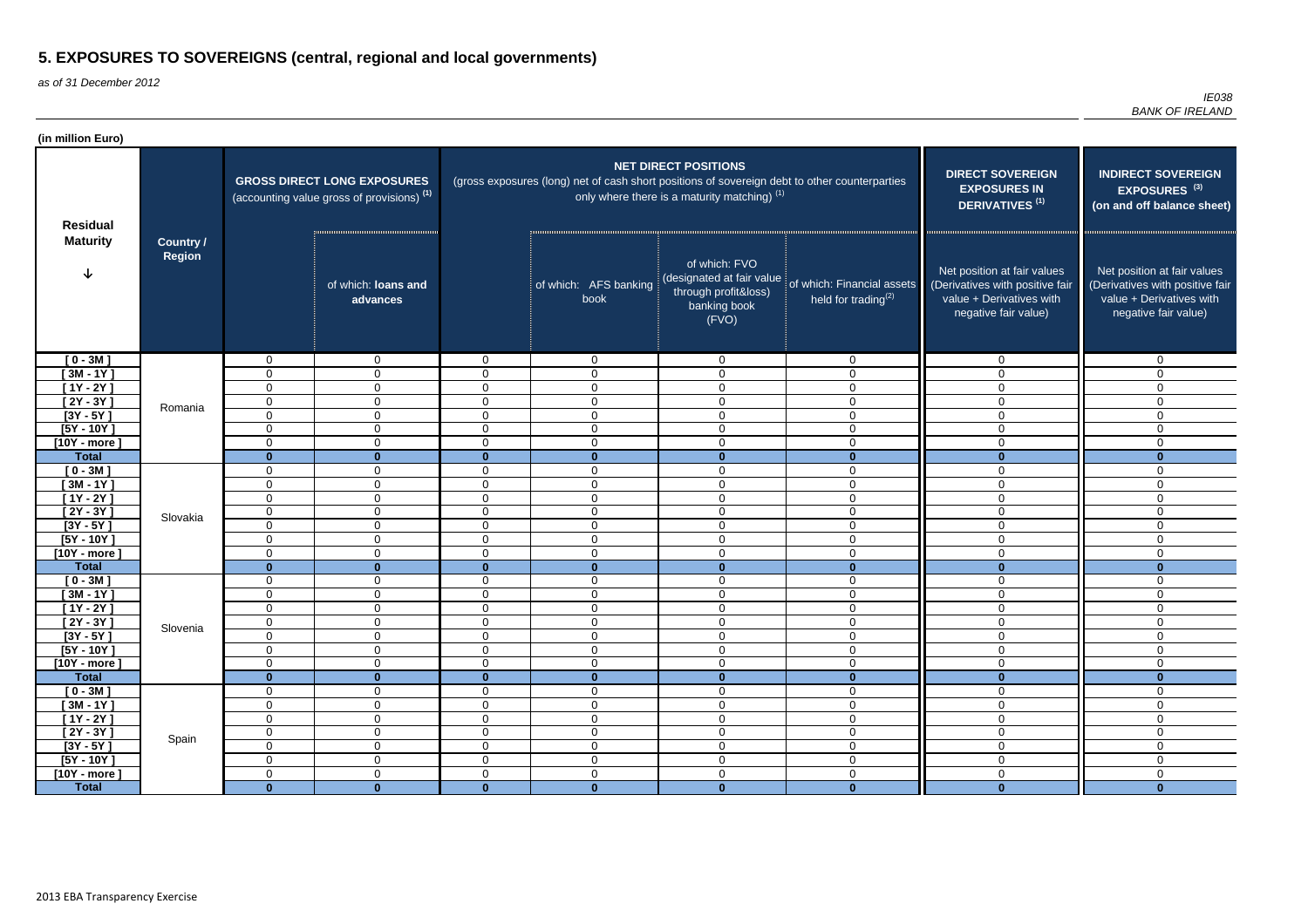as of 31 December 2012

| (in million Euro)          |                                   |                               |                                                                                             |                                  |                                                                                               |                                                                                             |                                                                                    |                                                                                                                    |                                                                                                                    |
|----------------------------|-----------------------------------|-------------------------------|---------------------------------------------------------------------------------------------|----------------------------------|-----------------------------------------------------------------------------------------------|---------------------------------------------------------------------------------------------|------------------------------------------------------------------------------------|--------------------------------------------------------------------------------------------------------------------|--------------------------------------------------------------------------------------------------------------------|
| <b>Residual</b>            |                                   |                               | <b>GROSS DIRECT LONG EXPOSURES</b><br>(accounting value gross of provisions) <sup>(1)</sup> |                                  | (gross exposures (long) net of cash short positions of sovereign debt to other counterparties | <b>NET DIRECT POSITIONS</b><br>only where there is a maturity matching) $(1)$               | <b>DIRECT SOVEREIGN</b><br><b>EXPOSURES IN</b><br><b>DERIVATIVES<sup>(1)</sup></b> | <b>INDIRECT SOVEREIGN</b><br>EXPOSURES <sup>(3)</sup><br>(on and off balance sheet)                                |                                                                                                                    |
| <b>Maturity</b>            | <b>Country /</b><br><b>Region</b> |                               | of which: loans and<br>advances                                                             |                                  | of which: AFS banking<br>book                                                                 | of which: FVO<br>(designated at fair value<br>through profit&loss)<br>banking book<br>(FVO) | of which: Financial assets<br>held for trading <sup>(2)</sup>                      | Net position at fair values<br>(Derivatives with positive fair<br>value + Derivatives with<br>negative fair value) | Net position at fair values<br>(Derivatives with positive fair<br>value + Derivatives with<br>negative fair value) |
| $[0 - 3M]$                 |                                   | $\mathbf 0$                   | $\overline{0}$                                                                              | $\mathbf 0$                      | $\overline{0}$                                                                                | $\overline{0}$                                                                              | $\mathbf 0$                                                                        | $\mathbf 0$                                                                                                        | $\Omega$                                                                                                           |
| $[3M - 1Y]$                |                                   | $\mathbf 0$                   | $\mathbf 0$                                                                                 | $\overline{0}$                   | $\Omega$                                                                                      | $\mathbf 0$                                                                                 | 0                                                                                  | $\Omega$                                                                                                           | $\Omega$                                                                                                           |
| $[1Y - 2Y]$                |                                   | 0                             | 0                                                                                           | $\mathbf 0$                      | $\Omega$                                                                                      | $\mathbf 0$                                                                                 | $\mathbf 0$                                                                        | 0                                                                                                                  | $\Omega$                                                                                                           |
| [ $2Y - 3Y$ ]              | Sweden                            | 0                             | $\mathbf{0}$                                                                                | $\mathbf 0$                      | 0                                                                                             | $\mathbf 0$                                                                                 | $\mathbf 0$                                                                        | 0                                                                                                                  | $\Omega$                                                                                                           |
| $[3Y - 5Y]$                |                                   | $\mathbf 0$                   | $\mathbf 0$                                                                                 | $\overline{0}$                   | $\mathbf 0$                                                                                   | $\mathbf 0$                                                                                 | $\mathbf 0$                                                                        | $\overline{0}$                                                                                                     | $\Omega$                                                                                                           |
| $[5Y - 10Y]$               |                                   | 0                             | $\mathbf 0$                                                                                 | $\mathbf 0$                      | $\mathbf 0$                                                                                   | $\overline{0}$                                                                              | $\overline{0}$                                                                     | $\mathbf 0$                                                                                                        | $\Omega$                                                                                                           |
| $[10Y - more]$             |                                   | 0                             | $\mathbf 0$                                                                                 | $\mathbf 0$                      | $\overline{0}$                                                                                | $\mathbf 0$                                                                                 | $\mathbf 0$                                                                        | 0                                                                                                                  | $\Omega$                                                                                                           |
| <b>Total</b>               |                                   | $\mathbf{0}$                  | $\bf{0}$                                                                                    | $\mathbf{0}$                     | $\bf{0}$                                                                                      | $\mathbf{0}$                                                                                | $\mathbf{0}$                                                                       | $\mathbf{0}$                                                                                                       | $\bf{0}$                                                                                                           |
| $[0 - 3M]$                 |                                   | $\mathbf 0$                   | $\overline{0}$                                                                              | $\overline{0}$                   | $\overline{0}$                                                                                | $\mathbf 0$                                                                                 | $\mathbf 0$                                                                        | $\mathbf 0$                                                                                                        | $\mathbf{0}$                                                                                                       |
| $[3M - 1Y]$                |                                   | $\mathbf 0$                   | $\mathbf 0$                                                                                 | $\overline{0}$                   | $\mathbf 0$                                                                                   | $\mathbf 0$                                                                                 | $\mathbf 0$                                                                        | $\mathbf 0$                                                                                                        | $\Omega$                                                                                                           |
| $[1Y - 2Y]$<br>$[2Y - 3Y]$ |                                   | $\mathbf 0$<br>$\overline{0}$ | $\mathbf{0}$                                                                                | $\overline{0}$<br>$\overline{0}$ | $\overline{0}$                                                                                | $\mathbf 0$<br>$\mathbf 0$                                                                  | $\mathbf{0}$                                                                       | $\mathbf 0$                                                                                                        | $\Omega$<br>$\Omega$                                                                                               |
| $[3Y - 5Y]$                | United Kingdom                    | 123                           | $\mathbf 0$<br>$\mathbf 0$                                                                  | 123                              | $\mathbf 0$<br>123                                                                            | $\overline{0}$                                                                              | $\mathbf 0$<br>$\overline{0}$                                                      | 0<br>0                                                                                                             | $\Omega$                                                                                                           |
| $[5Y - 10Y]$               |                                   | 26                            | $\mathbf 0$                                                                                 | 26                               | $\overline{0}$                                                                                | $\overline{0}$                                                                              | 26                                                                                 | $\mathbf 0$                                                                                                        | $\Omega$                                                                                                           |
| $[10Y - more]$             |                                   | 19                            | $\mathbf{0}$                                                                                | 19                               | $\overline{0}$                                                                                | $\overline{0}$                                                                              | 19                                                                                 | $\mathbf 0$                                                                                                        | $\Omega$                                                                                                           |
| <b>Total</b>               |                                   | 168                           | $\bf{0}$                                                                                    | 168                              | $\overline{123}$                                                                              | $\mathbf{0}$                                                                                | 45                                                                                 | $\mathbf{0}$                                                                                                       | $\bf{0}$                                                                                                           |
| $[0 - 3M]$                 |                                   | $\mathbf 0$                   | $\mathbf 0$                                                                                 | $\mathbf 0$                      | $\mathbf 0$                                                                                   | $\mathbf 0$                                                                                 | $\mathbf 0$                                                                        | $\overline{0}$                                                                                                     | $\mathbf{0}$                                                                                                       |
| $[3M - 1Y]$                |                                   | $\mathbf 0$                   | $\mathbf 0$                                                                                 | $\overline{0}$                   | $\mathbf 0$                                                                                   | $\mathbf 0$                                                                                 | $\mathbf 0$                                                                        | $\overline{0}$                                                                                                     | 0                                                                                                                  |
| $[1Y - 2Y]$                |                                   | $\mathbf 0$                   | $\mathbf 0$                                                                                 | 0                                | $\mathbf 0$                                                                                   | $\mathbf 0$                                                                                 | $\mathbf 0$                                                                        | $\mathbf 0$                                                                                                        | 0                                                                                                                  |
| $[2Y - 3Y]$                |                                   | $\mathbf 0$                   | 0                                                                                           | $\overline{0}$                   | $\overline{0}$                                                                                | $\mathbf 0$                                                                                 | 0                                                                                  | $\mathbf 0$                                                                                                        | $\Omega$                                                                                                           |
| $[3Y - 5Y]$                | Australia                         | $\mathbf 0$                   | $\mathbf 0$                                                                                 | $\overline{0}$                   | 0                                                                                             | $\mathbf 0$                                                                                 | $\mathbf 0$                                                                        | 0                                                                                                                  | 0                                                                                                                  |
| $[5Y - 10Y]$               |                                   | $\mathbf 0$                   | $\overline{0}$                                                                              | $\overline{0}$                   | $\overline{0}$                                                                                | $\boldsymbol{0}$                                                                            | $\mathbf 0$                                                                        | $\overline{0}$                                                                                                     | $\Omega$                                                                                                           |
| $[10Y - more]$             |                                   | $\mathbf 0$                   | $\overline{0}$                                                                              | $\overline{0}$                   | $\overline{0}$                                                                                | $\overline{0}$                                                                              | $\overline{0}$                                                                     | $\mathbf 0$                                                                                                        | $\mathbf 0$                                                                                                        |
| <b>Total</b>               |                                   | $\mathbf{0}$                  | $\mathbf{0}$                                                                                | $\mathbf{0}$                     | $\mathbf{0}$                                                                                  | $\mathbf 0$                                                                                 | $\mathbf{0}$                                                                       | $\mathbf{0}$                                                                                                       | $\bf{0}$                                                                                                           |
| $[0 - 3M]$                 |                                   | $\mathbf 0$                   | $\overline{0}$                                                                              | $\overline{0}$                   | $\overline{0}$                                                                                | $\overline{0}$                                                                              | $\mathbf 0$                                                                        | $\overline{0}$                                                                                                     | 0                                                                                                                  |
| $[3M - 1Y]$                |                                   | $\mathbf 0$                   | $\overline{0}$                                                                              | $\overline{0}$                   | $\overline{0}$                                                                                | $\overline{0}$                                                                              | $\overline{0}$                                                                     | $\overline{0}$                                                                                                     | $\mathbf 0$                                                                                                        |
| $[1Y - 2Y]$                |                                   | $\boldsymbol{0}$              | $\overline{0}$                                                                              | $\mathbf 0$                      | $\overline{0}$                                                                                | $\overline{0}$                                                                              | $\overline{0}$                                                                     | $\overline{0}$                                                                                                     | $\mathbf 0$                                                                                                        |
| $[2Y - 3Y]$                | Canada                            | $\mathbf 0$                   | $\overline{0}$                                                                              | $\mathbf 0$                      | $\mathbf 0$                                                                                   | $\overline{0}$                                                                              | $\mathbf 0$                                                                        | $\overline{0}$                                                                                                     | $\mathbf 0$                                                                                                        |
| $[3Y - 5Y]$                |                                   | $\mathbf 0$                   | $\mathbf 0$                                                                                 | $\mathbf 0$                      | $\mathbf 0$                                                                                   | $\boldsymbol{0}$                                                                            | $\overline{0}$                                                                     | $\mathbf 0$                                                                                                        | $\overline{0}$                                                                                                     |
| $[5Y - 10Y]$               |                                   | $\mathbf 0$                   | $\overline{0}$                                                                              | $\mathbf 0$                      | $\overline{0}$                                                                                | $\overline{0}$                                                                              | $\mathbf 0$                                                                        | $\overline{0}$                                                                                                     | $\Omega$                                                                                                           |
| $[10Y - more]$             |                                   | $\mathbf 0$                   | $\mathbf 0$                                                                                 | $\overline{0}$                   | $\mathbf 0$                                                                                   | $\overline{0}$                                                                              | $\mathbf 0$                                                                        | $\overline{0}$                                                                                                     | $\mathbf 0$                                                                                                        |
| <b>Total</b>               |                                   | $\overline{\mathbf{0}}$       | $\mathbf{0}$                                                                                | $\mathbf{0}$                     | $\mathbf{0}$                                                                                  | $\mathbf{0}$                                                                                | $\mathbf{0}$                                                                       | $\mathbf{0}$                                                                                                       | $\mathbf{0}$                                                                                                       |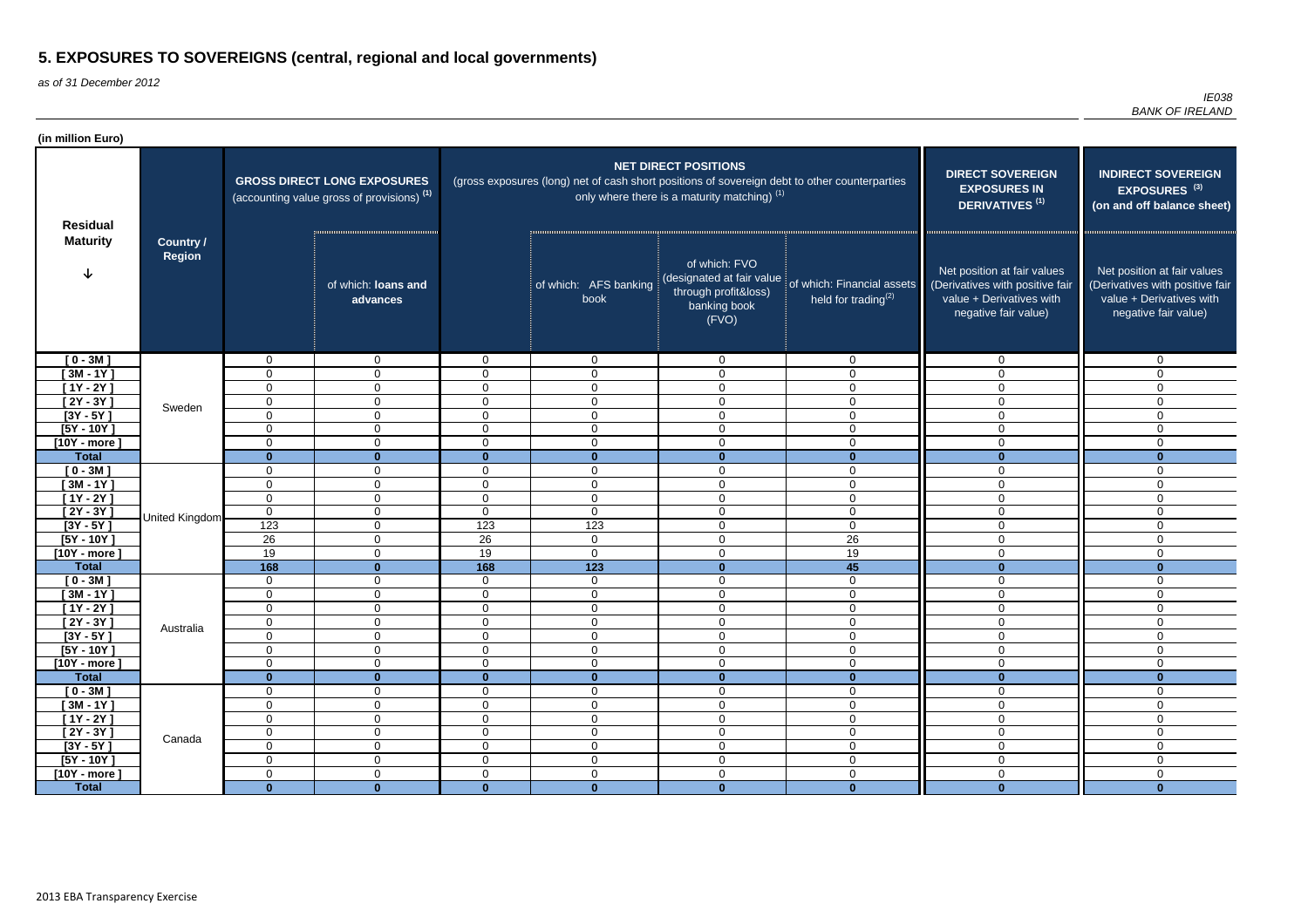as of 31 December 2012

| (in million Euro)                  |                            |                         |                                                                                             |                                  |                                                                                               |                                                                                             |                                                                                    |                                                                                                                    |                                                                                                                    |
|------------------------------------|----------------------------|-------------------------|---------------------------------------------------------------------------------------------|----------------------------------|-----------------------------------------------------------------------------------------------|---------------------------------------------------------------------------------------------|------------------------------------------------------------------------------------|--------------------------------------------------------------------------------------------------------------------|--------------------------------------------------------------------------------------------------------------------|
| <b>Residual</b><br><b>Maturity</b> |                            |                         | <b>GROSS DIRECT LONG EXPOSURES</b><br>(accounting value gross of provisions) <sup>(1)</sup> |                                  | (gross exposures (long) net of cash short positions of sovereign debt to other counterparties | <b>NET DIRECT POSITIONS</b><br>only where there is a maturity matching) $(1)$               | <b>DIRECT SOVEREIGN</b><br><b>EXPOSURES IN</b><br><b>DERIVATIVES<sup>(1)</sup></b> | <b>INDIRECT SOVEREIGN</b><br>EXPOSURES <sup>(3)</sup><br>(on and off balance sheet)                                |                                                                                                                    |
|                                    | Country /<br><b>Region</b> |                         | of which: loans and<br>advances                                                             |                                  | of which: AFS banking<br>book                                                                 | of which: FVO<br>(designated at fair value<br>through profit&loss)<br>banking book<br>(FVO) | of which: Financial assets<br>held for trading $(2)$                               | Net position at fair values<br>(Derivatives with positive fair<br>value + Derivatives with<br>negative fair value) | Net position at fair values<br>(Derivatives with positive fair<br>value + Derivatives with<br>negative fair value) |
| $[0 - 3M]$                         |                            | 0                       | $\overline{0}$                                                                              | $\overline{0}$                   | $\overline{0}$                                                                                | $\overline{0}$                                                                              | $\overline{0}$                                                                     | $\mathbf 0$                                                                                                        | $\Omega$                                                                                                           |
| $[3M - 1Y]$                        |                            | $\Omega$                | $\mathbf 0$                                                                                 | $\overline{0}$                   | $\mathbf 0$                                                                                   | $\mathbf 0$                                                                                 | $\Omega$                                                                           | 0                                                                                                                  | $\Omega$                                                                                                           |
| $[1Y - 2Y]$                        |                            | $\Omega$                | $\mathbf{0}$                                                                                | $\overline{0}$                   | $\mathbf 0$                                                                                   | $\mathbf 0$                                                                                 | 0                                                                                  | $\Omega$                                                                                                           | $\Omega$                                                                                                           |
| [ $2Y - 3Y$ ]                      | Hong Kong                  | $\mathbf 0$             | $\mathbf{0}$                                                                                | $\mathbf 0$                      | $\mathbf 0$                                                                                   | $\mathbf 0$                                                                                 | 0                                                                                  | $\Omega$                                                                                                           | $\Omega$                                                                                                           |
| $[3Y - 5Y]$                        |                            | $\overline{0}$          | $\overline{0}$                                                                              | $\mathbf 0$                      | $\mathbf 0$                                                                                   | $\mathbf 0$                                                                                 | 0                                                                                  | $\Omega$                                                                                                           | $\Omega$                                                                                                           |
| $[5Y - 10Y]$                       |                            | $\Omega$                | $\overline{0}$                                                                              | $\overline{0}$                   | $\mathbf 0$                                                                                   | $\mathbf 0$                                                                                 | $\mathbf 0$                                                                        | $\Omega$                                                                                                           | $\Omega$                                                                                                           |
| $[10Y - more]$                     |                            | $\mathbf 0$             | $\overline{0}$                                                                              | $\overline{0}$                   | $\mathbf 0$                                                                                   | $\mathbf 0$                                                                                 | $\mathbf 0$                                                                        | 0                                                                                                                  | $\Omega$                                                                                                           |
| <b>Total</b>                       |                            | $\bf{0}$                | $\mathbf{0}$                                                                                | $\mathbf{0}$                     | $\bf{0}$                                                                                      | $\mathbf{0}$                                                                                | $\bf{0}$                                                                           | $\mathbf{0}$                                                                                                       | $\bf{0}$                                                                                                           |
| $[0 - 3M]$                         |                            | 0                       | $\overline{0}$                                                                              | $\overline{0}$                   | $\mathbf 0$                                                                                   | $\mathbf 0$                                                                                 | $\mathbf 0$                                                                        | 0                                                                                                                  | $\mathbf{0}$                                                                                                       |
| $[3M - 1Y]$                        |                            | $\Omega$<br>$\mathbf 0$ | $\overline{0}$<br>$\overline{0}$                                                            | $\overline{0}$<br>$\overline{0}$ | $\overline{0}$<br>$\overline{0}$                                                              | $\mathbf 0$<br>$\mathbf 0$                                                                  | 0<br>0                                                                             | 0<br>0                                                                                                             | $\Omega$<br>$\Omega$                                                                                               |
| $[1Y - 2Y]$<br>$[2Y - 3Y]$         |                            | 0                       | $\overline{0}$                                                                              | $\overline{0}$                   | $\overline{0}$                                                                                | $\mathbf 0$                                                                                 | $\mathbf 0$                                                                        | $\Omega$                                                                                                           | $\Omega$                                                                                                           |
| $[3Y - 5Y]$                        | Japan                      | $\Omega$                | $\overline{0}$                                                                              | $\overline{0}$                   | $\mathbf 0$                                                                                   | $\mathbf 0$                                                                                 | $\mathbf{0}$                                                                       | 0                                                                                                                  | $\Omega$                                                                                                           |
| $[5Y - 10Y]$                       |                            | $\Omega$                | $\overline{0}$                                                                              | $\overline{0}$                   | $\mathbf 0$                                                                                   | $\overline{0}$                                                                              | $\overline{0}$                                                                     | $\mathbf 0$                                                                                                        | $\Omega$                                                                                                           |
| $[10Y - more]$                     |                            | $\Omega$                | $\overline{0}$                                                                              | $\overline{0}$                   | $\mathbf 0$                                                                                   | $\overline{0}$                                                                              | $\mathbf{0}$                                                                       | 0                                                                                                                  | $\Omega$                                                                                                           |
| <b>Total</b>                       |                            | $\bf{0}$                | $\bf{0}$                                                                                    | $\bf{0}$                         | $\bf{0}$                                                                                      | $\mathbf{0}$                                                                                | $\bf{0}$                                                                           | $\mathbf{0}$                                                                                                       | $\bf{0}$                                                                                                           |
| $[0 - 3M]$                         |                            | -1                      | $\mathbf{0}$                                                                                |                                  |                                                                                               | $\mathbf 0$                                                                                 | $\mathbf 0$                                                                        | $\mathbf 0$                                                                                                        | $\mathbf{0}$                                                                                                       |
| $[3M - 1Y]$                        |                            | 0                       | $\overline{0}$                                                                              | $\overline{0}$                   | $\mathbf 0$                                                                                   | $\mathbf 0$                                                                                 | $\mathbf 0$                                                                        | $\overline{0}$                                                                                                     | 0                                                                                                                  |
| $[1Y - 2Y]$                        |                            | $\Omega$                | $\overline{0}$                                                                              | $\overline{0}$                   | $\mathbf 0$                                                                                   | $\mathbf 0$                                                                                 | 0                                                                                  | $\mathbf 0$                                                                                                        | 0                                                                                                                  |
| [2Y - 3Y ]                         |                            | $\cap$<br>◡             | $\overline{0}$                                                                              | $\overline{0}$                   | $\overline{0}$                                                                                | $\overline{0}$                                                                              | $\Omega$<br>ັ                                                                      | 0                                                                                                                  | $\Omega$                                                                                                           |
| $[3Y - 5Y]$                        | U.S.                       | $\mathbf 0$             | $\overline{0}$                                                                              | $\overline{0}$                   | $\mathbf 0$                                                                                   | $\mathbf 0$                                                                                 | 0                                                                                  | 0                                                                                                                  | 0                                                                                                                  |
| $[5Y - 10Y]$                       |                            | 0                       | $\overline{0}$                                                                              | $\overline{0}$                   | $\overline{0}$                                                                                | $\mathbf 0$                                                                                 | $\mathbf 0$                                                                        | $\overline{0}$                                                                                                     | $\Omega$                                                                                                           |
| $[10Y - more]$                     |                            | $\mathbf 0$             | $\overline{0}$                                                                              | $\overline{0}$                   | $\overline{0}$                                                                                | $\boldsymbol{0}$                                                                            | $\overline{0}$                                                                     | $\mathbf 0$                                                                                                        | $\mathbf{0}$                                                                                                       |
| <b>Total</b>                       |                            |                         | $\mathbf{0}$                                                                                |                                  |                                                                                               | $\mathbf 0$                                                                                 | $\mathbf{0}$                                                                       | $\mathbf{0}$                                                                                                       | $\bf{0}$                                                                                                           |
| $[0 - 3M]$                         |                            | 0                       | $\overline{0}$                                                                              | $\overline{0}$                   | $\mathbf 0$                                                                                   | $\boldsymbol{0}$                                                                            | $\mathbf 0$                                                                        | $\overline{0}$                                                                                                     | 0                                                                                                                  |
| $[3M - 1Y]$                        |                            | 0                       | $\overline{0}$                                                                              | $\overline{0}$                   | $\overline{0}$                                                                                | $\boldsymbol{0}$                                                                            | $\overline{0}$                                                                     | $\overline{0}$                                                                                                     | $\mathbf 0$                                                                                                        |
| $[1Y - 2Y]$                        |                            | $\mathbf 0$             | $\overline{0}$                                                                              | $\overline{0}$                   | $\overline{0}$                                                                                | $\boldsymbol{0}$                                                                            | $\overline{0}$                                                                     | $\mathbf 0$                                                                                                        | $\mathbf 0$                                                                                                        |
| $[2Y - 3Y]$                        | Switzerland                | $\mathbf 0$             | $\overline{0}$                                                                              | $\overline{0}$                   | $\boldsymbol{0}$                                                                              | $\boldsymbol{0}$                                                                            | $\mathbf 0$                                                                        | $\mathbf 0$                                                                                                        | $\mathbf 0$                                                                                                        |
| $[3Y - 5Y]$                        |                            | $\mathbf 0$             | $\overline{0}$                                                                              | $\overline{0}$                   | $\boldsymbol{0}$                                                                              | $\boldsymbol{0}$                                                                            | $\mathbf 0$                                                                        | $\mathbf 0$                                                                                                        | $\overline{0}$                                                                                                     |
| $[5Y - 10Y]$                       |                            | 0                       | $\overline{0}$                                                                              | $\overline{0}$                   | $\overline{0}$                                                                                | $\overline{0}$                                                                              | $\mathbf 0$                                                                        | $\overline{0}$                                                                                                     | $\Omega$                                                                                                           |
| $[10Y - more]$                     |                            | $\mathbf 0$             | $\mathbf 0$                                                                                 | $\overline{0}$                   | $\mathbf 0$                                                                                   | $\overline{0}$                                                                              | $\mathbf 0$                                                                        | $\mathbf 0$                                                                                                        | $\mathbf 0$                                                                                                        |
| <b>Total</b>                       |                            | $\mathbf{0}$            | $\mathbf{0}$                                                                                | $\mathbf{0}$                     | $\mathbf{0}$                                                                                  | $\mathbf{0}$                                                                                | $\mathbf{0}$                                                                       | $\mathbf{0}$                                                                                                       | $\mathbf{0}$                                                                                                       |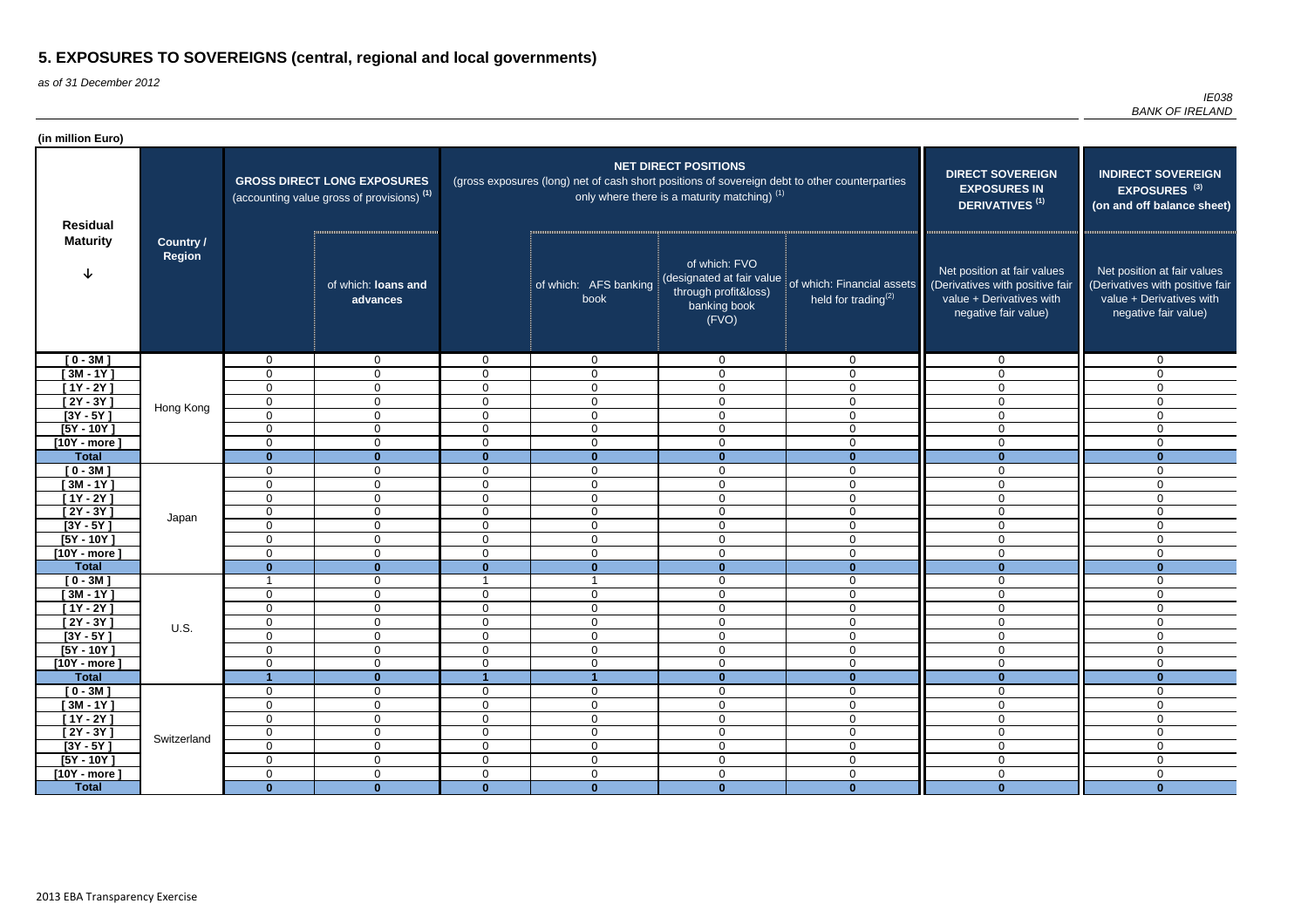as of 31 December 2012

| (in million Euro)         |                                   |                         |                                                                                             |                                |                                                                                               |                                                                                             |                                                                                    |                                                                                                                    |                                                                                                                    |
|---------------------------|-----------------------------------|-------------------------|---------------------------------------------------------------------------------------------|--------------------------------|-----------------------------------------------------------------------------------------------|---------------------------------------------------------------------------------------------|------------------------------------------------------------------------------------|--------------------------------------------------------------------------------------------------------------------|--------------------------------------------------------------------------------------------------------------------|
| <b>Residual</b>           |                                   |                         | <b>GROSS DIRECT LONG EXPOSURES</b><br>(accounting value gross of provisions) <sup>(1)</sup> |                                | (gross exposures (long) net of cash short positions of sovereign debt to other counterparties | <b>NET DIRECT POSITIONS</b><br>only where there is a maturity matching) $(1)$               | <b>DIRECT SOVEREIGN</b><br><b>EXPOSURES IN</b><br><b>DERIVATIVES<sup>(1)</sup></b> | <b>INDIRECT SOVEREIGN</b><br>EXPOSURES <sup>(3)</sup><br>(on and off balance sheet)                                |                                                                                                                    |
| <b>Maturity</b>           | <b>Country /</b><br><b>Region</b> |                         | of which: loans and<br>advances                                                             |                                | of which: AFS banking<br>book                                                                 | of which: FVO<br>(designated at fair value<br>through profit&loss)<br>banking book<br>(FVO) | of which: Financial assets<br>held for trading $(2)$                               | Net position at fair values<br>(Derivatives with positive fair<br>value + Derivatives with<br>negative fair value) | Net position at fair values<br>(Derivatives with positive fair<br>value + Derivatives with<br>negative fair value) |
| $[0 - 3M]$                |                                   | 0                       | $\overline{0}$                                                                              | $\overline{0}$                 | $\overline{0}$                                                                                | $\overline{0}$                                                                              | $\overline{0}$                                                                     | $\mathbf 0$                                                                                                        | $\Omega$                                                                                                           |
| $[3M - 1Y]$               |                                   | $\Omega$                | $\mathbf 0$                                                                                 | $\overline{0}$                 | $\mathbf 0$                                                                                   | $\mathbf 0$                                                                                 | $\Omega$                                                                           | 0                                                                                                                  | $\Omega$                                                                                                           |
| $[1Y - 2Y]$               | Other                             | $\Omega$                | $\mathbf{0}$                                                                                | $\overline{0}$                 | $\mathbf 0$                                                                                   | $\mathbf 0$                                                                                 | 0                                                                                  | $\Omega$                                                                                                           | $\Omega$                                                                                                           |
| [ 2Y - 3Y ]               | advanced                          | $\Omega$                | $\mathbf{0}$                                                                                | $\mathbf 0$                    | $\mathbf 0$                                                                                   | $\mathbf 0$                                                                                 | 0                                                                                  | $\Omega$                                                                                                           | $\Omega$                                                                                                           |
| $\overline{[3Y - 5Y]}$    | economies non                     | $\mathbf 0$             | $\overline{0}$                                                                              | $\mathbf 0$                    | $\mathbf 0$                                                                                   | $\mathbf 0$                                                                                 | 0                                                                                  | $\Omega$                                                                                                           | $\Omega$                                                                                                           |
| $[5Y - 10Y]$              | EEA                               | $\overline{0}$          | $\overline{0}$                                                                              | $\overline{0}$                 | $\mathbf 0$                                                                                   | $\mathbf 0$                                                                                 | $\mathbf 0$                                                                        | $\Omega$                                                                                                           | $\Omega$                                                                                                           |
| [10Y - more $\,$          |                                   | $\mathbf 0$             | $\overline{0}$                                                                              | $\overline{0}$                 | $\mathbf 0$                                                                                   | $\mathbf 0$                                                                                 | $\mathbf{0}$                                                                       | 0                                                                                                                  | $\Omega$                                                                                                           |
| <b>Total</b>              |                                   | $\bf{0}$<br>$\mathbf 0$ | $\mathbf{0}$<br>$\overline{0}$                                                              | $\mathbf{0}$<br>$\overline{0}$ | $\Omega$<br>$\mathbf 0$                                                                       | $\mathbf{0}$<br>$\mathbf 0$                                                                 | $\bf{0}$<br>$\mathbf 0$                                                            | $\mathbf{0}$<br>0                                                                                                  | $\bf{0}$<br>$\mathbf{0}$                                                                                           |
| $[0 - 3M]$<br>$[3M - 1Y]$ |                                   | $\mathbf 0$             | $\overline{0}$                                                                              | $\overline{0}$                 | $\overline{0}$                                                                                | $\mathbf 0$                                                                                 | 0                                                                                  | 0                                                                                                                  | $\Omega$                                                                                                           |
| $[1Y - 2Y]$               | <b>Other Central</b>              | 0                       | $\overline{0}$                                                                              | $\overline{0}$                 | $\overline{0}$                                                                                | $\mathbf 0$                                                                                 | 0                                                                                  | 0                                                                                                                  | $\Omega$                                                                                                           |
| $[2Y - 3Y]$               | and Eastern                       | $\mathbf 0$             | $\overline{0}$                                                                              | $\overline{0}$                 | $\mathbf 0$                                                                                   | $\mathbf 0$                                                                                 | $\mathbf 0$                                                                        | $\Omega$                                                                                                           | $\Omega$                                                                                                           |
| $[3Y - 5Y]$               | Europe                            | $\mathbf 0$             | $\overline{0}$                                                                              | $\overline{0}$                 | $\mathbf 0$                                                                                   | $\mathbf 0$                                                                                 | $\mathbf{0}$                                                                       | $\Omega$                                                                                                           | $\Omega$                                                                                                           |
| $[5Y - 10Y]$              | countries non                     | $\mathbf 0$             | $\overline{0}$                                                                              | $\overline{0}$                 | $\mathbf 0$                                                                                   | $\overline{0}$                                                                              | $\overline{0}$                                                                     | $\mathbf 0$                                                                                                        | $\Omega$                                                                                                           |
| [10Y - more $\,$          | <b>EEA</b>                        | $\Omega$                | $\overline{0}$                                                                              | $\overline{0}$                 | $\mathbf 0$                                                                                   | $\overline{0}$                                                                              | $\mathbf{0}$                                                                       | 0                                                                                                                  | $\Omega$                                                                                                           |
| <b>Total</b>              |                                   | $\bf{0}$                | $\bf{0}$                                                                                    | $\mathbf{0}$                   | $\mathbf{0}$                                                                                  | $\mathbf{0}$                                                                                | $\bf{0}$                                                                           | $\mathbf{0}$                                                                                                       | $\bf{0}$                                                                                                           |
| $[0 - 3M]$                |                                   | 0                       | $\mathbf{0}$                                                                                | $\overline{0}$                 | $\overline{0}$                                                                                | $\mathbf 0$                                                                                 | $\mathbf 0$                                                                        | $\mathbf 0$                                                                                                        | $\mathbf{0}$                                                                                                       |
| $[3M - 1Y]$               |                                   | 0                       | $\overline{0}$                                                                              | $\overline{0}$                 | $\mathbf 0$                                                                                   | $\mathbf 0$                                                                                 | $\mathbf 0$                                                                        | $\mathbf 0$                                                                                                        | 0                                                                                                                  |
| $[1Y - 2Y]$               |                                   | $\Omega$                | $\overline{0}$                                                                              | $\overline{0}$                 | $\mathbf 0$                                                                                   | $\mathbf 0$                                                                                 | 0                                                                                  | $\mathbf 0$                                                                                                        | 0                                                                                                                  |
| $\overline{[2Y-3Y]}$      | Middle East                       | $\Omega$<br>◡           | $\overline{0}$                                                                              | $\overline{0}$                 | $\overline{0}$                                                                                | $\overline{0}$                                                                              | $\Omega$<br>ັ                                                                      | 0                                                                                                                  | $\Omega$                                                                                                           |
| $[3Y - 5Y]$               |                                   | $\mathbf 0$             | $\overline{0}$                                                                              | $\overline{0}$                 | $\mathbf 0$                                                                                   | $\mathbf 0$                                                                                 | 0                                                                                  | 0                                                                                                                  | 0                                                                                                                  |
| $[5Y - 10Y]$              |                                   | 0                       | $\overline{0}$                                                                              | $\overline{0}$                 | $\overline{0}$                                                                                | $\mathbf 0$                                                                                 | $\mathbf 0$                                                                        | $\overline{0}$                                                                                                     | $\Omega$                                                                                                           |
| $[10Y - more]$            |                                   | $\mathbf 0$             | $\overline{0}$                                                                              | $\overline{0}$                 | $\mathbf 0$                                                                                   | $\boldsymbol{0}$                                                                            | $\mathbf 0$                                                                        | $\mathbf 0$                                                                                                        | $\mathbf 0$                                                                                                        |
| <b>Total</b>              |                                   | $\mathbf{0}$            | $\mathbf{0}$                                                                                | $\mathbf{0}$                   | $\mathbf{0}$                                                                                  | $\mathbf 0$                                                                                 | $\mathbf{0}$                                                                       | $\mathbf{0}$                                                                                                       | $\bf{0}$                                                                                                           |
| $[0 - 3M]$                |                                   | 0                       | $\overline{0}$                                                                              | $\overline{0}$                 | $\overline{0}$                                                                                | $\mathbf 0$                                                                                 | $\mathbf 0$                                                                        | $\overline{0}$                                                                                                     | 0                                                                                                                  |
| [ 3M - 1 $\overline{Y}$ ] |                                   | $\mathbf 0$             | $\overline{0}$                                                                              | $\overline{0}$                 | $\overline{0}$                                                                                | $\boldsymbol{0}$                                                                            | $\mathbf 0$                                                                        | $\overline{0}$                                                                                                     | $\mathbf 0$                                                                                                        |
| $[1Y - 2Y]$               | Latin America                     | $\mathbf 0$             | $\overline{0}$                                                                              | $\overline{0}$                 | $\overline{0}$                                                                                | $\boldsymbol{0}$                                                                            | $\mathbf 0$                                                                        | $\mathbf 0$                                                                                                        | $\mathbf 0$                                                                                                        |
| $[2Y - 3Y]$               | and the                           | $\mathbf 0$             | $\overline{0}$                                                                              | $\overline{0}$                 | $\boldsymbol{0}$                                                                              | $\boldsymbol{0}$                                                                            | $\mathbf 0$                                                                        | $\mathbf 0$                                                                                                        | $\mathbf 0$                                                                                                        |
| $[3Y - 5Y]$               | Caribbean                         | $\mathbf 0$             | $\overline{0}$                                                                              | $\overline{0}$                 | $\boldsymbol{0}$                                                                              | $\boldsymbol{0}$                                                                            | $\mathbf 0$                                                                        | $\mathbf 0$                                                                                                        | $\mathbf 0$                                                                                                        |
| $[5Y - 10Y]$              |                                   | $\mathbf 0$             | $\overline{0}$                                                                              | $\overline{0}$                 | $\overline{0}$                                                                                | $\boldsymbol{0}$                                                                            | $\mathbf 0$                                                                        | $\overline{0}$                                                                                                     | 0                                                                                                                  |
| $[10Y - more]$            |                                   | $\mathbf 0$             | $\overline{0}$                                                                              | $\overline{0}$                 | $\mathbf 0$                                                                                   | $\overline{0}$                                                                              | $\mathbf 0$                                                                        | $\overline{0}$                                                                                                     | $\mathbf 0$                                                                                                        |
| <b>Total</b>              |                                   | $\mathbf{0}$            | $\mathbf{0}$                                                                                | $\mathbf{0}$                   | $\mathbf{0}$                                                                                  | $\mathbf{0}$                                                                                | $\mathbf{0}$                                                                       | $\mathbf{0}$                                                                                                       | $\mathbf{0}$                                                                                                       |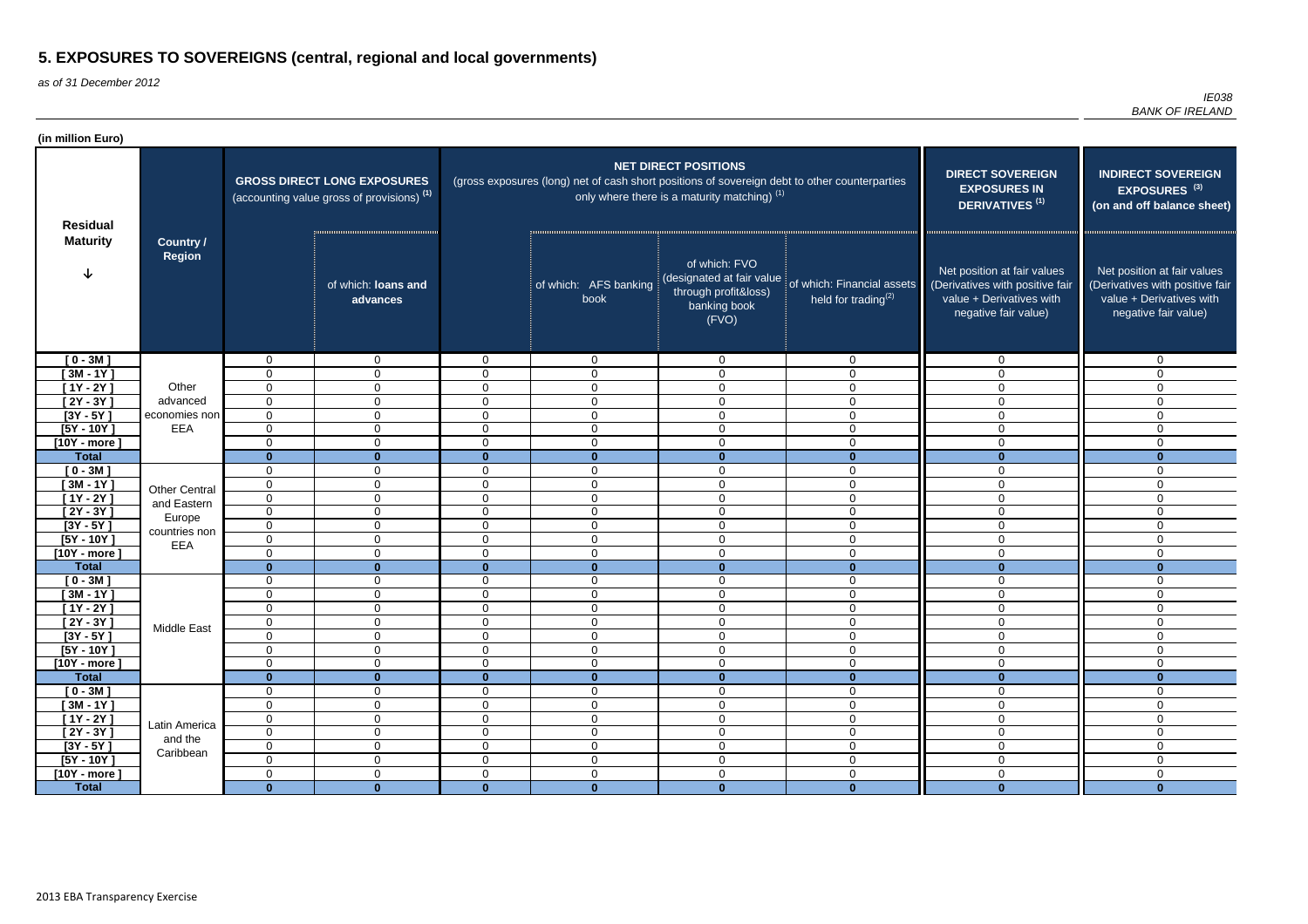as of 31 December 2012

*IE038 BANK OF IRELAND*

(3) The exposures reported include the positions towards counterparts (other than sovereign) on sovereign credit risk (i.e. CDS, financial guarantees) booked in all the accounting portfolio (on-off balance sheet). Irrespec and or accounting classification of the positions the economic substance over the form must be used as a criteria for the identification of the exposures to be included in this column. This item does not include exposures than sovereign) with full or partial government guarantees by central, regional and local governments.

| (in million Euro) |                                   |              |                                                                                             |                |                                                                                               |                                                                               |                                                                                |                                                                                                                    |                                                                                                                    |
|-------------------|-----------------------------------|--------------|---------------------------------------------------------------------------------------------|----------------|-----------------------------------------------------------------------------------------------|-------------------------------------------------------------------------------|--------------------------------------------------------------------------------|--------------------------------------------------------------------------------------------------------------------|--------------------------------------------------------------------------------------------------------------------|
| <b>Residual</b>   |                                   |              | <b>GROSS DIRECT LONG EXPOSURES</b><br>(accounting value gross of provisions) <sup>(1)</sup> |                | (gross exposures (long) net of cash short positions of sovereign debt to other counterparties | <b>NET DIRECT POSITIONS</b><br>only where there is a maturity matching) $(1)$ |                                                                                | <b>DIRECT SOVEREIGN</b><br><b>EXPOSURES IN</b><br>DERIVATIVES <sup>(1)</sup>                                       | <b>INDIRECT SOVEREIGN</b><br>EXPOSURES <sup>(3)</sup><br>(on and off balance sheet)                                |
| <b>Maturity</b>   | <b>Country /</b><br><b>Region</b> |              | of which: loans and<br>advances                                                             |                | of which: AFS banking<br>book                                                                 | of which: FVO<br>through profit&loss)<br>banking book<br>(FVO)                | (designated at fair value of which: Financial assets<br>held for trading $(2)$ | Net position at fair values<br>(Derivatives with positive fair<br>value + Derivatives with<br>negative fair value) | Net position at fair values<br>(Derivatives with positive fair<br>value + Derivatives with<br>negative fair value) |
| $[0 - 3M]$        |                                   | $\Omega$     | $\mathbf 0$                                                                                 | $\Omega$       | $\overline{0}$                                                                                | $\overline{0}$                                                                | $\overline{0}$                                                                 | $\Omega$                                                                                                           | $\Omega$                                                                                                           |
| $[3M - 1Y]$       |                                   | $\mathbf{0}$ | $\Omega$                                                                                    | $\Omega$       | $\Omega$                                                                                      | $\Omega$                                                                      | $\Omega$                                                                       | $\Omega$                                                                                                           | 0                                                                                                                  |
| $[1Y - 2Y]$       |                                   | $\mathbf 0$  | $\mathbf 0$                                                                                 | $\Omega$       | $\Omega$                                                                                      | $\mathbf 0$                                                                   | $\overline{0}$                                                                 | $\Omega$                                                                                                           | $\Omega$                                                                                                           |
| [2Y - 3Y ]        | Africa                            | 0            | 0                                                                                           | 0              | $\overline{0}$                                                                                | 0                                                                             | $\Omega$                                                                       | $\Omega$                                                                                                           | $\Omega$                                                                                                           |
| $[3Y - 5Y]$       |                                   | $\mathbf 0$  | $\mathbf 0$                                                                                 | 0              | $\mathbf 0$                                                                                   | $\mathbf 0$                                                                   | $\mathbf 0$                                                                    | $\Omega$                                                                                                           | 0                                                                                                                  |
| $[5Y - 10Y]$      |                                   | $\mathbf 0$  | $\Omega$                                                                                    | $\Omega$       | $\Omega$                                                                                      | $\Omega$                                                                      | $\Omega$                                                                       | $\Omega$                                                                                                           | $\Omega$                                                                                                           |
| $[10Y - more]$    |                                   | $\mathbf 0$  | $\mathbf 0$                                                                                 | $\overline{0}$ | $\mathbf 0$                                                                                   | $\mathbf 0$                                                                   | $\overline{0}$                                                                 | $\Omega$                                                                                                           | $\Omega$                                                                                                           |
| <b>Total</b>      |                                   | $\bf{0}$     | $\bf{0}$                                                                                    | $\Omega$       | $\bf{0}$                                                                                      | $\Omega$                                                                      | $\Omega$                                                                       | $\mathbf{0}$                                                                                                       | Λ                                                                                                                  |
| $[0 - 3M]$        |                                   | $\mathbf{0}$ | $\mathbf 0$                                                                                 | $\Omega$       | $\Omega$                                                                                      | $\mathbf 0$                                                                   | $\Omega$                                                                       | $\Omega$                                                                                                           | 0                                                                                                                  |
| $[3M - 1Y]$       |                                   | $\mathbf 0$  | 0                                                                                           | $\Omega$       | $\mathbf 0$                                                                                   | $\Omega$                                                                      | $\Omega$                                                                       | $\Omega$                                                                                                           | 0                                                                                                                  |
| $[1Y - 2Y]$       |                                   | $\mathbf 0$  | $\mathbf 0$                                                                                 | 0              | $\Omega$                                                                                      | $\Omega$                                                                      | $\Omega$                                                                       | $\Omega$                                                                                                           | 0                                                                                                                  |
| $[2Y - 3Y]$       | Others                            | 0            | 0                                                                                           | 0              | $\Omega$                                                                                      | $\Omega$                                                                      | $\Omega$                                                                       | $\Omega$                                                                                                           | 0                                                                                                                  |
| $[3Y - 5Y]$       |                                   | $\mathbf{0}$ | 0                                                                                           | $\Omega$       | $\Omega$                                                                                      | $\overline{0}$                                                                | $\Omega$                                                                       | $\Omega$                                                                                                           | 0                                                                                                                  |
| $[5Y - 10Y]$      |                                   | 0            | 0                                                                                           | 0              | $\mathbf{0}$                                                                                  | 0                                                                             | $\mathbf 0$                                                                    | $\Omega$                                                                                                           | 0                                                                                                                  |
| [10Y - more ]     |                                   | $\mathbf{0}$ | 0                                                                                           | 0              | $\Omega$                                                                                      | $\Omega$                                                                      | $\Omega$                                                                       | $\Omega$                                                                                                           | 0                                                                                                                  |
| <b>Total</b>      |                                   | $\Omega$     | $\Omega$                                                                                    | U              | $\Omega$                                                                                      |                                                                               |                                                                                |                                                                                                                    |                                                                                                                    |

| <b>TOTAL EEA 30</b> | $C$ $F$ $O$<br>J.JZU | $\sim$ ran<br>O.SZU | ---<br>$-5,0$ | <b>OTU</b> | --<br>$\ddot{\phantom{0}}$ |  |
|---------------------|----------------------|---------------------|---------------|------------|----------------------------|--|
|                     |                      |                     |               |            |                            |  |

**(2)** The banks disclose the exposures in the "Financial assets held for trading" portfolio after offsetting the cash short positions having the same maturities.

### **Notes and definitions**

**(1)** The exposures reported cover only exposures to central, regional and local governments on immediate borrower basis, and do not include exposures to other counterparts with full or partial government guarantees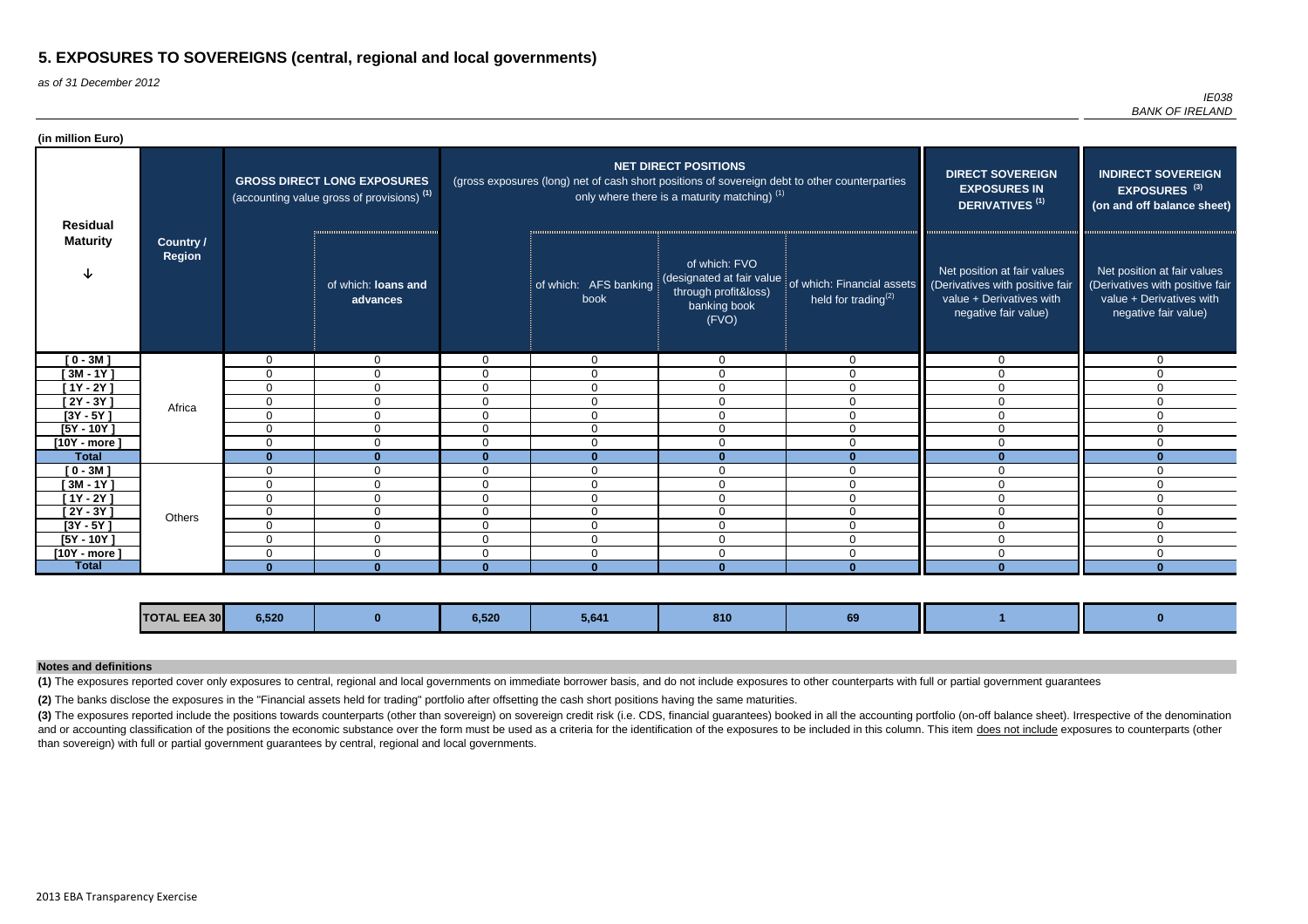as of 30 June 2013

| (in million Euro)                  |                  |                                 |                                                                                  |                                  |                                                                                                   |                                                                                             |                                                                                    |                                                                                                                    |                                                                                                                    |  |
|------------------------------------|------------------|---------------------------------|----------------------------------------------------------------------------------|----------------------------------|---------------------------------------------------------------------------------------------------|---------------------------------------------------------------------------------------------|------------------------------------------------------------------------------------|--------------------------------------------------------------------------------------------------------------------|--------------------------------------------------------------------------------------------------------------------|--|
| <b>Residual</b><br><b>Maturity</b> | <b>Country /</b> |                                 | <b>GROSS DIRECT LONG EXPOSURES</b><br>(accounting value gross of provisions) (1) |                                  | (gross exposures (long) net of cash short positions of sovereign debt to other counterpaties only | <b>NET DIRECT POSITIONS</b><br>where there is a maturity matching) $(1)$                    | <b>DIRECT SOVEREIGN</b><br><b>EXPOSURES IN</b><br><b>DERIVATIVES<sup>(1)</sup></b> | <b>INDIRECT SOVEREIGN</b><br><b>EXPOSURES<sup>(3)</sup></b><br>(on and off balance sheet)                          |                                                                                                                    |  |
|                                    | Region           |                                 | of which: loans and<br>advances                                                  |                                  | of which: AFS banking<br>book                                                                     | of which: FVO<br>(designated at fair value<br>through profit&loss)<br>banking book<br>(FVO) | of which: Financial assets<br>held for trading $(2)$                               | Net position at fair values<br>(Derivatives with positive fair<br>value + Derivatives with<br>negative fair value) | Net position at fair values<br>(Derivatives with positive fair<br>value + Derivatives with<br>negative fair value) |  |
| $[0 - 3M]$                         |                  | $\mathbf{0}$                    | $\mathbf 0$                                                                      | $\overline{0}$                   | $\overline{0}$                                                                                    | $\mathbf 0$                                                                                 | $\overline{0}$                                                                     | $\mathbf 0$                                                                                                        | $\overline{0}$                                                                                                     |  |
| $[3M - 1Y]$                        |                  | $\mathbf 0$                     | $\overline{0}$                                                                   | $\overline{0}$                   | $\overline{0}$                                                                                    | $\overline{0}$                                                                              | $\overline{0}$                                                                     | $\overline{0}$                                                                                                     | $\overline{0}$                                                                                                     |  |
| $[1Y - 2Y]$                        |                  | $\mathbf 0$                     | $\overline{0}$                                                                   | $\overline{0}$                   | $\overline{0}$                                                                                    | $\overline{0}$                                                                              | $\mathbf 0$                                                                        | $\mathbf 0$                                                                                                        | $\overline{0}$                                                                                                     |  |
| $[2Y - 3Y]$                        | Austria          | $\mathbf 0$                     | $\mathbf 0$                                                                      | $\overline{0}$                   | $\overline{0}$                                                                                    | $\overline{0}$                                                                              | $\mathbf 0$                                                                        | $\Omega$                                                                                                           | $\overline{0}$                                                                                                     |  |
| $[3Y - 5Y]$                        |                  | $\mathbf 0$<br>26               | 0                                                                                | $\mathbf 0$<br>26                | $\mathbf 0$                                                                                       | $\mathbf 0$<br>$\overline{4}$                                                               | $\mathbf 0$                                                                        | $\Omega$                                                                                                           | $\mathbf 0$                                                                                                        |  |
| $[5Y - 10Y]$<br>$[10Y - more]$     |                  | 168                             | 0<br>$\mathbf 0$                                                                 | 168                              | $\overline{0}$<br>$\mathbf 0$                                                                     | 168                                                                                         | 22<br>$\overline{0}$                                                               | 0<br>$\Omega$                                                                                                      | $\overline{0}$<br>$\mathbf 0$                                                                                      |  |
| <b>Total</b>                       |                  | 194                             | $\mathbf{0}$                                                                     | 194                              | $\mathbf{0}$                                                                                      | $\overline{172}$                                                                            | $\overline{22}$                                                                    | $\Omega$                                                                                                           | $\mathbf{0}$                                                                                                       |  |
| $[0 - 3M]$                         |                  | $\mathbf 0$                     | $\overline{0}$                                                                   | $\overline{0}$                   | $\overline{0}$                                                                                    | $\overline{0}$                                                                              | $\overline{0}$                                                                     | $\mathbf 0$                                                                                                        | $\mathbf 0$                                                                                                        |  |
| $[3M - 1Y]$                        |                  | $\mathbf 0$                     | $\mathbf 0$                                                                      | $\overline{0}$                   | $\overline{0}$                                                                                    | $\overline{0}$                                                                              | $\mathbf 0$                                                                        | $\mathbf 0$                                                                                                        | $\overline{0}$                                                                                                     |  |
| $[1Y - 2Y]$                        |                  | $\mathbf 0$                     | $\overline{0}$                                                                   | $\overline{0}$                   | $\overline{0}$                                                                                    | $\overline{0}$                                                                              | $\overline{0}$                                                                     | $\mathbf 0$                                                                                                        | $\overline{0}$                                                                                                     |  |
| $[2Y - 3Y]$                        | Belgium          | $\mathbf 0$                     | $\mathbf 0$                                                                      | $\overline{0}$                   | $\mathbf 0$                                                                                       | $\overline{0}$                                                                              | $\mathbf 0$                                                                        | $\overline{0}$                                                                                                     | $\mathbf 0$                                                                                                        |  |
| $[3Y - 5Y]$                        |                  | $\mathbf 0$                     | 0                                                                                | $\overline{0}$                   | $\mathbf 0$                                                                                       | $\mathbf 0$                                                                                 | $\mathbf 0$                                                                        | $\mathbf 0$                                                                                                        | $\mathbf 0$                                                                                                        |  |
| $[5Y - 10Y]$                       |                  | $\mathbf 0$                     | 0                                                                                | 0                                | $\mathbf 0$                                                                                       | $\mathbf 0$                                                                                 | $\mathbf 0$                                                                        | $\Omega$                                                                                                           | $\mathbf 0$                                                                                                        |  |
| $[10Y - more]$                     |                  | $\mathbf 0$                     | 0                                                                                | 0                                | $\mathbf 0$                                                                                       | $\mathbf 0$                                                                                 | $\mathbf 0$                                                                        | $\Omega$                                                                                                           | $\mathbf 0$                                                                                                        |  |
| <b>Total</b>                       |                  | $\mathbf{0}$                    | $\mathbf{0}$                                                                     | $\mathbf{0}$                     | $\mathbf{0}$                                                                                      | $\bf{0}$                                                                                    | $\mathbf{0}$                                                                       | $\mathbf{0}$                                                                                                       | $\Omega$                                                                                                           |  |
| $[0 - 3M]$                         |                  | $\mathbf 0$                     | $\mathbf 0$                                                                      | $\overline{0}$                   | $\mathbf 0$                                                                                       | $\overline{0}$                                                                              | $\mathbf 0$                                                                        | $\Omega$                                                                                                           | $\mathbf 0$                                                                                                        |  |
| $[3M - 1Y]$<br>$[1Y - 2Y]$         |                  | $\mathbf 0$<br>$\mathbf 0$      | 0<br>$\overline{0}$                                                              | $\overline{0}$<br>$\overline{0}$ | $\mathbf 0$<br>$\overline{0}$                                                                     | $\mathbf 0$<br>$\mathbf 0$                                                                  | $\mathbf 0$<br>$\mathbf 0$                                                         | $\mathbf 0$<br>$\mathbf 0$                                                                                         | $\mathbf 0$<br>$\mathbf 0$                                                                                         |  |
| $[2Y - 3Y]$                        |                  | $\mathbf 0$                     | $\overline{0}$                                                                   | $\overline{0}$                   | $\mathbf 0$                                                                                       | $\overline{0}$                                                                              | $\mathbf 0$                                                                        | $\mathbf 0$                                                                                                        | $\mathbf 0$                                                                                                        |  |
| $[3Y - 5Y]$                        | <b>Bulgaria</b>  | $\mathbf 0$                     | $\overline{0}$                                                                   | $\overline{0}$                   | $\overline{0}$                                                                                    | $\mathbf 0$                                                                                 | $\mathbf 0$                                                                        | $\mathbf 0$                                                                                                        | $\mathbf 0$                                                                                                        |  |
| $[5Y - 10Y]$                       |                  | $\mathbf 0$                     | $\overline{0}$                                                                   | $\overline{0}$                   | $\overline{0}$                                                                                    | $\overline{0}$                                                                              | $\overline{0}$                                                                     | $\overline{0}$                                                                                                     | $\overline{0}$                                                                                                     |  |
| $[10Y - more]$                     |                  | $\mathbf 0$                     | $\overline{0}$                                                                   | $\overline{0}$                   | $\overline{0}$                                                                                    | $\boldsymbol{0}$                                                                            | $\overline{0}$                                                                     | $\mathbf 0$                                                                                                        | $\mathbf 0$                                                                                                        |  |
| <b>Total</b>                       |                  | $\mathbf{0}$                    | $\mathbf{0}$                                                                     | $\mathbf{0}$                     | $\bf{0}$                                                                                          | $\mathbf{0}$                                                                                | $\mathbf{0}$                                                                       | $\mathbf{0}$                                                                                                       | $\bf{0}$                                                                                                           |  |
| $[0 - 3M]$                         |                  | $\boldsymbol{0}$                | $\overline{0}$                                                                   | $\overline{0}$                   | $\overline{0}$                                                                                    | $\mathbf 0$                                                                                 | $\overline{0}$                                                                     | $\mathbf 0$                                                                                                        | $\overline{0}$                                                                                                     |  |
| $[3M - 1Y]$                        |                  | $\mathbf 0$                     | $\overline{0}$                                                                   | $\overline{0}$                   | $\overline{0}$                                                                                    | $\mathbf 0$                                                                                 | $\mathbf 0$                                                                        | $\overline{0}$                                                                                                     | $\overline{0}$                                                                                                     |  |
| $[1Y - 2Y]$                        |                  | $\boldsymbol{0}$                | $\overline{0}$                                                                   | $\overline{0}$                   | $\mathbf 0$                                                                                       | $\boldsymbol{0}$                                                                            | $\mathbf 0$                                                                        | $\mathbf 0$                                                                                                        | $\overline{0}$                                                                                                     |  |
| $[2Y - 3Y]$                        | Cyprus           | $\mathbf 0$                     | $\overline{0}$                                                                   | $\overline{0}$                   | $\mathbf 0$                                                                                       | $\mathbf 0$                                                                                 | $\mathbf 0$                                                                        | $\overline{0}$                                                                                                     | $\overline{0}$                                                                                                     |  |
| $[3Y - 5Y]$                        |                  | $\boldsymbol{0}$<br>$\mathbf 0$ | $\overline{0}$                                                                   | $\overline{0}$<br>$\overline{0}$ | $\overline{0}$                                                                                    | $\boldsymbol{0}$<br>$\mathbf 0$                                                             | $\mathbf 0$                                                                        | $\mathbf 0$                                                                                                        | $\overline{0}$                                                                                                     |  |
| $[5Y - 10Y]$<br>$[10Y - more]$     |                  | $\mathbf 0$                     | $\overline{0}$<br>$\overline{0}$                                                 | $\overline{0}$                   | $\overline{0}$<br>$\overline{0}$                                                                  | $\mathbf 0$                                                                                 | $\overline{0}$<br>$\mathbf 0$                                                      | $\mathbf 0$<br>$\mathbf 0$                                                                                         | $\overline{0}$<br>$\mathbf 0$                                                                                      |  |
| <b>Total</b>                       |                  | $\mathbf{0}$                    | $\bf{0}$                                                                         | $\mathbf{0}$                     | $\mathbf{0}$                                                                                      | $\mathbf{0}$                                                                                | $\mathbf{0}$                                                                       | $\mathbf{0}$                                                                                                       | $\mathbf{0}$                                                                                                       |  |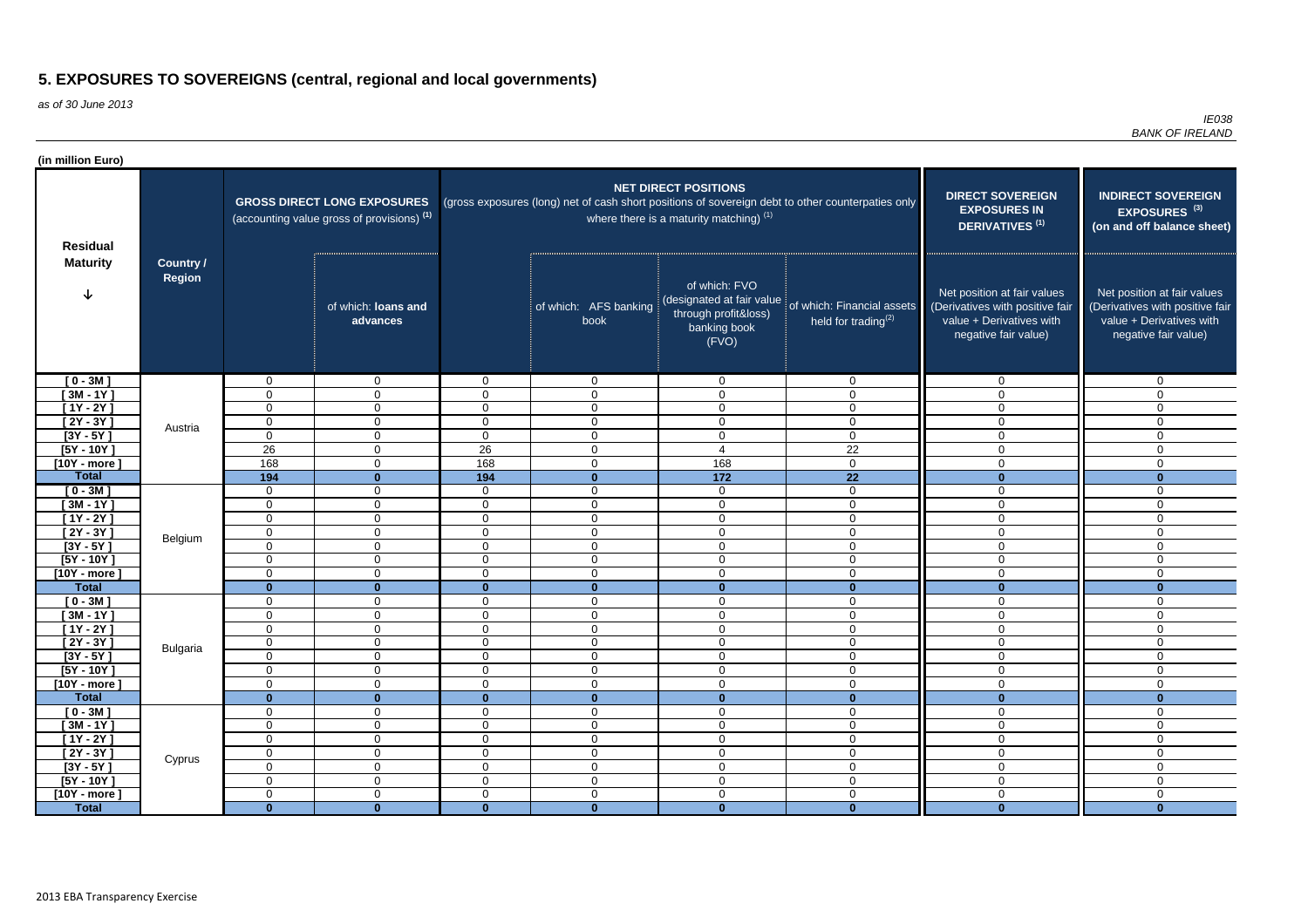as of 30 June 2013

| <b>NET DIRECT POSITIONS</b><br><b>DIRECT SOVEREIGN</b><br><b>INDIRECT SOVEREIGN</b><br>(gross exposures (long) net of cash short positions of sovereign debt to other counterpaties only<br><b>GROSS DIRECT LONG EXPOSURES</b><br><b>EXPOSURES IN</b><br>EXPOSURES <sup>(3)</sup><br>where there is a maturity matching) <sup>(1)</sup><br>(accounting value gross of provisions) <sup>(1)</sup><br>DERIVATIVES <sup>(1)</sup><br><b>Residual</b><br><b>Maturity</b><br><b>Country /</b><br>Region<br>of which: FVO<br>Net position at fair values<br>Net position at fair values<br>(designated at fair value<br>of which: Financial assets<br>of which: loans and<br>of which: AFS banking<br>(Derivatives with positive fair<br>through profit&loss)<br>held for trading $(2)$<br>value + Derivatives with<br>value + Derivatives with<br>book<br>advances<br>banking book<br>negative fair value)<br>negative fair value)<br>(FVO)<br>$[0 - 3M]$<br>$\mathbf{0}$<br>$\overline{0}$<br>$\overline{0}$<br>$\mathbf 0$<br>$\mathbf 0$<br>$\overline{0}$<br>$\mathbf 0$<br>$\mathbf{0}$<br>$[3M - 1Y]$<br>0<br>$\mathbf{0}$<br>$\Omega$<br>$\mathbf 0$<br>$\mathbf 0$<br>$\mathbf 0$<br>$\Omega$<br>$\Omega$<br>$[1Y - 2Y]$<br>$\mathbf 0$<br>$\overline{0}$<br>$\mathbf 0$<br>$\mathbf 0$<br>$\mathbf 0$<br>$\mathbf 0$<br>$\Omega$<br>$\Omega$<br>$[2Y - 3Y]$<br>$\mathbf 0$<br>$\overline{0}$<br>$\mathbf 0$<br>$\mathbf 0$<br>$\mathbf 0$<br>$\overline{0}$<br>$\Omega$<br>$\Omega$<br>Czech Republic<br>$[3Y - 5Y]$<br>$\mathbf 0$<br>$\overline{0}$<br>$\mathbf 0$<br>$\mathbf 0$<br>$\mathbf 0$<br>$\overline{0}$<br>$\mathbf 0$<br>0<br>$[5Y - 10Y]$<br>$\overline{0}$<br>$\mathbf 0$<br>$\overline{0}$<br>$\mathbf 0$<br>$\mathbf 0$<br>$\mathbf 0$<br>$\overline{0}$<br>$\mathbf 0$<br>$\mathbf 0$<br>$[10Y - more]$<br>$\mathbf 0$<br>$\overline{0}$<br>$\mathbf 0$<br>$\mathbf 0$<br>$\mathbf 0$<br>$\mathbf 0$<br>$\mathbf 0$<br><b>Total</b><br>$\mathbf{0}$<br>$\mathbf{0}$<br>$\mathbf{0}$<br>$\mathbf{0}$<br>$\mathbf{0}$<br>$\mathbf{0}$<br>$\mathbf{0}$<br>$\mathbf{0}$<br>$[0 - 3M]$<br>$\mathbf 0$<br>$\mathbf 0$<br>$\mathbf 0$<br>$\mathbf 0$<br>$\overline{0}$<br>$\Omega$<br>0<br>0<br>$[3M - 1Y]$<br>0<br>$\mathbf{0}$<br>$\Omega$<br>$\mathbf 0$<br>$\mathbf 0$<br>$\mathbf 0$<br>$\mathbf{0}$<br>0<br>$[1Y - 2Y]$<br>$\mathbf 0$<br>$\overline{0}$<br>$\Omega$<br>$\mathbf 0$<br>$\mathbf 0$<br>$\mathbf 0$<br>$\overline{0}$<br>$\overline{0}$<br>$[2Y - 3Y]$<br>$\mathbf 0$<br>$\mathbf 0$<br>$\mathsf 0$<br>$\overline{0}$<br>$\mathbf 0$<br>$\overline{0}$<br>$\Omega$<br>$\mathbf 0$<br>Denmark<br>$[3Y - 5Y]$<br>$\mathbf 0$<br>$\mathbf 0$<br>$\mathbf 0$<br>$\mathbf 0$<br>$\mathbf 0$<br>$\mathbf{0}$<br>$\Omega$<br>$\mathbf 0$<br>$[5Y - 10Y]$<br>$\mathbf 0$<br>$\mathbf 0$<br>$\mathbf 0$<br>$\mathbf 0$<br>0<br>$\mathbf{0}$<br>$\Omega$<br>$\mathbf 0$<br>$\mathbf 0$<br>$[10Y - more]$<br>0<br>$\overline{0}$<br>$\Omega$<br>$\overline{0}$<br>$\mathbf 0$<br>$\overline{0}$<br>$\mathbf 0$<br>$\mathbf{0}$<br>$\mathbf{0}$<br><b>Total</b><br>$\mathbf{0}$<br>$\mathbf{0}$<br>$\mathbf{0}$<br>$\mathbf{0}$<br>$\mathbf{0}$<br>$\bf{0}$<br>$[0 - 3M]$<br>$\mathbf 0$<br>$\mathbf 0$<br>$\mathbf 0$<br>$\overline{0}$<br>0<br>$\mathbf 0$<br>$\mathbf 0$<br>$\mathbf{0}$<br>$[3M - 1Y]$<br>$\mathbf 0$<br>$\mathbf 0$<br>$\overline{0}$<br>$\mathbf 0$<br>$\mathbf 0$<br>$\overline{0}$<br>$\overline{0}$<br>0<br>$[1Y - 2Y]$<br>$\mathbf 0$<br>$\overline{0}$<br>$\mathbf 0$<br>$\overline{0}$<br>0<br>0<br>$\mathbf{0}$<br>0<br>$[2Y - 3Y]$<br>0<br>$\mathbf 0$<br>$\mathbf 0$<br>$\mathbf 0$<br>$\mathbf 0$<br>$\mathbf 0$<br>$\mathbf 0$<br>$\mathbf 0$<br>Estonia<br>$[3Y - 5Y]$<br>$\mathbf 0$<br>$\mathbf 0$<br>$\overline{0}$<br>$\mathbf 0$<br>$\mathbf 0$<br>$\mathbf 0$<br>$\mathbf 0$<br>$\mathbf{0}$<br>$\overline{0}$<br>$\mathbf 0$<br>$\mathbf 0$<br>$\mathsf 0$<br>$\mathbf 0$<br>$\mathbf 0$<br>$[5Y - 10Y]$<br>$\mathbf 0$<br>$\mathbf 0$<br>$\overline{0}$<br>$\mathbf 0$<br>$\boldsymbol{0}$<br>$\mathbf 0$<br>$\mathbf 0$<br>$\mathbf 0$<br>$\mathbf 0$<br>$[10Y - more]$<br>0<br>$\mathbf{0}$<br><b>Total</b><br>$\mathbf{0}$<br>$\mathbf{0}$<br>$\mathbf{0}$<br>$\mathbf{0}$<br>$\mathbf{0}$<br>$\bullet$<br>$\bf{0}$<br>$[0 - 3M]$<br>$\mathbf 0$<br>$\overline{0}$<br>$\overline{0}$<br>$\overline{0}$<br>$\mathbf 0$<br>$\overline{0}$<br>$\overline{0}$<br>$\mathbf 0$<br>$\overline{0}$<br>$\mathbf 0$<br>$[3M - 1Y]$<br>$\mathbf 0$<br>$\mathbf 0$<br>$\mathbf 0$<br>$\mathbf 0$<br>$\overline{0}$<br>0<br>$[1Y - 2Y]$<br>$\overline{0}$<br>$\mathbf 0$<br>$\mathbf 0$<br>$\mathbf 0$<br>$\mathbf 0$<br>$\mathbf 0$<br>$\overline{0}$<br>0<br>$\mathsf{O}\xspace$<br>$\mathbf 0$<br>$\mathbf 0$<br>$\boldsymbol{0}$<br>$\mathbf 0$<br>$\mathbf 0$<br>$\mathbf 0$<br>$[2Y - 3Y]$<br>$\mathbf 0$ | (in million Euro) |         |  |  |  |                            |                                 |
|-------------------------------------------------------------------------------------------------------------------------------------------------------------------------------------------------------------------------------------------------------------------------------------------------------------------------------------------------------------------------------------------------------------------------------------------------------------------------------------------------------------------------------------------------------------------------------------------------------------------------------------------------------------------------------------------------------------------------------------------------------------------------------------------------------------------------------------------------------------------------------------------------------------------------------------------------------------------------------------------------------------------------------------------------------------------------------------------------------------------------------------------------------------------------------------------------------------------------------------------------------------------------------------------------------------------------------------------------------------------------------------------------------------------------------------------------------------------------------------------------------------------------------------------------------------------------------------------------------------------------------------------------------------------------------------------------------------------------------------------------------------------------------------------------------------------------------------------------------------------------------------------------------------------------------------------------------------------------------------------------------------------------------------------------------------------------------------------------------------------------------------------------------------------------------------------------------------------------------------------------------------------------------------------------------------------------------------------------------------------------------------------------------------------------------------------------------------------------------------------------------------------------------------------------------------------------------------------------------------------------------------------------------------------------------------------------------------------------------------------------------------------------------------------------------------------------------------------------------------------------------------------------------------------------------------------------------------------------------------------------------------------------------------------------------------------------------------------------------------------------------------------------------------------------------------------------------------------------------------------------------------------------------------------------------------------------------------------------------------------------------------------------------------------------------------------------------------------------------------------------------------------------------------------------------------------------------------------------------------------------------------------------------------------------------------------------------------------------------------------------------------------------------------------------------------------------------------------------------------------------------------------------------------------------------------------------------------------------------------------------------------------------------------------------------------------------------------------------------------------------------------------------------------------------------------------------------------------------------------------------------------------------------------------------------------------------------------------------------------------------------------------------------------------------------------------------------------------------------------------------------------------------------------------------------------------------------------------------------------------------------------------------------------------------------------------------------------------------------------------------------------------------------------------------------------------------------------------------------------------------|-------------------|---------|--|--|--|----------------------------|---------------------------------|
|                                                                                                                                                                                                                                                                                                                                                                                                                                                                                                                                                                                                                                                                                                                                                                                                                                                                                                                                                                                                                                                                                                                                                                                                                                                                                                                                                                                                                                                                                                                                                                                                                                                                                                                                                                                                                                                                                                                                                                                                                                                                                                                                                                                                                                                                                                                                                                                                                                                                                                                                                                                                                                                                                                                                                                                                                                                                                                                                                                                                                                                                                                                                                                                                                                                                                                                                                                                                                                                                                                                                                                                                                                                                                                                                                                                                                                                                                                                                                                                                                                                                                                                                                                                                                                                                                                                                                                                                                                                                                                                                                                                                                                                                                                                                                                                                                                                                         |                   |         |  |  |  | (on and off balance sheet) |                                 |
|                                                                                                                                                                                                                                                                                                                                                                                                                                                                                                                                                                                                                                                                                                                                                                                                                                                                                                                                                                                                                                                                                                                                                                                                                                                                                                                                                                                                                                                                                                                                                                                                                                                                                                                                                                                                                                                                                                                                                                                                                                                                                                                                                                                                                                                                                                                                                                                                                                                                                                                                                                                                                                                                                                                                                                                                                                                                                                                                                                                                                                                                                                                                                                                                                                                                                                                                                                                                                                                                                                                                                                                                                                                                                                                                                                                                                                                                                                                                                                                                                                                                                                                                                                                                                                                                                                                                                                                                                                                                                                                                                                                                                                                                                                                                                                                                                                                                         |                   |         |  |  |  |                            | (Derivatives with positive fair |
|                                                                                                                                                                                                                                                                                                                                                                                                                                                                                                                                                                                                                                                                                                                                                                                                                                                                                                                                                                                                                                                                                                                                                                                                                                                                                                                                                                                                                                                                                                                                                                                                                                                                                                                                                                                                                                                                                                                                                                                                                                                                                                                                                                                                                                                                                                                                                                                                                                                                                                                                                                                                                                                                                                                                                                                                                                                                                                                                                                                                                                                                                                                                                                                                                                                                                                                                                                                                                                                                                                                                                                                                                                                                                                                                                                                                                                                                                                                                                                                                                                                                                                                                                                                                                                                                                                                                                                                                                                                                                                                                                                                                                                                                                                                                                                                                                                                                         |                   |         |  |  |  |                            |                                 |
|                                                                                                                                                                                                                                                                                                                                                                                                                                                                                                                                                                                                                                                                                                                                                                                                                                                                                                                                                                                                                                                                                                                                                                                                                                                                                                                                                                                                                                                                                                                                                                                                                                                                                                                                                                                                                                                                                                                                                                                                                                                                                                                                                                                                                                                                                                                                                                                                                                                                                                                                                                                                                                                                                                                                                                                                                                                                                                                                                                                                                                                                                                                                                                                                                                                                                                                                                                                                                                                                                                                                                                                                                                                                                                                                                                                                                                                                                                                                                                                                                                                                                                                                                                                                                                                                                                                                                                                                                                                                                                                                                                                                                                                                                                                                                                                                                                                                         |                   |         |  |  |  |                            |                                 |
|                                                                                                                                                                                                                                                                                                                                                                                                                                                                                                                                                                                                                                                                                                                                                                                                                                                                                                                                                                                                                                                                                                                                                                                                                                                                                                                                                                                                                                                                                                                                                                                                                                                                                                                                                                                                                                                                                                                                                                                                                                                                                                                                                                                                                                                                                                                                                                                                                                                                                                                                                                                                                                                                                                                                                                                                                                                                                                                                                                                                                                                                                                                                                                                                                                                                                                                                                                                                                                                                                                                                                                                                                                                                                                                                                                                                                                                                                                                                                                                                                                                                                                                                                                                                                                                                                                                                                                                                                                                                                                                                                                                                                                                                                                                                                                                                                                                                         |                   |         |  |  |  |                            |                                 |
|                                                                                                                                                                                                                                                                                                                                                                                                                                                                                                                                                                                                                                                                                                                                                                                                                                                                                                                                                                                                                                                                                                                                                                                                                                                                                                                                                                                                                                                                                                                                                                                                                                                                                                                                                                                                                                                                                                                                                                                                                                                                                                                                                                                                                                                                                                                                                                                                                                                                                                                                                                                                                                                                                                                                                                                                                                                                                                                                                                                                                                                                                                                                                                                                                                                                                                                                                                                                                                                                                                                                                                                                                                                                                                                                                                                                                                                                                                                                                                                                                                                                                                                                                                                                                                                                                                                                                                                                                                                                                                                                                                                                                                                                                                                                                                                                                                                                         |                   |         |  |  |  |                            |                                 |
|                                                                                                                                                                                                                                                                                                                                                                                                                                                                                                                                                                                                                                                                                                                                                                                                                                                                                                                                                                                                                                                                                                                                                                                                                                                                                                                                                                                                                                                                                                                                                                                                                                                                                                                                                                                                                                                                                                                                                                                                                                                                                                                                                                                                                                                                                                                                                                                                                                                                                                                                                                                                                                                                                                                                                                                                                                                                                                                                                                                                                                                                                                                                                                                                                                                                                                                                                                                                                                                                                                                                                                                                                                                                                                                                                                                                                                                                                                                                                                                                                                                                                                                                                                                                                                                                                                                                                                                                                                                                                                                                                                                                                                                                                                                                                                                                                                                                         |                   |         |  |  |  |                            |                                 |
|                                                                                                                                                                                                                                                                                                                                                                                                                                                                                                                                                                                                                                                                                                                                                                                                                                                                                                                                                                                                                                                                                                                                                                                                                                                                                                                                                                                                                                                                                                                                                                                                                                                                                                                                                                                                                                                                                                                                                                                                                                                                                                                                                                                                                                                                                                                                                                                                                                                                                                                                                                                                                                                                                                                                                                                                                                                                                                                                                                                                                                                                                                                                                                                                                                                                                                                                                                                                                                                                                                                                                                                                                                                                                                                                                                                                                                                                                                                                                                                                                                                                                                                                                                                                                                                                                                                                                                                                                                                                                                                                                                                                                                                                                                                                                                                                                                                                         |                   |         |  |  |  |                            |                                 |
|                                                                                                                                                                                                                                                                                                                                                                                                                                                                                                                                                                                                                                                                                                                                                                                                                                                                                                                                                                                                                                                                                                                                                                                                                                                                                                                                                                                                                                                                                                                                                                                                                                                                                                                                                                                                                                                                                                                                                                                                                                                                                                                                                                                                                                                                                                                                                                                                                                                                                                                                                                                                                                                                                                                                                                                                                                                                                                                                                                                                                                                                                                                                                                                                                                                                                                                                                                                                                                                                                                                                                                                                                                                                                                                                                                                                                                                                                                                                                                                                                                                                                                                                                                                                                                                                                                                                                                                                                                                                                                                                                                                                                                                                                                                                                                                                                                                                         |                   |         |  |  |  |                            |                                 |
|                                                                                                                                                                                                                                                                                                                                                                                                                                                                                                                                                                                                                                                                                                                                                                                                                                                                                                                                                                                                                                                                                                                                                                                                                                                                                                                                                                                                                                                                                                                                                                                                                                                                                                                                                                                                                                                                                                                                                                                                                                                                                                                                                                                                                                                                                                                                                                                                                                                                                                                                                                                                                                                                                                                                                                                                                                                                                                                                                                                                                                                                                                                                                                                                                                                                                                                                                                                                                                                                                                                                                                                                                                                                                                                                                                                                                                                                                                                                                                                                                                                                                                                                                                                                                                                                                                                                                                                                                                                                                                                                                                                                                                                                                                                                                                                                                                                                         |                   |         |  |  |  |                            |                                 |
|                                                                                                                                                                                                                                                                                                                                                                                                                                                                                                                                                                                                                                                                                                                                                                                                                                                                                                                                                                                                                                                                                                                                                                                                                                                                                                                                                                                                                                                                                                                                                                                                                                                                                                                                                                                                                                                                                                                                                                                                                                                                                                                                                                                                                                                                                                                                                                                                                                                                                                                                                                                                                                                                                                                                                                                                                                                                                                                                                                                                                                                                                                                                                                                                                                                                                                                                                                                                                                                                                                                                                                                                                                                                                                                                                                                                                                                                                                                                                                                                                                                                                                                                                                                                                                                                                                                                                                                                                                                                                                                                                                                                                                                                                                                                                                                                                                                                         |                   |         |  |  |  |                            |                                 |
|                                                                                                                                                                                                                                                                                                                                                                                                                                                                                                                                                                                                                                                                                                                                                                                                                                                                                                                                                                                                                                                                                                                                                                                                                                                                                                                                                                                                                                                                                                                                                                                                                                                                                                                                                                                                                                                                                                                                                                                                                                                                                                                                                                                                                                                                                                                                                                                                                                                                                                                                                                                                                                                                                                                                                                                                                                                                                                                                                                                                                                                                                                                                                                                                                                                                                                                                                                                                                                                                                                                                                                                                                                                                                                                                                                                                                                                                                                                                                                                                                                                                                                                                                                                                                                                                                                                                                                                                                                                                                                                                                                                                                                                                                                                                                                                                                                                                         |                   |         |  |  |  |                            |                                 |
|                                                                                                                                                                                                                                                                                                                                                                                                                                                                                                                                                                                                                                                                                                                                                                                                                                                                                                                                                                                                                                                                                                                                                                                                                                                                                                                                                                                                                                                                                                                                                                                                                                                                                                                                                                                                                                                                                                                                                                                                                                                                                                                                                                                                                                                                                                                                                                                                                                                                                                                                                                                                                                                                                                                                                                                                                                                                                                                                                                                                                                                                                                                                                                                                                                                                                                                                                                                                                                                                                                                                                                                                                                                                                                                                                                                                                                                                                                                                                                                                                                                                                                                                                                                                                                                                                                                                                                                                                                                                                                                                                                                                                                                                                                                                                                                                                                                                         |                   |         |  |  |  |                            |                                 |
|                                                                                                                                                                                                                                                                                                                                                                                                                                                                                                                                                                                                                                                                                                                                                                                                                                                                                                                                                                                                                                                                                                                                                                                                                                                                                                                                                                                                                                                                                                                                                                                                                                                                                                                                                                                                                                                                                                                                                                                                                                                                                                                                                                                                                                                                                                                                                                                                                                                                                                                                                                                                                                                                                                                                                                                                                                                                                                                                                                                                                                                                                                                                                                                                                                                                                                                                                                                                                                                                                                                                                                                                                                                                                                                                                                                                                                                                                                                                                                                                                                                                                                                                                                                                                                                                                                                                                                                                                                                                                                                                                                                                                                                                                                                                                                                                                                                                         |                   |         |  |  |  |                            |                                 |
|                                                                                                                                                                                                                                                                                                                                                                                                                                                                                                                                                                                                                                                                                                                                                                                                                                                                                                                                                                                                                                                                                                                                                                                                                                                                                                                                                                                                                                                                                                                                                                                                                                                                                                                                                                                                                                                                                                                                                                                                                                                                                                                                                                                                                                                                                                                                                                                                                                                                                                                                                                                                                                                                                                                                                                                                                                                                                                                                                                                                                                                                                                                                                                                                                                                                                                                                                                                                                                                                                                                                                                                                                                                                                                                                                                                                                                                                                                                                                                                                                                                                                                                                                                                                                                                                                                                                                                                                                                                                                                                                                                                                                                                                                                                                                                                                                                                                         |                   |         |  |  |  |                            |                                 |
|                                                                                                                                                                                                                                                                                                                                                                                                                                                                                                                                                                                                                                                                                                                                                                                                                                                                                                                                                                                                                                                                                                                                                                                                                                                                                                                                                                                                                                                                                                                                                                                                                                                                                                                                                                                                                                                                                                                                                                                                                                                                                                                                                                                                                                                                                                                                                                                                                                                                                                                                                                                                                                                                                                                                                                                                                                                                                                                                                                                                                                                                                                                                                                                                                                                                                                                                                                                                                                                                                                                                                                                                                                                                                                                                                                                                                                                                                                                                                                                                                                                                                                                                                                                                                                                                                                                                                                                                                                                                                                                                                                                                                                                                                                                                                                                                                                                                         |                   |         |  |  |  |                            |                                 |
|                                                                                                                                                                                                                                                                                                                                                                                                                                                                                                                                                                                                                                                                                                                                                                                                                                                                                                                                                                                                                                                                                                                                                                                                                                                                                                                                                                                                                                                                                                                                                                                                                                                                                                                                                                                                                                                                                                                                                                                                                                                                                                                                                                                                                                                                                                                                                                                                                                                                                                                                                                                                                                                                                                                                                                                                                                                                                                                                                                                                                                                                                                                                                                                                                                                                                                                                                                                                                                                                                                                                                                                                                                                                                                                                                                                                                                                                                                                                                                                                                                                                                                                                                                                                                                                                                                                                                                                                                                                                                                                                                                                                                                                                                                                                                                                                                                                                         |                   |         |  |  |  |                            |                                 |
|                                                                                                                                                                                                                                                                                                                                                                                                                                                                                                                                                                                                                                                                                                                                                                                                                                                                                                                                                                                                                                                                                                                                                                                                                                                                                                                                                                                                                                                                                                                                                                                                                                                                                                                                                                                                                                                                                                                                                                                                                                                                                                                                                                                                                                                                                                                                                                                                                                                                                                                                                                                                                                                                                                                                                                                                                                                                                                                                                                                                                                                                                                                                                                                                                                                                                                                                                                                                                                                                                                                                                                                                                                                                                                                                                                                                                                                                                                                                                                                                                                                                                                                                                                                                                                                                                                                                                                                                                                                                                                                                                                                                                                                                                                                                                                                                                                                                         |                   |         |  |  |  |                            |                                 |
|                                                                                                                                                                                                                                                                                                                                                                                                                                                                                                                                                                                                                                                                                                                                                                                                                                                                                                                                                                                                                                                                                                                                                                                                                                                                                                                                                                                                                                                                                                                                                                                                                                                                                                                                                                                                                                                                                                                                                                                                                                                                                                                                                                                                                                                                                                                                                                                                                                                                                                                                                                                                                                                                                                                                                                                                                                                                                                                                                                                                                                                                                                                                                                                                                                                                                                                                                                                                                                                                                                                                                                                                                                                                                                                                                                                                                                                                                                                                                                                                                                                                                                                                                                                                                                                                                                                                                                                                                                                                                                                                                                                                                                                                                                                                                                                                                                                                         |                   |         |  |  |  |                            |                                 |
|                                                                                                                                                                                                                                                                                                                                                                                                                                                                                                                                                                                                                                                                                                                                                                                                                                                                                                                                                                                                                                                                                                                                                                                                                                                                                                                                                                                                                                                                                                                                                                                                                                                                                                                                                                                                                                                                                                                                                                                                                                                                                                                                                                                                                                                                                                                                                                                                                                                                                                                                                                                                                                                                                                                                                                                                                                                                                                                                                                                                                                                                                                                                                                                                                                                                                                                                                                                                                                                                                                                                                                                                                                                                                                                                                                                                                                                                                                                                                                                                                                                                                                                                                                                                                                                                                                                                                                                                                                                                                                                                                                                                                                                                                                                                                                                                                                                                         |                   |         |  |  |  |                            |                                 |
|                                                                                                                                                                                                                                                                                                                                                                                                                                                                                                                                                                                                                                                                                                                                                                                                                                                                                                                                                                                                                                                                                                                                                                                                                                                                                                                                                                                                                                                                                                                                                                                                                                                                                                                                                                                                                                                                                                                                                                                                                                                                                                                                                                                                                                                                                                                                                                                                                                                                                                                                                                                                                                                                                                                                                                                                                                                                                                                                                                                                                                                                                                                                                                                                                                                                                                                                                                                                                                                                                                                                                                                                                                                                                                                                                                                                                                                                                                                                                                                                                                                                                                                                                                                                                                                                                                                                                                                                                                                                                                                                                                                                                                                                                                                                                                                                                                                                         |                   |         |  |  |  |                            |                                 |
|                                                                                                                                                                                                                                                                                                                                                                                                                                                                                                                                                                                                                                                                                                                                                                                                                                                                                                                                                                                                                                                                                                                                                                                                                                                                                                                                                                                                                                                                                                                                                                                                                                                                                                                                                                                                                                                                                                                                                                                                                                                                                                                                                                                                                                                                                                                                                                                                                                                                                                                                                                                                                                                                                                                                                                                                                                                                                                                                                                                                                                                                                                                                                                                                                                                                                                                                                                                                                                                                                                                                                                                                                                                                                                                                                                                                                                                                                                                                                                                                                                                                                                                                                                                                                                                                                                                                                                                                                                                                                                                                                                                                                                                                                                                                                                                                                                                                         |                   |         |  |  |  |                            |                                 |
|                                                                                                                                                                                                                                                                                                                                                                                                                                                                                                                                                                                                                                                                                                                                                                                                                                                                                                                                                                                                                                                                                                                                                                                                                                                                                                                                                                                                                                                                                                                                                                                                                                                                                                                                                                                                                                                                                                                                                                                                                                                                                                                                                                                                                                                                                                                                                                                                                                                                                                                                                                                                                                                                                                                                                                                                                                                                                                                                                                                                                                                                                                                                                                                                                                                                                                                                                                                                                                                                                                                                                                                                                                                                                                                                                                                                                                                                                                                                                                                                                                                                                                                                                                                                                                                                                                                                                                                                                                                                                                                                                                                                                                                                                                                                                                                                                                                                         |                   |         |  |  |  |                            |                                 |
|                                                                                                                                                                                                                                                                                                                                                                                                                                                                                                                                                                                                                                                                                                                                                                                                                                                                                                                                                                                                                                                                                                                                                                                                                                                                                                                                                                                                                                                                                                                                                                                                                                                                                                                                                                                                                                                                                                                                                                                                                                                                                                                                                                                                                                                                                                                                                                                                                                                                                                                                                                                                                                                                                                                                                                                                                                                                                                                                                                                                                                                                                                                                                                                                                                                                                                                                                                                                                                                                                                                                                                                                                                                                                                                                                                                                                                                                                                                                                                                                                                                                                                                                                                                                                                                                                                                                                                                                                                                                                                                                                                                                                                                                                                                                                                                                                                                                         |                   |         |  |  |  |                            |                                 |
|                                                                                                                                                                                                                                                                                                                                                                                                                                                                                                                                                                                                                                                                                                                                                                                                                                                                                                                                                                                                                                                                                                                                                                                                                                                                                                                                                                                                                                                                                                                                                                                                                                                                                                                                                                                                                                                                                                                                                                                                                                                                                                                                                                                                                                                                                                                                                                                                                                                                                                                                                                                                                                                                                                                                                                                                                                                                                                                                                                                                                                                                                                                                                                                                                                                                                                                                                                                                                                                                                                                                                                                                                                                                                                                                                                                                                                                                                                                                                                                                                                                                                                                                                                                                                                                                                                                                                                                                                                                                                                                                                                                                                                                                                                                                                                                                                                                                         |                   |         |  |  |  |                            |                                 |
|                                                                                                                                                                                                                                                                                                                                                                                                                                                                                                                                                                                                                                                                                                                                                                                                                                                                                                                                                                                                                                                                                                                                                                                                                                                                                                                                                                                                                                                                                                                                                                                                                                                                                                                                                                                                                                                                                                                                                                                                                                                                                                                                                                                                                                                                                                                                                                                                                                                                                                                                                                                                                                                                                                                                                                                                                                                                                                                                                                                                                                                                                                                                                                                                                                                                                                                                                                                                                                                                                                                                                                                                                                                                                                                                                                                                                                                                                                                                                                                                                                                                                                                                                                                                                                                                                                                                                                                                                                                                                                                                                                                                                                                                                                                                                                                                                                                                         |                   |         |  |  |  |                            |                                 |
|                                                                                                                                                                                                                                                                                                                                                                                                                                                                                                                                                                                                                                                                                                                                                                                                                                                                                                                                                                                                                                                                                                                                                                                                                                                                                                                                                                                                                                                                                                                                                                                                                                                                                                                                                                                                                                                                                                                                                                                                                                                                                                                                                                                                                                                                                                                                                                                                                                                                                                                                                                                                                                                                                                                                                                                                                                                                                                                                                                                                                                                                                                                                                                                                                                                                                                                                                                                                                                                                                                                                                                                                                                                                                                                                                                                                                                                                                                                                                                                                                                                                                                                                                                                                                                                                                                                                                                                                                                                                                                                                                                                                                                                                                                                                                                                                                                                                         |                   |         |  |  |  |                            |                                 |
|                                                                                                                                                                                                                                                                                                                                                                                                                                                                                                                                                                                                                                                                                                                                                                                                                                                                                                                                                                                                                                                                                                                                                                                                                                                                                                                                                                                                                                                                                                                                                                                                                                                                                                                                                                                                                                                                                                                                                                                                                                                                                                                                                                                                                                                                                                                                                                                                                                                                                                                                                                                                                                                                                                                                                                                                                                                                                                                                                                                                                                                                                                                                                                                                                                                                                                                                                                                                                                                                                                                                                                                                                                                                                                                                                                                                                                                                                                                                                                                                                                                                                                                                                                                                                                                                                                                                                                                                                                                                                                                                                                                                                                                                                                                                                                                                                                                                         |                   |         |  |  |  |                            |                                 |
|                                                                                                                                                                                                                                                                                                                                                                                                                                                                                                                                                                                                                                                                                                                                                                                                                                                                                                                                                                                                                                                                                                                                                                                                                                                                                                                                                                                                                                                                                                                                                                                                                                                                                                                                                                                                                                                                                                                                                                                                                                                                                                                                                                                                                                                                                                                                                                                                                                                                                                                                                                                                                                                                                                                                                                                                                                                                                                                                                                                                                                                                                                                                                                                                                                                                                                                                                                                                                                                                                                                                                                                                                                                                                                                                                                                                                                                                                                                                                                                                                                                                                                                                                                                                                                                                                                                                                                                                                                                                                                                                                                                                                                                                                                                                                                                                                                                                         |                   | Finland |  |  |  |                            |                                 |
| 52<br>52<br>52<br>$[3Y - 5Y]$<br>$\overline{0}$<br>$\mathbf 0$<br>$\mathbf 0$<br>$\overline{0}$<br>$\mathbf 0$<br>$\overline{0}$<br>$\mathbf 0$<br>$\overline{0}$<br>$\boldsymbol{0}$<br>$\mathsf 0$<br>$\mathbf 0$<br>$[5Y - 10Y]$<br>$\mathbf 0$<br>$\mathbf 0$                                                                                                                                                                                                                                                                                                                                                                                                                                                                                                                                                                                                                                                                                                                                                                                                                                                                                                                                                                                                                                                                                                                                                                                                                                                                                                                                                                                                                                                                                                                                                                                                                                                                                                                                                                                                                                                                                                                                                                                                                                                                                                                                                                                                                                                                                                                                                                                                                                                                                                                                                                                                                                                                                                                                                                                                                                                                                                                                                                                                                                                                                                                                                                                                                                                                                                                                                                                                                                                                                                                                                                                                                                                                                                                                                                                                                                                                                                                                                                                                                                                                                                                                                                                                                                                                                                                                                                                                                                                                                                                                                                                                       |                   |         |  |  |  |                            |                                 |
| $\mathbf 0$<br>$\mathbf 0$<br>$\mathbf 0$<br>$\mathsf 0$<br>$\mathbf 0$<br>$\overline{0}$<br>$\mathbf 0$<br>$\mathbf 0$<br>$[10Y - more]$                                                                                                                                                                                                                                                                                                                                                                                                                                                                                                                                                                                                                                                                                                                                                                                                                                                                                                                                                                                                                                                                                                                                                                                                                                                                                                                                                                                                                                                                                                                                                                                                                                                                                                                                                                                                                                                                                                                                                                                                                                                                                                                                                                                                                                                                                                                                                                                                                                                                                                                                                                                                                                                                                                                                                                                                                                                                                                                                                                                                                                                                                                                                                                                                                                                                                                                                                                                                                                                                                                                                                                                                                                                                                                                                                                                                                                                                                                                                                                                                                                                                                                                                                                                                                                                                                                                                                                                                                                                                                                                                                                                                                                                                                                                               |                   |         |  |  |  |                            |                                 |
| 52<br>52<br>52<br>$\mathbf{0}$<br>$\mathbf{0}$<br><b>Total</b><br>$\mathbf{0}$<br>$\mathbf{0}$<br>$\mathbf{0}$                                                                                                                                                                                                                                                                                                                                                                                                                                                                                                                                                                                                                                                                                                                                                                                                                                                                                                                                                                                                                                                                                                                                                                                                                                                                                                                                                                                                                                                                                                                                                                                                                                                                                                                                                                                                                                                                                                                                                                                                                                                                                                                                                                                                                                                                                                                                                                                                                                                                                                                                                                                                                                                                                                                                                                                                                                                                                                                                                                                                                                                                                                                                                                                                                                                                                                                                                                                                                                                                                                                                                                                                                                                                                                                                                                                                                                                                                                                                                                                                                                                                                                                                                                                                                                                                                                                                                                                                                                                                                                                                                                                                                                                                                                                                                          |                   |         |  |  |  |                            |                                 |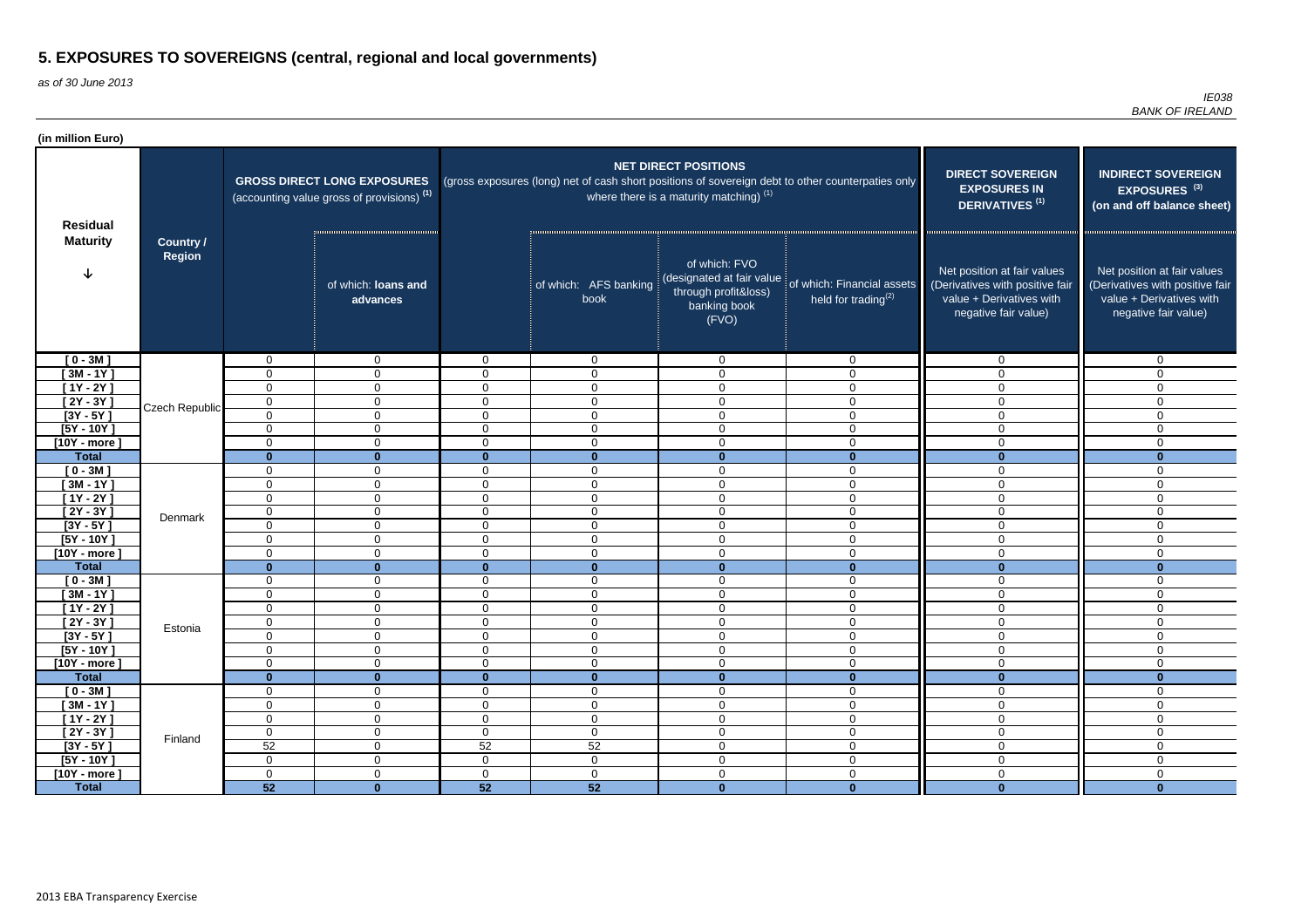as of 30 June 2013

| (in million Euro)          |                            |                   |                                                                                             |                |                               |                                                                          |                                                                                                   |                                                                                                                    |                                                                                                                    |
|----------------------------|----------------------------|-------------------|---------------------------------------------------------------------------------------------|----------------|-------------------------------|--------------------------------------------------------------------------|---------------------------------------------------------------------------------------------------|--------------------------------------------------------------------------------------------------------------------|--------------------------------------------------------------------------------------------------------------------|
| <b>Residual</b>            |                            |                   | <b>GROSS DIRECT LONG EXPOSURES</b><br>(accounting value gross of provisions) <sup>(1)</sup> |                |                               | <b>NET DIRECT POSITIONS</b><br>where there is a maturity matching) $(1)$ | (gross exposures (long) net of cash short positions of sovereign debt to other counterpaties only | <b>DIRECT SOVEREIGN</b><br><b>EXPOSURES IN</b><br>DERIVATIVES <sup>(1)</sup>                                       | <b>INDIRECT SOVEREIGN</b><br>EXPOSURES <sup>(3)</sup><br>(on and off balance sheet)                                |
| <b>Maturity</b>            | <b>Country /</b><br>Region |                   | of which: loans and<br>advances                                                             |                | of which: AFS banking<br>book | of which: FVO<br>through profit&loss)<br>banking book<br>(FVO)           | (designated at fair value of which: Financial assets<br>held for trading $(2)$                    | Net position at fair values<br>(Derivatives with positive fair<br>value + Derivatives with<br>negative fair value) | Net position at fair values<br>(Derivatives with positive fair<br>value + Derivatives with<br>negative fair value) |
| $[0 - 3M]$                 |                            | $\mathbf 0$       | $\overline{0}$                                                                              | $\overline{0}$ | $\overline{0}$                | $\mathbf 0$                                                              | $\mathbf 0$                                                                                       | $\overline{0}$                                                                                                     | $\mathbf{0}$                                                                                                       |
| [ 3M - 1 $\overline{Y}$ ]  |                            | 0                 | $\overline{0}$                                                                              | $\Omega$       | $\overline{0}$                | $\mathbf 0$                                                              | $\overline{0}$                                                                                    | $\Omega$                                                                                                           | $\Omega$                                                                                                           |
| $[1Y - 2Y]$                |                            | 0                 | $\mathbf{0}$                                                                                | $\Omega$       | $\mathbf 0$                   | $\mathbf 0$                                                              | $\mathbf 0$                                                                                       | $\Omega$                                                                                                           | $\Omega$                                                                                                           |
| $\overline{[2Y-3Y]}$       | France                     | $\mathbf 0$       | $\overline{0}$                                                                              | $\overline{0}$ | $\mathbf 0$                   | $\mathbf 0$                                                              | $\mathbf 0$                                                                                       | $\Omega$                                                                                                           | 0                                                                                                                  |
| $[3Y - 5Y]$                |                            | 16                | $\overline{0}$                                                                              | 16             | $\mathbf 0$                   | $\mathbf 0$                                                              | 16                                                                                                | $\Omega$                                                                                                           | $\Omega$                                                                                                           |
| $[5Y - 10Y]$               |                            | 14                | $\overline{0}$                                                                              | 14             | $\mathbf 0$                   | $\mathsf 0$                                                              | 14                                                                                                | $\mathbf 0$                                                                                                        | $\Omega$                                                                                                           |
| $[10Y - more]$             |                            | 255               | $\overline{0}$                                                                              | 255            | $\mathbf 0$                   | 255                                                                      | $\mathbf 0$                                                                                       | $\overline{0}$                                                                                                     | 0                                                                                                                  |
| <b>Total</b>               |                            | 285               | $\bf{0}$                                                                                    | 285            | $\mathbf 0$                   | 255                                                                      | 30                                                                                                | $\mathbf{0}$                                                                                                       | $\bf{0}$                                                                                                           |
| $[0 - 3M]$                 |                            | $\overline{0}$    | $\overline{0}$                                                                              | $\mathbf 0$    | $\mathbf 0$                   | $\mathbf 0$                                                              | $\overline{0}$                                                                                    | $\Omega$                                                                                                           | $\mathbf 0$                                                                                                        |
| $[3M - 1Y]$                |                            | $\mathbf 0$       | $\overline{0}$                                                                              | $\overline{0}$ | $\mathbf 0$                   | $\mathbf 0$                                                              | $\overline{0}$                                                                                    | $\mathbf 0$                                                                                                        | 0                                                                                                                  |
| $[1Y - 2Y]$<br>$[2Y - 3Y]$ |                            | 10<br>$\mathbf 0$ | $\overline{0}$                                                                              | 10<br>$\Omega$ | 10<br>$\mathbf 0$             | $\mathsf 0$<br>$\mathbf 0$                                               | $\mathbf 0$                                                                                       | $\mathbf{0}$<br>$\Omega$                                                                                           | 0                                                                                                                  |
| $[3Y - 5Y]$                | Germany                    | $\mathbf 0$       | $\overline{0}$<br>$\overline{0}$                                                            | $\overline{0}$ | $\mathbf 0$                   | $\mathsf 0$                                                              | $\mathbf 0$<br>$\overline{0}$                                                                     | $\Omega$                                                                                                           | $\mathbf 0$<br>$\overline{0}$                                                                                      |
| $[5Y - 10Y]$               |                            | $\mathbf 0$       | $\overline{0}$                                                                              | $\mathbf 0$    | $\overline{0}$                | $\mathsf 0$                                                              | $\mathbf 0$                                                                                       | $\overline{0}$                                                                                                     | $\mathbf 0$                                                                                                        |
| $[10Y - more]$             |                            | $\mathbf 0$       | $\overline{0}$                                                                              | $\mathbf 0$    | $\mathbf 0$                   | $\mathsf 0$                                                              | $\mathbf 0$                                                                                       | $\mathbf 0$                                                                                                        | $\mathbf 0$                                                                                                        |
| <b>Total</b>               |                            | 10                | $\mathbf{0}$                                                                                | 10             | 10                            | $\mathbf{0}$                                                             | $\mathbf{0}$                                                                                      | $\mathbf{0}$                                                                                                       | $\mathbf{0}$                                                                                                       |
| $[0 - 3M]$                 |                            | $\mathbf 0$       | $\mathbf 0$                                                                                 | $\overline{0}$ | $\overline{0}$                | $\mathbf 0$                                                              | $\mathbf 0$                                                                                       | $\mathbf 0$                                                                                                        | $\mathbf 0$                                                                                                        |
| $[3M - 1Y]$                |                            | $\mathbf 0$       | $\overline{0}$                                                                              | $\overline{0}$ | $\mathbf 0$                   | $\mathbf 0$                                                              | $\mathbf 0$                                                                                       | $\mathbf 0$                                                                                                        | 0                                                                                                                  |
| $[1Y - 2Y]$                |                            | 0                 | 0                                                                                           | 0              | $\mathbf 0$                   | $\mathbf 0$                                                              | $\mathbf 0$                                                                                       | $\Omega$                                                                                                           | 0                                                                                                                  |
| $[2Y - 3Y]$                |                            | $\boldsymbol{0}$  | $\pmb{0}$                                                                                   | $\overline{0}$ | $\mathbf 0$                   | $\mathbf 0$                                                              | $\Omega$<br>v                                                                                     | $\overline{0}$                                                                                                     | $\mathbf 0$                                                                                                        |
| $[3Y - 5Y]$                | Greece                     | 0                 | $\overline{0}$                                                                              | $\overline{0}$ | $\mathbf 0$                   | $\mathbf 0$                                                              | $\mathbf 0$                                                                                       | $\mathbf 0$                                                                                                        | 0                                                                                                                  |
| $[5Y - 10Y]$               |                            | $\mathbf 0$       | $\overline{0}$                                                                              | $\mathbf 0$    | $\overline{0}$                | $\mathsf 0$                                                              | $\mathbf 0$                                                                                       | $\mathbf 0$                                                                                                        | $\mathbf 0$                                                                                                        |
| $[10Y - more]$             |                            | $\mathbf 0$       | $\overline{0}$                                                                              | $\mathbf 0$    | $\mathbf 0$                   | $\mathsf 0$                                                              | $\mathbf 0$                                                                                       | $\mathbf 0$                                                                                                        | $\mathbf 0$                                                                                                        |
| <b>Total</b>               |                            | $\mathbf{0}$      | $\mathbf{0}$                                                                                | $\mathbf{0}$   | $\mathbf{0}$                  | $\mathbf{0}$                                                             | $\mathbf{0}$                                                                                      | $\mathbf{0}$                                                                                                       | $\bf{0}$                                                                                                           |
| $[0 - 3M]$                 |                            | $\mathbf 0$       | $\overline{0}$                                                                              | $\overline{0}$ | $\overline{0}$                | $\mathbf 0$                                                              | $\mathbf 0$                                                                                       | $\overline{0}$                                                                                                     | $\mathbf 0$                                                                                                        |
| $[3M - 1Y]$                |                            | $\boldsymbol{0}$  | $\overline{0}$                                                                              | $\mathbf 0$    | $\boldsymbol{0}$              | $\mathbf 0$                                                              | $\mathbf 0$                                                                                       | $\mathbf 0$                                                                                                        | $\mathbf 0$                                                                                                        |
| $[1Y - 2Y]$                |                            | $\mathbf 0$       | $\mathbf 0$                                                                                 | $\overline{0}$ | $\boldsymbol{0}$              | $\mathsf 0$                                                              | $\mathbf 0$                                                                                       | $\overline{0}$                                                                                                     | $\overline{0}$                                                                                                     |
| $[2Y - 3Y]$                | Hungary                    | $\mathbf 0$       | $\overline{0}$                                                                              | $\mathbf 0$    | $\overline{0}$                | $\mathbf 0$                                                              | $\mathbf 0$                                                                                       | $\overline{0}$                                                                                                     | 0                                                                                                                  |
| $[3Y - 5Y]$                |                            | $\mathbf 0$       | $\overline{0}$                                                                              | $\overline{0}$ | $\boldsymbol{0}$              | $\mathbf 0$                                                              | $\mathbf 0$                                                                                       | $\mathbf 0$                                                                                                        | 0                                                                                                                  |
| $[5Y - 10Y]$               |                            | $\mathbf 0$       | $\overline{0}$                                                                              | $\overline{0}$ | $\mathbf 0$                   | $\mathbf 0$                                                              | $\mathbf 0$                                                                                       | $\overline{0}$                                                                                                     | 0                                                                                                                  |
| $[10Y - more]$             |                            | $\overline{0}$    | $\overline{0}$                                                                              | $\overline{0}$ | $\mathbf 0$                   | $\mathsf 0$                                                              | $\overline{0}$                                                                                    | $\overline{0}$                                                                                                     | $\mathbf 0$                                                                                                        |
| <b>Total</b>               |                            | $\mathbf{0}$      | $\mathbf{0}$                                                                                | $\mathbf{0}$   | $\mathbf{0}$                  | $\mathbf{0}$                                                             | $\mathbf{0}$                                                                                      | $\mathbf{0}$                                                                                                       | $\mathbf{0}$                                                                                                       |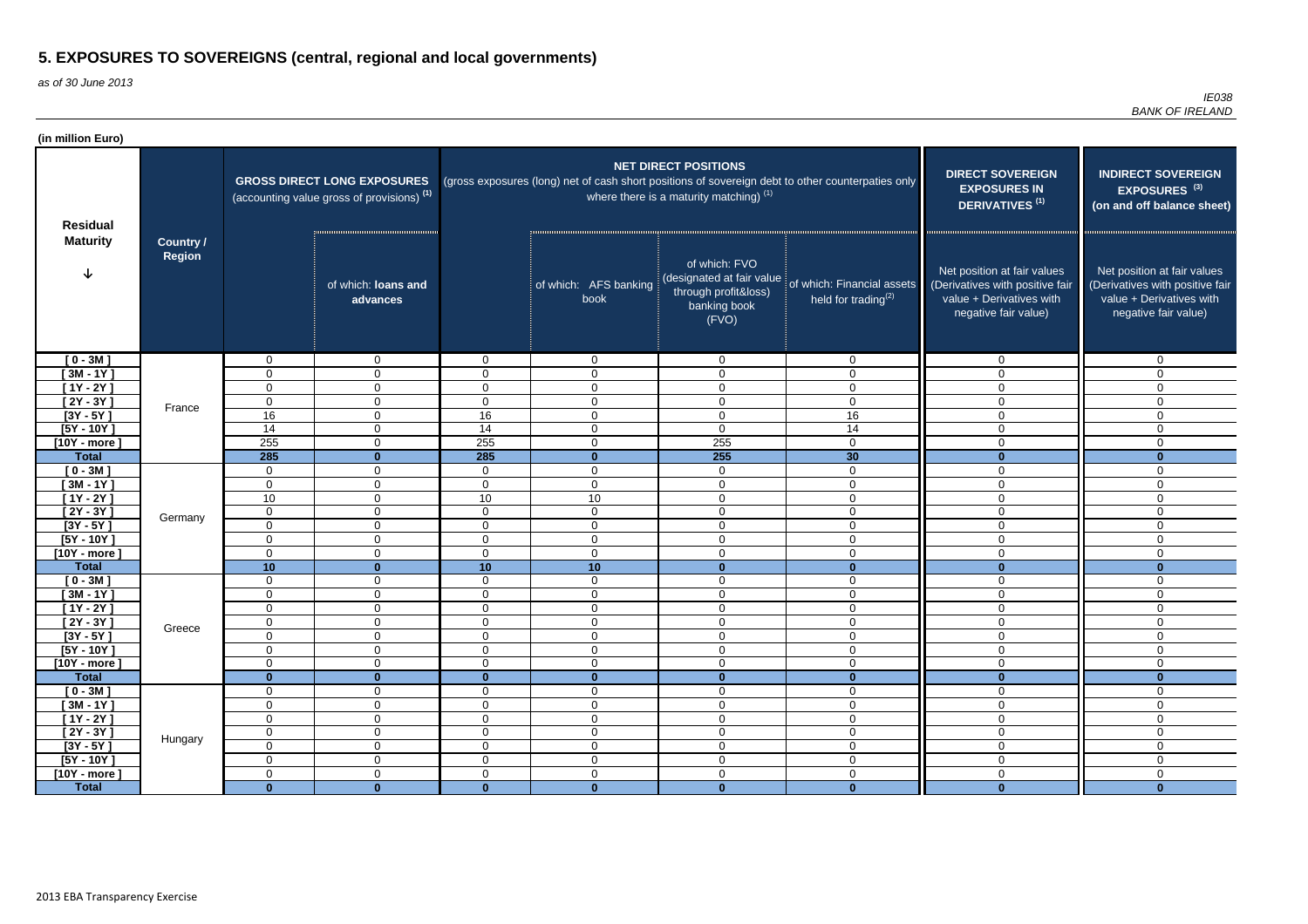as of 30 June 2013

| (in million Euro)          |                            |                            |                                                                                             |                                  |                               |                                                                          |                                                                                                   |                                                                                                                    |                                                                                                                    |
|----------------------------|----------------------------|----------------------------|---------------------------------------------------------------------------------------------|----------------------------------|-------------------------------|--------------------------------------------------------------------------|---------------------------------------------------------------------------------------------------|--------------------------------------------------------------------------------------------------------------------|--------------------------------------------------------------------------------------------------------------------|
| <b>Residual</b>            |                            |                            | <b>GROSS DIRECT LONG EXPOSURES</b><br>(accounting value gross of provisions) <sup>(1)</sup> |                                  |                               | <b>NET DIRECT POSITIONS</b><br>where there is a maturity matching) $(1)$ | (gross exposures (long) net of cash short positions of sovereign debt to other counterpaties only | <b>DIRECT SOVEREIGN</b><br><b>EXPOSURES IN</b><br>DERIVATIVES <sup>(1)</sup>                                       | <b>INDIRECT SOVEREIGN</b><br>EXPOSURES <sup>(3)</sup><br>(on and off balance sheet)                                |
| <b>Maturity</b>            | <b>Country /</b><br>Region |                            | of which: loans and<br>advances                                                             |                                  | of which: AFS banking<br>book | of which: FVO<br>through profit&loss)<br>banking book<br>(FVO)           | (designated at fair value of which: Financial assets<br>held for trading $^{(2)}$                 | Net position at fair values<br>(Derivatives with positive fair<br>value + Derivatives with<br>negative fair value) | Net position at fair values<br>(Derivatives with positive fair<br>value + Derivatives with<br>negative fair value) |
| $[0 - 3M]$                 |                            | 0                          | $\overline{0}$                                                                              | $\Omega$                         | $\overline{0}$                | $\mathbf{0}$                                                             | $\mathbf{0}$                                                                                      | $\overline{0}$                                                                                                     | $\mathbf{0}$                                                                                                       |
| $[3M - 1Y]$                |                            | 0                          | $\mathbf 0$                                                                                 | $\Omega$                         | $\overline{0}$                | $\mathbf 0$                                                              | $\mathbf 0$                                                                                       | $\Omega$                                                                                                           | $\Omega$                                                                                                           |
| $[1Y - 2Y]$                |                            | $\Omega$                   | $\mathbf 0$                                                                                 | $\Omega$                         | $\mathbf 0$                   | $\mathbf 0$                                                              | $\mathbf 0$                                                                                       | $\Omega$                                                                                                           | $\overline{0}$                                                                                                     |
| $\overline{[2Y-3Y]}$       | Iceland                    | 0                          | $\overline{0}$                                                                              | $\Omega$                         | $\mathbf 0$                   | $\mathbf 0$                                                              | $\mathbf 0$                                                                                       | $\mathbf 0$                                                                                                        | 0                                                                                                                  |
| $[3Y - 5Y]$                |                            | $\overline{0}$             | $\overline{0}$                                                                              | $\Omega$                         | $\overline{0}$                | $\mathbf 0$                                                              | $\mathbf 0$                                                                                       | $\Omega$                                                                                                           | $\mathbf 0$                                                                                                        |
| $[5Y - 10Y]$               |                            | 0                          | $\overline{0}$                                                                              | $\overline{0}$                   | $\overline{0}$                | $\mathbf 0$                                                              | $\mathbf 0$                                                                                       | $\overline{0}$                                                                                                     | $\Omega$                                                                                                           |
| $[10Y - more]$             |                            | 0                          | $\mathbf 0$                                                                                 | $\mathbf 0$                      | $\mathbf 0$                   | $\mathbf 0$                                                              | $\mathbf 0$                                                                                       | $\mathbf 0$                                                                                                        | 0                                                                                                                  |
| <b>Total</b>               |                            | $\bf{0}$                   | $\bf{0}$                                                                                    | $\mathbf{0}$                     | $\mathbf 0$                   | $\mathbf{0}$                                                             | $\mathbf 0$                                                                                       | $\bf{0}$                                                                                                           | $\mathbf{0}$                                                                                                       |
| $[0 - 3M]$                 |                            | $\mathbf 0$                | $\overline{0}$                                                                              | $\mathbf 0$                      | $\overline{0}$                | $\mathbf 0$                                                              | $\mathbf 0$                                                                                       | $\mathbf 0$                                                                                                        | $\mathbf 0$                                                                                                        |
| $[3M - 1Y]$<br>$[1Y - 2Y]$ |                            | 0<br>1,283                 | $\overline{0}$<br>$\overline{0}$                                                            | $\mathbf 0$<br>1,283             | $\overline{0}$<br>1,283       | $\mathbf 0$<br>$\mathbf 0$                                               | $\overline{0}$<br>$\mathbf 0$                                                                     | $\mathbf 0$<br>10                                                                                                  | $\overline{0}$                                                                                                     |
| $[2Y - 3Y]$                |                            | 1,193                      | $\overline{0}$                                                                              | 1,193                            | 1,193                         | $\mathbf 0$                                                              | $\overline{0}$                                                                                    | -9                                                                                                                 | $\mathbf 0$<br>$\mathbf 0$                                                                                         |
| $[3Y - 5Y]$                | Ireland                    | 1,536                      | $\overline{0}$                                                                              | 1,536                            | 1,455                         | 81                                                                       | $\overline{0}$                                                                                    | $\Omega$                                                                                                           | $\mathbf 0$                                                                                                        |
| $[5Y - 10Y]$               |                            | 2,475                      | $\overline{0}$                                                                              | 2,475                            | 2,380                         | 95                                                                       | $\overline{0}$                                                                                    | $\mathbf 0$                                                                                                        | $\mathbf 0$                                                                                                        |
| $[10Y - more]$             |                            | 141                        | $\overline{0}$                                                                              | 141                              | $\overline{0}$                | 141                                                                      | $\overline{0}$                                                                                    | $\mathbf 0$                                                                                                        | $\mathbf 0$                                                                                                        |
| <b>Total</b>               |                            | 6,628                      | $\bf{0}$                                                                                    | 6,628                            | 6,311                         | 317                                                                      | $\mathbf{0}$                                                                                      |                                                                                                                    | $\bf{0}$                                                                                                           |
| $[0 - 3M]$                 |                            | $\mathbf 0$                | $\overline{0}$                                                                              | $\mathbf 0$                      | $\overline{0}$                | $\mathbf 0$                                                              | $\overline{0}$                                                                                    | $\mathbf 0$                                                                                                        | 0                                                                                                                  |
| $[3M - 1Y]$                |                            | $\mathbf 0$                | $\overline{0}$                                                                              | $\mathbf 0$                      | $\overline{0}$                | $\mathbf 0$                                                              | $\mathbf 0$                                                                                       | $\mathbf 0$                                                                                                        | $\mathbf 0$                                                                                                        |
| $[1Y - 2Y]$                |                            | 0                          | $\overline{0}$                                                                              | $\mathbf 0$                      | $\mathbf 0$                   | $\mathbf 0$                                                              | $\mathbf 0$                                                                                       | 0                                                                                                                  | $\Omega$                                                                                                           |
| $[2Y - 3Y]$                | Italy                      | 32                         | $\pmb{0}$                                                                                   | 32                               | 32                            | $\pmb{0}$                                                                | $\overline{0}$                                                                                    | $\mathbf 0$                                                                                                        | $\mathbf 0$                                                                                                        |
| $[3Y - 5Y]$                |                            | 0                          | $\overline{0}$                                                                              | $\mathbf 0$                      | $\mathbf 0$                   | $\mathbf 0$                                                              | $\mathbf 0$                                                                                       | $\mathbf 0$                                                                                                        | $\mathbf 0$                                                                                                        |
| $[5Y - 10Y]$               |                            | $\mathbf 0$                | $\overline{0}$                                                                              | $\mathbf 0$                      | $\mathbf 0$                   | $\mathbf 0$                                                              | $\overline{0}$                                                                                    | $\overline{0}$                                                                                                     | $\overline{0}$                                                                                                     |
| $[10Y - more]$             |                            | 30                         | $\mathbf 0$                                                                                 | 30                               | $\overline{0}$                | 30                                                                       | $\mathbf 0$                                                                                       | $\mathbf 0$                                                                                                        | $\mathbf 0$                                                                                                        |
| <b>Total</b>               |                            | 62                         | $\mathbf{0}$                                                                                | 62                               | 32                            | 30                                                                       | $\mathbf{0}$                                                                                      | $\mathbf{0}$                                                                                                       | $\bf{0}$                                                                                                           |
| $[0 - 3M]$                 |                            | $\mathbf 0$                | $\overline{0}$                                                                              | $\overline{0}$                   | $\overline{0}$                | $\mathbf 0$                                                              | $\overline{0}$                                                                                    | $\mathbf 0$                                                                                                        | $\mathbf 0$                                                                                                        |
| $[3M - 1Y]$                |                            | $\mathbf 0$                | $\overline{0}$                                                                              | $\overline{0}$                   | $\boldsymbol{0}$              | $\mathsf 0$                                                              | $\mathbf 0$                                                                                       | $\mathbf 0$                                                                                                        | $\mathbf 0$                                                                                                        |
| $[1Y - 2Y]$<br>$[2Y - 3Y]$ |                            | $\mathbf 0$<br>$\mathbf 0$ | $\overline{0}$<br>$\overline{0}$                                                            | $\overline{0}$<br>$\overline{0}$ | $\mathbf 0$<br>$\overline{0}$ | $\mathbf 0$<br>$\mathbf 0$                                               | $\overline{0}$<br>$\overline{0}$                                                                  | $\mathbf 0$<br>$\mathbf 0$                                                                                         | $\mathbf 0$<br>$\mathbf 0$                                                                                         |
| $[3Y - 5Y]$                | Latvia                     | $\mathbf 0$                | $\overline{0}$                                                                              | $\overline{0}$                   | $\mathbf 0$                   | $\mathsf 0$                                                              | $\mathbf 0$                                                                                       | $\mathbf 0$                                                                                                        | $\overline{0}$                                                                                                     |
| $[5Y - 10Y]$               |                            | $\mathbf 0$                | $\overline{0}$                                                                              | $\overline{0}$                   | $\mathbf 0$                   | $\mathsf 0$                                                              | $\overline{0}$                                                                                    | $\mathbf 0$                                                                                                        | $\mathbf 0$                                                                                                        |
| $[10Y - more]$             |                            | $\mathbf 0$                | $\overline{0}$                                                                              | $\overline{0}$                   | $\mathbf 0$                   | $\mathbf 0$                                                              | $\overline{0}$                                                                                    | $\mathbf 0$                                                                                                        | $\mathbf 0$                                                                                                        |
| <b>Total</b>               |                            | $\mathbf{0}$               | $\mathbf{0}$                                                                                | $\mathbf{0}$                     | $\mathbf{0}$                  | $\mathbf{0}$                                                             | $\mathbf{0}$                                                                                      | $\mathbf{0}$                                                                                                       | $\mathbf{0}$                                                                                                       |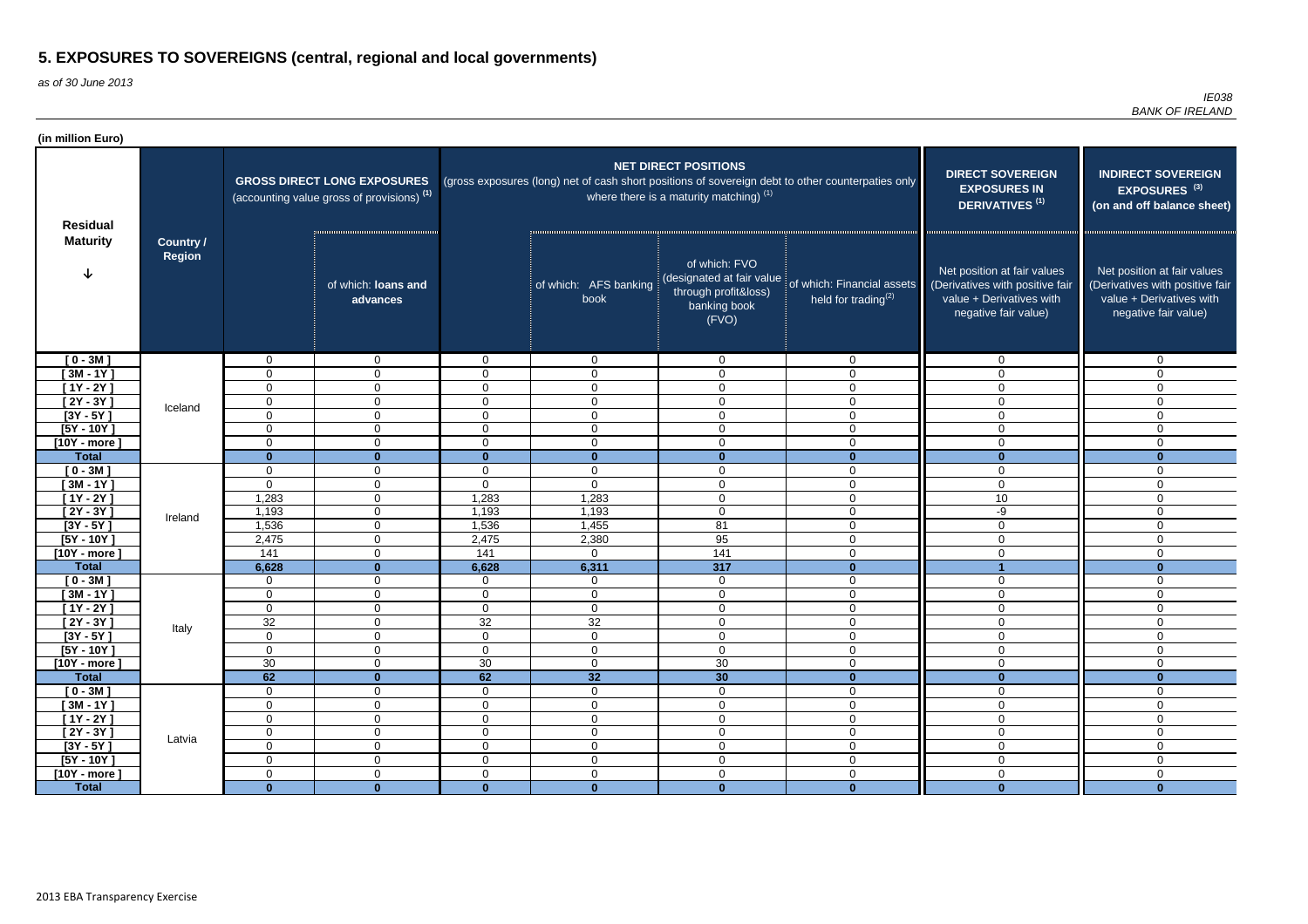as of 30 June 2013

| (in million Euro)          |                            |                                 |                                                                                             |                            |                                 |                                                                                             |                                                                                                   |                                                                                                                    |                                                                                                                    |
|----------------------------|----------------------------|---------------------------------|---------------------------------------------------------------------------------------------|----------------------------|---------------------------------|---------------------------------------------------------------------------------------------|---------------------------------------------------------------------------------------------------|--------------------------------------------------------------------------------------------------------------------|--------------------------------------------------------------------------------------------------------------------|
| <b>Residual</b>            |                            |                                 | <b>GROSS DIRECT LONG EXPOSURES</b><br>(accounting value gross of provisions) <sup>(1)</sup> |                            |                                 | <b>NET DIRECT POSITIONS</b><br>where there is a maturity matching) $(1)$                    | (gross exposures (long) net of cash short positions of sovereign debt to other counterpaties only | <b>DIRECT SOVEREIGN</b><br><b>EXPOSURES IN</b><br>DERIVATIVES <sup>(1)</sup>                                       | <b>INDIRECT SOVEREIGN</b><br>EXPOSURES <sup>(3)</sup><br>(on and off balance sheet)                                |
| <b>Maturity</b>            | <b>Country /</b><br>Region |                                 | of which: loans and<br>advances                                                             |                            | of which: AFS banking<br>book   | of which: FVO<br>(designated at fair value<br>through profit&loss)<br>banking book<br>(FVO) | of which: Financial assets<br>held for trading $(2)$                                              | Net position at fair values<br>(Derivatives with positive fair<br>value + Derivatives with<br>negative fair value) | Net position at fair values<br>(Derivatives with positive fair<br>value + Derivatives with<br>negative fair value) |
| $[0 - 3M]$                 |                            | $\mathbf 0$                     | $\mathbf{0}$                                                                                | $\overline{0}$             | $\overline{0}$                  | $\mathbf 0$                                                                                 | $\mathbf 0$                                                                                       | $\Omega$                                                                                                           | $\mathbf{0}$                                                                                                       |
| $[3M - 1Y]$                |                            | 0                               | $\mathbf{0}$                                                                                | $\Omega$                   | $\mathbf 0$                     | $\mathbf 0$                                                                                 | $\mathbf 0$                                                                                       | $\Omega$                                                                                                           | $\Omega$                                                                                                           |
| $[1Y - 2Y]$                |                            | $\mathbf 0$                     | $\overline{0}$                                                                              | $\mathbf 0$                | $\mathbf 0$                     | $\mathbf 0$                                                                                 | $\mathbf 0$                                                                                       | $\Omega$                                                                                                           | $\Omega$                                                                                                           |
| $[2Y - 3Y]$                | Liechtenstein              | $\mathbf 0$                     | $\overline{0}$                                                                              | $\mathbf 0$                | $\mathbf 0$                     | $\mathbf 0$                                                                                 | $\overline{0}$                                                                                    | $\Omega$                                                                                                           | $\Omega$                                                                                                           |
| $[3Y - 5Y]$                |                            | $\mathbf 0$                     | $\overline{0}$                                                                              | $\mathbf 0$                | $\mathbf 0$                     | $\mathbf 0$                                                                                 | $\overline{0}$                                                                                    | $\mathbf 0$                                                                                                        | 0                                                                                                                  |
| $[5Y - 10Y]$               |                            | $\mathbf 0$                     | $\overline{0}$                                                                              | $\mathbf 0$                | $\overline{0}$                  | $\mathbf 0$                                                                                 | $\mathbf 0$                                                                                       | $\Omega$                                                                                                           | $\mathbf 0$                                                                                                        |
| $[10Y - more]$             |                            | $\mathbf 0$                     | $\overline{0}$                                                                              | $\mathbf 0$                | $\mathbf 0$                     | $\mathbf 0$                                                                                 | $\mathbf 0$                                                                                       | $\Omega$                                                                                                           | $\mathbf 0$                                                                                                        |
| <b>Total</b>               |                            | $\mathbf{0}$                    | $\mathbf{0}$                                                                                | $\mathbf{0}$               | $\mathbf{0}$                    | $\mathbf{0}$                                                                                | $\mathbf{0}$                                                                                      | $\mathbf{0}$                                                                                                       | $\mathbf{0}$                                                                                                       |
| $[0 - 3M]$                 |                            | 0                               | $\mathbf 0$                                                                                 | $\mathbf 0$                | $\mathbf 0$                     | $\mathbf 0$                                                                                 | $\overline{0}$                                                                                    | $\Omega$                                                                                                           | 0                                                                                                                  |
| $[3M - 1Y]$<br>$[1Y - 2Y]$ |                            | 0                               | $\mathbf{0}$                                                                                | $\Omega$<br>$\Omega$       | $\mathbf 0$                     | $\mathbf 0$                                                                                 | $\mathbf 0$                                                                                       | $\mathbf{0}$<br>$\Omega$                                                                                           | 0                                                                                                                  |
| $[2Y - 3Y]$                |                            | $\mathbf 0$<br>$\mathbf 0$      | $\overline{0}$<br>$\overline{0}$                                                            | $\mathbf 0$                | $\mathbf 0$<br>$\mathbf 0$      | $\mathbf 0$<br>$\mathsf 0$                                                                  | $\mathbf 0$<br>$\overline{0}$                                                                     | $\Omega$                                                                                                           | $\overline{0}$<br>$\mathbf 0$                                                                                      |
| $[3Y - 5Y]$                | Lithuania                  | $\mathbf 0$                     | $\mathbf{0}$                                                                                | $\mathbf 0$                | $\mathbf 0$                     | $\mathbf 0$                                                                                 | $\mathbf 0$                                                                                       | $\Omega$                                                                                                           | $\Omega$                                                                                                           |
| $[5Y - 10Y]$               |                            | 0                               | $\mathbf{0}$                                                                                | $\mathbf 0$                | $\mathbf 0$                     | $\mathbf 0$                                                                                 | $\mathbf 0$                                                                                       | $\Omega$                                                                                                           | $\mathbf 0$                                                                                                        |
| $[10Y - more]$             |                            | 0                               | $\overline{0}$                                                                              | $\Omega$                   | $\overline{0}$                  | $\mathbf 0$                                                                                 | $\mathbf 0$                                                                                       | $\overline{0}$                                                                                                     | $\mathbf 0$                                                                                                        |
| <b>Total</b>               |                            | $\mathbf{0}$                    | $\bf{0}$                                                                                    | $\mathbf{0}$               | $\mathbf{0}$                    | $\mathbf{0}$                                                                                | $\mathbf{0}$                                                                                      | $\mathbf{0}$                                                                                                       | $\bf{0}$                                                                                                           |
| $[0 - 3M]$                 |                            | 0                               | $\mathbf 0$                                                                                 | $\mathbf 0$                | $\mathbf 0$                     | $\mathbf 0$                                                                                 | $\mathbf 0$                                                                                       | $\mathbf 0$                                                                                                        | $\mathbf{0}$                                                                                                       |
| $[3M - 1Y]$                |                            | $\mathbf 0$                     | $\mathbf 0$                                                                                 | $\overline{0}$             | $\mathbf 0$                     | $\mathbf 0$                                                                                 | $\overline{0}$                                                                                    | $\overline{0}$                                                                                                     | 0                                                                                                                  |
| $[1Y - 2Y]$                |                            | 0                               | $\mathbf 0$                                                                                 | 0                          | $\overline{0}$                  | $\mathbf 0$                                                                                 | $\overline{0}$                                                                                    | $\mathbf{0}$                                                                                                       | 0                                                                                                                  |
| $[2Y - 3Y]$                | Luxembourg                 | 0                               | $\overline{0}$                                                                              | $\mathbf 0$                | $\overline{0}$                  | $\mathbf 0$                                                                                 | $\mathbf 0$                                                                                       | $\mathbf 0$                                                                                                        | $\mathbf 0$                                                                                                        |
| $[3Y - 5Y]$                |                            | $\mathbf 0$                     | $\overline{0}$                                                                              | $\mathbf 0$                | $\mathbf 0$                     | $\mathsf 0$                                                                                 | $\mathbf 0$                                                                                       | $\mathbf 0$                                                                                                        | $\mathbf{0}$                                                                                                       |
| $[5Y - 10Y]$               |                            | $\mathbf 0$                     | $\overline{0}$                                                                              | $\mathbf 0$                | $\mathbf 0$                     | $\mathsf 0$                                                                                 | $\mathbf 0$                                                                                       | $\mathbf 0$                                                                                                        | $\mathbf 0$                                                                                                        |
| $[10Y - more]$             |                            | $\mathbf 0$                     | $\overline{0}$                                                                              | $\mathbf 0$                | $\boldsymbol{0}$                | $\mathbf 0$                                                                                 | $\mathbf 0$                                                                                       | $\overline{0}$                                                                                                     | $\mathbf 0$                                                                                                        |
| <b>Total</b>               |                            | $\mathbf{0}$                    | $\mathbf{0}$                                                                                | $\mathbf{0}$               | $\mathbf{0}$                    | $\mathbf 0$                                                                                 | $\mathbf{0}$                                                                                      | $\mathbf{0}$                                                                                                       | $\mathbf{0}$                                                                                                       |
| $[0 - 3M]$                 |                            | $\mathbf 0$                     | $\overline{0}$                                                                              | $\overline{0}$             | $\boldsymbol{0}$                | $\mathbf 0$                                                                                 | $\mathbf 0$                                                                                       | $\overline{0}$                                                                                                     | $\mathbf 0$                                                                                                        |
| $[3M - 1Y]$                |                            | $\mathbf 0$                     | $\overline{0}$                                                                              | $\mathbf 0$                | $\boldsymbol{0}$                | $\mathbf 0$                                                                                 | $\mathbf 0$                                                                                       | $\overline{0}$                                                                                                     | 0                                                                                                                  |
| $[1Y - 2Y]$<br>$[2Y - 3Y]$ |                            | $\mathbf 0$<br>$\boldsymbol{0}$ | $\overline{0}$<br>$\mathbf 0$                                                               | $\mathbf 0$<br>$\mathbf 0$ | $\mathbf 0$<br>$\boldsymbol{0}$ | $\mathbf 0$<br>$\pmb{0}$                                                                    | $\mathbf 0$<br>$\mathbf 0$                                                                        | $\mathbf 0$<br>$\mathbf 0$                                                                                         | 0<br>$\mathbf 0$                                                                                                   |
| $[3Y - 5Y]$                | Malta                      | $\overline{0}$                  | $\overline{0}$                                                                              | $\overline{0}$             | $\overline{0}$                  | $\mathbf 0$                                                                                 | $\overline{0}$                                                                                    | $\overline{0}$                                                                                                     | $\mathbf 0$                                                                                                        |
| $[5Y - 10Y]$               |                            | $\overline{0}$                  | $\overline{0}$                                                                              | $\mathbf 0$                | $\boldsymbol{0}$                | $\pmb{0}$                                                                                   | $\mathbf 0$                                                                                       | $\overline{0}$                                                                                                     | $\mathbf 0$                                                                                                        |
| $[10Y - more]$             |                            | $\mathbf 0$                     | $\overline{0}$                                                                              | $\mathbf 0$                | $\mathbf 0$                     | $\mathsf 0$                                                                                 | $\mathbf 0$                                                                                       | $\mathbf 0$                                                                                                        | $\mathbf 0$                                                                                                        |
| <b>Total</b>               |                            | $\mathbf{0}$                    | $\mathbf{0}$                                                                                | $\mathbf{0}$               | $\mathbf{0}$                    | $\mathbf{0}$                                                                                | $\mathbf{0}$                                                                                      | $\mathbf{0}$                                                                                                       | $\mathbf{0}$                                                                                                       |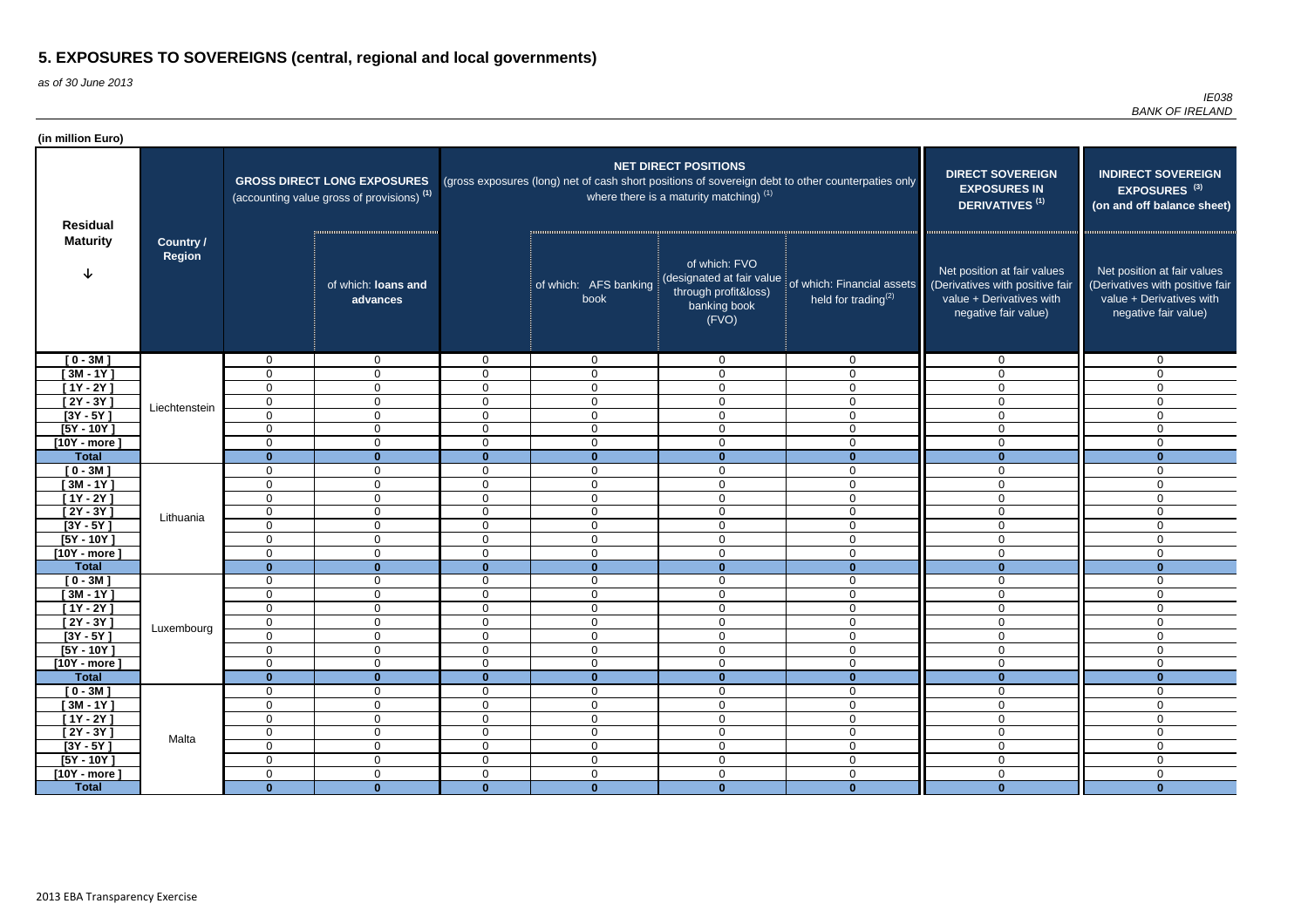as of 30 June 2013

| (in million Euro)          |                            |                            |                                                                                             |                               |                                 |                                                                          |                                                                                                   |                                                                                                                    |                                                                                                                    |
|----------------------------|----------------------------|----------------------------|---------------------------------------------------------------------------------------------|-------------------------------|---------------------------------|--------------------------------------------------------------------------|---------------------------------------------------------------------------------------------------|--------------------------------------------------------------------------------------------------------------------|--------------------------------------------------------------------------------------------------------------------|
| <b>Residual</b>            |                            |                            | <b>GROSS DIRECT LONG EXPOSURES</b><br>(accounting value gross of provisions) <sup>(1)</sup> |                               |                                 | <b>NET DIRECT POSITIONS</b><br>where there is a maturity matching) $(1)$ | (gross exposures (long) net of cash short positions of sovereign debt to other counterpaties only | <b>DIRECT SOVEREIGN</b><br><b>EXPOSURES IN</b><br>DERIVATIVES <sup>(1)</sup>                                       | <b>INDIRECT SOVEREIGN</b><br>EXPOSURES <sup>(3)</sup><br>(on and off balance sheet)                                |
| <b>Maturity</b>            | <b>Country /</b><br>Region |                            | of which: loans and<br>advances                                                             |                               | of which: AFS banking<br>book   | of which: FVO<br>through profit&loss)<br>banking book<br>(FVO)           | (designated at fair value of which: Financial assets<br>held for trading $^{(2)}$                 | Net position at fair values<br>(Derivatives with positive fair<br>value + Derivatives with<br>negative fair value) | Net position at fair values<br>(Derivatives with positive fair<br>value + Derivatives with<br>negative fair value) |
| $[0 - 3M]$                 |                            | $\overline{0}$             | $\overline{0}$                                                                              | $\overline{0}$                | $\overline{0}$                  | $\mathbf 0$                                                              | $\mathbf 0$                                                                                       | $\overline{0}$                                                                                                     | $\mathbf{0}$                                                                                                       |
| [ 3M - 1 $\overline{Y}$ ]  |                            | $\mathbf 0$                | $\mathbf 0$                                                                                 | $\Omega$                      | $\overline{0}$                  | $\mathbf 0$                                                              | $\overline{0}$                                                                                    | $\Omega$                                                                                                           | $\Omega$                                                                                                           |
| $[1Y - 2Y]$                |                            | 0                          | $\mathbf{0}$                                                                                | $\Omega$                      | $\mathbf 0$                     | $\mathbf 0$                                                              | $\mathbf 0$                                                                                       | $\Omega$                                                                                                           | $\Omega$                                                                                                           |
| $\sqrt{2Y-3Y}$             | Netherlands                | $\mathbf 0$                | $\overline{0}$                                                                              | $\mathbf 0$                   | $\mathbf 0$                     | $\mathbf 0$                                                              | $\overline{0}$                                                                                    | $\Omega$                                                                                                           | 0                                                                                                                  |
| $[3Y - 5Y]$                |                            | $\mathbf 0$                | $\overline{0}$                                                                              | $\Omega$                      | $\mathbf 0$                     | $\mathbf 0$                                                              | $\mathbf 0$                                                                                       | $\Omega$                                                                                                           | $\Omega$                                                                                                           |
| $[5Y - 10Y]$               |                            |                            | $\overline{0}$                                                                              |                               | $\mathbf 0$                     |                                                                          | $\mathbf 0$                                                                                       | $\overline{0}$                                                                                                     | $\Omega$                                                                                                           |
| $[10Y - more]$             |                            | $\mathbf 0$                | $\overline{0}$                                                                              | $\mathbf 0$                   | $\mathbf 0$                     | $\mathbf 0$                                                              | $\mathbf 0$                                                                                       | $\overline{0}$                                                                                                     | 0                                                                                                                  |
| <b>Total</b>               |                            |                            | $\bf{0}$                                                                                    |                               | $\mathbf{0}$                    |                                                                          | $\mathbf 0$                                                                                       | $\mathbf{0}$                                                                                                       | $\bf{0}$                                                                                                           |
| $[0 - 3M]$                 |                            | $\mathbf 0$                | $\overline{0}$                                                                              | 0                             | $\mathbf 0$                     | $\mathbf 0$                                                              | $\mathbf 0$                                                                                       | $\Omega$                                                                                                           | 0                                                                                                                  |
| $[3M - 1Y]$                |                            | 0<br>$\mathbf 0$           | $\overline{0}$<br>$\overline{0}$                                                            | $\mathbf 0$<br>$\overline{0}$ | $\mathbf 0$<br>$\mathbf 0$      | $\mathbf 0$                                                              | $\overline{0}$                                                                                    | $\Omega$<br>$\mathbf{0}$                                                                                           | 0                                                                                                                  |
| $[1Y - 2Y]$<br>$[2Y - 3Y]$ |                            | $\mathbf 0$                | $\overline{0}$                                                                              | $\Omega$                      | $\mathbf 0$                     | $\mathbf 0$<br>$\mathbf 0$                                               | $\mathbf 0$<br>$\overline{0}$                                                                     | $\Omega$                                                                                                           | 0<br>0                                                                                                             |
| $[3Y - 5Y]$                | Norway                     | $\mathbf 0$                | $\overline{0}$                                                                              | $\mathbf 0$                   | $\mathbf 0$                     | $\mathsf 0$                                                              | $\overline{0}$                                                                                    | $\Omega$                                                                                                           | 0                                                                                                                  |
| $[5Y - 10Y]$               |                            | $\mathbf 0$                | $\overline{0}$                                                                              | $\mathbf 0$                   | $\overline{0}$                  | $\mathsf 0$                                                              | $\mathbf 0$                                                                                       | $\overline{0}$                                                                                                     | $\mathbf 0$                                                                                                        |
| $[10Y - more]$             |                            | $\mathbf 0$                | $\overline{0}$                                                                              | $\overline{0}$                | $\mathbf 0$                     | $\mathsf 0$                                                              | $\mathbf 0$                                                                                       | $\mathbf 0$                                                                                                        | $\mathbf 0$                                                                                                        |
| <b>Total</b>               |                            | $\mathbf{0}$               | $\mathbf{0}$                                                                                | $\mathbf{0}$                  | $\mathbf{0}$                    | $\mathbf{0}$                                                             | $\mathbf{0}$                                                                                      | $\mathbf{0}$                                                                                                       | $\mathbf{0}$                                                                                                       |
| $[0 - 3M]$                 |                            | $\mathbf 0$                | $\mathbf 0$                                                                                 | $\overline{0}$                | $\overline{0}$                  | $\mathbf 0$                                                              | $\overline{0}$                                                                                    | $\mathbf 0$                                                                                                        | $\mathbf 0$                                                                                                        |
| $[3M - 1Y]$                |                            | $\mathbf 0$                | $\overline{0}$                                                                              | $\mathbf 0$                   | $\mathbf 0$                     | $\mathbf 0$                                                              | $\mathbf 0$                                                                                       | $\mathbf 0$                                                                                                        | 0                                                                                                                  |
| $[1Y - 2Y]$                |                            | 0                          | 0                                                                                           | 0                             | $\mathbf 0$                     | $\mathbf 0$                                                              | $\mathbf 0$                                                                                       | $\Omega$                                                                                                           | 0                                                                                                                  |
| $[2Y - 3Y]$                | Poland                     | $\boldsymbol{0}$           | $\pmb{0}$                                                                                   | $\mathbf 0$                   | $\mathbf 0$                     | $\mathbf 0$                                                              | $\Omega$<br>v                                                                                     | $\overline{0}$                                                                                                     | $\Omega$                                                                                                           |
| $[3Y - 5Y]$                |                            | 0                          | $\overline{0}$                                                                              | $\mathbf 0$                   | $\mathbf 0$                     | $\mathbf 0$                                                              | $\overline{0}$                                                                                    | $\mathbf 0$                                                                                                        | 0                                                                                                                  |
| $[5Y - 10Y]$               |                            | $\mathbf 0$                | $\overline{0}$                                                                              | $\mathbf 0$                   | $\overline{0}$                  | $\mathsf 0$                                                              | $\mathbf 0$                                                                                       | $\mathbf 0$                                                                                                        | $\mathbf 0$                                                                                                        |
| $[10Y - more]$             |                            | $\mathbf 0$                | $\overline{0}$                                                                              | $\mathbf 0$                   | $\mathbf 0$                     | $\mathsf 0$                                                              | $\mathbf 0$                                                                                       | $\mathbf 0$                                                                                                        | 0                                                                                                                  |
| <b>Total</b>               |                            | $\mathbf{0}$               | $\mathbf{0}$                                                                                | $\mathbf{0}$                  | $\mathbf{0}$                    | $\mathbf{0}$                                                             | $\mathbf{0}$                                                                                      | $\mathbf{0}$                                                                                                       | $\bf{0}$                                                                                                           |
| $[0 - 3M]$                 |                            | $\mathbf 0$                | $\overline{0}$                                                                              | $\overline{0}$                | $\mathbf 0$                     | $\mathbf 0$                                                              | $\mathbf 0$                                                                                       | $\overline{0}$                                                                                                     | $\mathbf 0$                                                                                                        |
| $[3M - 1Y]$                |                            | $\boldsymbol{0}$           | $\overline{0}$                                                                              | $\mathbf 0$                   | $\boldsymbol{0}$                | $\mathbf 0$                                                              | $\mathbf 0$                                                                                       | $\mathbf 0$                                                                                                        | $\mathbf 0$                                                                                                        |
| $[1Y - 2Y]$<br>$[2Y - 3Y]$ |                            | $\mathbf 0$<br>$\mathbf 0$ | $\mathbf 0$<br>$\overline{0}$                                                               | $\overline{0}$<br>$\mathbf 0$ | $\boldsymbol{0}$<br>$\mathbf 0$ | $\mathbf 0$<br>$\mathbf 0$                                               | $\mathbf 0$<br>$\mathbf 0$                                                                        | $\mathbf 0$<br>$\mathbf 0$                                                                                         | $\mathbf 0$                                                                                                        |
| $[3Y - 5Y]$                | Portugal                   | $\mathbf 0$                | $\overline{0}$                                                                              | $\overline{0}$                | $\boldsymbol{0}$                | $\mathbf 0$                                                              | $\mathbf 0$                                                                                       | $\mathbf 0$                                                                                                        | 0<br>0                                                                                                             |
| $[5Y - 10Y]$               |                            | $\mathbf 0$                | $\overline{0}$                                                                              | $\overline{0}$                | $\mathbf 0$                     | $\mathbf 0$                                                              | $\mathbf 0$                                                                                       | $\mathbf 0$                                                                                                        | 0                                                                                                                  |
| $[10Y - more]$             |                            | $\mathbf 0$                | $\mathbf 0$                                                                                 | $\overline{0}$                | $\mathbf 0$                     | $\mathbf 0$                                                              | $\mathbf 0$                                                                                       | $\mathbf 0$                                                                                                        | $\mathbf 0$                                                                                                        |
| <b>Total</b>               |                            | $\mathbf{0}$               | $\mathbf{0}$                                                                                | $\mathbf{0}$                  | $\mathbf{0}$                    | $\mathbf{0}$                                                             | $\mathbf{0}$                                                                                      | $\mathbf{0}$                                                                                                       | $\mathbf{0}$                                                                                                       |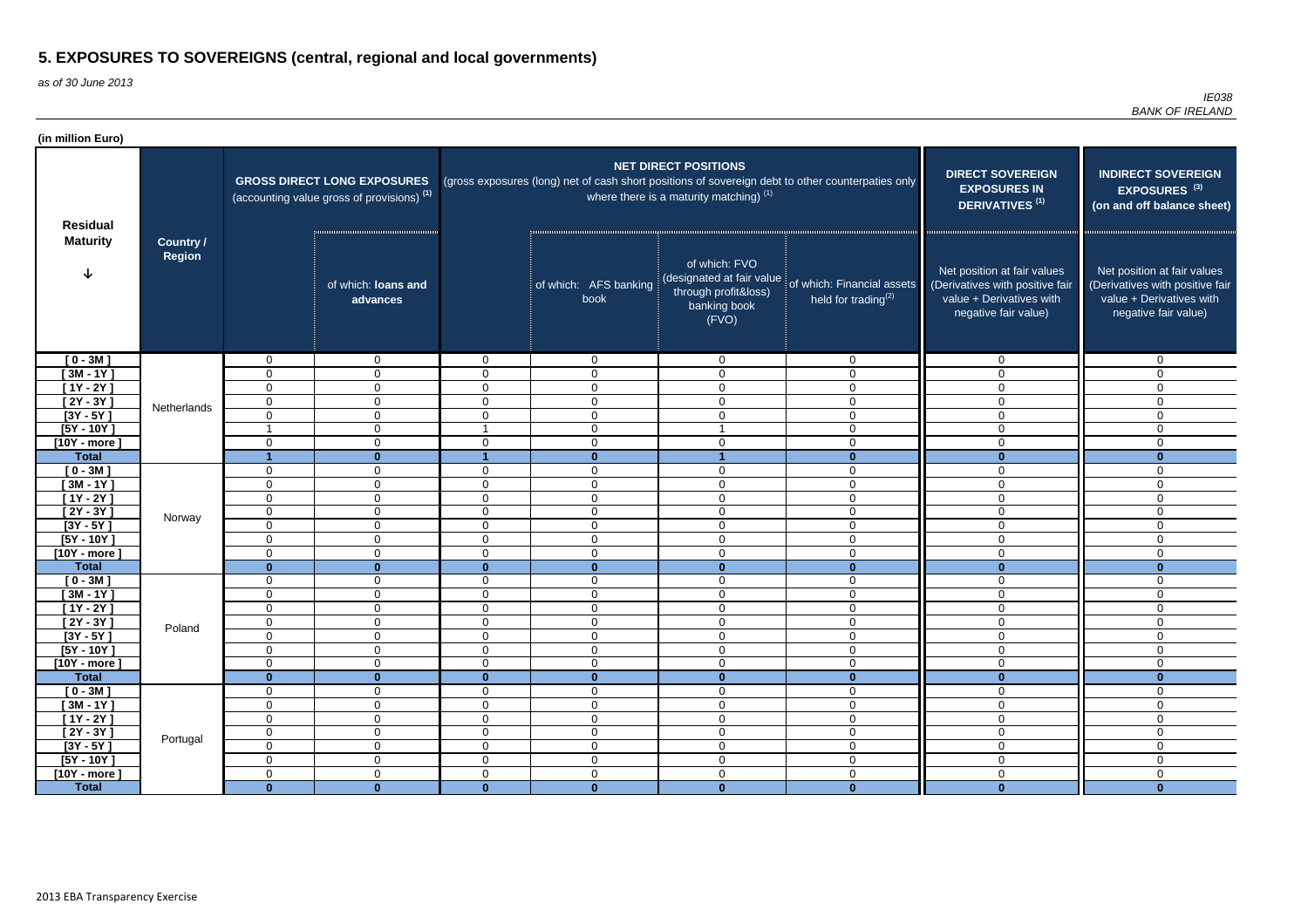as of 30 June 2013

| (in million Euro)          |                            |                                 |                                                                                             |                            |                                 |                                                                                             |                                                                                                   |                                                                                                                    |                                                                                                                    |
|----------------------------|----------------------------|---------------------------------|---------------------------------------------------------------------------------------------|----------------------------|---------------------------------|---------------------------------------------------------------------------------------------|---------------------------------------------------------------------------------------------------|--------------------------------------------------------------------------------------------------------------------|--------------------------------------------------------------------------------------------------------------------|
| <b>Residual</b>            |                            |                                 | <b>GROSS DIRECT LONG EXPOSURES</b><br>(accounting value gross of provisions) <sup>(1)</sup> |                            |                                 | <b>NET DIRECT POSITIONS</b><br>where there is a maturity matching) $(1)$                    | (gross exposures (long) net of cash short positions of sovereign debt to other counterpaties only | <b>DIRECT SOVEREIGN</b><br><b>EXPOSURES IN</b><br>DERIVATIVES <sup>(1)</sup>                                       | <b>INDIRECT SOVEREIGN</b><br>EXPOSURES <sup>(3)</sup><br>(on and off balance sheet)                                |
| <b>Maturity</b>            | <b>Country /</b><br>Region |                                 | of which: loans and<br>advances                                                             |                            | of which: AFS banking<br>book   | of which: FVO<br>(designated at fair value<br>through profit&loss)<br>banking book<br>(FVO) | of which: Financial assets<br>held for trading $(2)$                                              | Net position at fair values<br>(Derivatives with positive fair<br>value + Derivatives with<br>negative fair value) | Net position at fair values<br>(Derivatives with positive fair<br>value + Derivatives with<br>negative fair value) |
| $[0 - 3M]$                 |                            | $\mathbf 0$                     | $\mathbf{0}$                                                                                | $\overline{0}$             | $\overline{0}$                  | $\mathbf 0$                                                                                 | $\mathbf 0$                                                                                       | $\Omega$                                                                                                           | $\mathbf{0}$                                                                                                       |
| $[3M - 1Y]$                |                            | 0                               | $\overline{0}$                                                                              | $\Omega$                   | $\mathbf 0$                     | $\mathbf 0$                                                                                 | $\mathbf 0$                                                                                       | $\Omega$                                                                                                           | $\Omega$                                                                                                           |
| $[1Y - 2Y]$                |                            | $\mathbf 0$                     | $\overline{0}$                                                                              | $\overline{0}$             | $\mathbf 0$                     | $\mathbf 0$                                                                                 | $\mathbf 0$                                                                                       | $\Omega$                                                                                                           | $\Omega$                                                                                                           |
| [2Y - 3Y ]                 | Romania                    | $\mathbf 0$                     | $\overline{0}$                                                                              | $\mathbf 0$                | $\mathbf 0$                     | $\mathbf 0$                                                                                 | $\overline{0}$                                                                                    | $\Omega$                                                                                                           | 0                                                                                                                  |
| $[3Y - 5Y]$                |                            | 0                               | $\overline{0}$                                                                              | $\mathbf 0$                | $\mathbf 0$                     | $\mathbf 0$                                                                                 | $\overline{0}$                                                                                    | $\mathbf 0$                                                                                                        | 0                                                                                                                  |
| $[5Y - 10Y]$               |                            | $\mathbf 0$                     | $\overline{0}$                                                                              | $\mathbf 0$                | $\overline{0}$                  | $\mathbf 0$                                                                                 | $\mathbf 0$                                                                                       | $\Omega$                                                                                                           | $\mathbf 0$                                                                                                        |
| $[10Y - more]$             |                            | 0                               | $\overline{0}$                                                                              | $\mathbf 0$                | $\mathbf 0$                     | $\mathbf 0$                                                                                 | $\mathbf 0$                                                                                       | $\mathbf 0$                                                                                                        | $\mathbf 0$                                                                                                        |
| <b>Total</b>               |                            | $\mathbf{0}$                    | $\mathbf{0}$                                                                                | $\mathbf{0}$               | $\mathbf{0}$                    | $\mathbf{0}$                                                                                | $\mathbf{0}$                                                                                      | $\mathbf{0}$                                                                                                       | $\mathbf{0}$                                                                                                       |
| $[0 - 3M]$                 |                            | 0                               | $\mathbf 0$                                                                                 | $\mathbf 0$                | $\mathbf 0$                     | $\mathbf 0$                                                                                 | $\mathbf 0$                                                                                       | $\Omega$                                                                                                           | 0                                                                                                                  |
| $[3M - 1Y]$<br>$[1Y - 2Y]$ |                            | 0                               | $\mathbf{0}$                                                                                | $\Omega$<br>$\Omega$       | $\mathbf 0$                     | $\mathbf 0$                                                                                 | $\mathbf 0$                                                                                       | $\mathbf{0}$<br>$\Omega$                                                                                           | 0                                                                                                                  |
| $[2Y - 3Y]$                |                            | $\mathbf 0$<br>$\mathbf 0$      | $\overline{0}$<br>$\overline{0}$                                                            | $\mathbf 0$                | $\mathbf 0$<br>$\mathbf 0$      | $\mathbf 0$<br>$\mathsf 0$                                                                  | $\mathbf 0$<br>$\overline{0}$                                                                     | $\Omega$                                                                                                           | $\overline{0}$<br>$\mathbf 0$                                                                                      |
| $[3Y - 5Y]$                | Slovakia                   | $\mathbf 0$                     | $\mathbf{0}$                                                                                | $\mathbf 0$                | $\mathbf 0$                     | $\mathbf 0$                                                                                 | $\mathbf 0$                                                                                       | $\overline{0}$                                                                                                     | $\mathbf 0$                                                                                                        |
| $[5Y - 10Y]$               |                            | 0                               | $\mathbf{0}$                                                                                | $\mathbf 0$                | $\mathbf 0$                     | $\mathbf 0$                                                                                 | $\mathbf 0$                                                                                       | $\Omega$                                                                                                           | $\mathbf 0$                                                                                                        |
| $[10Y - more]$             |                            | 0                               | $\overline{0}$                                                                              | $\Omega$                   | $\overline{0}$                  | $\mathbf 0$                                                                                 | $\mathbf 0$                                                                                       | $\overline{0}$                                                                                                     | $\mathbf 0$                                                                                                        |
| <b>Total</b>               |                            | $\mathbf{0}$                    | $\bf{0}$                                                                                    | $\mathbf{0}$               | $\mathbf{0}$                    | $\mathbf{0}$                                                                                | $\mathbf{0}$                                                                                      | $\mathbf{0}$                                                                                                       | $\mathbf{0}$                                                                                                       |
| $[0 - 3M]$                 |                            | 0                               | $\mathbf 0$                                                                                 | $\mathbf 0$                | $\mathbf 0$                     | $\mathbf 0$                                                                                 | $\mathbf 0$                                                                                       | $\mathbf 0$                                                                                                        | $\mathbf{0}$                                                                                                       |
| $[3M - 1Y]$                |                            | $\mathbf 0$                     | $\mathbf 0$                                                                                 | $\overline{0}$             | $\mathbf 0$                     | $\mathbf 0$                                                                                 | $\overline{0}$                                                                                    | $\overline{0}$                                                                                                     | 0                                                                                                                  |
| $[1Y - 2Y]$                |                            | 0                               | $\mathbf 0$                                                                                 | 0                          | $\overline{0}$                  | $\mathbf 0$                                                                                 | $\overline{0}$                                                                                    | $\mathbf{0}$                                                                                                       | 0                                                                                                                  |
| $[2Y - 3Y]$                | Slovenia                   | 0                               | $\overline{0}$                                                                              | $\mathbf 0$                | $\mathbf 0$                     | $\mathbf 0$                                                                                 | $\mathbf 0$                                                                                       | $\mathbf 0$                                                                                                        | $\mathbf 0$                                                                                                        |
| $[3Y - 5Y]$                |                            | $\mathbf 0$                     | $\overline{0}$                                                                              | $\mathbf 0$                | $\mathbf 0$                     | $\mathsf 0$                                                                                 | $\mathbf 0$                                                                                       | $\mathbf 0$                                                                                                        | $\mathbf{0}$                                                                                                       |
| $[5Y - 10Y]$               |                            | $\mathbf 0$                     | $\overline{0}$                                                                              | $\mathbf 0$                | $\mathbf 0$                     | $\mathsf 0$                                                                                 | $\mathbf 0$                                                                                       | $\mathbf 0$                                                                                                        | $\mathbf 0$                                                                                                        |
| $[10Y - more]$             |                            | $\mathbf 0$                     | $\overline{0}$                                                                              | $\mathbf 0$                | $\boldsymbol{0}$                | $\mathbf 0$                                                                                 | $\mathbf 0$                                                                                       | $\overline{0}$                                                                                                     | 0                                                                                                                  |
| <b>Total</b>               |                            | $\mathbf{0}$                    | $\mathbf{0}$                                                                                | $\mathbf{0}$               | $\mathbf{0}$                    | $\mathbf 0$                                                                                 | $\mathbf{0}$                                                                                      | $\mathbf{0}$                                                                                                       | $\mathbf{0}$                                                                                                       |
| $[0 - 3M]$                 |                            | $\mathbf 0$                     | $\overline{0}$                                                                              | $\overline{0}$             | $\overline{0}$                  | $\mathbf 0$                                                                                 | $\mathbf 0$                                                                                       | $\overline{0}$                                                                                                     | $\mathbf 0$                                                                                                        |
| $[3M - 1Y]$                |                            | $\mathbf 0$                     | $\overline{0}$                                                                              | $\mathbf 0$                | $\boldsymbol{0}$                | $\mathbf 0$                                                                                 | $\mathbf 0$                                                                                       | $\overline{0}$                                                                                                     | 0                                                                                                                  |
| $[1Y - 2Y]$<br>$[2Y - 3Y]$ |                            | $\mathbf 0$<br>$\boldsymbol{0}$ | $\overline{0}$<br>$\mathbf 0$                                                               | $\mathbf 0$<br>$\mathbf 0$ | $\mathbf 0$<br>$\boldsymbol{0}$ | $\mathbf 0$<br>$\pmb{0}$                                                                    | $\mathbf 0$<br>$\mathbf 0$                                                                        | $\mathbf 0$<br>$\mathbf 0$                                                                                         | 0<br>$\mathbf 0$                                                                                                   |
| $[3Y - 5Y]$                | Spain                      | $\overline{0}$                  | $\overline{0}$                                                                              | $\overline{0}$             | $\overline{0}$                  | $\mathbf 0$                                                                                 | $\mathbf 0$                                                                                       | $\overline{0}$                                                                                                     | $\overline{0}$                                                                                                     |
| $[5Y - 10Y]$               |                            | $\overline{0}$                  | $\mathbf 0$                                                                                 | $\overline{0}$             | $\boldsymbol{0}$                | $\mathbf 0$                                                                                 | $\mathbf 0$                                                                                       | $\overline{0}$                                                                                                     | $\mathbf 0$                                                                                                        |
| $[10Y - more]$             |                            | $\mathbf 0$                     | $\overline{0}$                                                                              | $\mathbf 0$                | $\mathbf 0$                     | $\mathsf 0$                                                                                 | $\mathbf 0$                                                                                       | $\overline{0}$                                                                                                     | $\mathbf 0$                                                                                                        |
| <b>Total</b>               |                            | $\mathbf{0}$                    | $\mathbf{0}$                                                                                | $\mathbf{0}$               | $\mathbf{0}$                    | $\mathbf{0}$                                                                                | $\mathbf{0}$                                                                                      | $\mathbf{0}$                                                                                                       | $\mathbf{0}$                                                                                                       |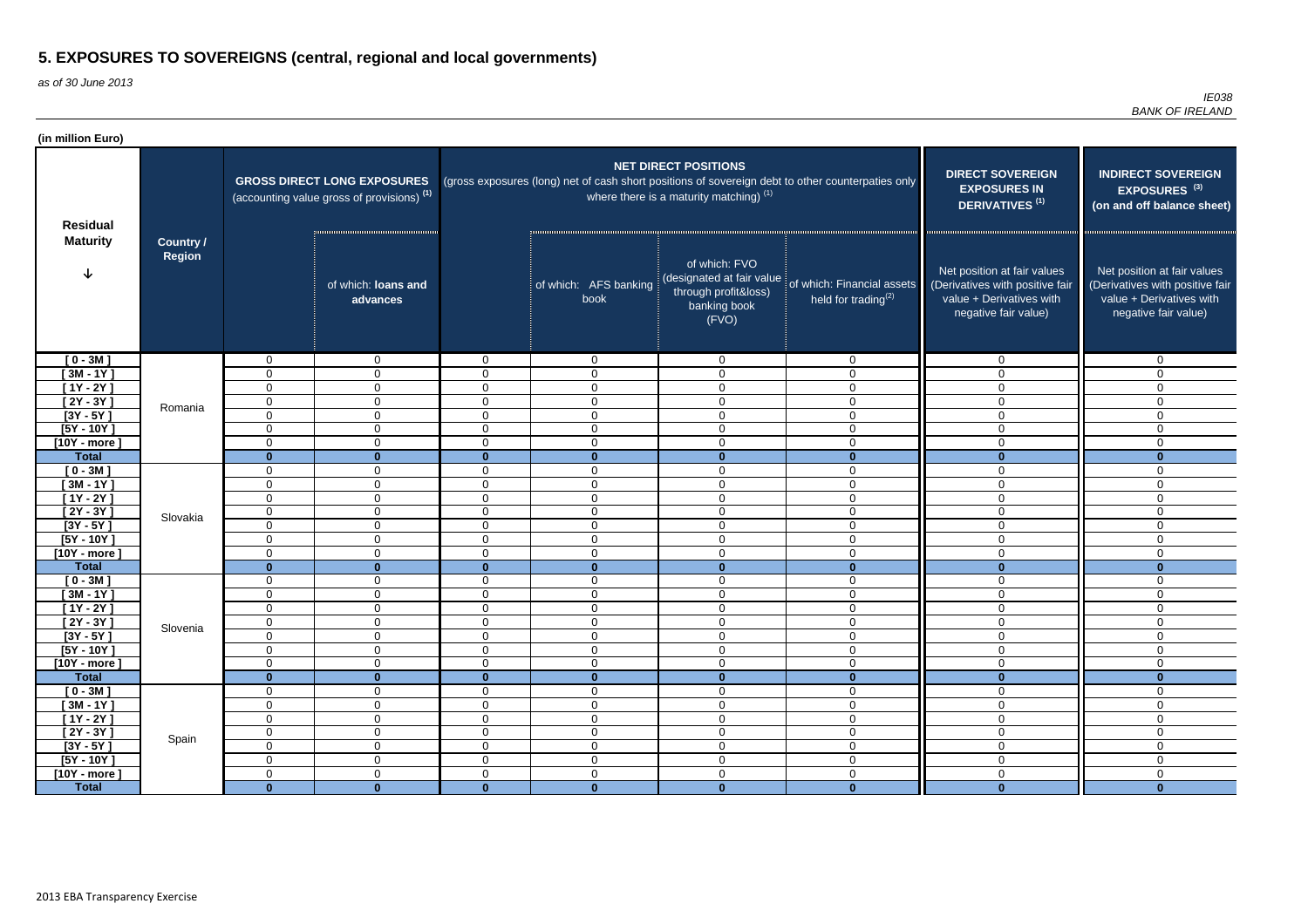as of 30 June 2013

| (in million Euro)              |                            |                             |                                                                                             |                             |                               |                                                                                             |                                                                                                   |                                                                                                                    |                                                                                                                    |
|--------------------------------|----------------------------|-----------------------------|---------------------------------------------------------------------------------------------|-----------------------------|-------------------------------|---------------------------------------------------------------------------------------------|---------------------------------------------------------------------------------------------------|--------------------------------------------------------------------------------------------------------------------|--------------------------------------------------------------------------------------------------------------------|
| <b>Residual</b>                |                            |                             | <b>GROSS DIRECT LONG EXPOSURES</b><br>(accounting value gross of provisions) <sup>(1)</sup> |                             |                               | <b>NET DIRECT POSITIONS</b><br>where there is a maturity matching) $(1)$                    | (gross exposures (long) net of cash short positions of sovereign debt to other counterpaties only | <b>DIRECT SOVEREIGN</b><br><b>EXPOSURES IN</b><br>DERIVATIVES <sup>(1)</sup>                                       | <b>INDIRECT SOVEREIGN</b><br>EXPOSURES <sup>(3)</sup><br>(on and off balance sheet)                                |
| <b>Maturity</b>                | <b>Country /</b><br>Region |                             | of which: loans and<br>advances                                                             |                             | of which: AFS banking<br>book | of which: FVO<br>(designated at fair value<br>through profit&loss)<br>banking book<br>(FVO) | of which: Financial assets<br>held for trading $(2)$                                              | Net position at fair values<br>(Derivatives with positive fair<br>value + Derivatives with<br>negative fair value) | Net position at fair values<br>(Derivatives with positive fair<br>value + Derivatives with<br>negative fair value) |
| $[0 - 3M]$                     |                            | $\mathbf 0$                 | $\mathbf{0}$                                                                                | $\overline{0}$              | $\overline{0}$                | $\mathbf 0$                                                                                 | $\mathbf 0$                                                                                       | $\Omega$                                                                                                           | $\mathbf{0}$                                                                                                       |
| $[3M - 1Y]$                    |                            | 0                           | $\mathbf{0}$                                                                                | $\Omega$                    | $\mathbf 0$                   | $\mathbf 0$                                                                                 | $\mathbf 0$                                                                                       | $\Omega$                                                                                                           | $\Omega$                                                                                                           |
| $[1Y - 2Y]$                    |                            | $\mathbf 0$                 | $\overline{0}$                                                                              | $\mathbf 0$                 | $\mathbf 0$                   | $\mathbf 0$                                                                                 | $\mathbf 0$                                                                                       | $\Omega$                                                                                                           | $\Omega$                                                                                                           |
| $[2Y - 3Y]$                    | Sweden                     | $\mathbf 0$                 | $\overline{0}$                                                                              | $\mathbf 0$                 | $\mathbf 0$                   | $\mathbf 0$                                                                                 | $\overline{0}$                                                                                    | $\Omega$                                                                                                           | 0                                                                                                                  |
| $[3Y - 5Y]$                    |                            | 0                           | $\overline{0}$                                                                              | $\mathbf 0$                 | $\mathbf 0$                   | $\mathbf 0$                                                                                 | $\overline{0}$                                                                                    | $\mathbf 0$                                                                                                        | 0                                                                                                                  |
| $[5Y - 10Y]$                   |                            | $\mathbf 0$                 | $\overline{0}$                                                                              | $\mathbf 0$                 | $\overline{0}$                | $\mathbf 0$                                                                                 | $\mathbf 0$                                                                                       | $\Omega$                                                                                                           | 0                                                                                                                  |
| $[10Y - more]$                 |                            | 0                           | $\overline{0}$                                                                              | $\mathbf 0$                 | $\mathbf 0$                   | $\mathbf 0$                                                                                 | $\mathbf 0$                                                                                       | $\mathbf 0$                                                                                                        | 0                                                                                                                  |
| <b>Total</b>                   |                            | $\mathbf{0}$                | $\mathbf{0}$                                                                                | $\mathbf{0}$                | $\mathbf{0}$                  | $\mathbf{0}$                                                                                | $\mathbf{0}$                                                                                      | $\mathbf{0}$<br>$\Omega$                                                                                           | $\mathbf{0}$                                                                                                       |
| $[0 - 3M]$                     |                            | 0                           | $\mathbf 0$                                                                                 | $\mathbf 0$<br>$\Omega$     | $\mathbf 0$                   | $\mathbf 0$                                                                                 | $\overline{0}$                                                                                    | $\mathbf{0}$                                                                                                       | 0                                                                                                                  |
| $[3M - 1Y]$<br>$[1Y - 2Y]$     |                            | 0<br>$\overline{0}$         | $\mathbf{0}$<br>$\overline{0}$                                                              | $\Omega$                    | $\overline{0}$<br>$\mathbf 0$ | $\mathbf 0$<br>$\mathbf 0$                                                                  | $\mathbf 0$<br>$\mathbf 0$                                                                        | $\Omega$                                                                                                           | 0<br>$\overline{0}$                                                                                                |
| $[2Y - 3Y]$                    |                            | $\overline{0}$              | $\overline{0}$                                                                              | $\mathbf 0$                 | $\mathbf 0$                   | $\mathsf 0$                                                                                 | $\overline{0}$                                                                                    | $\Omega$                                                                                                           | 0                                                                                                                  |
| $[3Y - 5Y]$                    | <b>United Kingdom</b>      | $\frac{116}{ }$             | $\mathbf{0}$                                                                                | 116                         | 116                           | $\mathbf 0$                                                                                 | $\mathbf 0$                                                                                       | $\overline{0}$                                                                                                     | 0                                                                                                                  |
| $[5Y - 10Y]$                   |                            | $\mathbf 0$                 | $\mathbf{0}$                                                                                | $\Omega$                    | $\overline{0}$                | $\mathbf 0$                                                                                 | $\mathbf 0$                                                                                       | $\Omega$                                                                                                           | 0                                                                                                                  |
| $[10Y - more]$                 |                            | $\overline{4}$              | $\overline{0}$                                                                              | 4                           | $\overline{0}$                | $\mathbf 0$                                                                                 | $\overline{4}$                                                                                    | $\overline{0}$                                                                                                     | 0                                                                                                                  |
| <b>Total</b>                   |                            | $\overline{120}$            | $\bf{0}$                                                                                    | $\overline{120}$            | $\overline{116}$              | $\mathbf{0}$                                                                                |                                                                                                   | $\mathbf{0}$                                                                                                       | $\bf{0}$                                                                                                           |
| $[0 - 3M]$                     |                            | $\mathbf 0$                 | $\mathbf 0$                                                                                 | $\mathbf 0$                 | $\mathbf 0$                   | $\mathbf 0$                                                                                 | $\overline{0}$                                                                                    | $\mathbf 0$                                                                                                        | $\mathbf{0}$                                                                                                       |
| $[3M - 1Y]$                    |                            | $\mathbf 0$                 | $\mathbf 0$                                                                                 | $\overline{0}$              | $\mathbf 0$                   | $\mathbf 0$                                                                                 | $\overline{0}$                                                                                    | $\overline{0}$                                                                                                     | 0                                                                                                                  |
| $[1Y - 2Y]$                    |                            | 0                           | $\mathbf 0$                                                                                 | 0                           | $\overline{0}$                | $\mathbf 0$                                                                                 | $\overline{0}$                                                                                    | $\mathbf{0}$                                                                                                       | 0                                                                                                                  |
| $[2Y - 3Y]$                    | Australia                  | 0                           | $\mathbf 0$                                                                                 | $\mathbf 0$                 | $\mathbf 0$                   | $\mathbf 0$                                                                                 | $\mathbf 0$                                                                                       | $\mathbf 0$                                                                                                        | $\mathbf 0$                                                                                                        |
| $[3Y - 5Y]$                    |                            | $\mathbf 0$                 | $\overline{0}$                                                                              | $\mathbf 0$                 | $\mathbf 0$                   | $\mathbf 0$                                                                                 | $\mathbf 0$                                                                                       | $\mathbf 0$                                                                                                        | $\mathbf{0}$                                                                                                       |
| $[5Y - 10Y]$                   |                            | $\mathbf 0$                 | $\overline{0}$                                                                              | $\mathbf 0$                 | $\mathbf 0$                   | $\mathsf 0$                                                                                 | $\mathbf 0$                                                                                       | $\mathbf 0$                                                                                                        | $\mathbf 0$                                                                                                        |
| $[10Y - more]$                 |                            | $\mathbf 0$                 | $\overline{0}$                                                                              | $\mathbf 0$                 | $\boldsymbol{0}$              | $\mathbf 0$                                                                                 | $\mathbf 0$                                                                                       | $\mathbf 0$                                                                                                        | 0                                                                                                                  |
| <b>Total</b>                   |                            | $\mathbf{0}$                | $\mathbf{0}$                                                                                | $\mathbf{0}$                | $\mathbf{0}$                  | $\mathbf{0}$                                                                                | $\mathbf{0}$                                                                                      | $\bullet$                                                                                                          | $\bf{0}$                                                                                                           |
| $[0 - 3M]$                     |                            | $\mathbf 0$                 | $\overline{0}$                                                                              | $\overline{0}$              | $\overline{0}$                | $\mathbf 0$                                                                                 | $\mathbf 0$                                                                                       | $\overline{0}$                                                                                                     | $\mathbf 0$                                                                                                        |
| $[3M - 1Y]$                    |                            | $\mathbf 0$                 | $\overline{0}$                                                                              | $\mathbf 0$                 | $\boldsymbol{0}$              | $\mathbf 0$                                                                                 | $\mathbf 0$                                                                                       | $\mathbf 0$                                                                                                        | 0                                                                                                                  |
| $[1Y - 2Y]$                    |                            | $\mathbf 0$                 | $\overline{0}$                                                                              | $\mathbf 0$                 | $\mathbf 0$                   | $\mathbf 0$                                                                                 | $\mathbf 0$                                                                                       | $\mathbf 0$                                                                                                        | 0                                                                                                                  |
| $[2Y - 3Y]$                    | Canada                     | $\boldsymbol{0}$            | $\mathsf{O}\xspace$                                                                         | $\mathbf 0$                 | $\boldsymbol{0}$              | $\mathbf 0$                                                                                 | $\mathbf 0$                                                                                       | $\mathbf 0$                                                                                                        | $\mathbf 0$                                                                                                        |
| $[3Y - 5Y]$                    |                            | $\overline{0}$              | $\overline{0}$                                                                              | $\overline{0}$              | $\overline{0}$                | $\mathbf 0$                                                                                 | $\mathbf 0$                                                                                       | $\overline{0}$                                                                                                     | $\mathbf 0$                                                                                                        |
| $[5Y - 10Y]$                   |                            | $\overline{0}$              | $\mathbf 0$                                                                                 | $\overline{0}$              | $\boldsymbol{0}$              | $\mathsf 0$                                                                                 | $\mathbf 0$                                                                                       | $\overline{0}$                                                                                                     | $\mathbf 0$                                                                                                        |
| $[10Y - more]$<br><b>Total</b> |                            | $\mathbf 0$<br>$\mathbf{0}$ | $\overline{0}$<br>$\mathbf{0}$                                                              | $\mathbf 0$<br>$\mathbf{0}$ | $\mathbf 0$<br>$\mathbf{0}$   | $\mathsf 0$<br>$\mathbf{0}$                                                                 | $\mathbf 0$<br>$\mathbf{0}$                                                                       | $\overline{0}$<br>$\mathbf{0}$                                                                                     | $\mathbf 0$                                                                                                        |
|                                |                            |                             |                                                                                             |                             |                               |                                                                                             |                                                                                                   |                                                                                                                    | $\mathbf{0}$                                                                                                       |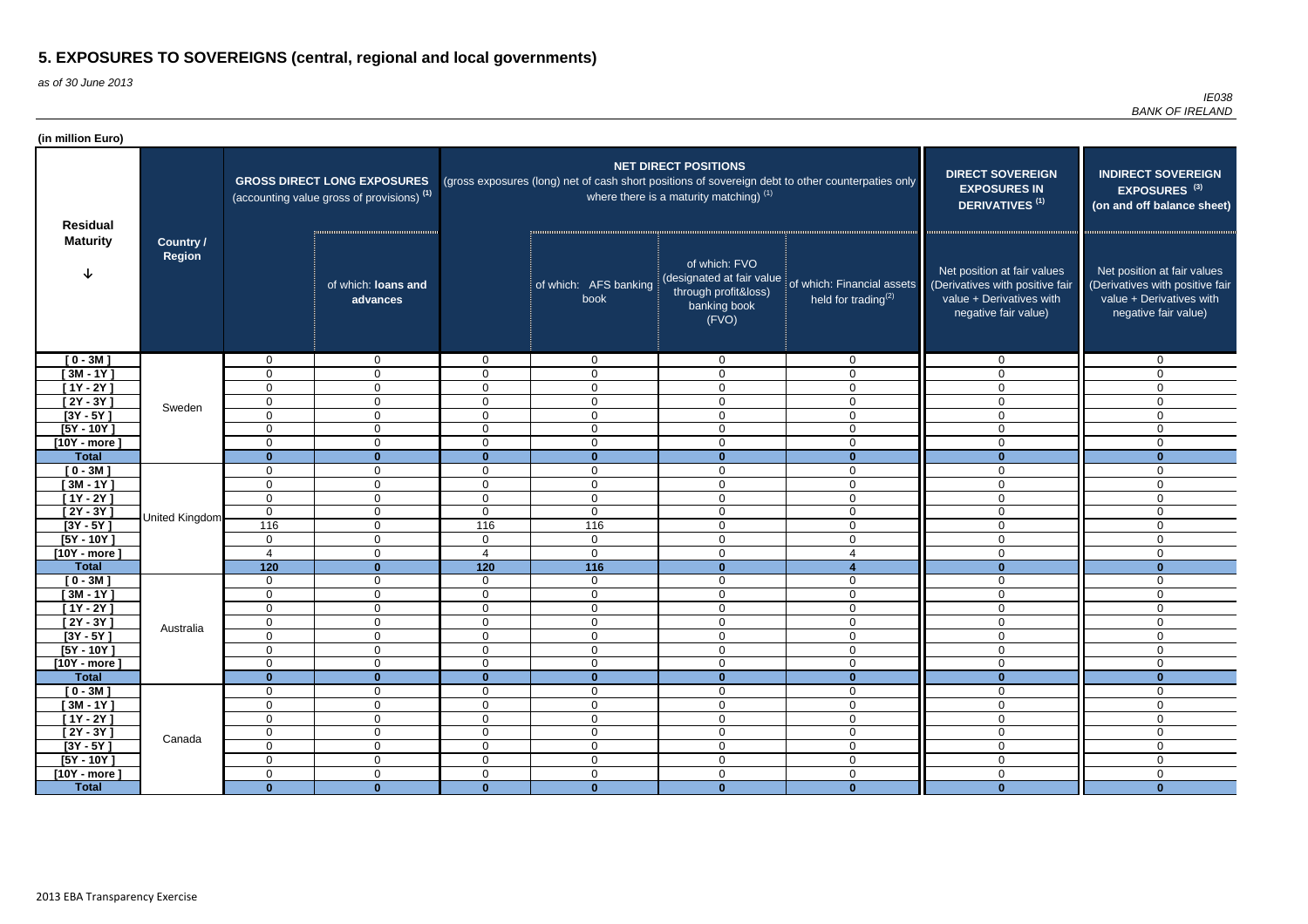as of 30 June 2013

| <b>NET DIRECT POSITIONS</b><br><b>DIRECT SOVEREIGN</b><br><b>INDIRECT SOVEREIGN</b><br>(gross exposures (long) net of cash short positions of sovereign debt to other counterpaties only<br><b>GROSS DIRECT LONG EXPOSURES</b><br><b>EXPOSURES IN</b><br>EXPOSURES <sup>(3)</sup><br>where there is a maturity matching) $(1)$<br>(accounting value gross of provisions) <sup>(1)</sup><br>DERIVATIVES <sup>(1)</sup><br>(on and off balance sheet)<br><b>Residual</b><br><b>Maturity</b><br><b>Country /</b><br>Region<br>of which: FVO<br>Net position at fair values<br>Net position at fair values<br>(designated at fair value<br>of which: Financial assets<br>of which: loans and<br>of which: AFS banking<br>(Derivatives with positive fair<br>(Derivatives with positive fair<br>through profit&loss)<br>held for trading $(2)$<br>value + Derivatives with<br>value + Derivatives with<br>book<br>advances<br>banking book<br>negative fair value)<br>negative fair value)<br>(FVO)<br>$[0 - 3M]$<br>$\mathbf{0}$<br>$\overline{0}$<br>$\overline{0}$<br>$\mathbf 0$<br>$\mathbf 0$<br>$\Omega$<br>$\overline{0}$<br>$\mathbf{0}$<br>$[3M - 1Y]$<br>0<br>$\mathbf{0}$<br>$\Omega$<br>$\mathbf 0$<br>$\mathbf 0$<br>$\mathbf 0$<br>$\Omega$<br>$\Omega$<br>$[1Y - 2Y]$<br>$\overline{0}$<br>$\mathbf 0$<br>$\overline{0}$<br>$\mathbf 0$<br>$\mathbf 0$<br>$\mathbf 0$<br>$\Omega$<br>$\Omega$<br>$[2Y - 3Y]$<br>$\mathbf 0$<br>$\overline{0}$<br>$\mathbf 0$<br>$\mathbf 0$<br>$\mathbf 0$<br>$\overline{0}$<br>$\Omega$<br>0<br>Hong Kong<br>$[3Y - 5Y]$<br>$\mathbf 0$<br>$\overline{0}$<br>$\overline{0}$<br>$\mathbf 0$<br>$\mathbf 0$<br>$\overline{0}$<br>$\mathbf 0$<br>0<br>$[5Y - 10Y]$<br>$\overline{0}$<br>$\overline{0}$<br>$\overline{0}$<br>$\mathbf 0$<br>$\mathbf 0$<br>$\mathbf 0$<br>$\Omega$<br>$\mathbf 0$<br>$\overline{0}$<br>$\mathbf 0$<br>$\mathbf 0$<br>$[10Y - more]$<br>0<br>$\mathbf 0$<br>$\mathbf 0$<br>$\mathbf 0$<br>$\mathbf 0$<br><b>Total</b><br>$\mathbf{0}$<br>$\mathbf{0}$<br>$\mathbf{0}$<br>$\mathbf{0}$<br>$\mathbf{0}$<br>$\mathbf{0}$<br>$\mathbf{0}$<br>$\mathbf{0}$<br>$\mathbf 0$<br>$[0 - 3M]$<br>$\mathbf 0$<br>$\mathbf 0$<br>$\mathbf 0$<br>$\mathbf 0$<br>$\Omega$<br>0<br>0<br>$[3M - 1Y]$<br>0<br>$\mathbf{0}$<br>$\Omega$<br>$\mathbf 0$<br>$\mathbf 0$<br>$\mathbf 0$<br>$\mathbf{0}$<br>0<br>$\mathbf 0$<br>[1Y - 2Y ]<br>$\mathbf 0$<br>$\overline{0}$<br>$\Omega$<br>$\mathbf 0$<br>$\mathbf 0$<br>$\Omega$<br>$\overline{0}$<br>$[2Y - 3Y]$<br>$\mathbf 0$<br>$\mathbf 0$<br>$\mathsf 0$<br>$\overline{0}$<br>$\mathbf 0$<br>$\overline{0}$<br>$\Omega$<br>0<br>Japan<br>$[3Y - 5Y]$<br>$\mathbf 0$<br>$\mathbf 0$<br>$\mathbf 0$<br>$\mathbf 0$<br>$\mathbf 0$<br>$\overline{0}$<br>$\mathbf{0}$<br>0<br>$[5Y - 10Y]$<br>$\mathbf 0$<br>$\mathbf 0$<br>$\mathbf 0$<br>$\mathbf 0$<br>0<br>$\mathbf{0}$<br>$\Omega$<br>0<br>$\mathbf 0$<br>$[10Y - more]$<br>0<br>$\overline{0}$<br>$\Omega$<br>$\overline{0}$<br>$\mathbf 0$<br>$\overline{0}$<br>0<br>$\mathbf{0}$<br>$\mathbf{0}$<br><b>Total</b><br>$\mathbf{0}$<br>$\mathbf{0}$<br>$\mathbf{0}$<br>$\mathbf{0}$<br>$\bf{0}$<br>$\bf{0}$<br>$[0 - 3M]$<br>$\mathbf 0$<br>$\mathbf 0$<br>$\overline{0}$<br>$\mathbf 0$<br>- 1<br>$\mathbf{0}$<br>- 1<br>$\overline{0}$<br>$[3M - 1Y]$<br>$\mathbf 0$<br>$\mathbf 0$<br>$\overline{0}$<br>$\overline{\phantom{a}}$<br>0<br>184<br>184<br>$[1Y - 2Y]$<br>184<br>$\mathbf 0$<br>$\overline{0}$<br>$\mathbf 0$<br>$\mathbf{0}$<br>0<br>$[2Y - 3Y]$<br>$\overline{0}$<br>$\mathbf 0$<br>$\overline{0}$<br>$\mathbf 0$<br>$\mathbf 0$<br>$\mathbf 0$<br>$\mathbf 0$<br>$\overline{0}$<br><b>U.S.</b><br>$\overline{7}$<br>$[3Y - 5Y]$<br>$\overline{7}$<br>$\overline{7}$<br>$\overline{0}$<br>$\mathbf 0$<br>$\mathsf 0$<br>$\mathbf 0$<br>$\mathbf{0}$<br>11<br>$\overline{0}$<br>11<br>$\mathbf 0$<br>$\mathsf 0$<br>11<br>$\mathbf 0$<br>$[5Y - 10Y]$<br>$\mathbf 0$<br>$\mathbf 0$<br>$\overline{0}$<br>$\mathbf 0$<br>$\boldsymbol{0}$<br>$\mathbf 0$<br>$\boldsymbol{0}$<br>$\mathbf 0$<br>$[10Y - more]$<br>0<br>$\overline{2}$<br>204<br>204<br>$\mathbf 0$<br>202<br>$\mathbf{0}$<br><b>Total</b><br>$\mathbf{0}$<br>$\mathbf{0}$<br>$\overline{0}$<br>$\overline{0}$<br>$\boldsymbol{0}$<br>$[0 - 3M]$<br>$\overline{0}$<br>$\mathbf 0$<br>$\mathbf 0$<br>$\overline{0}$<br>$\mathbf 0$<br>$[3M - 1Y]$<br>$\mathbf 0$<br>$\overline{0}$<br>$\boldsymbol{0}$<br>$\mathbf 0$<br>$\mathbf 0$<br>$\mathbf 0$<br>$\mathbf 0$<br>0<br>$[1Y - 2Y]$<br>$\overline{0}$<br>$\mathbf 0$<br>$\mathbf 0$<br>$\mathbf 0$<br>$\mathbf 0$<br>$\mathbf 0$<br>$\mathbf 0$<br>0<br>$\mathsf{O}\xspace$<br>$\pmb{0}$<br>$[2Y - 3Y]$<br>$\boldsymbol{0}$<br>$\mathbf 0$<br>$\boldsymbol{0}$<br>$\mathbf 0$<br>$\mathbf 0$<br>$\mathbf 0$<br>Switzerland<br>$[3Y - 5Y]$<br>$\overline{0}$<br>$\overline{0}$<br>$\overline{0}$<br>$\overline{0}$<br>$\mathbf 0$<br>$\overline{0}$<br>$\overline{0}$<br>$\mathbf 0$<br>$\mathbf 0$<br>$\pmb{0}$<br>$\overline{0}$<br>$\mathbf 0$<br>$\boldsymbol{0}$<br>$\mathbf 0$<br>$[5Y - 10Y]$<br>$\mathbf 0$<br>$\mathbf 0$<br>$\mathbf 0$<br>$\overline{0}$<br>$\mathbf 0$<br>$\mathbf 0$<br>$\mathsf 0$<br>$\mathbf 0$<br>$\mathbf 0$<br>$[10Y - more]$<br>$\mathbf 0$ | (in million Euro) |              |              |              |              |              |              |              |              |
|-----------------------------------------------------------------------------------------------------------------------------------------------------------------------------------------------------------------------------------------------------------------------------------------------------------------------------------------------------------------------------------------------------------------------------------------------------------------------------------------------------------------------------------------------------------------------------------------------------------------------------------------------------------------------------------------------------------------------------------------------------------------------------------------------------------------------------------------------------------------------------------------------------------------------------------------------------------------------------------------------------------------------------------------------------------------------------------------------------------------------------------------------------------------------------------------------------------------------------------------------------------------------------------------------------------------------------------------------------------------------------------------------------------------------------------------------------------------------------------------------------------------------------------------------------------------------------------------------------------------------------------------------------------------------------------------------------------------------------------------------------------------------------------------------------------------------------------------------------------------------------------------------------------------------------------------------------------------------------------------------------------------------------------------------------------------------------------------------------------------------------------------------------------------------------------------------------------------------------------------------------------------------------------------------------------------------------------------------------------------------------------------------------------------------------------------------------------------------------------------------------------------------------------------------------------------------------------------------------------------------------------------------------------------------------------------------------------------------------------------------------------------------------------------------------------------------------------------------------------------------------------------------------------------------------------------------------------------------------------------------------------------------------------------------------------------------------------------------------------------------------------------------------------------------------------------------------------------------------------------------------------------------------------------------------------------------------------------------------------------------------------------------------------------------------------------------------------------------------------------------------------------------------------------------------------------------------------------------------------------------------------------------------------------------------------------------------------------------------------------------------------------------------------------------------------------------------------------------------------------------------------------------------------------------------------------------------------------------------------------------------------------------------------------------------------------------------------------------------------------------------------------------------------------------------------------------------------------------------------------------------------------------------------------------------------------------------------------------------------------------------------------------------------------------------------------------------------------------------------------------------------------------------------------------------------------------------------------------------------------------------------------------------------------------------------------------------------------------------------------------------------------------------------------------------------------------------------------------------------------------------------------------------------------------------------------------------------------------------------------------------------------------------------------------------------------------------------------------------------------------------------------------------------------------------------------------------------------------------------------------------------------------|-------------------|--------------|--------------|--------------|--------------|--------------|--------------|--------------|--------------|
|                                                                                                                                                                                                                                                                                                                                                                                                                                                                                                                                                                                                                                                                                                                                                                                                                                                                                                                                                                                                                                                                                                                                                                                                                                                                                                                                                                                                                                                                                                                                                                                                                                                                                                                                                                                                                                                                                                                                                                                                                                                                                                                                                                                                                                                                                                                                                                                                                                                                                                                                                                                                                                                                                                                                                                                                                                                                                                                                                                                                                                                                                                                                                                                                                                                                                                                                                                                                                                                                                                                                                                                                                                                                                                                                                                                                                                                                                                                                                                                                                                                                                                                                                                                                                                                                                                                                                                                                                                                                                                                                                                                                                                                                                                                                                                                                                                                                                                                                                                                                                                                                                                                                                                                                                                                                       |                   |              |              |              |              |              |              |              |              |
|                                                                                                                                                                                                                                                                                                                                                                                                                                                                                                                                                                                                                                                                                                                                                                                                                                                                                                                                                                                                                                                                                                                                                                                                                                                                                                                                                                                                                                                                                                                                                                                                                                                                                                                                                                                                                                                                                                                                                                                                                                                                                                                                                                                                                                                                                                                                                                                                                                                                                                                                                                                                                                                                                                                                                                                                                                                                                                                                                                                                                                                                                                                                                                                                                                                                                                                                                                                                                                                                                                                                                                                                                                                                                                                                                                                                                                                                                                                                                                                                                                                                                                                                                                                                                                                                                                                                                                                                                                                                                                                                                                                                                                                                                                                                                                                                                                                                                                                                                                                                                                                                                                                                                                                                                                                                       |                   |              |              |              |              |              |              |              |              |
|                                                                                                                                                                                                                                                                                                                                                                                                                                                                                                                                                                                                                                                                                                                                                                                                                                                                                                                                                                                                                                                                                                                                                                                                                                                                                                                                                                                                                                                                                                                                                                                                                                                                                                                                                                                                                                                                                                                                                                                                                                                                                                                                                                                                                                                                                                                                                                                                                                                                                                                                                                                                                                                                                                                                                                                                                                                                                                                                                                                                                                                                                                                                                                                                                                                                                                                                                                                                                                                                                                                                                                                                                                                                                                                                                                                                                                                                                                                                                                                                                                                                                                                                                                                                                                                                                                                                                                                                                                                                                                                                                                                                                                                                                                                                                                                                                                                                                                                                                                                                                                                                                                                                                                                                                                                                       |                   |              |              |              |              |              |              |              |              |
|                                                                                                                                                                                                                                                                                                                                                                                                                                                                                                                                                                                                                                                                                                                                                                                                                                                                                                                                                                                                                                                                                                                                                                                                                                                                                                                                                                                                                                                                                                                                                                                                                                                                                                                                                                                                                                                                                                                                                                                                                                                                                                                                                                                                                                                                                                                                                                                                                                                                                                                                                                                                                                                                                                                                                                                                                                                                                                                                                                                                                                                                                                                                                                                                                                                                                                                                                                                                                                                                                                                                                                                                                                                                                                                                                                                                                                                                                                                                                                                                                                                                                                                                                                                                                                                                                                                                                                                                                                                                                                                                                                                                                                                                                                                                                                                                                                                                                                                                                                                                                                                                                                                                                                                                                                                                       |                   |              |              |              |              |              |              |              |              |
|                                                                                                                                                                                                                                                                                                                                                                                                                                                                                                                                                                                                                                                                                                                                                                                                                                                                                                                                                                                                                                                                                                                                                                                                                                                                                                                                                                                                                                                                                                                                                                                                                                                                                                                                                                                                                                                                                                                                                                                                                                                                                                                                                                                                                                                                                                                                                                                                                                                                                                                                                                                                                                                                                                                                                                                                                                                                                                                                                                                                                                                                                                                                                                                                                                                                                                                                                                                                                                                                                                                                                                                                                                                                                                                                                                                                                                                                                                                                                                                                                                                                                                                                                                                                                                                                                                                                                                                                                                                                                                                                                                                                                                                                                                                                                                                                                                                                                                                                                                                                                                                                                                                                                                                                                                                                       |                   |              |              |              |              |              |              |              |              |
|                                                                                                                                                                                                                                                                                                                                                                                                                                                                                                                                                                                                                                                                                                                                                                                                                                                                                                                                                                                                                                                                                                                                                                                                                                                                                                                                                                                                                                                                                                                                                                                                                                                                                                                                                                                                                                                                                                                                                                                                                                                                                                                                                                                                                                                                                                                                                                                                                                                                                                                                                                                                                                                                                                                                                                                                                                                                                                                                                                                                                                                                                                                                                                                                                                                                                                                                                                                                                                                                                                                                                                                                                                                                                                                                                                                                                                                                                                                                                                                                                                                                                                                                                                                                                                                                                                                                                                                                                                                                                                                                                                                                                                                                                                                                                                                                                                                                                                                                                                                                                                                                                                                                                                                                                                                                       |                   |              |              |              |              |              |              |              |              |
|                                                                                                                                                                                                                                                                                                                                                                                                                                                                                                                                                                                                                                                                                                                                                                                                                                                                                                                                                                                                                                                                                                                                                                                                                                                                                                                                                                                                                                                                                                                                                                                                                                                                                                                                                                                                                                                                                                                                                                                                                                                                                                                                                                                                                                                                                                                                                                                                                                                                                                                                                                                                                                                                                                                                                                                                                                                                                                                                                                                                                                                                                                                                                                                                                                                                                                                                                                                                                                                                                                                                                                                                                                                                                                                                                                                                                                                                                                                                                                                                                                                                                                                                                                                                                                                                                                                                                                                                                                                                                                                                                                                                                                                                                                                                                                                                                                                                                                                                                                                                                                                                                                                                                                                                                                                                       |                   |              |              |              |              |              |              |              |              |
|                                                                                                                                                                                                                                                                                                                                                                                                                                                                                                                                                                                                                                                                                                                                                                                                                                                                                                                                                                                                                                                                                                                                                                                                                                                                                                                                                                                                                                                                                                                                                                                                                                                                                                                                                                                                                                                                                                                                                                                                                                                                                                                                                                                                                                                                                                                                                                                                                                                                                                                                                                                                                                                                                                                                                                                                                                                                                                                                                                                                                                                                                                                                                                                                                                                                                                                                                                                                                                                                                                                                                                                                                                                                                                                                                                                                                                                                                                                                                                                                                                                                                                                                                                                                                                                                                                                                                                                                                                                                                                                                                                                                                                                                                                                                                                                                                                                                                                                                                                                                                                                                                                                                                                                                                                                                       |                   |              |              |              |              |              |              |              |              |
|                                                                                                                                                                                                                                                                                                                                                                                                                                                                                                                                                                                                                                                                                                                                                                                                                                                                                                                                                                                                                                                                                                                                                                                                                                                                                                                                                                                                                                                                                                                                                                                                                                                                                                                                                                                                                                                                                                                                                                                                                                                                                                                                                                                                                                                                                                                                                                                                                                                                                                                                                                                                                                                                                                                                                                                                                                                                                                                                                                                                                                                                                                                                                                                                                                                                                                                                                                                                                                                                                                                                                                                                                                                                                                                                                                                                                                                                                                                                                                                                                                                                                                                                                                                                                                                                                                                                                                                                                                                                                                                                                                                                                                                                                                                                                                                                                                                                                                                                                                                                                                                                                                                                                                                                                                                                       |                   |              |              |              |              |              |              |              |              |
|                                                                                                                                                                                                                                                                                                                                                                                                                                                                                                                                                                                                                                                                                                                                                                                                                                                                                                                                                                                                                                                                                                                                                                                                                                                                                                                                                                                                                                                                                                                                                                                                                                                                                                                                                                                                                                                                                                                                                                                                                                                                                                                                                                                                                                                                                                                                                                                                                                                                                                                                                                                                                                                                                                                                                                                                                                                                                                                                                                                                                                                                                                                                                                                                                                                                                                                                                                                                                                                                                                                                                                                                                                                                                                                                                                                                                                                                                                                                                                                                                                                                                                                                                                                                                                                                                                                                                                                                                                                                                                                                                                                                                                                                                                                                                                                                                                                                                                                                                                                                                                                                                                                                                                                                                                                                       |                   |              |              |              |              |              |              |              |              |
|                                                                                                                                                                                                                                                                                                                                                                                                                                                                                                                                                                                                                                                                                                                                                                                                                                                                                                                                                                                                                                                                                                                                                                                                                                                                                                                                                                                                                                                                                                                                                                                                                                                                                                                                                                                                                                                                                                                                                                                                                                                                                                                                                                                                                                                                                                                                                                                                                                                                                                                                                                                                                                                                                                                                                                                                                                                                                                                                                                                                                                                                                                                                                                                                                                                                                                                                                                                                                                                                                                                                                                                                                                                                                                                                                                                                                                                                                                                                                                                                                                                                                                                                                                                                                                                                                                                                                                                                                                                                                                                                                                                                                                                                                                                                                                                                                                                                                                                                                                                                                                                                                                                                                                                                                                                                       |                   |              |              |              |              |              |              |              |              |
|                                                                                                                                                                                                                                                                                                                                                                                                                                                                                                                                                                                                                                                                                                                                                                                                                                                                                                                                                                                                                                                                                                                                                                                                                                                                                                                                                                                                                                                                                                                                                                                                                                                                                                                                                                                                                                                                                                                                                                                                                                                                                                                                                                                                                                                                                                                                                                                                                                                                                                                                                                                                                                                                                                                                                                                                                                                                                                                                                                                                                                                                                                                                                                                                                                                                                                                                                                                                                                                                                                                                                                                                                                                                                                                                                                                                                                                                                                                                                                                                                                                                                                                                                                                                                                                                                                                                                                                                                                                                                                                                                                                                                                                                                                                                                                                                                                                                                                                                                                                                                                                                                                                                                                                                                                                                       |                   |              |              |              |              |              |              |              |              |
|                                                                                                                                                                                                                                                                                                                                                                                                                                                                                                                                                                                                                                                                                                                                                                                                                                                                                                                                                                                                                                                                                                                                                                                                                                                                                                                                                                                                                                                                                                                                                                                                                                                                                                                                                                                                                                                                                                                                                                                                                                                                                                                                                                                                                                                                                                                                                                                                                                                                                                                                                                                                                                                                                                                                                                                                                                                                                                                                                                                                                                                                                                                                                                                                                                                                                                                                                                                                                                                                                                                                                                                                                                                                                                                                                                                                                                                                                                                                                                                                                                                                                                                                                                                                                                                                                                                                                                                                                                                                                                                                                                                                                                                                                                                                                                                                                                                                                                                                                                                                                                                                                                                                                                                                                                                                       |                   |              |              |              |              |              |              |              |              |
|                                                                                                                                                                                                                                                                                                                                                                                                                                                                                                                                                                                                                                                                                                                                                                                                                                                                                                                                                                                                                                                                                                                                                                                                                                                                                                                                                                                                                                                                                                                                                                                                                                                                                                                                                                                                                                                                                                                                                                                                                                                                                                                                                                                                                                                                                                                                                                                                                                                                                                                                                                                                                                                                                                                                                                                                                                                                                                                                                                                                                                                                                                                                                                                                                                                                                                                                                                                                                                                                                                                                                                                                                                                                                                                                                                                                                                                                                                                                                                                                                                                                                                                                                                                                                                                                                                                                                                                                                                                                                                                                                                                                                                                                                                                                                                                                                                                                                                                                                                                                                                                                                                                                                                                                                                                                       |                   |              |              |              |              |              |              |              |              |
|                                                                                                                                                                                                                                                                                                                                                                                                                                                                                                                                                                                                                                                                                                                                                                                                                                                                                                                                                                                                                                                                                                                                                                                                                                                                                                                                                                                                                                                                                                                                                                                                                                                                                                                                                                                                                                                                                                                                                                                                                                                                                                                                                                                                                                                                                                                                                                                                                                                                                                                                                                                                                                                                                                                                                                                                                                                                                                                                                                                                                                                                                                                                                                                                                                                                                                                                                                                                                                                                                                                                                                                                                                                                                                                                                                                                                                                                                                                                                                                                                                                                                                                                                                                                                                                                                                                                                                                                                                                                                                                                                                                                                                                                                                                                                                                                                                                                                                                                                                                                                                                                                                                                                                                                                                                                       |                   |              |              |              |              |              |              |              |              |
|                                                                                                                                                                                                                                                                                                                                                                                                                                                                                                                                                                                                                                                                                                                                                                                                                                                                                                                                                                                                                                                                                                                                                                                                                                                                                                                                                                                                                                                                                                                                                                                                                                                                                                                                                                                                                                                                                                                                                                                                                                                                                                                                                                                                                                                                                                                                                                                                                                                                                                                                                                                                                                                                                                                                                                                                                                                                                                                                                                                                                                                                                                                                                                                                                                                                                                                                                                                                                                                                                                                                                                                                                                                                                                                                                                                                                                                                                                                                                                                                                                                                                                                                                                                                                                                                                                                                                                                                                                                                                                                                                                                                                                                                                                                                                                                                                                                                                                                                                                                                                                                                                                                                                                                                                                                                       |                   |              |              |              |              |              |              |              |              |
|                                                                                                                                                                                                                                                                                                                                                                                                                                                                                                                                                                                                                                                                                                                                                                                                                                                                                                                                                                                                                                                                                                                                                                                                                                                                                                                                                                                                                                                                                                                                                                                                                                                                                                                                                                                                                                                                                                                                                                                                                                                                                                                                                                                                                                                                                                                                                                                                                                                                                                                                                                                                                                                                                                                                                                                                                                                                                                                                                                                                                                                                                                                                                                                                                                                                                                                                                                                                                                                                                                                                                                                                                                                                                                                                                                                                                                                                                                                                                                                                                                                                                                                                                                                                                                                                                                                                                                                                                                                                                                                                                                                                                                                                                                                                                                                                                                                                                                                                                                                                                                                                                                                                                                                                                                                                       |                   |              |              |              |              |              |              |              |              |
|                                                                                                                                                                                                                                                                                                                                                                                                                                                                                                                                                                                                                                                                                                                                                                                                                                                                                                                                                                                                                                                                                                                                                                                                                                                                                                                                                                                                                                                                                                                                                                                                                                                                                                                                                                                                                                                                                                                                                                                                                                                                                                                                                                                                                                                                                                                                                                                                                                                                                                                                                                                                                                                                                                                                                                                                                                                                                                                                                                                                                                                                                                                                                                                                                                                                                                                                                                                                                                                                                                                                                                                                                                                                                                                                                                                                                                                                                                                                                                                                                                                                                                                                                                                                                                                                                                                                                                                                                                                                                                                                                                                                                                                                                                                                                                                                                                                                                                                                                                                                                                                                                                                                                                                                                                                                       |                   |              |              |              |              |              |              |              |              |
|                                                                                                                                                                                                                                                                                                                                                                                                                                                                                                                                                                                                                                                                                                                                                                                                                                                                                                                                                                                                                                                                                                                                                                                                                                                                                                                                                                                                                                                                                                                                                                                                                                                                                                                                                                                                                                                                                                                                                                                                                                                                                                                                                                                                                                                                                                                                                                                                                                                                                                                                                                                                                                                                                                                                                                                                                                                                                                                                                                                                                                                                                                                                                                                                                                                                                                                                                                                                                                                                                                                                                                                                                                                                                                                                                                                                                                                                                                                                                                                                                                                                                                                                                                                                                                                                                                                                                                                                                                                                                                                                                                                                                                                                                                                                                                                                                                                                                                                                                                                                                                                                                                                                                                                                                                                                       |                   |              |              |              |              |              |              |              |              |
|                                                                                                                                                                                                                                                                                                                                                                                                                                                                                                                                                                                                                                                                                                                                                                                                                                                                                                                                                                                                                                                                                                                                                                                                                                                                                                                                                                                                                                                                                                                                                                                                                                                                                                                                                                                                                                                                                                                                                                                                                                                                                                                                                                                                                                                                                                                                                                                                                                                                                                                                                                                                                                                                                                                                                                                                                                                                                                                                                                                                                                                                                                                                                                                                                                                                                                                                                                                                                                                                                                                                                                                                                                                                                                                                                                                                                                                                                                                                                                                                                                                                                                                                                                                                                                                                                                                                                                                                                                                                                                                                                                                                                                                                                                                                                                                                                                                                                                                                                                                                                                                                                                                                                                                                                                                                       |                   |              |              |              |              |              |              |              |              |
|                                                                                                                                                                                                                                                                                                                                                                                                                                                                                                                                                                                                                                                                                                                                                                                                                                                                                                                                                                                                                                                                                                                                                                                                                                                                                                                                                                                                                                                                                                                                                                                                                                                                                                                                                                                                                                                                                                                                                                                                                                                                                                                                                                                                                                                                                                                                                                                                                                                                                                                                                                                                                                                                                                                                                                                                                                                                                                                                                                                                                                                                                                                                                                                                                                                                                                                                                                                                                                                                                                                                                                                                                                                                                                                                                                                                                                                                                                                                                                                                                                                                                                                                                                                                                                                                                                                                                                                                                                                                                                                                                                                                                                                                                                                                                                                                                                                                                                                                                                                                                                                                                                                                                                                                                                                                       |                   |              |              |              |              |              |              |              |              |
|                                                                                                                                                                                                                                                                                                                                                                                                                                                                                                                                                                                                                                                                                                                                                                                                                                                                                                                                                                                                                                                                                                                                                                                                                                                                                                                                                                                                                                                                                                                                                                                                                                                                                                                                                                                                                                                                                                                                                                                                                                                                                                                                                                                                                                                                                                                                                                                                                                                                                                                                                                                                                                                                                                                                                                                                                                                                                                                                                                                                                                                                                                                                                                                                                                                                                                                                                                                                                                                                                                                                                                                                                                                                                                                                                                                                                                                                                                                                                                                                                                                                                                                                                                                                                                                                                                                                                                                                                                                                                                                                                                                                                                                                                                                                                                                                                                                                                                                                                                                                                                                                                                                                                                                                                                                                       |                   |              |              |              |              |              |              |              |              |
|                                                                                                                                                                                                                                                                                                                                                                                                                                                                                                                                                                                                                                                                                                                                                                                                                                                                                                                                                                                                                                                                                                                                                                                                                                                                                                                                                                                                                                                                                                                                                                                                                                                                                                                                                                                                                                                                                                                                                                                                                                                                                                                                                                                                                                                                                                                                                                                                                                                                                                                                                                                                                                                                                                                                                                                                                                                                                                                                                                                                                                                                                                                                                                                                                                                                                                                                                                                                                                                                                                                                                                                                                                                                                                                                                                                                                                                                                                                                                                                                                                                                                                                                                                                                                                                                                                                                                                                                                                                                                                                                                                                                                                                                                                                                                                                                                                                                                                                                                                                                                                                                                                                                                                                                                                                                       |                   |              |              |              |              |              |              |              |              |
|                                                                                                                                                                                                                                                                                                                                                                                                                                                                                                                                                                                                                                                                                                                                                                                                                                                                                                                                                                                                                                                                                                                                                                                                                                                                                                                                                                                                                                                                                                                                                                                                                                                                                                                                                                                                                                                                                                                                                                                                                                                                                                                                                                                                                                                                                                                                                                                                                                                                                                                                                                                                                                                                                                                                                                                                                                                                                                                                                                                                                                                                                                                                                                                                                                                                                                                                                                                                                                                                                                                                                                                                                                                                                                                                                                                                                                                                                                                                                                                                                                                                                                                                                                                                                                                                                                                                                                                                                                                                                                                                                                                                                                                                                                                                                                                                                                                                                                                                                                                                                                                                                                                                                                                                                                                                       |                   |              |              |              |              |              |              |              |              |
|                                                                                                                                                                                                                                                                                                                                                                                                                                                                                                                                                                                                                                                                                                                                                                                                                                                                                                                                                                                                                                                                                                                                                                                                                                                                                                                                                                                                                                                                                                                                                                                                                                                                                                                                                                                                                                                                                                                                                                                                                                                                                                                                                                                                                                                                                                                                                                                                                                                                                                                                                                                                                                                                                                                                                                                                                                                                                                                                                                                                                                                                                                                                                                                                                                                                                                                                                                                                                                                                                                                                                                                                                                                                                                                                                                                                                                                                                                                                                                                                                                                                                                                                                                                                                                                                                                                                                                                                                                                                                                                                                                                                                                                                                                                                                                                                                                                                                                                                                                                                                                                                                                                                                                                                                                                                       |                   |              |              |              |              |              |              |              |              |
|                                                                                                                                                                                                                                                                                                                                                                                                                                                                                                                                                                                                                                                                                                                                                                                                                                                                                                                                                                                                                                                                                                                                                                                                                                                                                                                                                                                                                                                                                                                                                                                                                                                                                                                                                                                                                                                                                                                                                                                                                                                                                                                                                                                                                                                                                                                                                                                                                                                                                                                                                                                                                                                                                                                                                                                                                                                                                                                                                                                                                                                                                                                                                                                                                                                                                                                                                                                                                                                                                                                                                                                                                                                                                                                                                                                                                                                                                                                                                                                                                                                                                                                                                                                                                                                                                                                                                                                                                                                                                                                                                                                                                                                                                                                                                                                                                                                                                                                                                                                                                                                                                                                                                                                                                                                                       |                   |              |              |              |              |              |              |              |              |
|                                                                                                                                                                                                                                                                                                                                                                                                                                                                                                                                                                                                                                                                                                                                                                                                                                                                                                                                                                                                                                                                                                                                                                                                                                                                                                                                                                                                                                                                                                                                                                                                                                                                                                                                                                                                                                                                                                                                                                                                                                                                                                                                                                                                                                                                                                                                                                                                                                                                                                                                                                                                                                                                                                                                                                                                                                                                                                                                                                                                                                                                                                                                                                                                                                                                                                                                                                                                                                                                                                                                                                                                                                                                                                                                                                                                                                                                                                                                                                                                                                                                                                                                                                                                                                                                                                                                                                                                                                                                                                                                                                                                                                                                                                                                                                                                                                                                                                                                                                                                                                                                                                                                                                                                                                                                       |                   |              |              |              |              |              |              |              |              |
|                                                                                                                                                                                                                                                                                                                                                                                                                                                                                                                                                                                                                                                                                                                                                                                                                                                                                                                                                                                                                                                                                                                                                                                                                                                                                                                                                                                                                                                                                                                                                                                                                                                                                                                                                                                                                                                                                                                                                                                                                                                                                                                                                                                                                                                                                                                                                                                                                                                                                                                                                                                                                                                                                                                                                                                                                                                                                                                                                                                                                                                                                                                                                                                                                                                                                                                                                                                                                                                                                                                                                                                                                                                                                                                                                                                                                                                                                                                                                                                                                                                                                                                                                                                                                                                                                                                                                                                                                                                                                                                                                                                                                                                                                                                                                                                                                                                                                                                                                                                                                                                                                                                                                                                                                                                                       |                   |              |              |              |              |              |              |              |              |
|                                                                                                                                                                                                                                                                                                                                                                                                                                                                                                                                                                                                                                                                                                                                                                                                                                                                                                                                                                                                                                                                                                                                                                                                                                                                                                                                                                                                                                                                                                                                                                                                                                                                                                                                                                                                                                                                                                                                                                                                                                                                                                                                                                                                                                                                                                                                                                                                                                                                                                                                                                                                                                                                                                                                                                                                                                                                                                                                                                                                                                                                                                                                                                                                                                                                                                                                                                                                                                                                                                                                                                                                                                                                                                                                                                                                                                                                                                                                                                                                                                                                                                                                                                                                                                                                                                                                                                                                                                                                                                                                                                                                                                                                                                                                                                                                                                                                                                                                                                                                                                                                                                                                                                                                                                                                       |                   |              |              |              |              |              |              |              |              |
|                                                                                                                                                                                                                                                                                                                                                                                                                                                                                                                                                                                                                                                                                                                                                                                                                                                                                                                                                                                                                                                                                                                                                                                                                                                                                                                                                                                                                                                                                                                                                                                                                                                                                                                                                                                                                                                                                                                                                                                                                                                                                                                                                                                                                                                                                                                                                                                                                                                                                                                                                                                                                                                                                                                                                                                                                                                                                                                                                                                                                                                                                                                                                                                                                                                                                                                                                                                                                                                                                                                                                                                                                                                                                                                                                                                                                                                                                                                                                                                                                                                                                                                                                                                                                                                                                                                                                                                                                                                                                                                                                                                                                                                                                                                                                                                                                                                                                                                                                                                                                                                                                                                                                                                                                                                                       |                   |              |              |              |              |              |              |              |              |
|                                                                                                                                                                                                                                                                                                                                                                                                                                                                                                                                                                                                                                                                                                                                                                                                                                                                                                                                                                                                                                                                                                                                                                                                                                                                                                                                                                                                                                                                                                                                                                                                                                                                                                                                                                                                                                                                                                                                                                                                                                                                                                                                                                                                                                                                                                                                                                                                                                                                                                                                                                                                                                                                                                                                                                                                                                                                                                                                                                                                                                                                                                                                                                                                                                                                                                                                                                                                                                                                                                                                                                                                                                                                                                                                                                                                                                                                                                                                                                                                                                                                                                                                                                                                                                                                                                                                                                                                                                                                                                                                                                                                                                                                                                                                                                                                                                                                                                                                                                                                                                                                                                                                                                                                                                                                       |                   |              |              |              |              |              |              |              |              |
|                                                                                                                                                                                                                                                                                                                                                                                                                                                                                                                                                                                                                                                                                                                                                                                                                                                                                                                                                                                                                                                                                                                                                                                                                                                                                                                                                                                                                                                                                                                                                                                                                                                                                                                                                                                                                                                                                                                                                                                                                                                                                                                                                                                                                                                                                                                                                                                                                                                                                                                                                                                                                                                                                                                                                                                                                                                                                                                                                                                                                                                                                                                                                                                                                                                                                                                                                                                                                                                                                                                                                                                                                                                                                                                                                                                                                                                                                                                                                                                                                                                                                                                                                                                                                                                                                                                                                                                                                                                                                                                                                                                                                                                                                                                                                                                                                                                                                                                                                                                                                                                                                                                                                                                                                                                                       | <b>Total</b>      | $\mathbf{0}$ | $\mathbf{0}$ | $\mathbf{0}$ | $\mathbf{0}$ | $\mathbf{0}$ | $\mathbf{0}$ | $\mathbf{0}$ | $\mathbf{0}$ |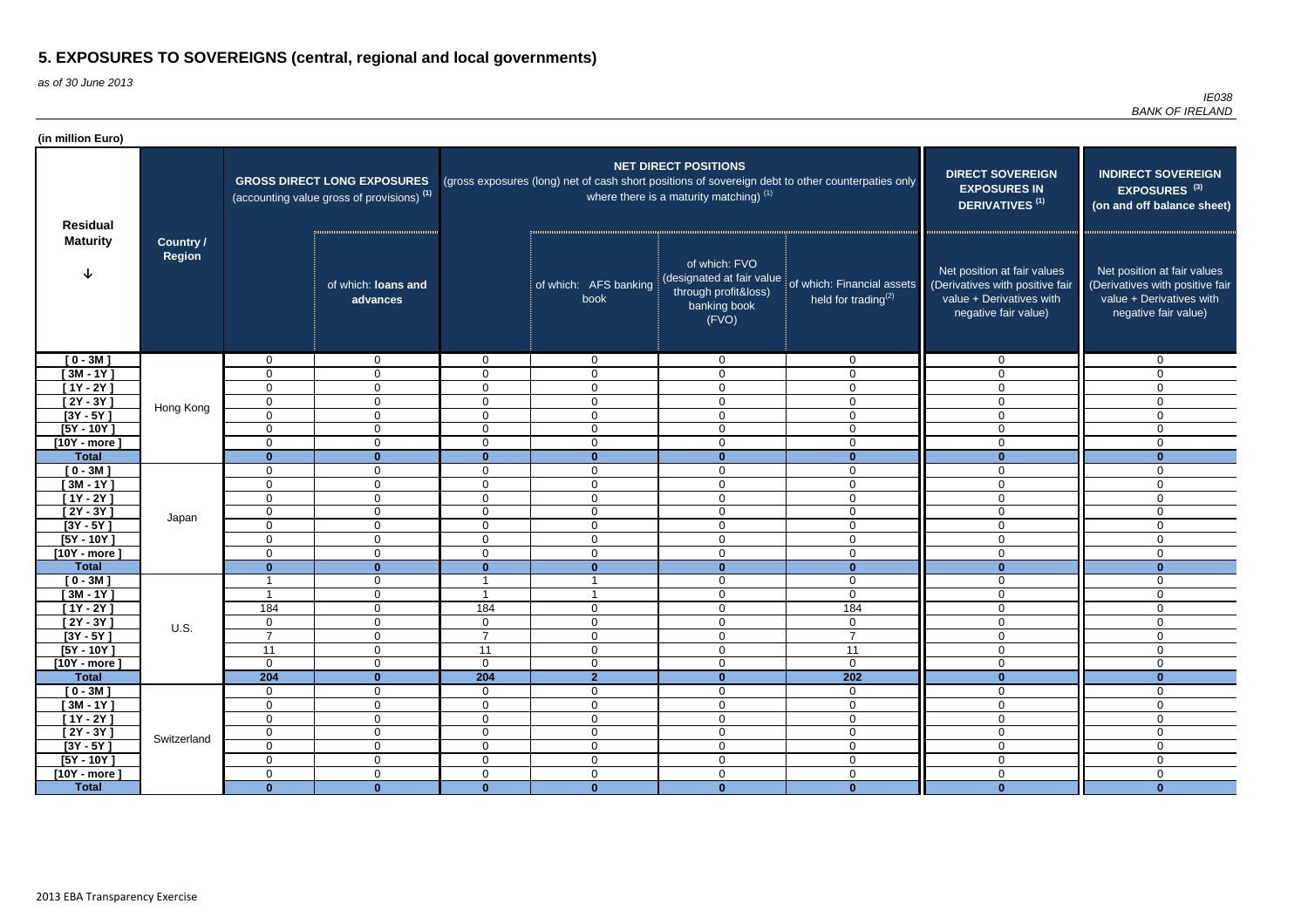as of 30 June 2013

| (in million Euro)    |                                   |                |                                                                                             |                |                               |                                                                          |                                                                                                   |                                                                                                                    |                                                                                                                    |
|----------------------|-----------------------------------|----------------|---------------------------------------------------------------------------------------------|----------------|-------------------------------|--------------------------------------------------------------------------|---------------------------------------------------------------------------------------------------|--------------------------------------------------------------------------------------------------------------------|--------------------------------------------------------------------------------------------------------------------|
| <b>Residual</b>      |                                   |                | <b>GROSS DIRECT LONG EXPOSURES</b><br>(accounting value gross of provisions) <sup>(1)</sup> |                |                               | <b>NET DIRECT POSITIONS</b><br>where there is a maturity matching) $(1)$ | (gross exposures (long) net of cash short positions of sovereign debt to other counterpaties only | <b>DIRECT SOVEREIGN</b><br><b>EXPOSURES IN</b><br>DERIVATIVES <sup>(1)</sup>                                       | <b>INDIRECT SOVEREIGN</b><br>EXPOSURES <sup>(3)</sup><br>(on and off balance sheet)                                |
| <b>Maturity</b>      | <b>Country /</b><br><b>Region</b> |                | of which: loans and<br>advances                                                             |                | of which: AFS banking<br>book | of which: FVO<br>through profit&loss)<br>banking book<br>(FVO)           | (designated at fair value of which: Financial assets<br>held for trading $(2)$                    | Net position at fair values<br>(Derivatives with positive fair<br>value + Derivatives with<br>negative fair value) | Net position at fair values<br>(Derivatives with positive fair<br>value + Derivatives with<br>negative fair value) |
| $[0 - 3M]$           |                                   | $\Omega$       | $\overline{0}$                                                                              | $\Omega$       | $\mathbf{0}$                  | $\mathbf 0$                                                              | $\mathbf{0}$                                                                                      | $\Omega$                                                                                                           | $\mathbf{0}$                                                                                                       |
| $[3M - 1Y]$          |                                   | $\Omega$       | $\overline{0}$                                                                              | $\Omega$       | $\mathbf 0$                   | $\mathbf 0$                                                              | $\mathbf 0$                                                                                       | $\Omega$                                                                                                           | $\Omega$                                                                                                           |
| $[1Y - 2Y]$          | Other                             | $\mathbf 0$    | $\mathbf 0$                                                                                 | $\Omega$       | $\mathbf 0$                   | $\mathbf 0$                                                              | $\mathbf 0$                                                                                       | $\Omega$                                                                                                           | $\Omega$                                                                                                           |
| $\overline{[2Y-3Y]}$ | advanced                          | $\mathbf 0$    | $\overline{0}$                                                                              | $\overline{0}$ | $\mathbf 0$                   | $\mathbf 0$                                                              | $\mathbf 0$                                                                                       | $\Omega$                                                                                                           | $\Omega$                                                                                                           |
| $[3Y - 5Y]$          | economies non                     | $\mathbf 0$    | $\mathbf 0$                                                                                 | $\mathbf 0$    | $\overline{0}$                | $\mathbf 0$                                                              | $\mathbf 0$                                                                                       | $\mathbf 0$                                                                                                        | 0                                                                                                                  |
| $[5Y - 10Y]$         | EEA                               | $\mathbf 0$    | $\mathbf 0$                                                                                 | $\mathbf 0$    | $\overline{0}$                | $\mathbf 0$                                                              | $\overline{0}$                                                                                    | $\mathbf 0$                                                                                                        | $\mathbf 0$                                                                                                        |
| $[10Y - more]$       |                                   | 0              | $\overline{0}$                                                                              | $\overline{0}$ | $\mathbf 0$                   | $\mathbf 0$                                                              | $\mathbf 0$                                                                                       | $\mathbf 0$                                                                                                        | $\mathbf 0$                                                                                                        |
| <b>Total</b>         |                                   | $\Omega$       | $\mathbf{0}$                                                                                | $\mathbf{0}$   | $\mathbf{0}$                  | $\mathbf{0}$                                                             | $\mathbf{0}$                                                                                      | $\mathbf{0}$                                                                                                       | $\mathbf{0}$                                                                                                       |
| $[0 - 3M]$           |                                   | 0              | $\mathbf 0$                                                                                 | 0              | $\mathbf 0$                   | $\mathbf 0$                                                              | $\mathbf 0$                                                                                       | $\Omega$                                                                                                           | 0                                                                                                                  |
| $[3M - 1Y]$          | <b>Other Central</b>              | $\mathbf 0$    | $\mathbf 0$                                                                                 | $\overline{0}$ | $\mathbf 0$                   | $\mathbf 0$                                                              | $\overline{0}$                                                                                    | $\Omega$                                                                                                           | 0                                                                                                                  |
| $[1Y - 2Y]$          | and eastern                       | $\mathbf 0$    | $\mathbf 0$                                                                                 | $\Omega$       | $\overline{0}$                | $\mathbf 0$                                                              | $\overline{0}$                                                                                    | $\Omega$                                                                                                           | $\overline{0}$                                                                                                     |
| $[2Y - 3Y]$          | Europe                            | $\overline{0}$ | $\mathbf 0$                                                                                 | $\mathbf{0}$   | $\overline{0}$                | $\mathbf 0$                                                              | $\overline{0}$                                                                                    | $\Omega$                                                                                                           | $\mathbf 0$                                                                                                        |
| $[3Y - 5Y]$          | countries non                     | $\mathbf 0$    | $\mathbf 0$                                                                                 | $\Omega$       | $\overline{0}$                | $\mathbf 0$                                                              | $\overline{0}$                                                                                    | $\Omega$                                                                                                           | $\Omega$                                                                                                           |
| $[5Y - 10Y]$         | EEA                               | $\mathbf 0$    | $\overline{0}$                                                                              | $\Omega$       | $\mathbf 0$                   | $\mathbf 0$                                                              | $\overline{0}$                                                                                    | $\mathbf 0$                                                                                                        | $\mathbf 0$                                                                                                        |
| $[10Y - more]$       |                                   | 0              | $\overline{0}$                                                                              | $\Omega$       | $\overline{0}$                | $\mathbf 0$                                                              | $\overline{0}$                                                                                    | $\mathbf 0$                                                                                                        | $\mathbf 0$                                                                                                        |
| <b>Total</b>         |                                   | $\bf{0}$       | $\mathbf{0}$                                                                                | $\mathbf{0}$   | $\mathbf 0$                   | $\overline{\mathbf{0}}$                                                  | $\mathbf{0}$                                                                                      | $\mathbf{0}$                                                                                                       | $\mathbf 0$                                                                                                        |
| $[0 - 3M]$           |                                   | $\Omega$       | $\mathbf 0$                                                                                 | $\mathbf 0$    | $\mathbf 0$                   | $\mathbf 0$                                                              | $\mathbf 0$                                                                                       | $\mathbf 0$                                                                                                        | $\mathbf 0$                                                                                                        |
| $[3M - 1Y]$          |                                   | $\Omega$       | $\mathbf 0$                                                                                 | $\mathbf 0$    | $\mathbf 0$                   | $\mathbf 0$                                                              | $\mathbf 0$                                                                                       | $\Omega$                                                                                                           | $\Omega$                                                                                                           |
| $[1Y - 2Y]$          |                                   | 0              | $\mathbf 0$                                                                                 | $\Omega$       | $\mathbf 0$                   | $\mathbf 0$                                                              | $\mathbf 0$                                                                                       | 0                                                                                                                  | 0                                                                                                                  |
| [2Y - 3Y ]           | Middle East                       | 0              | $\mathbf 0$                                                                                 | $\mathbf 0$    | $\mathbf 0$                   | $\mathbf 0$                                                              | $\mathbf 0$                                                                                       | $\overline{0}$                                                                                                     | $\mathbf 0$                                                                                                        |
| $[3Y - 5Y]$          |                                   | 0              | $\mathbf 0$                                                                                 | $\mathbf 0$    | $\mathbf 0$                   | $\mathbf 0$                                                              | $\mathbf 0$                                                                                       | $\mathbf 0$                                                                                                        | $\mathbf{0}$                                                                                                       |
| $[5Y - 10Y]$         |                                   | $\mathbf 0$    | $\mathbf 0$                                                                                 | $\mathbf 0$    | $\mathbf 0$                   | $\mathbf 0$                                                              | $\mathbf 0$                                                                                       | $\mathbf 0$                                                                                                        | $\mathbf 0$                                                                                                        |
| $[10Y - more]$       |                                   | $\mathbf 0$    | $\mathbf 0$                                                                                 | $\mathbf 0$    | $\boldsymbol{0}$              | $\mathsf 0$                                                              | $\boldsymbol{0}$                                                                                  | $\mathbf 0$                                                                                                        | 0                                                                                                                  |
| <b>Total</b>         |                                   | $\mathbf{0}$   | $\mathbf{0}$                                                                                | $\mathbf{0}$   | $\mathbf{0}$                  | $\mathbf{0}$                                                             | $\mathbf{0}$                                                                                      | $\mathbf{0}$                                                                                                       | $\bf{0}$                                                                                                           |
| $[0 - 3M]$           |                                   | $\overline{0}$ | $\boldsymbol{0}$                                                                            | $\overline{0}$ | $\overline{0}$                | $\mathbf 0$                                                              | $\mathbf 0$                                                                                       | $\mathbf 0$                                                                                                        | $\mathbf 0$                                                                                                        |
| $[3M - 1Y]$          |                                   | $\overline{0}$ | $\boldsymbol{0}$                                                                            | $\mathbf 0$    | $\mathbf 0$                   | $\mathbf 0$                                                              | $\mathbf 0$                                                                                       | $\mathbf 0$                                                                                                        | 0                                                                                                                  |
| $[1Y - 2Y]$          | Latin America                     | $\overline{0}$ | $\boldsymbol{0}$                                                                            | $\mathbf 0$    | $\mathbf 0$                   | $\mathbf 0$                                                              | $\overline{0}$                                                                                    | $\mathbf 0$                                                                                                        | 0                                                                                                                  |
| $[2Y - 3Y]$          | and the                           | $\overline{0}$ | $\boldsymbol{0}$                                                                            | $\mathbf 0$    | $\boldsymbol{0}$              | $\mathbf 0$                                                              | $\mathbf 0$                                                                                       | $\mathbf 0$                                                                                                        | $\mathbf 0$                                                                                                        |
| $[3Y - 5Y]$          | Caribbean                         | $\overline{0}$ | $\overline{0}$                                                                              | $\overline{0}$ | $\overline{0}$                | $\mathsf 0$                                                              | $\overline{0}$                                                                                    | $\mathbf 0$                                                                                                        | $\mathbf 0$                                                                                                        |
| $[5Y - 10Y]$         |                                   | $\overline{0}$ | $\mathbf 0$                                                                                 | $\overline{0}$ | $\overline{0}$                | $\mathbf 0$                                                              | $\overline{0}$                                                                                    | $\mathbf 0$                                                                                                        | $\mathbf 0$                                                                                                        |
| $[10Y - more]$       |                                   | $\mathbf 0$    | $\mathbf 0$                                                                                 | $\mathbf 0$    | $\mathbf 0$                   | $\mathbf 0$                                                              | $\mathbf 0$                                                                                       | $\mathbf 0$                                                                                                        | $\mathbf 0$                                                                                                        |
| <b>Total</b>         |                                   | $\mathbf{0}$   | $\mathbf{0}$                                                                                | $\mathbf{0}$   | $\mathbf{0}$                  | $\mathbf{0}$                                                             | $\mathbf{0}$                                                                                      | $\mathbf{0}$                                                                                                       | $\mathbf{0}$                                                                                                       |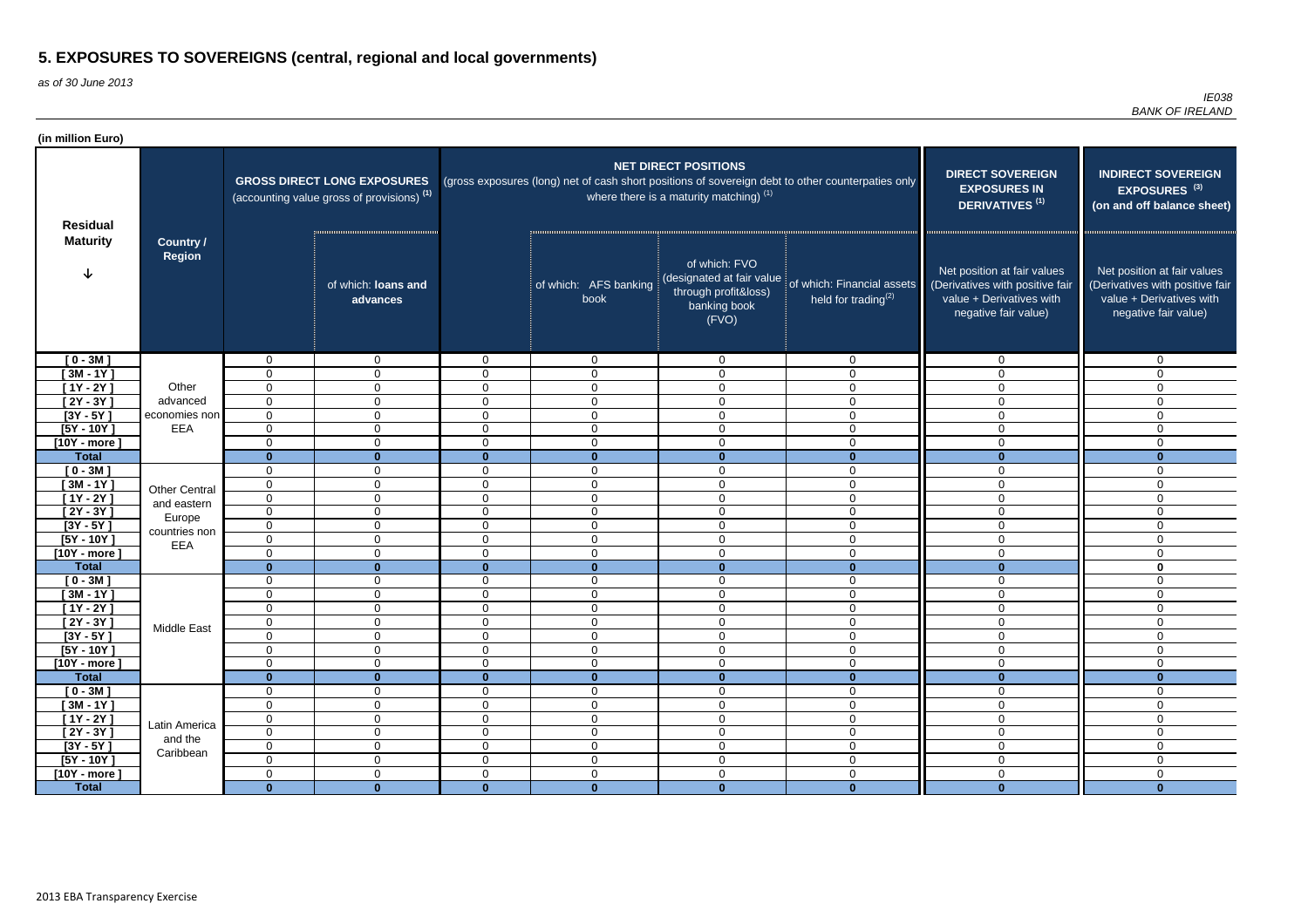as of 30 June 2013

*IE038 BANK OF IRELAND*

(3) The exposures reported include the positions towards counterparts (other than sovereign) on sovereign credit risk (i.e. CDS, financial guarantees) booked in all the accounting portfolio (on-off balance sheet). Irrespec and or accounting classification of the positions the economic substance over the form must be used as a criteria for the identification of the exposures to be included in this column. This item does not include exposures than sovereign) with full or partial government guarantees by central, regional and local governments.

| (in million Euro) |                            |                |                                                                                             |                |                               |                                                                                   |                                                                                                   |                                                                                                                    |                                                                                                                    |
|-------------------|----------------------------|----------------|---------------------------------------------------------------------------------------------|----------------|-------------------------------|-----------------------------------------------------------------------------------|---------------------------------------------------------------------------------------------------|--------------------------------------------------------------------------------------------------------------------|--------------------------------------------------------------------------------------------------------------------|
| <b>Residual</b>   |                            |                | <b>GROSS DIRECT LONG EXPOSURES</b><br>(accounting value gross of provisions) <sup>(1)</sup> |                |                               | <b>NET DIRECT POSITIONS</b><br>where there is a maturity matching) <sup>(1)</sup> | (gross exposures (long) net of cash short positions of sovereign debt to other counterpaties only | <b>DIRECT SOVEREIGN</b><br><b>EXPOSURES IN</b><br><b>DERIVATIVES<sup>(1)</sup></b>                                 | <b>INDIRECT SOVEREIGN</b><br>EXPOSURES <sup>(3)</sup><br>(on and off balance sheet)                                |
| <b>Maturity</b>   | Country /<br><b>Region</b> |                | of which: loans and<br>advances                                                             |                | of which: AFS banking<br>book | of which: FVO<br>through profit&loss)<br>banking book<br>(FVO)                    | (designated at fair value of which: Financial assets<br>held for trading $(2)$                    | Net position at fair values<br>(Derivatives with positive fair<br>value + Derivatives with<br>negative fair value) | Net position at fair values<br>(Derivatives with positive fair<br>value + Derivatives with<br>negative fair value) |
| $[0 - 3M]$        |                            | $\mathbf 0$    | $\Omega$                                                                                    | $\Omega$       | $\overline{0}$                | $\mathbf{0}$                                                                      | $\Omega$                                                                                          | $\mathbf{0}$                                                                                                       | $\Omega$                                                                                                           |
| $[3M - 1Y]$       |                            | $\mathbf 0$    | $\Omega$                                                                                    | 0              | $\mathbf 0$                   | $\Omega$                                                                          | $\Omega$                                                                                          | $\Omega$                                                                                                           | 0                                                                                                                  |
| $[1Y - 2Y]$       |                            | $\mathbf{0}$   | $\Omega$                                                                                    | $\Omega$       | $\Omega$                      | $\Omega$                                                                          |                                                                                                   | $\Omega$                                                                                                           |                                                                                                                    |
| $[2Y - 3Y]$       | Africa                     | $\mathbf 0$    | $\mathbf 0$                                                                                 | 0              | $\Omega$                      | $\Omega$                                                                          | $\Omega$                                                                                          | $\Omega$                                                                                                           |                                                                                                                    |
| $[3Y - 5Y]$       |                            | 0              | $\mathbf{0}$                                                                                | $\Omega$       | $\Omega$                      | $\mathbf 0$                                                                       | $\Omega$                                                                                          | $\Omega$                                                                                                           |                                                                                                                    |
| $[5Y - 10Y]$      |                            | $\mathbf 0$    | $\Omega$                                                                                    | $\overline{0}$ | $\mathbf 0$                   | $\mathbf{0}$                                                                      | $\Omega$                                                                                          | $\Omega$                                                                                                           | $\Omega$                                                                                                           |
| $[10Y - more]$    |                            | $\mathbf{0}$   | $\mathbf{0}$                                                                                | $\Omega$       | $\Omega$                      | $\mathbf 0$                                                                       | $\Omega$                                                                                          | $\Omega$                                                                                                           | 0                                                                                                                  |
| <b>Total</b>      |                            | $\mathbf{0}$   | $\mathbf{0}$                                                                                | $\bf{0}$       | $\bf{0}$                      | $\Omega$                                                                          |                                                                                                   | $\Omega$                                                                                                           |                                                                                                                    |
| $[0 - 3M]$        |                            | $\overline{0}$ | $\mathbf 0$                                                                                 | $\overline{0}$ | $\Omega$                      | $\mathbf{0}$                                                                      | $\Omega$                                                                                          | $\Omega$                                                                                                           | $\Omega$                                                                                                           |
| $[3M - 1Y]$       |                            | $\mathbf 0$    | $\mathbf 0$                                                                                 | $\overline{0}$ | $\mathbf 0$                   | $\mathbf{0}$                                                                      | $\Omega$                                                                                          | $\mathbf 0$                                                                                                        | $\Omega$                                                                                                           |
| [1Y - 2Y ]        |                            | $\mathbf 0$    | $\mathbf 0$                                                                                 | 0              | $\mathbf{0}$                  | $\overline{0}$                                                                    | $\Omega$                                                                                          | $\mathbf{0}$                                                                                                       | 0                                                                                                                  |
| $[2Y - 3Y]$       | Others                     | $\mathbf 0$    | $\mathbf 0$                                                                                 | $\Omega$       | $\mathbf{0}$                  | $\Omega$                                                                          | $\Omega$                                                                                          | $\Omega$                                                                                                           | 0                                                                                                                  |
| $[3Y - 5Y]$       |                            | $\mathbf 0$    | $\mathbf 0$                                                                                 | 0              | $\mathbf 0$                   | $\mathbf 0$                                                                       | $\Omega$                                                                                          | $\mathbf{0}$                                                                                                       | 0                                                                                                                  |
| $[5Y - 10Y]$      |                            | $\mathbf{0}$   | $\mathbf{0}$                                                                                | $\Omega$       | $\Omega$                      | 0                                                                                 | $\Omega$                                                                                          | $\mathbf{0}$                                                                                                       | 0                                                                                                                  |
| $[10Y - more]$    |                            | $\mathbf{0}$   | $\mathbf{0}$                                                                                | $\Omega$       | $\Omega$                      | $\Omega$                                                                          | $\Omega$                                                                                          | $\Omega$                                                                                                           | 0                                                                                                                  |
| <b>Total</b>      |                            | $\Omega$       | $\bf{0}$                                                                                    | $\mathbf{0}$   | $\bf{0}$                      | -0                                                                                |                                                                                                   | $\Omega$                                                                                                           | ∩                                                                                                                  |

| <b>TOTAL EEA 30</b><br>7,352<br>7.252<br>$\mathbf{U}, \mathbf{U}$<br>$\sim$ , $\sim$<br>$\cdots$<br><b>Service Service</b><br>$\mathcal{L}(\mathcal{L})$ and $\mathcal{L}(\mathcal{L})$ and $\mathcal{L}(\mathcal{L})$ and $\mathcal{L}(\mathcal{L})$ and $\mathcal{L}(\mathcal{L})$ |  |  |  |  |  |  |  |  |  |
|--------------------------------------------------------------------------------------------------------------------------------------------------------------------------------------------------------------------------------------------------------------------------------------|--|--|--|--|--|--|--|--|--|
|--------------------------------------------------------------------------------------------------------------------------------------------------------------------------------------------------------------------------------------------------------------------------------------|--|--|--|--|--|--|--|--|--|

### **Explanatory footnotes**

The Group's exposure to senior bonds issued by the National Asset Management Agency (NAMA) and which include an Irish government guarantee are not included in the above tables.

The exposures reported above under 'designated at fair value through profit&loss' primarily relate to the Group's life assurance business.

**(2)** The banks disclose the exposures in the "Financial assets held for trading" portfolio after offsetting the cash short positions having the same maturities.

**(1)** The exposures reported cover only exposures to central, regional and local governments on immediate borrower basis, and do not include exposures to other counterparts with full or partial government guarantees

### **Notes and definitions**